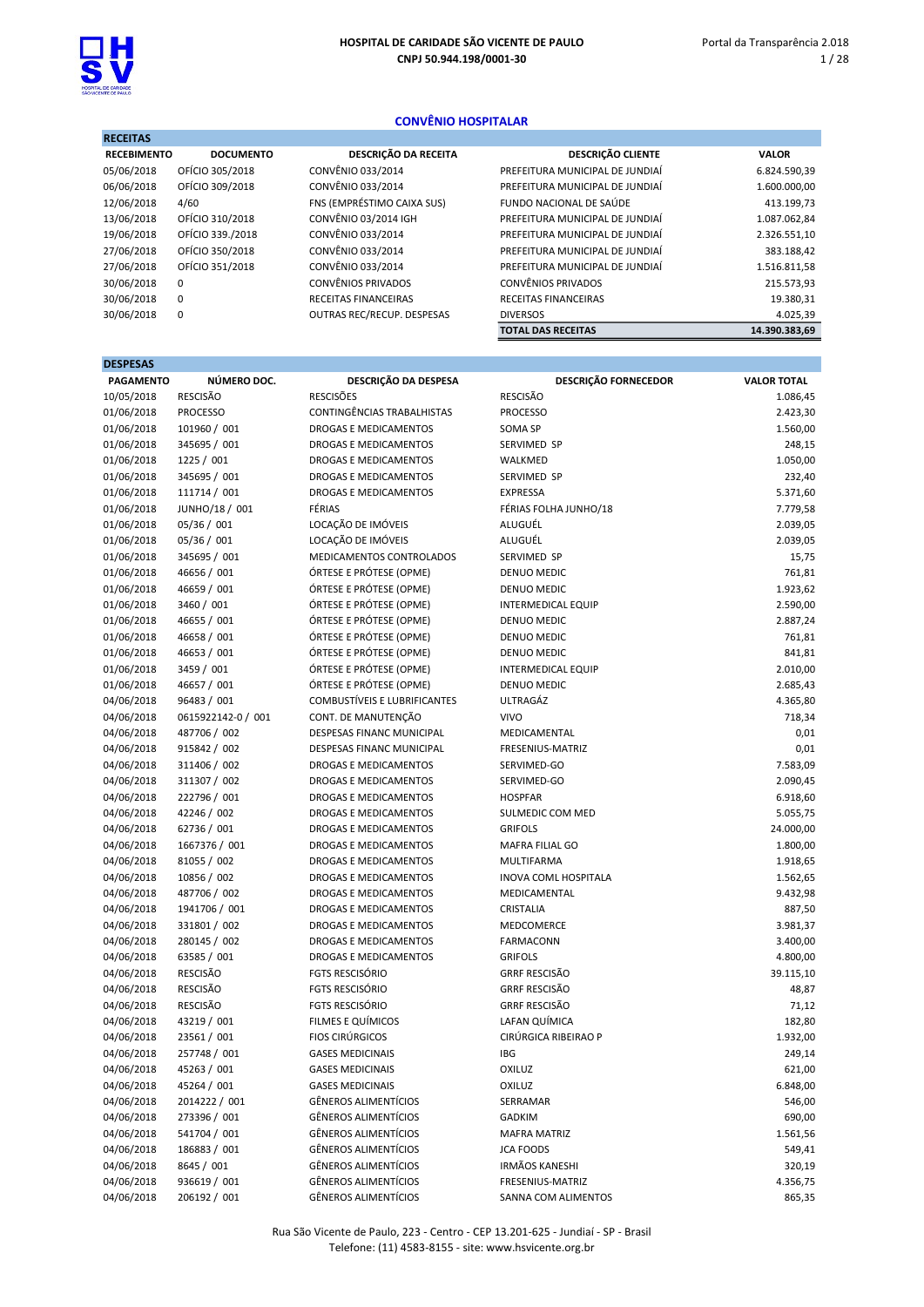

| L DE CARIDADE<br>INTE DE PAULO |                             |                                       |
|--------------------------------|-----------------------------|---------------------------------------|
| 04/06/2018                     | 82634 / 001                 | <b>GÊNEROS ALI</b>                    |
| 04/06/2018                     | 63706 / 001                 | <b>GÊNEROS ALI</b>                    |
| 04/06/2018                     | 2012432 / 001               | GÊNEROS ALI                           |
| 04/06/2018                     | 936562 / 001                | <b>GÊNEROS ALI</b>                    |
| 04/06/2018                     | 63689 / 001                 | <b>GÊNEROS ALI</b>                    |
| 04/06/2018                     | 917565 / 002                | <b>GÊNEROS ALI</b>                    |
| 04/06/2018                     | 29462 / 001                 | <b>GÊNEROS ALI</b>                    |
| 04/06/2018                     | 29450 / 001                 | <b>GÊNEROS ALI</b>                    |
| 04/06/2018                     | 8648 / 001                  | <b>GÊNEROS ALI</b>                    |
| 04/06/2018                     | 29461 / 001                 | <b>GÊNEROS ALI</b>                    |
| 04/06/2018                     | 1472348 / 001               | GÊNEROS ALI                           |
| 04/06/2018                     | 126904 / 001                | <b>GÊNEROS ALI</b>                    |
| 04/06/2018                     | 915842 / 002                | <b>GÊNEROS ALI</b>                    |
| 04/06/2018                     | 8068265 / 002               | LIVROS, JORN                          |
| 04/06/2018                     | 395498 / 001                | LOCAÇÃO (EC                           |
| 04/06/2018                     | 01/12 REAJUST / 001         | LOCAÇÃO DE                            |
| 04/06/2018                     | 916452 / 002                | <b>MATERIAL M</b>                     |
| 04/06/2018                     | 55392 / 001                 | <b>MATERIAL M</b>                     |
| 04/06/2018                     | 57469 / 001                 | <b>MATERIAL M</b>                     |
| 04/06/2018                     | 45264 / 001                 | <b>MATERIAL M</b><br><b>MATL MANU</b> |
| 04/06/2018                     | 112497 / 001                | <b>MATL MANU</b>                      |
| 04/06/2018                     | 318348 / 001                | <b>MATL MANU</b>                      |
| 04/06/2018<br>04/06/2018       | 318456 / 001                | MEDICAMEN                             |
| 04/06/2018                     | 311406 / 002<br>10856 / 002 | <b>MEDICAMEN</b>                      |
| 04/06/2018                     |                             | MEDICAMEN                             |
| 04/06/2018                     | 42247 / 002<br>44439 / 001  | <b>ÓRTESE E PR</b>                    |
| 04/06/2018                     | 44491 / 001                 | <b>ÓRTESE E PR</b>                    |
| 04/06/2018                     | 44438 / 001                 | <b>ÓRTESE E PR</b>                    |
| 04/06/2018                     | 44442 / 001                 | <b>ÓRTESE E PR</b>                    |
| 04/06/2018                     | 147861 / 001                | <b>ÓRTESE E PR</b>                    |
| 04/06/2018                     | 147888 / 001                | <b>ÓRTESE E PR</b>                    |
| 04/06/2018                     | 147863 / 001                | <b>ÓRTESE E PR</b>                    |
| 04/06/2018                     | 145346 / 002                | ÓRTESE E PRI                          |
| 04/06/2018                     | 44440 / 001                 | <b>ÓRTESE E PR</b>                    |
| 04/06/2018                     | 44492 / 001                 | <b>ÓRTESE E PR</b>                    |
| 04/06/2018                     | 1452101 / 001               | <b>ÓRTESE E PR</b>                    |
| 04/06/2018                     | 147862 / 001                | <b>ÓRTESE E PR</b>                    |
| 04/06/2018                     | 145487 / 002                | <b>ÓRTESE E PR</b>                    |
| 04/06/2018                     | 219285 / 001                | <b>ÓRTESE E PR</b>                    |
| 04/06/2018                     | 8147 / 001                  | ÓRTESE E PRI                          |
| 04/06/2018                     | 44437 / 001                 | ÓRTESE E PR                           |
| 04/06/2018                     | 44436 / 001                 | ÓRTESE E PRI                          |
| 04/06/2018                     | 44434 / 001                 | <b>ÓRTESE E PR</b>                    |
| 04/06/2018                     | 329785 / 001                | ÓRTESE E PRI                          |
| 04/06/2018                     | 329783 / 001                | <b>ÓRTESE E PR</b>                    |
| 04/06/2018                     | 54128 / 001                 | <b>ÓRTESE E PR</b>                    |
| 04/06/2018                     | 156062 / 002                | <b>OUTROS MAT</b>                     |
| 04/06/2018                     | RESCISÃO                    | <b>RESCISÕES</b>                      |
| 04/06/2018                     | <b>RESCISÃO</b>             | <b>RESCISÕES</b>                      |
| 04/06/2018                     | <b>RESCISÃO</b>             | <b>RESCISÕES</b>                      |
| 04/06/2018                     | RESCISÃO                    | <b>RESCISÕES</b>                      |
| 04/06/2018                     | <b>RESCISÃO</b>             | <b>RESCISÕES</b>                      |
| 04/06/2018                     | RESCISÃO                    | <b>RESCISÕES</b>                      |
| 04/06/2018                     | 26452 / 001                 | SERVIÇOS PR                           |
| 05/06/2018                     | 403 / 001                   | CONT. DE MA                           |
| 05/06/2018                     | 6839 / 001                  | CONT. DE MA                           |
| 05/06/2018                     | 918314 / 002                | <b>DROGAS E M</b>                     |
| 05/06/2018                     | 896995 / 003                | <b>DROGAS E M</b>                     |
| 05/06/2018                     | 784943 / 001                | <b>DROGAS E M</b>                     |
| 05/06/2018                     | 144956 / 001                | DROGAS E M                            |
| 05/06/2018                     | 918152 / 002                | <b>DROGAS E M</b>                     |
| 05/06/2018                     | 784981 / 001                | DROGAS E M                            |
| 05/06/2018                     | 144906 / 001                | DROGAS E M                            |
| 05/06/2018                     | 168451 / 001                | <b>DROGAS E M</b>                     |
| 05/06/2018                     | 168379 / 001                | <b>DROGAS E M</b>                     |
| 05/06/2018                     | 572376 / 001                | <b>DROGAS E M</b>                     |

| 04/06/2018 | 82634 / 001         | <b>GÊNEROS ALIMENTÍCIOS</b>    | <b>OVOS PRETI</b>         | 456,00     |
|------------|---------------------|--------------------------------|---------------------------|------------|
|            |                     |                                |                           |            |
| 04/06/2018 | 63706 / 001         | GÊNEROS ALIMENTÍCIOS           | <b>FRISIL FRIGORIFICO</b> | 1.187,50   |
| 04/06/2018 | 2012432 / 001       | <b>GÊNEROS ALIMENTÍCIOS</b>    | SERRAMAR                  | 378,00     |
| 04/06/2018 | 936562 / 001        | <b>GÊNEROS ALIMENTÍCIOS</b>    | FRESENIUS-MATRIZ          | 1.938,00   |
| 04/06/2018 | 63689 / 001         | <b>GÊNEROS ALIMENTÍCIOS</b>    | <b>MARFRIG CD ITUPEVA</b> | 764,70     |
| 04/06/2018 | 917565 / 002        | <b>GÊNEROS ALIMENTÍCIOS</b>    | FRESENIUS-MATRIZ          | 3.236,00   |
| 04/06/2018 | 29462 / 001         | <b>GÊNEROS ALIMENTÍCIOS</b>    | <b>BANCA CODARIM</b>      | 627,50     |
| 04/06/2018 | 29450 / 001         | <b>GÊNEROS ALIMENTÍCIOS</b>    | <b>BANCA CODARIM</b>      | 238,35     |
| 04/06/2018 | 8648 / 001          | <b>GÊNEROS ALIMENTÍCIOS</b>    | <b>IRMÃOS KANESHI</b>     | 915,99     |
|            |                     |                                |                           |            |
| 04/06/2018 | 29461 / 001         | <b>GÊNEROS ALIMENTÍCIOS</b>    | <b>BANCA CODARIM</b>      | 420,25     |
| 04/06/2018 | 1472348 / 001       | <b>GÊNEROS ALIMENTÍCIOS</b>    | CASA DO CONFEITEIRO       | 194,40     |
| 04/06/2018 | 126904 / 001        | <b>GÊNEROS ALIMENTÍCIOS</b>    | <b>CCR</b>                | 1.298,12   |
| 04/06/2018 | 915842 / 002        | <b>GÊNEROS ALIMENTÍCIOS</b>    | FRESENIUS-MATRIZ          | 1.733,31   |
| 04/06/2018 | 8068265 / 002       | LIVROS, JORNAIS, REVISTAS, PUB | O ESTADO DE S. PAULO      | 64,91      |
| 04/06/2018 | 395498 / 001        | LOCAÇÃO (EQUIP, MÁQ. ESPAÇO)   | WHITE MARTINS LOC.        | 160,93     |
| 04/06/2018 | 01/12 REAJUST / 001 | LOCAÇÃO DE IMÓVEIS             | ALUGUÉL                   | 6.896,29   |
|            |                     |                                |                           |            |
| 04/06/2018 | 916452 / 002        | MATERIAL MÉDICO REEMBOLSÁVEL   | FRESENIUS-MATRIZ          | 7.705,20   |
| 04/06/2018 | 55392 / 001         | MATERIAL MÉDICO REEMBOLSÁVEL   | PROMEDICAL                | 300,00     |
| 04/06/2018 | 57469 / 001         | MATERIAL MÉDICO REEMBOLSÁVEL   | <b>CISCRE</b>             | 4.934,25   |
| 04/06/2018 | 45264 / 001         | MATERIAL MÉDICO REEMBOLSÁVEL   | OXILUZ                    | 135,20     |
| 04/06/2018 | 112497 / 001        | MATL MANUT.PREDIAL, ELÉTR, HID | SANTIL FILIAL             | 1.460,04   |
| 04/06/2018 | 318348 / 001        | MATL MANUT.PREDIAL, ELÉTR, HID | <b>RONDI</b>              | 836,80     |
| 04/06/2018 | 318456 / 001        | MATL MANUT.PREDIAL, ELÉTR, HID | <b>RONDI</b>              | 177,70     |
|            |                     |                                |                           |            |
| 04/06/2018 | 311406 / 002        | MEDICAMENTOS CONTROLADOS       | SERVIMED-GO               | 19,48      |
| 04/06/2018 | 10856 / 002         | MEDICAMENTOS CONTROLADOS       | INOVA COML HOSPITALA      | 504,40     |
| 04/06/2018 | 42247 / 002         | MEDICAMENTOS CONTROLADOS       | SULMEDIC COM MED          | 1.285,20   |
| 04/06/2018 | 44439 / 001         | ÓRTESE E PRÓTESE (OPME)        | ORTHO SYSTEM              | 174,35     |
| 04/06/2018 | 44491 / 001         | ÓRTESE E PRÓTESE (OPME)        | ORTHO SYSTEM              | 950,74     |
| 04/06/2018 | 44438 / 001         | ÓRTESE E PRÓTESE (OPME)        | ORTHO SYSTEM              | 493,36     |
| 04/06/2018 | 44442 / 001         | ÓRTESE E PRÓTESE (OPME)        | ORTHO SYSTEM              | 1.038,99   |
| 04/06/2018 | 147861 / 001        | ÓRTESE E PRÓTESE (OPME)        | VITÓRIA HOSPITALAR        |            |
|            |                     |                                |                           | 97,73      |
| 04/06/2018 | 147888 / 001        | ÓRTESE E PRÓTESE (OPME)        | VITÓRIA HOSPITALAR        | 97,73      |
| 04/06/2018 | 147863 / 001        | ÓRTESE E PRÓTESE (OPME)        | VITÓRIA HOSPITALAR        | 97,73      |
| 04/06/2018 | 145346 / 002        | ÓRTESE E PRÓTESE (OPME)        | VITÓRIA HOSPITALAR        | 97,72      |
| 04/06/2018 | 44440 / 001         | ÓRTESE E PRÓTESE (OPME)        | ORTHO SYSTEM              | 202,06     |
| 04/06/2018 | 44492 / 001         | ÓRTESE E PRÓTESE (OPME)        | ORTHO SYSTEM              | 950,74     |
| 04/06/2018 | 1452101 / 001       | ÓRTESE E PRÓTESE (OPME)        | <b>BOSTON SCIENTIFIC</b>  | 672,00     |
| 04/06/2018 | 147862 / 001        | ÓRTESE E PRÓTESE (OPME)        | VITÓRIA HOSPITALAR        | 195,45     |
|            |                     |                                |                           |            |
| 04/06/2018 | 145487 / 002        | ÓRTESE E PRÓTESE (OPME)        | VITÓRIA HOSPITALAR        | 97,72      |
| 04/06/2018 | 219285 / 001        | ÓRTESE E PRÓTESE (OPME)        | <b>CARDIO MEDICAL</b>     | 195,45     |
| 04/06/2018 | 8147 / 001          | ÓRTESE E PRÓTESE (OPME)        | <b>MERIL</b>              | 500,00     |
| 04/06/2018 | 44437 / 001         | ÓRTESE E PRÓTESE (OPME)        | ORTHO SYSTEM              | 299,90     |
| 04/06/2018 | 44436 / 001         | ÓRTESE E PRÓTESE (OPME)        | ORTHO SYSTEM              | 211,52     |
| 04/06/2018 | 44434 / 001         | ÓRTESE E PRÓTESE (OPME)        | ORTHO SYSTEM              | 1.300,00   |
| 04/06/2018 | 329785 / 001        | ÓRTESE E PRÓTESE (OPME)        | EMPÓRIO HOSPITALAR        | 1.541,00   |
|            |                     |                                |                           |            |
| 04/06/2018 | 329783 / 001        | ÓRTESE E PRÓTESE (OPME)        | EMPÓRIO HOSPITALAR        | 150,00     |
| 04/06/2018 | 54128 / 001         | ÓRTESE E PRÓTESE (OPME)        | <b>CICLO MED</b>          | 2.900,00   |
| 04/06/2018 | 156062 / 002        | <b>OUTROS MATERIAIS</b>        | KONIMAGEM COML LTDA       | 3.636,30   |
| 04/06/2018 | <b>RESCISÃO</b>     | <b>RESCISÕES</b>               | RESCISÃO COMPLEMENTAR     | 292,25     |
| 04/06/2018 | <b>RESCISÃO</b>     | <b>RESCISÕES</b>               | RESCISÃO COMPLEMENTAR     | 146,12     |
| 04/06/2018 | <b>RESCISÃO</b>     | <b>RESCISÕES</b>               | <b>RESCISÃO</b>           | 1.014,87   |
| 04/06/2018 | RESCISÃO            | <b>RESCISÕES</b>               | <b>RESCISÃO</b>           | 23.598,21  |
|            |                     |                                |                           |            |
| 04/06/2018 | <b>RESCISÃO</b>     | <b>RESCISÕES</b>               | RESCISÃO                  | 5.257,43   |
| 04/06/2018 | RESCISÃO            | <b>RESCISÕES</b>               | <b>RESCISÃO</b>           | 1.431,96   |
| 04/06/2018 | 26452 / 001         | SERVIÇOS PREST - PJ            | CONTROLE ANALÍTICO        | 2.921,40   |
| 05/06/2018 | 403 / 001           | CONT. DE MANUNTEÇÃO            | <b>DEXTERMED</b>          | 2.970,58   |
| 05/06/2018 | 6839 / 001          | CONT. DE MANUNTEÇÃO            | SPHERE IT                 | 2.647,75   |
| 05/06/2018 | 918314 / 002        | DROGAS E MEDICAMENTOS          | FRESENIUS-MATRIZ          | 16.644,00  |
| 05/06/2018 | 896995 / 003        | DROGAS E MEDICAMENTOS          | FRESENIUS-MATRIZ          | 7.165,26   |
|            |                     |                                |                           |            |
| 05/06/2018 | 784943 / 001        | DROGAS E MEDICAMENTOS          | <b>SANTA RITA</b>         | 142.988,00 |
| 05/06/2018 | 144956 / 001        | DROGAS E MEDICAMENTOS          | <b>HDL HOSPITALAR</b>     | 1.449,50   |
| 05/06/2018 | 918152 / 002        | DROGAS E MEDICAMENTOS          | FRESENIUS-MATRIZ          | 1.777,50   |
| 05/06/2018 | 784981 / 001        | DROGAS E MEDICAMENTOS          | <b>SANTA RITA</b>         | 111,45     |
| 05/06/2018 | 144906 / 001        | DROGAS E MEDICAMENTOS          | <b>HDL HOSPITALAR</b>     | 740,00     |
| 05/06/2018 | 168451 / 001        | DROGAS E MEDICAMENTOS          | SUPERMED FINAL 07         | 3.469,95   |
| 05/06/2018 | 168379 / 001        | DROGAS E MEDICAMENTOS          | SUPERMED FINAL 07         | 709,40     |
|            |                     |                                |                           |            |
| 05/06/2018 | 572376 / 001        | DROGAS E MEDICAMENTOS          | MACROMED - MATRIZ         | 2.764,20   |
| 05/06/2018 | 258002 / 001        | <b>GASES MEDICINAIS</b>        | IBG                       | 124,57     |
| 05/06/2018 | 15932 / 001         | GÊNEROS ALIMENTÍCIOS           | DENARDI BAZAR POPULA      | 423,00     |

| <b>ITE OE PAULO</b>      |                                    |                                                              |                                               |                    |
|--------------------------|------------------------------------|--------------------------------------------------------------|-----------------------------------------------|--------------------|
| 04/06/2018               | 82634 / 001                        | <b>GÊNEROS ALIMENTÍCIOS</b>                                  | <b>OVOS PRETI</b>                             | 456,00             |
| 04/06/2018               | 63706 / 001                        | <b>GÊNEROS ALIMENTÍCIOS</b>                                  | <b>FRISIL FRIGORIFICO</b>                     | 1.187,50           |
| 04/06/2018               | 2012432 / 001                      | <b>GÊNEROS ALIMENTÍCIOS</b>                                  | SERRAMAR                                      | 378,00             |
| 04/06/2018               | 936562 / 001                       | <b>GÊNEROS ALIMENTÍCIOS</b>                                  | FRESENIUS-MATRIZ<br><b>MARFRIG CD ITUPEVA</b> | 1.938,00           |
| 04/06/2018<br>04/06/2018 | 63689 / 001<br>917565 / 002        | <b>GÊNEROS ALIMENTÍCIOS</b><br><b>GÊNEROS ALIMENTÍCIOS</b>   | <b>FRESENIUS-MATRIZ</b>                       | 764,70<br>3.236,00 |
| 04/06/2018               | 29462 / 001                        | <b>GÊNEROS ALIMENTÍCIOS</b>                                  | <b>BANCA CODARIM</b>                          | 627,50             |
| 04/06/2018               | 29450 / 001                        | <b>GÊNEROS ALIMENTÍCIOS</b>                                  | <b>BANCA CODARIM</b>                          | 238,35             |
| 04/06/2018               | 8648 / 001                         | <b>GÊNEROS ALIMENTÍCIOS</b>                                  | <b>IRMÃOS KANESHI</b>                         | 915,99             |
| 04/06/2018               | 29461 / 001                        | <b>GÊNEROS ALIMENTÍCIOS</b>                                  | <b>BANCA CODARIM</b>                          | 420,25             |
| 04/06/2018               | 1472348 / 001                      | <b>GÊNEROS ALIMENTÍCIOS</b>                                  | <b>CASA DO CONFEITEIRO</b>                    | 194,40             |
| 04/06/2018               | 126904 / 001                       | <b>GÊNEROS ALIMENTÍCIOS</b>                                  | <b>CCR</b>                                    | 1.298,12           |
| 04/06/2018               | 915842 / 002                       | <b>GÊNEROS ALIMENTÍCIOS</b>                                  | FRESENIUS-MATRIZ                              | 1.733,31           |
| 04/06/2018               | 8068265 / 002                      | LIVROS, JORNAIS, REVISTAS, PUB                               | O ESTADO DE S. PAULO                          | 64,91              |
| 04/06/2018               | 395498 / 001                       | LOCAÇÃO (EQUIP, MÁQ. ESPAÇO)                                 | WHITE MARTINS LOC.                            | 160,93             |
| 04/06/2018               | 01/12 REAJUST / 001                | LOCAÇÃO DE IMÓVEIS                                           | ALUGUÉL                                       | 6.896,29           |
| 04/06/2018               | 916452 / 002                       | MATERIAL MÉDICO REEMBOLSÁVEL                                 | FRESENIUS-MATRIZ                              | 7.705,20           |
| 04/06/2018               | 55392 / 001                        | MATERIAL MÉDICO REEMBOLSÁVEL                                 | PROMEDICAL                                    | 300,00             |
| 04/06/2018               | 57469 / 001<br>45264 / 001         | MATERIAL MÉDICO REEMBOLSÁVEL<br>MATERIAL MÉDICO REEMBOLSÁVEL | <b>CISCRE</b><br>OXILUZ                       | 4.934,25           |
| 04/06/2018<br>04/06/2018 | 112497 / 001                       | MATL MANUT.PREDIAL, ELÉTR, HID                               | SANTIL FILIAL                                 | 135,20<br>1.460,04 |
| 04/06/2018               | 318348 / 001                       | MATL MANUT.PREDIAL, ELÉTR, HID                               | <b>RONDI</b>                                  | 836,80             |
| 04/06/2018               | 318456 / 001                       | MATL MANUT.PREDIAL, ELÉTR, HID                               | <b>RONDI</b>                                  | 177,70             |
| 04/06/2018               | 311406 / 002                       | MEDICAMENTOS CONTROLADOS                                     | SERVIMED-GO                                   | 19,48              |
| 04/06/2018               | 10856 / 002                        | MEDICAMENTOS CONTROLADOS                                     | <b>INOVA COML HOSPITALA</b>                   | 504,40             |
| 04/06/2018               | 42247 / 002                        | <b>MEDICAMENTOS CONTROLADOS</b>                              | SULMEDIC COM MED                              | 1.285,20           |
| 04/06/2018               | 44439 / 001                        | ÓRTESE E PRÓTESE (OPME)                                      | ORTHO SYSTEM                                  | 174,35             |
| 04/06/2018               | 44491 / 001                        | ÓRTESE E PRÓTESE (OPME)                                      | ORTHO SYSTEM                                  | 950,74             |
| 04/06/2018               | 44438 / 001                        | ÓRTESE E PRÓTESE (OPME)                                      | ORTHO SYSTEM                                  | 493,36             |
| 04/06/2018               | 44442 / 001                        | ÓRTESE E PRÓTESE (OPME)                                      | ORTHO SYSTEM                                  | 1.038,99           |
| 04/06/2018               | 147861 / 001                       | ÓRTESE E PRÓTESE (OPME)                                      | VITÓRIA HOSPITALAR                            | 97,73              |
| 04/06/2018               | 147888 / 001                       | ÓRTESE E PRÓTESE (OPME)                                      | VITÓRIA HOSPITALAR                            | 97,73              |
| 04/06/2018               | 147863 / 001                       | ÓRTESE E PRÓTESE (OPME)                                      | VITÓRIA HOSPITALAR                            | 97,73              |
| 04/06/2018               | 145346 / 002                       | ÓRTESE E PRÓTESE (OPME)<br>ÓRTESE E PRÓTESE (OPME)           | VITÓRIA HOSPITALAR<br>ORTHO SYSTEM            | 97,72              |
| 04/06/2018<br>04/06/2018 | 44440 / 001<br>44492 / 001         | ÓRTESE E PRÓTESE (OPME)                                      | ORTHO SYSTEM                                  | 202,06<br>950,74   |
| 04/06/2018               | 1452101 / 001                      | ÓRTESE E PRÓTESE (OPME)                                      | <b>BOSTON SCIENTIFIC</b>                      | 672,00             |
| 04/06/2018               | 147862 / 001                       | ÓRTESE E PRÓTESE (OPME)                                      | VITÓRIA HOSPITALAR                            | 195,45             |
| 04/06/2018               | 145487 / 002                       | ÓRTESE E PRÓTESE (OPME)                                      | VITÓRIA HOSPITALAR                            | 97,72              |
| 04/06/2018               | 219285 / 001                       | ÓRTESE E PRÓTESE (OPME)                                      | <b>CARDIO MEDICAL</b>                         | 195,45             |
| 04/06/2018               | 8147 / 001                         | ÓRTESE E PRÓTESE (OPME)                                      | <b>MERIL</b>                                  | 500,00             |
| 04/06/2018               | 44437 / 001                        | ÓRTESE E PRÓTESE (OPME)                                      | ORTHO SYSTEM                                  | 299,90             |
| 04/06/2018               | 44436 / 001                        | ÓRTESE E PRÓTESE (OPME)                                      | <b>ORTHO SYSTEM</b>                           | 211,52             |
| 04/06/2018               | 44434 / 001                        | ÓRTESE E PRÓTESE (OPME)                                      | ORTHO SYSTEM                                  | 1.300,00           |
| 04/06/2018               | 329785 / 001                       | ÓRTESE E PRÓTESE (OPME)                                      | EMPÓRIO HOSPITALAR                            | 1.541,00           |
| 04/06/2018               | 329783 / 001                       | ÓRTESE E PRÓTESE (OPME)                                      | EMPÓRIO HOSPITALAR                            | 150,00             |
| 04/06/2018               | 54128 / 001                        | ÓRTESE E PRÓTESE (OPME)                                      | <b>CICLO MED</b>                              | 2.900,00           |
| 04/06/2018               | 156062 / 002                       | <b>OUTROS MATERIAIS</b>                                      | KONIMAGEM COML LTDA                           | 3.636,30           |
| 04/06/2018               | <b>RESCISÃO</b>                    | <b>RESCISÕES</b>                                             | RESCISÃO COMPLEMENTAR                         | 292,25             |
| 04/06/2018<br>04/06/2018 | <b>RESCISÃO</b><br><b>RESCISÃO</b> | <b>RESCISÕES</b><br><b>RESCISÕES</b>                         | RESCISÃO COMPLEMENTAR<br><b>RESCISÃO</b>      | 146,12<br>1.014,87 |
| 04/06/2018               | <b>RESCISÃO</b>                    | <b>RESCISÕES</b>                                             | <b>RESCISÃO</b>                               | 23.598,21          |
| 04/06/2018               | <b>RESCISÃO</b>                    | <b>RESCISÕES</b>                                             | <b>RESCISÃO</b>                               | 5.257,43           |
| 04/06/2018               | <b>RESCISÃO</b>                    | <b>RESCISÕES</b>                                             | <b>RESCISÃO</b>                               | 1.431,96           |
| 04/06/2018               | 26452 / 001                        | SERVIÇOS PREST - PJ                                          | CONTROLE ANALÍTICO                            | 2.921,40           |
| 05/06/2018               | 403 / 001                          | CONT. DE MANUNTEÇÃO                                          | DEXTERMED                                     | 2.970,58           |
| 05/06/2018               | 6839 / 001                         | CONT. DE MANUNTEÇÃO                                          | SPHERE IT                                     | 2.647,75           |
| 05/06/2018               | 918314 / 002                       | DROGAS E MEDICAMENTOS                                        | FRESENIUS-MATRIZ                              | 16.644,00          |
| 05/06/2018               | 896995 / 003                       | DROGAS E MEDICAMENTOS                                        | FRESENIUS-MATRIZ                              | 7.165,26           |
| 05/06/2018               | 784943 / 001                       | DROGAS E MEDICAMENTOS                                        | <b>SANTA RITA</b>                             | 142.988,00         |
| 05/06/2018               | 144956 / 001                       | DROGAS E MEDICAMENTOS                                        | <b>HDL HOSPITALAR</b>                         | 1.449,50           |
| 05/06/2018               | 918152 / 002                       | DROGAS E MEDICAMENTOS                                        | FRESENIUS-MATRIZ                              | 1.777,50           |
| 05/06/2018               | 784981 / 001                       | DROGAS E MEDICAMENTOS                                        | <b>SANTA RITA</b>                             | 111,45             |
| 05/06/2018               | 144906 / 001                       | DROGAS E MEDICAMENTOS                                        | HDL HOSPITALAR                                | 740,00             |
| 05/06/2018               | 168451 / 001                       | DROGAS E MEDICAMENTOS                                        | SUPERMED FINAL 07                             | 3.469,95           |
| 05/06/2018<br>05/06/2018 | 168379 / 001<br>572376 / 001       | DROGAS E MEDICAMENTOS<br>DROGAS E MEDICAMENTOS               | SUPERMED FINAL 07<br>MACROMED - MATRIZ        | 709,40<br>2.764,20 |
| 05/06/2018               | 258002 / 001                       | <b>GASES MEDICINAIS</b>                                      | IBG                                           | 124,57             |
|                          |                                    |                                                              |                                               |                    |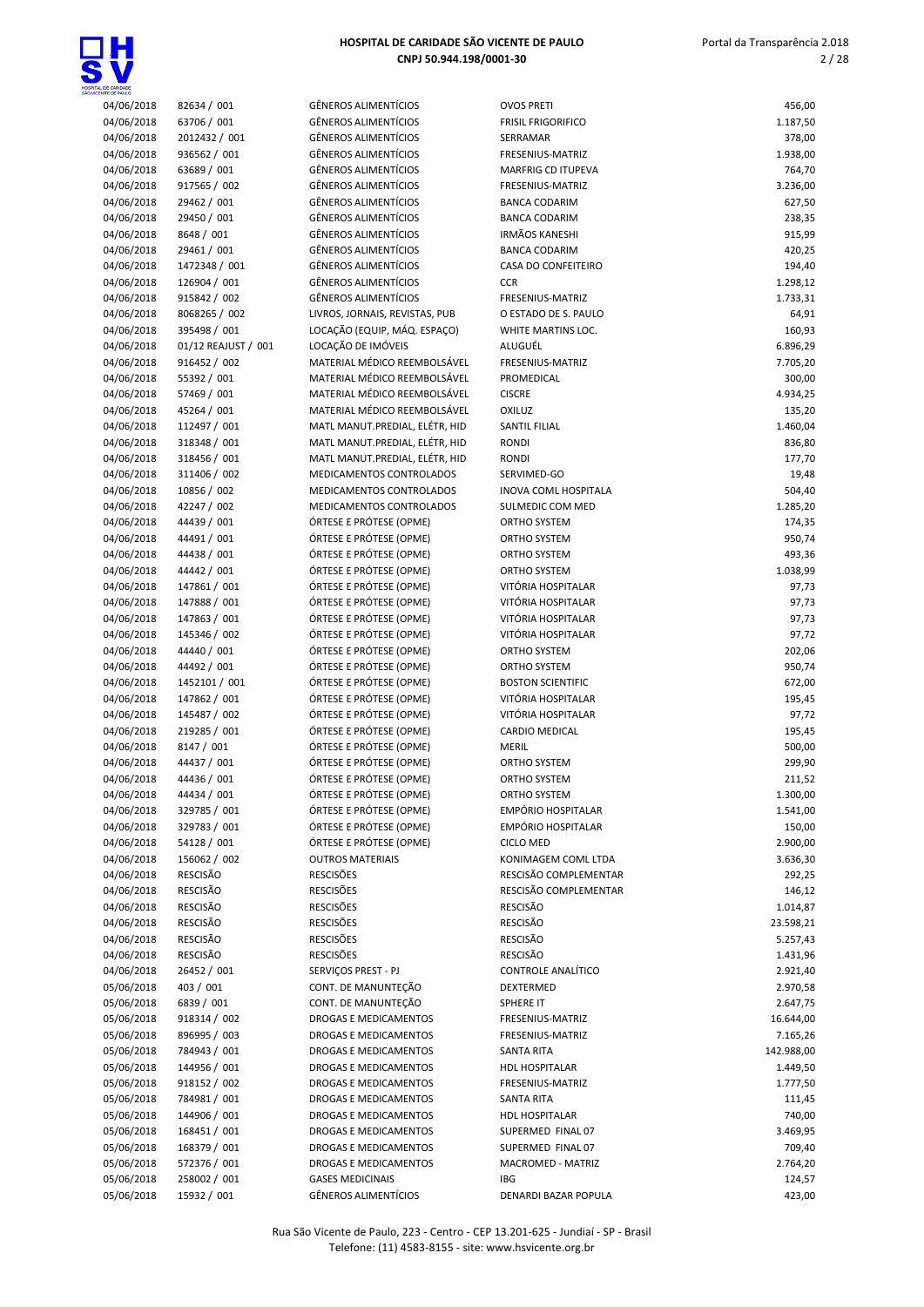



| 05/06/2018 | 1280297 / 001   | <b>GÊNEROS ALIMENTÍCIOS</b>      | <b>FRANGO ADORO FILIAL</b>        | 1.315,00 |
|------------|-----------------|----------------------------------|-----------------------------------|----------|
| 05/06/2018 | 807045 / 001    | <b>GÊNEROS ALIMENTÍCIOS</b>      | <b>CDI</b>                        | 22,85    |
| 05/06/2018 | 2620339 / 001   | <b>GÊNEROS ALIMENTÍCIOS</b>      | <b>FESTPAN</b>                    | 728,40   |
| 05/06/2018 | 312055 / 001    | <b>GÊNEROS ALIMENTÍCIOS</b>      | FRIOS DADO FINAL 54               | 238,00   |
| 05/06/2018 | 127020 / 001    | <b>GÊNEROS ALIMENTÍCIOS</b>      | <b>CCR</b>                        | 1.071,00 |
| 05/06/2018 | 997450 / 001    | <b>GÊNEROS ALIMENTÍCIOS</b>      | <b>MARIUSSO</b>                   | 647,76   |
| 05/06/2018 | 8661 / 001      | <b>GÊNEROS ALIMENTÍCIOS</b>      | <b>IRMÃOS KANESHI</b>             | 317,27   |
| 05/06/2018 | 7442 / 001      | <b>GÊNEROS ALIMENTÍCIOS</b>      | <b>ELITE</b>                      | 2.039,63 |
| 05/06/2018 | 2406 / 001      | <b>GÊNEROS ALIMENTÍCIOS</b>      | THP COMERCIO                      | 625,10   |
| 05/06/2018 | 806770 / 001    | <b>GÊNEROS ALIMENTÍCIOS</b>      | <b>CDI</b>                        | 753,72   |
| 05/06/2018 | 106008 / 001    | <b>GÊNEROS ALIMENTÍCIOS</b>      | <b>CATABY FINAL 57</b>            | 331,38   |
| 05/06/2018 | 106018 / 001    | <b>GÊNEROS ALIMENTÍCIOS</b>      | <b>CATABY FINAL 57</b>            | 1.066,68 |
| 05/06/2018 | 45460 / 001     | LOCAÇÃO DE EQUIPAMENTOS          | CAFÉ CAIÇARA                      | 122,00   |
| 05/06/2018 | 02/12 / 001     | LOCAÇÃO DE IMÓVEIS               | ALUGUÉL                           | 5.683,70 |
| 05/06/2018 | 82371 / 001     | MATERIAL DE LIMPEZA              | <b>ITW FLUIDS E HYGIENE</b>       | 9.458,98 |
|            |                 |                                  |                                   |          |
| 05/06/2018 | 82426 / 001     | MATERIAL DE LIMPEZA              | <b>ITW FLUIDS E HYGIENE</b>       | 686,20   |
| 05/06/2018 | 7443 / 001      | MATERIAL DE LIMPEZA              | <b>ELITE</b>                      | 3.031,73 |
| 05/06/2018 | 7456 / 001      | MATERIAL DE LIMPEZA              | <b>ELITE</b>                      | 2.733,96 |
| 05/06/2018 | 287912 / 001    | MATERIAL DE LIMPEZA              | <b>BUNZL HIGIENE</b>              | 399,68   |
| 05/06/2018 | 56443 / 002     | MATERIAL MÉDICO REEMBOLSÁVEL     | <b>CISCRE</b>                     | 4.934,25 |
| 05/06/2018 | 8007 / 001      | MATL MANUT.PREDIAL, ELÉTR, HID   | REFRIJUND                         | 50,00    |
| 05/06/2018 | 168451 / 001    | MEDICAMENTOS CONTROLADOS         | SUPERMED FINAL 07                 | 1.151,66 |
| 05/06/2018 | 8175 / 001      | ÓRTESE E PRÓTESE (OPME)          | <b>MERIL</b>                      | 500,00   |
| 05/06/2018 | 8177 / 001      | ÓRTESE E PRÓTESE (OPME)          | <b>MERIL</b>                      | 500,00   |
| 05/06/2018 | 1780 / 001      | <b>OUTROS CUSTOS GERAIS</b>      | MECANICA DINIZ                    | 620,00   |
| 05/06/2018 | 19886 / 001     | PECAS E MATS DE REPOSIÇÃO EQUIP. | CODAEL                            | 266,50   |
| 05/06/2018 | RESCISÃO        | RESCISÕES PARCELADAS HOSPITAL    | RESCISÃO MULTA                    | 78,26    |
| 05/06/2018 | RESCISÃO        | RESCISÕES PARCELADAS HOSPITAL    | <b>RESCISÃO</b>                   | 1.255,59 |
| 05/06/2018 | 2451 / 001      | SERVIÇOS MÉDICOS - PJ            | LABORATÓRIO DE ANATOM.            | 476,75   |
| 05/06/2018 | 201814314 / 001 | SERVIÇOS PREST - PJ              | <b>PRO RAD</b>                    | 1.482,83 |
| 05/06/2018 | 1414 / 001      | SERVIÇOS PREST - PJ              | <b>CAMP TÉCNICA</b>               | 2.500,00 |
| 05/06/2018 | 121/001         | SERVIÇOS PREST - PJ              | TAPECARIA VITÓRIA                 | 2.120,00 |
| 05/06/2018 | 2703446 / 001   | SERVIÇOS PREST - PJ              | SERASA                            | 264,25   |
| 05/06/2018 | 673 / 001       | <b>VEÍCULOS</b>                  | MECÂNICA DINIZ                    | 568,00   |
| 05/06/2018 | 480 / 001       | <b>VEÍCULOS</b>                  | JUNIOR MECAN DIESEL               | 1.828,00 |
| 05/06/2018 | 479 / 001       | <b>VEÍCULOS</b>                  | JUNIOR MECAN DIESEL               | 2.010,05 |
|            |                 | CONTINGÊNCIAS CÍVEIS             |                                   |          |
| 06/06/2018 | <b>PROCESSO</b> |                                  | <b>PROCESSO</b><br><b>OCTALAB</b> | 5.000,00 |
| 06/06/2018 | 44931 / 001     | <b>DROGAS E MEDICAMENTOS</b>     |                                   | 200,00   |
| 06/06/2018 | JUNHO/18 / 001  | FÉRIAS                           | FÉRIAS FOLHA JUNHO/18             | 9.820,38 |
| 06/06/2018 | 157465 / 003    | FILMES E QUÍMICOS                | SUPERMED FINAL 07                 | 38,59    |
| 06/06/2018 | 38799 / 001     | <b>GASES MEDICINAIS</b>          | <b>IBG CRYO FILIAL</b>            | 4.865,98 |
| 06/06/2018 | 79480 / 001     | GÊNEROS ALIMENTÍCIOS             | JOATE COM E REP                   | 2.513,80 |
| 06/06/2018 | 2408 / 001      | <b>GÊNEROS ALIMENTÍCIOS</b>      | THP COMERCIO                      | 262,60   |
| 06/06/2018 | 2927926 / 001   | <b>GËNEROS ALIMENTÍCIOS</b>      | <b>FRIBOI FILIAL</b>              | 501,40   |
| 06/06/2018 | 150254 / 001    | <b>GËNEROS ALIMENTÍCIOS</b>      | COPOLFOOD COM PROD                | 602,34   |
| 06/06/2018 | 897862 / 003    | <b>GÊNEROS ALIMENTÍCIOS</b>      | FRESENIUS-MATRIZ                  | 4.295,95 |
| 06/06/2018 | 1280806 / 001   | <b>GÊNEROS ALIMENTÍCIOS</b>      | <b>FRANGO ADORO FILIAL</b>        | 520,00   |
| 06/06/2018 | 11211 / 001     | GÊNEROS ALIMENTÍCIOS             | AO COZINHEIRO                     | 267,81   |
| 06/06/2018 | 8685 / 001      | <b>GÊNEROS ALIMENTÍCIOS</b>      | <b>IRMÃOS KANESHI</b>             | 225,18   |
| 06/06/2018 | 20204 / 001     | <b>GÊNEROS ALIMENTÍCIOS</b>      | HUMANA ALIM SOROCABA              | 1.332,00 |
| 06/06/2018 | 14556 / 001     | GÊNEROS ALIMENTÍCIOS             | <b>COMERCIAL ESTRELA</b>          | 1.936,00 |
| 06/06/2018 | 29506 / 001     | GÊNEROS ALIMENTÍCIOS             | <b>BANCA CODARIM</b>              | 353,06   |
| 06/06/2018 | 630563 / 001    | MATERIAL DE LIMPEZA              | PAPEL ITUPEVA                     | 72,59    |
| 06/06/2018 | 897832 / 003    | MATERIAL MÉDICO REEMBOLSÁVEL     | FRESENIUS-MATRIZ                  | 1.614,99 |
| 06/06/2018 | 500381 / 002    | MATERIAL MÉDICO REEMBOLSÁVEL     | NACIONAL MEDICAMENTO              | 1.104,65 |
| 06/06/2018 | 630563 / 001    | MATERIAL MÉDICO REEMBOLSÁVEL     | PAPEL ITUPEVA                     | 420,30   |
| 06/06/2018 | 566317 / 003    | MATERIAL MÉDICO REEMBOLSÁVEL     |                                   | 72,59    |
|            |                 |                                  | MACROMED - MATRIZ                 |          |
| 06/06/2018 | 157465 / 003    | MATERIAL MÉDICO REEMBOLSÁVEL     | SUPERMED FINAL 07                 | 5.007,99 |
| 06/06/2018 | 158680 / 001    | MATERIAL MÉDICO REEMBOLSÁVEL     | <b>DIPROMED</b>                   | 2.063,60 |
| 06/06/2018 | 938650 / 001    | MATERIAL MÉDICO REEMBOLSÁVEL     | FRESENIUS-MATRIZ                  | 2.137,50 |
| 06/06/2018 | 26827 / 001     | MATERIAL PERMANENTE              | CRYSTAL INFORMATICA               | 200,21   |
| 06/06/2018 | 27082 / 001     | MATERIAL PERMANENTE              | <b>CRYSTAL INFORMATICA</b>        | 58,40    |
| 06/06/2018 | 57381 / 001     | MATL MANUT.PREDIAL, ELÉTR, HID.  | COMESP                            | 648,00   |
| 06/06/2018 | 566317 / 003    | <b>OUTROS MATERIAIS</b>          | MACROMED - MATRIZ                 | 8.992,53 |
| 06/06/2018 | 513603 / 001    | <b>OUTROS MATERIAIS</b>          | <b>BALASKA</b>                    | 269,29   |
| 06/06/2018 | 500381 / 002    | <b>OUTROS MATERIAIS</b>          | NACIONAL MEDICAMENTO              | 635,04   |
| 06/06/2018 | 630563 / 001    | <b>OUTROS MATERIAIS</b>          | PAPEL ITUPEVA                     | 695,31   |
| 06/06/2018 | 157465 / 003    | <b>OUTROS MATERIAIS</b>          | SUPERMED FINAL 07                 | 2.719,99 |
| 06/06/2018 | 57381 / 001     | PEÇAS E MATS DE REPOSIÇÃO EQUIP. | COMESP                            | 8,00     |
|            |                 |                                  |                                   |          |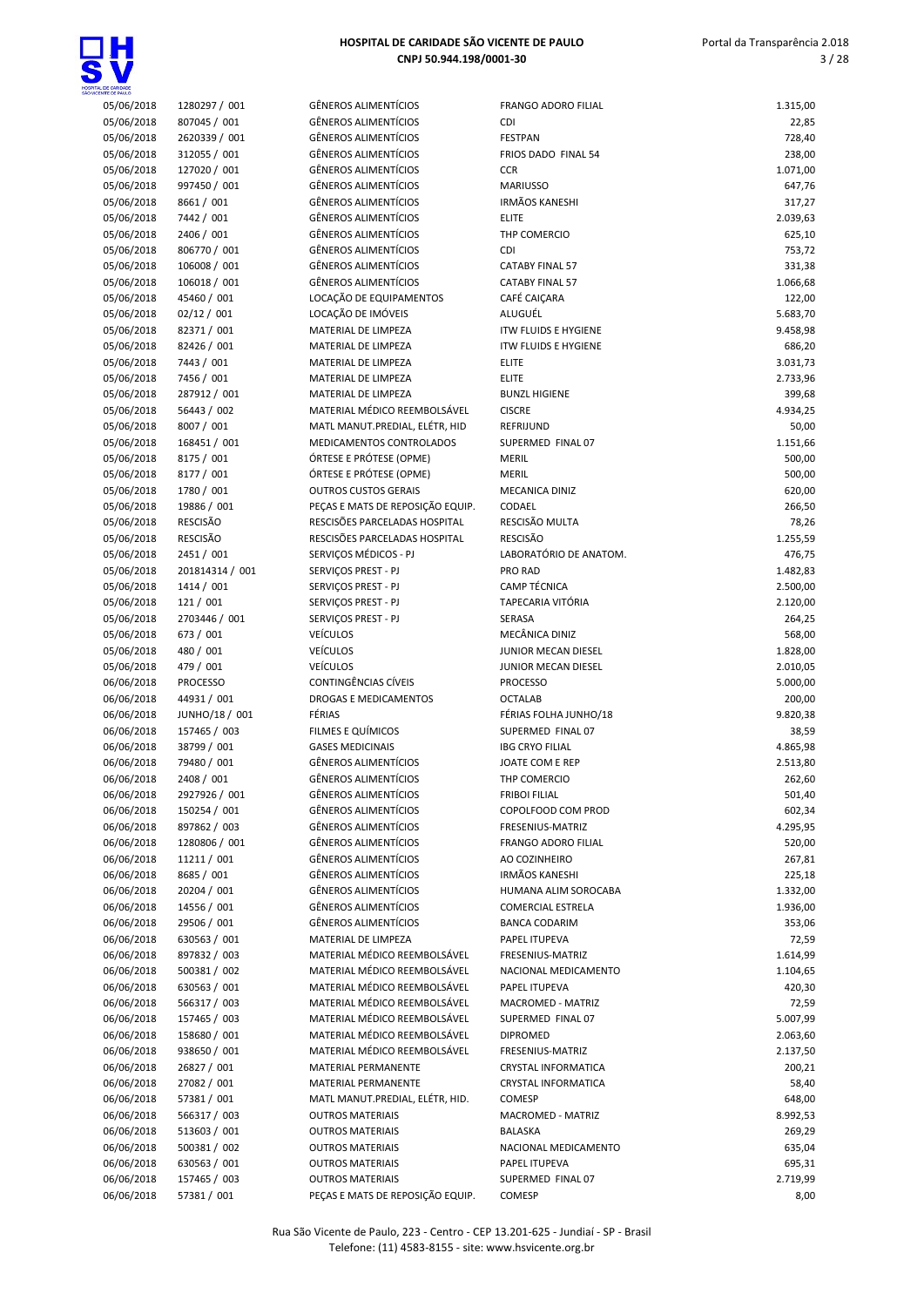

| <b>ENTE DE PAULO</b>     |                              |                                                            |                                      |                    |
|--------------------------|------------------------------|------------------------------------------------------------|--------------------------------------|--------------------|
| 06/06/2018               | MAIO/18 / 001                | PENSÃO ALIMENTÍCIA                                         | PENSÃO ALIMENTÍCIA                   | 414,82             |
| 06/06/2018               | MAIO/18 / 001                | PENSÃO ALIMENTÍCIA                                         | PENSÃO ALIMENTÍCIA                   | 528,75             |
| 06/06/2018               | MAIO/18 / 001                | PENSÃO ALIMENTÍCIA                                         | PENSÃO ALIMENTÍCIA                   | 712,55             |
| 06/06/2018               | MAIO/18 / 001                | PENSÃO ALIMENTÍCIA                                         | PENSÃO ALIMENTÍCIA                   | 466,97             |
| 06/06/2018               | MAIO/18 / 001                | PENSÃO ALIMENTÍCIA                                         | PENSÃO ALIMENTÍCIA                   | 579,06             |
|                          |                              |                                                            |                                      |                    |
| 06/06/2018               | MAIO/18 / 001                | PENSÃO ALIMENTÍCIA                                         | PENSÃO ALIMENTÍCIA                   | 226,82             |
| 06/06/2018               | MAIO/18 / 001                | PENSÃO ALIMENTÍCIA                                         | PENSÃO ALIMENTÍCIA                   | 407,51             |
| 06/06/2018               | MAIO/18 / 001                | PENSÃO ALIMENTÍCIA                                         | PENSÃO ALIMENTÍCIA                   | 609,86             |
| 06/06/2018               | MAIO/18 / 001                | PENSÃO ALIMENTÍCIA                                         | PENSÃO ALIMENTÍCIA                   | 846,53             |
|                          |                              | PENSÃO ALIMENTÍCIA                                         | PENSÃO ALIMENTÍCIA                   |                    |
| 06/06/2018               | MAIO/18 / 001                |                                                            |                                      | 192,70             |
| 06/06/2018               | MAIO/18 / 001                | PENSÃO ALIMENTÍCIA                                         | PENSÃO ALIMENTÍCIA                   | 200,05             |
| 06/06/2018               | MAIO/18 / 001                | PENSÃO ALIMENTÍCIA                                         | PENSÃO ALIMENTÍCIA                   | 26,52              |
| 06/06/2018               | MAIO/18 / 001                | PENSÃO ALIMENTÍCIA                                         | PENSÃO ALIMENTÍCIA                   | 670,66             |
| 06/06/2018               | MAIO/18 / 001                | PENSÃO ALIMENTÍCIA                                         | PENSÃO ALIMENTÍCIA                   | 395,33             |
|                          |                              |                                                            |                                      |                    |
| 06/06/2018               | MAIO/18 / 001                | PENSÃO ALIMENTÍCIA                                         | PENSÃO ALIMENTÍCIA                   | 615,26             |
| 06/06/2018               | MAIO/18 / 001                | PENSÃO ALIMENTÍCIA                                         | PENSÃO ALIMENTÍCIA                   | 414,82             |
| 06/06/2018               | MAIO/18 / 001                | PENSÃO ALIMENTÍCIA                                         | PENSÃO ALIMENTÍCIA                   | 489,97             |
| 06/06/2018               | MAIO/18 / 001                | PENSÃO ALIMENTÍCIA                                         | PENSÃO ALIMENTÍCIA                   | 1.517,21           |
|                          |                              |                                                            |                                      |                    |
| 06/06/2018               | MAIO/18 / 001                | PENSÃO ALIMENTÍCIA                                         | PENSÃO ALIMENTÍCIA                   | 2.385,00           |
| 06/06/2018               | MAIO/18 / 001                | PENSÃO ALIMENTÍCIA                                         | PENSÃO ALIMENTÍCIA                   | 5.610,81           |
| 06/06/2018               | MAIO/18 / 001                | PENSÃO ALIMENTÍCIA                                         | PENSÃO ALIMENTÍCIA                   | 627,05             |
| 06/06/2018               | MAIO/18 / 001                | PENSÃO ALIMENTÍCIA                                         | PENSÃO ALIMENTÍCIA                   | 166,73             |
|                          |                              | PENSÃO ALIMENTÍCIA                                         | PENSÃO ALIMENTÍCIA                   |                    |
| 06/06/2018               | MAIO/18 / 001                |                                                            |                                      | 806,12             |
| 06/06/2018               | MAIO/18 / 001                | PENSÃO ALIMENTÍCIA                                         | PENSÃO ALIMENTÍCIA                   | 428,32             |
| 06/06/2018               | MAIO/18 / 001                | PENSÃO ALIMENTÍCIA                                         | PENSÃO ALIMENTÍCIA                   | 1.336,20           |
| 06/06/2018               | MAIO/18 / 001                | PENSÃO ALIMENTÍCIA                                         | PENSÃO ALIMENTÍCIA                   | 865,59             |
| 06/06/2018               | MAIO/18 / 001                | PENSÃO ALIMENTÍCIA                                         | PENSÃO ALIMENTÍCIA                   | 577,04             |
|                          |                              |                                                            |                                      |                    |
| 06/06/2018               | MAIO/18 / 001                | PENSÃO ALIMENTÍCIA                                         | PENSÃO ALIMENTÍCIA                   | 831,37             |
| 06/06/2018               | MAIO/18 / 001                | PENSÃO ALIMENTÍCIA                                         | PENSÃO ALIMENTÍCIA                   | 586,31             |
| 06/06/2018               | MAIO/18 / 001                | PENSÃO ALIMENTÍCIA                                         | PENSÃO ALIMENTÍCIA                   | 680,54             |
| 06/06/2018               | MAIO/18 / 001                | PENSÃO ALIMENTÍCIA                                         | PENSÃO ALIMENTÍCIA                   | 453,11             |
|                          |                              | SALÁRIOS E ORDENADOS                                       | FOLHA MAIO/2018 - HOSPITAL           |                    |
| 06/06/2018               | MAIO/18 / 001                |                                                            |                                      | 6.170,87           |
| 06/06/2018               | MAIO/18 / 001                | SALÁRIOS E ORDENADOS                                       | FOLHA MAIO/2018 - HOSPITAL           | 5.985,79           |
|                          |                              |                                                            |                                      |                    |
| 06/06/2018               | MAIO/18 / 001                | SALÁRIOS E ORDENADOS                                       | FOLHA MAIO/2018 - HOSPITAL           | 8.019,72           |
|                          |                              |                                                            |                                      |                    |
| 06/06/2018               | MAIO/18 / 001                | SALÁRIOS E ORDENADOS                                       | FOLHA MAIO/2018 - HOSPITAL           | 5.050.644,17       |
| 06/06/2018               | 1235 / 001                   | SERVIÇOS MÉDICOS - PJ                                      | <b>GRENDACC</b>                      | 80.000,00          |
| 06/06/2018               | 26827 / 001                  | UTENSÍLIOS/PEÇAS DE INFORMÁTICA                            | CRYSTAL INFORMÁTICA                  | 135,34             |
| 06/06/2018               | 20180529003390 / 001         | VALE REFEIÇÃO E ALIMENTAÇÃO                                | VR                                   | 15.663,96          |
|                          |                              | CONT. DE MANUNTEÇÃO                                        | PROMAN                               |                    |
| 07/06/2018               | 38 / 001                     |                                                            |                                      | 23.246,21          |
| 07/06/2018               | <b>PROCESSO</b>              | CONTINGÊNCIAS TRABALHISTAS                                 | <b>PROCESSO</b>                      | 1.738,83           |
| 07/06/2018               | <b>PROCESSO</b>              | <b>CONTINGÊNCIAS TRABALHISTAS</b>                          | <b>PROCESSO</b>                      | 3.477,28           |
| 07/06/2018               | 337454 / 001                 | <b>DROGAS E MEDICAMENTOS</b>                               | MEDCOMERCE                           | 893,88             |
| 07/06/2018               | 356161 / 001                 | <b>DROGAS E MEDICAMENTOS</b>                               | SERVIMED-GO                          | 257,25             |
|                          |                              |                                                            |                                      |                    |
| 07/06/2018               | 48110 / 001                  | DROGAS E MEDICAMENTOS                                      | NOVAMED                              | 10.100,00          |
| 07/06/2018               | 356163 / 001                 | DROGAS E MEDICAMENTOS                                      | SERVIMED-GO                          | 75,20              |
| 07/06/2018               | 54671 / 001                  | DROGAS E MEDICAMENTOS                                      | VERBENNA                             | 484,00             |
| 07/06/2018               | 353622 / 001                 | DROGAS E MEDICAMENTOS                                      | SERVIMED SP                          | 260,00             |
|                          |                              | DROGAS E MEDICAMENTOS                                      |                                      |                    |
| 07/06/2018               | 1687274 / 001                |                                                            | MAFRA FILIAL GO                      | 2.800,00           |
| 07/06/2018               | 1012215 / 001                | DROGAS E MEDICAMENTOS                                      | <b>COMERCIAL RIOCLARENS</b>          | 27.951,00          |
| 07/06/2018               | 504073 / 001                 | DROGAS E MEDICAMENTOS                                      | MEDICAMENTAL                         | 5.011,19           |
| 07/06/2018               | 1944586 / 001                | DROGAS E MEDICAMENTOS                                      | CRISTÁLIA                            | 8.000,00           |
| 07/06/2018               | 168390 / 001                 | DROGAS E MEDICAMENTOS                                      | SUPERMED FINAL 07                    | 600,00             |
|                          |                              |                                                            |                                      |                    |
| 07/06/2018               | 145173 / 001                 | DROGAS E MEDICAMENTOS                                      | <b>HDL HOSPITALAR</b>                | 616,00             |
| 07/06/2018               | 504121 / 001                 | DROGAS E MEDICAMENTOS                                      | MEDICAMENTAL                         | 5.578,14           |
| 07/06/2018               | 353620 / 001                 | DROGAS E MEDICAMENTOS                                      | SERVIMED-GO                          | 4.735,57           |
| 07/06/2018               | 1012205 / 001                | DROGAS E MEDICAMENTOS                                      | <b>COMERCIAL RIOCLARENS</b>          | 2.865,93           |
|                          |                              | DROGAS E MEDICAMENTOS                                      | MUNDIMED DIST HOSP                   |                    |
| 07/06/2018               | 5867 / 001                   |                                                            |                                      | 2.532,60           |
| 07/06/2018               | 112094 / 001                 | DROGAS E MEDICAMENTOS                                      | <b>EXPRESSA</b>                      | 8.057,40           |
| 07/06/2018               | 55378 / 001                  | DROGAS E MEDICAMENTOS                                      | CRISTAL                              | 4.630,50           |
| 07/06/2018               | MAIO/18 / 001                | FGTS                                                       | FGTS FOLHA MAIO/2018                 | 548.668,46         |
| 07/06/2018               | MAIO/18 / 001                | <b>FGTS</b>                                                | FGTS COMPLEMENTAR FOLHA MAIO/2018    | 1.606,76           |
|                          |                              |                                                            |                                      |                    |
| 07/06/2018               | MAIO/18 / 001                | <b>FGTS</b>                                                | FGTS FOLHA MAIO/2018 - APRENDIZ      | 284,72             |
| 07/06/2018               | 413731 / 001                 | <b>GÊNEROS ALIMENTÍCIOS</b>                                | PLATINA                              | 610,50             |
| 07/06/2018               | 29521 / 001                  | <b>GÊNEROS ALIMENTÍCIOS</b>                                | <b>BANCA CODARIM</b>                 | 440,60             |
| 07/06/2018               | 127190 / 001                 | <b>GÊNEROS ALIMENTÍCIOS</b>                                | <b>CCR</b>                           | 952,00             |
| 07/06/2018               | 1282272 / 001                | <b>GÊNEROS ALIMENTÍCIOS</b>                                | <b>FRANGO ADORO FILIAL</b>           | 218,00             |
|                          |                              |                                                            |                                      |                    |
| 07/06/2018               | 8686 / 001                   | <b>GÊNEROS ALIMENTÍCIOS</b>                                | IRMÃOS KANESHI                       | 268,70             |
| 07/06/2018<br>07/06/2018 | 28085 / 001<br>1539411 / 001 | <b>GÊNEROS ALIMENTÍCIOS</b><br><b>GÊNEROS ALIMENTÍCIOS</b> | <b>BIOBASE</b><br>CALVO CESTA BASICA | 1.404,00<br>602,50 |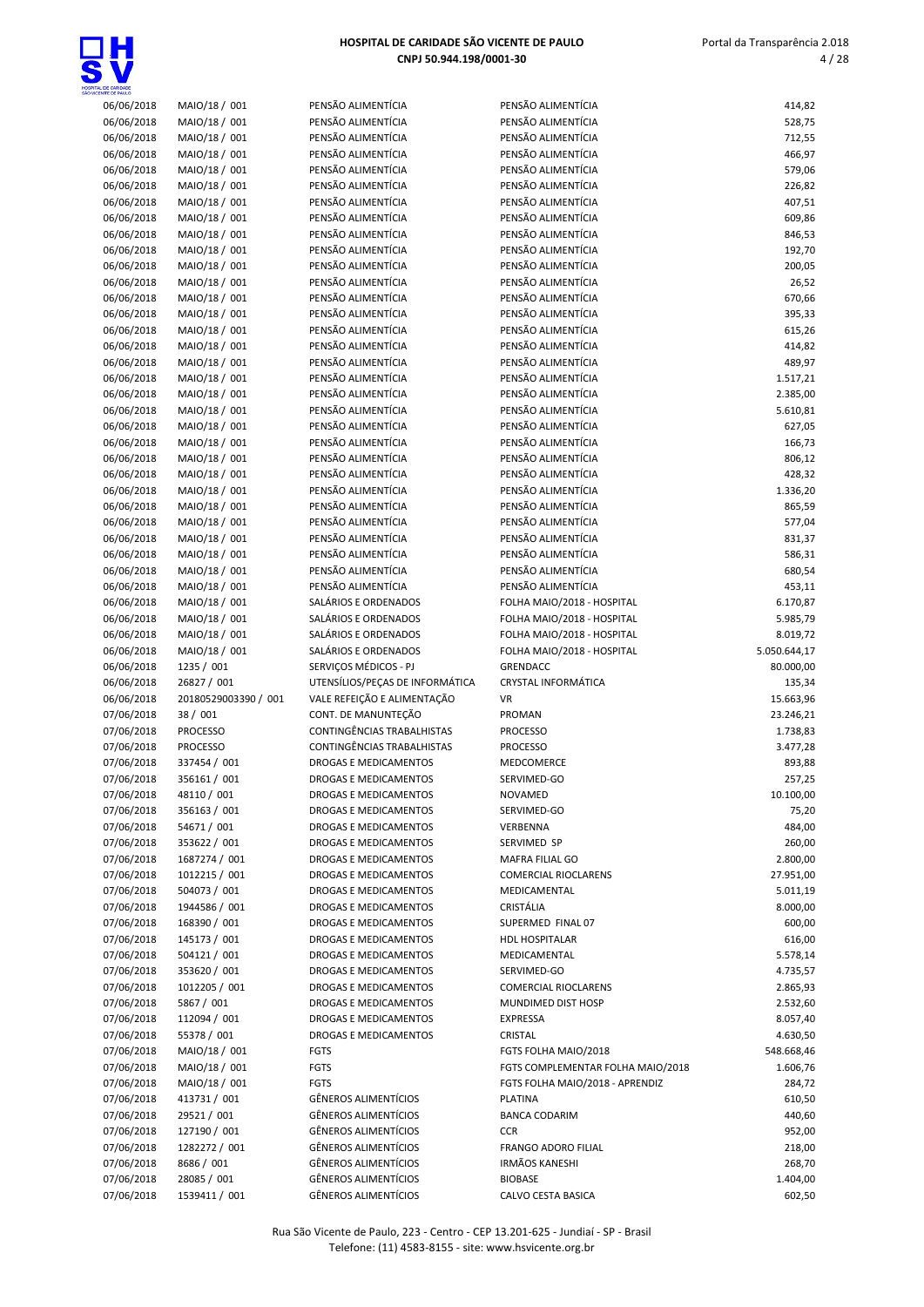

| <b>NCENTE DE PAULO</b> |              |                                |                             |           |
|------------------------|--------------|--------------------------------|-----------------------------|-----------|
| 07/06/2018             | 1516 / 001   | LOCAÇÃO (EQUIP, MÁQ. ESPAÇO)   | PANMEDICA                   | 3.300,00  |
| 07/06/2018             | 151 / 001    | LOCAÇÃO (EQUIP, MÁQ. ESPAÇO)   | <b>INTERMEDICAL EQUIP</b>   | 1.000,00  |
| 07/06/2018             | 2683 / 001   | LOCAÇÃO DE DIVERSOS            | E.G.M. ENG                  | 1.250,00  |
|                        |              |                                |                             |           |
| 07/06/2018             | 2681 / 001   | LOCAÇÃO DE DIVERSOS            | E.G.M. ENG                  | 3.497,26  |
| 07/06/2018             | 2682 / 001   | LOCAÇÃO DE DIVERSOS            | E.G.M. ENG                  | 950,00    |
| 07/06/2018             | 2319 / 002   | MATERIAL MÉDICO REEMBOLSÁVEL   | <b>IMPORMED</b>             | 330,00    |
| 07/06/2018             | 939606 / 001 | MATERIAL MÉDICO REEMBOLSÁVEL   | <b>FRESENIUS-MATRIZ</b>     | 7.260,80  |
| 07/06/2018             | 5071 / 001   | MATL MANUT.PREDIAL, ELÉTR, HID | <b>CENTER FECHA</b>         | 663,60    |
|                        |              |                                |                             |           |
| 07/06/2018             | 724 / 001    | MOBILIÁRIO                     | <b>JUNPMAQ</b>              | 1.100,00  |
| 07/06/2018             | 8505 / 001   | ÓRTESE E PRÓTESE (OPME)        | PANMEDICA                   | 200,00    |
| 07/06/2018             | 44514 / 001  | ÓRTESE E PRÓTESE (OPME)        | ORTHO SYSTEM                | 950,74    |
| 07/06/2018             | 44512 / 001  | ÓRTESE E PRÓTESE (OPME)        | ORTHO SYSTEM                | 913,16    |
| 07/06/2018             | 44516 / 001  | ÓRTESE E PRÓTESE (OPME)        | ORTHO SYSTEM                | 1.500,00  |
|                        |              |                                |                             |           |
| 07/06/2018             | 47101 / 001  | ÓRTESE E PRÓTESE (OPME)        | DENUO MEDIC                 | 1.001,81  |
| 07/06/2018             | 3467 / 001   | ÓRTESE E PRÓTESE (OPME)        | <b>INTERMEDICAL EQUIP</b>   | 2.770,00  |
| 07/06/2018             | 2317 / 002   | <b>OUTROS MATERIAIS</b>        | <b>IMPORMED</b>             | 4.750,00  |
| 07/06/2018             | 2318 / 002   | <b>OUTROS MATERIAIS</b>        | <b>IMPORMED</b>             | 662,40    |
| 07/06/2018             | 674 / 001    | SERVIÇOS MÉDICOS - PJ          | <b>NV</b>                   |           |
|                        |              |                                |                             | 524,42    |
| 07/06/2018             | 21/001       | SERVIÇOS MÉDICOS - PJ          | <b>GIOVANA SCACHETTI ME</b> | 7.150,00  |
| 07/06/2018             | 76 / 001     | SERVIÇOS MÉDICOS - PJ          | MARCOS SILVA QUEIROZ        | 6.194,10  |
| 07/06/2018             | 259 / 001    | SERVIÇOS MÉDICOS - PJ          | <b>MAX MED</b>              | 3.519,37  |
| 07/06/2018             | 26/001       | SERVIÇOS MÉDICOS - PJ          | <b>MED IN SERVICE</b>       | 985,42    |
| 07/06/2018             | 88 / 001     | SERVIÇOS MÉDICOS - PJ          | SOUSA MARQUES               | 12.420,46 |
|                        |              |                                |                             |           |
| 07/06/2018             | 88 / 001     | SERVIÇOS MÉDICOS - PJ          | <b>TALLES RAVID</b>         | 7.742,62  |
| 07/06/2018             | 10/001       | SERVIÇOS MÉDICOS - PJ          | <b>VICTOR ARTHUR</b>        | 6.650,00  |
| 07/06/2018             | 54 / 001     | SERVIÇOS MÉDICOS - PJ          | TOSHIKAZU                   | 9.971,56  |
| 07/06/2018             | 194 / 001    | SERVIÇOS MÉDICOS - PJ          | HOLTZ                       | 5.520,00  |
|                        |              |                                |                             |           |
| 07/06/2018             | 39 / 001     | SERVIÇOS MÉDICOS - PJ          | <b>OLMOS</b>                | 1.759,68  |
| 07/06/2018             | 121 / 001    | SERVIÇOS MÉDICOS - PJ          | <b>ADVANCE</b>              | 10.625,00 |
| 07/06/2018             | 211/001      | SERVIÇOS MÉDICOS - PJ          | <b>ANDRE LUIS</b>           | 12.388,20 |
| 07/06/2018             | 481 / 001    | SERVIÇOS MÉDICOS - PJ          | CAETANO                     | 13.561,33 |
| 07/06/2018             | 248 / 001    | SERVIÇOS MÉDICOS - PJ          | <b>FREDERICOS</b>           | 1.173,12  |
|                        |              |                                |                             |           |
| 07/06/2018             | 247 / 001    | SERVIÇOS MÉDICOS - PJ          | <b>FREDERICOS</b>           | 26.141,92 |
| 07/06/2018             | 42 / 001     | SERVIÇOS MÉDICOS - PJ          | DJPS MEDICINA               | 4.504,80  |
| 07/06/2018             | 32 / 001     | SERVIÇOS MÉDICOS - PJ          | DQA SERVIÇOS MÉDICOS        | 1.173,12  |
| 07/06/2018             | 53 / 001     | SERVIÇOS MÉDICOS - PJ          | <b>EDER MASSUCATO</b>       | 3.600,00  |
| 07/06/2018             | 60 / 001     | SERVIÇOS MÉDICOS - PJ          | <b>FARIA GOMES</b>          | 500,59    |
|                        | 78 / 001     | SERVIÇOS MÉDICOS - PJ          |                             |           |
| 07/06/2018             |              |                                | FBN                         | 7.920,94  |
| 07/06/2018             | 55 / 001     | SERVIÇOS MÉDICOS - PJ          | SILVA COELHO                | 1.407,75  |
| 07/06/2018             | 62 / 001     | SERVIÇOS MÉDICOS - PJ          | CLÍNICA MÉDICA SANTO        | 13.795,95 |
| 07/06/2018             | 59 / 001     | SERVIÇOS MÉDICOS - PJ          | NOLETO JARDIM               | 500,59    |
| 07/06/2018             | 38 / 001     | SERVIÇOS MÉDICOS - PJ          | <b>ABREU COSTA</b>          | 6.381,80  |
|                        |              |                                |                             |           |
| 07/06/2018             | 1/001        | SERVIÇOS MÉDICOS - PJ          | <b>AMN SERVICOS</b>         | 2.956,28  |
| 07/06/2018             | 123 / 001    | SERVIÇOS MÉDICOS - PJ          | <b>BONFOGO E BONFOGO</b>    | 2.932,81  |
| 07/06/2018             | 151 / 001    | SERVIÇOS MÉDICOS - PJ          | CABRAL VIEIRIA              | 9.361,53  |
| 07/06/2018             | 152 / 001    | SERVIÇOS MÉDICOS - PJ          | CABRAL VIEIRIA              | 5.396,37  |
| 07/06/2018             | 120 / 001    | SERVIÇOS MÉDICOS - PJ          | C E J SERVCS MÉDICOS        | 18.723,07 |
|                        |              |                                |                             |           |
| 07/06/2018             | 21/001       | SERVIÇOS MÉDICOS - PJ          | <b>GUERRA E HUNGRIA</b>     | 1.736,22  |
| 07/06/2018             | 161 / 001    | SERVIÇOS MÉDICOS - PJ          | HDM                         | 11.402,77 |
| 07/06/2018             | 4/001        | SERVIÇOS MÉDICOS - PJ          | LAIS DE OLIVEIRA            | 5.625,00  |
| 07/06/2018             | 58 / 001     | SERVIÇOS MÉDICOS - PJ          | PC POLLI                    | 3.425,52  |
| 07/06/2018             | 548 / 001    | SERVIÇOS MÉDICOS - PJ          | LEDO SERVIÇOS               | 5.865,62  |
|                        |              |                                |                             |           |
| 07/06/2018             | 81 / 001     | SERVIÇOS MÉDICOS - PJ          | LTA                         | 2.400,00  |
| 07/06/2018             | 7/001        | SERVIÇOS MÉDICOS - PJ          | <b>MATEUS SILVA</b>         | 6.100,00  |
| 07/06/2018             | 16 / 001     | SERVIÇOS MÉDICOS - PJ          | STELLA BINNA                | 10.675,00 |
| 07/06/2018             | 47 / 001     | SERVIÇOS MÉDICOS - PJ          | VIEIRA KUMAMOTO             | 3.941,70  |
| 07/06/2018             | 211 / 001    | SERVIÇOS MÉDICOS - PJ          | WF JUNDIAÍ                  | 17.596,87 |
| 07/06/2018             |              |                                |                             |           |
|                        | 52/001       | SERVIÇOS MÉDICOS - PJ          | TOSHIKAZU                   | 1.126,20  |
| 07/06/2018             | 110 / 001    | SERVIÇOS MÉDICOS - PJ          | MEDCENTER                   | 21.796,67 |
| 07/06/2018             | 324 / 001    | SERVIÇOS MÉDICOS - PJ          | AMAV                        | 1.759,68  |
| 07/06/2018             | 29 / 001     | SERVIÇOS MÉDICOS - PJ          | E M FUJI                    | 7.883,40  |
| 07/06/2018             | 65 / 001     | SERVIÇOS MÉDICOS - PJ          | FAGANELLI                   | 7.226,45  |
|                        |              |                                |                             |           |
| 07/06/2018             | 59 / 001     | SERVIÇOS MÉDICOS - PJ          | FERREIRA DA SILVA           | 2.252,40  |
| 07/06/2018             | 23 / 001     | SERVIÇOS MÉDICOS - PJ          | MED CAMPOS SERVIÇOS         | 3.900,00  |
| 07/06/2018             | 26/001       | SERVIÇOS MÉDICOS - PJ          | ANNA CLARA HEBLING          | 1.575,00  |
| 07/06/2018             | 443 / 001    | SERVIÇOS MÉDICOS - PJ          | <b>BENETAO</b>              | 21.210,10 |
| 07/06/2018             | 107 / 001    | SERVIÇOS MÉDICOS - PJ          | <b>CAROLINE MORALES</b>     | 4.129,40  |
|                        |              |                                |                             |           |
| 07/06/2018             | 6/001        | SERVIÇOS MÉDICOS - PJ          | <b>CCMM SERVIÇOS</b>        | 7.038,75  |
| 07/06/2018             | 17 / 001     | SERVIÇOS MÉDICOS - PJ          | DISCHER PEGORARO            | 1.100,00  |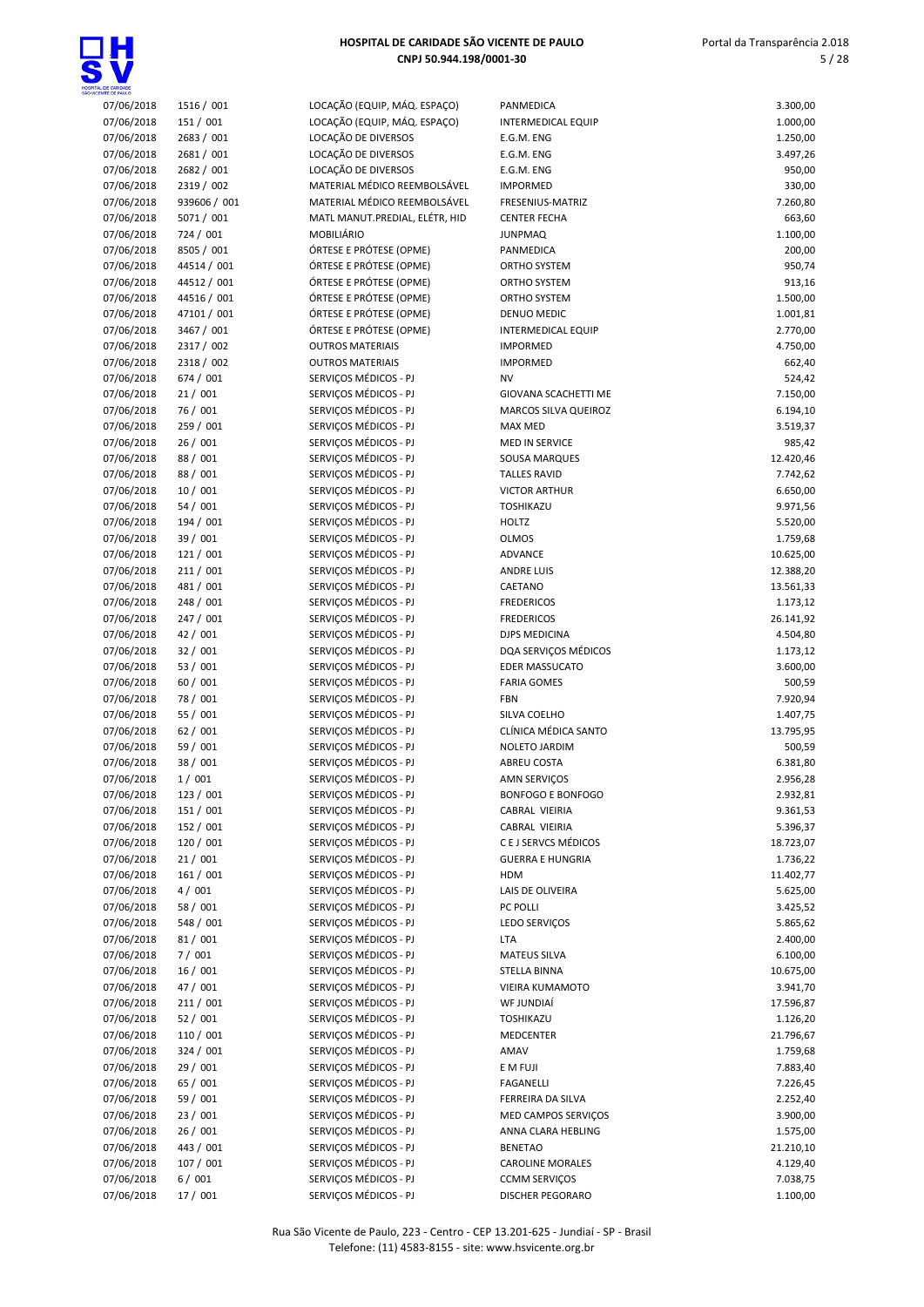

| 07/06/2018 | 126 / 001       | SERVIÇOS MÉDICOS - PJ        | <b>GRACIL</b>             | 6.100,25  |
|------------|-----------------|------------------------------|---------------------------|-----------|
| 07/06/2018 | 140 / 001       | SERVIÇOS MÉDICOS - PJ        | LUCIANA VITTURI           | 14.171,35 |
| 07/06/2018 | 10/001          | SERVIÇOS MÉDICOS - PJ        | MAIARA BRUNHARA           | 13.936,72 |
| 07/06/2018 | 9/001           | SERVIÇOS MÉDICOS - PJ        | <b>RAFAEL MANGINI</b>     | 1.100,00  |
|            |                 |                              |                           |           |
| 07/06/2018 | 13/001          | SERVIÇOS MÉDICOS - PJ        | <b>VB HEALTHCARE</b>      | 2.463,57  |
| 07/06/2018 | 22/001          | SERVIÇOS MÉDICOS - PJ        | CRAF                      | 17.338,78 |
| 07/06/2018 | 2/001           | SERVICOS MÉDICOS - PJ        | <b>DANA TRAJTENGERTZ</b>  | 9.100,00  |
|            | 53 / 001        | SERVIÇOS MÉDICOS - PJ        | NASCIMENTO E GOMES        |           |
| 07/06/2018 |                 |                              |                           | 13.279,77 |
| 07/06/2018 | 23/001          | SERVIÇOS MÉDICOS - PJ        | ALESSANDRO MOURA          | 3.378,60  |
| 07/06/2018 | 673 / 001       | SERVIÇOS MÉDICOS - PJ        | <b>NV</b>                 | 22.101,67 |
| 07/06/2018 | 95 / 001        | SERVIÇOS MÉDICOS - PJ        | JHL                       | 4.880,20  |
|            |                 |                              |                           |           |
| 07/06/2018 | 2/001           | SERVIÇOS MÉDICOS - PJ        | LUCAS OLIVEIRA            | 2.956,27  |
| 07/06/2018 | 50/001          | SERVIÇOS MÉDICOS - PJ        | <b>MALAGUTI</b>           | 16.893,00 |
| 07/06/2018 | 56 / 001        | SERVIÇOS MÉDICOS - PJ        | MARCELA SCHWARZ           | 3.900,00  |
|            |                 |                              |                           |           |
| 07/06/2018 | 65 / 001        | SERVIÇOS MÉDICOS - PJ        | PUPO HEALTHCARE           | 13.397,08 |
| 07/06/2018 | 40 / 001        | SERVIÇOS MÉDICOS - PJ        | SOUCCAR E PARRA           | 5.724,85  |
| 07/06/2018 | 171 / 001       | SERVIÇOS MÉDICOS - PJ        | DE MOLA SPONCHIADO        | 1.173,13  |
| 07/06/2018 | 336 / 001       | SERVIÇOS MÉDICOS - PJ        | <b>ONCO PELVIC</b>        | 1.970,85  |
|            |                 |                              |                           |           |
| 07/06/2018 | 82 / 001        | SERVIÇOS MÉDICOS - PJ        | AMS                       | 8.681,13  |
| 07/06/2018 | 37 / 001        | SERVIÇOS MÉDICOS - PJ        | <b>ANDRE VERTUAN</b>      | 1.173,12  |
| 07/06/2018 | 246 / 001       | SERVIÇOS MÉDICOS - PJ        | <b>FREDERICOS</b>         | 4.692,50  |
|            |                 |                              |                           |           |
| 07/06/2018 | 376 / 001       | SERVIÇOS MÉDICOS - PJ        | <b>FRANZON LOURES</b>     | 8.798,43  |
| 07/06/2018 | 32 / 001        | SERVIÇOS MÉDICOS - PJ        | <b>GUARANA</b>            | 11.355,85 |
| 07/06/2018 | 166 / 001       | SERVIÇOS MÉDICOS - PJ        | <b>ICTUS</b>              | 5.856,24  |
| 07/06/2018 | 38 / 001        | SERVIÇOS MÉDICOS - PJ        | <b>LARISSA SHINEIDER</b>  | 985,42    |
|            |                 |                              |                           |           |
| 07/06/2018 | 4/001           | SERVICOS MÉDICOS - PJ        | <b>LICIA FERRAGUT</b>     | 2.231,25  |
| 07/06/2018 | 284 / 001       | SERVIÇOS MÉDICOS - PJ        | <b>OTOTORAX</b>           | 1.478,15  |
| 07/06/2018 | 1723 / 001      | SERVIÇOS MÉDICOS - PJ        | <b>PROMEDIC</b>           | 8.211,87  |
|            |                 |                              |                           |           |
| 07/06/2018 | 214 / 001       | SERVIÇOS MÉDICOS - PJ        | SALUT                     | 12.716,68 |
| 07/06/2018 | 124 / 001       | SERVIÇOS MÉDICOS - PJ        | DET                       | 4.504,80  |
| 07/06/2018 | 312 / 001       | SERVIÇOS MÉDICOS - PJ        | <b>MPFL</b>               | 6.061,15  |
|            |                 |                              |                           |           |
| 07/06/2018 | 65 / 001        | SERVIÇOS MÉDICOS - PJ        | <b>BRUNA DIAS</b>         | 1.032,35  |
| 07/06/2018 | 2/001           | SERVIÇOS MÉDICOS - PJ        | <b>DOCTON BEN</b>         | 619,77    |
| 07/06/2018 | 47 / 001        | SERVIÇOS MÉDICOS - PJ        | <b>GALVES</b>             | 13.279,77 |
| 07/06/2018 | 68 / 001        | SERVIÇOS MÉDICOS - PJ        | JESSICA ALINE MOURA       | 10.417,35 |
|            |                 |                              |                           |           |
| 07/06/2018 | 1/001           | SERVIÇOS MÉDICOS - PJ        | LAIS RODRIGUES BERTO      | 4.750,00  |
| 07/06/2018 | 2/001           | SERVIÇOS MÉDICOS - PJ        | PAULO EDUARDO             | 5.000,00  |
| 07/06/2018 | 96/001          | SERVIÇOS MÉDICOS - PJ        | <b>VEGA</b>               | 10.839,67 |
|            |                 |                              |                           |           |
| 07/06/2018 | 1725 / 001      | SERVIÇOS MÉDICOS - PJ        | CLÍNICA MED. SÃO PED      | 4.298,33  |
| 07/06/2018 | 233 / 001       | SERVIÇOS MÉDICOS - PJ        | CPRS SERVIÇOS             | 7.625,31  |
| 07/06/2018 | 20/001          | SERVIÇOS MÉDICOS - PJ        | NUCCI SANTOS E BUENO      | 985,42    |
| 07/06/2018 | 26627 / 001     | SERVIÇOS PREST - PJ          | <b>CONTROLE ANALITICO</b> | 200,00    |
|            |                 |                              |                           |           |
| 07/06/2018 | 422306 / 001    | <b>VALE TRANSPORTE</b>       | RÁPIDO LUXO               | 553,42    |
| 08/06/2018 | <b>PROCESSO</b> | CONTINGENCIAS TRABALHISTAS   | <b>PROCESSO</b>           | 4.767,81  |
| 08/06/2018 | <b>PROCESSO</b> | DESPESAS FINANC. MUNICIPAL   | <b>PROCESSO</b>           | 40,46     |
| 08/06/2018 |                 | DROGAS E MEDICAMENTOS        |                           |           |
|            | 2297 / 001      |                              | FARMÁCIA SOBAM            | 1.406,00  |
| 08/06/2018 | 48122 / 001     | <b>DROGAS E MEDICAMENTOS</b> | <b>NOVAMED</b>            | 5.025,00  |
| 08/06/2018 | 43702 / 001     | DROGAS E MEDICAMENTOS        | SULMEDIC COM MED          | 6.925,00  |
| 08/06/2018 | 179174 / 001    | DROGAS E MEDICAMENTOS        | CRISMED                   | 438,40    |
|            |                 |                              |                           |           |
| 08/06/2018 | 48534 / 001     | DROGAS E MEDICAMENTOS        | <b>OPEM</b>               | 2.600,00  |
| 08/06/2018 | 128163 / 001    | DROGAS E MEDICAMENTOS        | DUPATRI CNPJ 64 SP        | 696,00    |
| 08/06/2018 | 1995388 / 001   | <b>DROGAS E MEDICAMENTOS</b> | CRISTALIA                 | 6.280,00  |
|            |                 |                              |                           |           |
| 08/06/2018 | 137754 / 001    | DROGAS E MEDICAMENTOS        | SODROGAS                  | 5.200,00  |
| 08/06/2018 | 332169 / 002    | DROGAS E MEDICAMENTOS        | MEDCOMERCE                | 9.325,92  |
| 08/06/2018 | 73627 / 001     | DROGAS E MEDICAMENTOS        | <b>HEALTH TECH</b>        | 843,00    |
| 08/06/2018 | 489136 / 002    | DROGAS E MEDICAMENTOS        | MEDICAMENTAL              | 8.008,00  |
|            |                 |                              |                           |           |
| 08/06/2018 | 10332 / 001     | DROGAS E MEDICAMENTOS        | <b>CONTROLL PHARMA</b>    | 538,33    |
| 08/06/2018 | 161758 / 001    | DROGAS E MEDICAMENTOS        | SOMA MG                   | 239,60    |
| 08/06/2018 | 186743 / 001    | DROGAS E MEDICAMENTOS        | ALFALAGOS LTDA            | 998,99    |
|            |                 |                              |                           |           |
| 08/06/2018 | 177114 / 001    | DROGAS E MEDICAMENTOS        | ATIVA GO                  | 536,08    |
| 08/06/2018 | 43696 / 001     | DROGAS E MEDICAMENTOS        | SULMEDIC COM MED          | 6.711,34  |
| 08/06/2018 | 137757 / 001    | DROGAS E MEDICAMENTOS        | SODROGAS                  | 5.040,00  |
| 08/06/2018 | 179173 / 001    | DROGAS E MEDICAMENTOS        | CRISMED                   | 2.745,25  |
|            |                 |                              |                           |           |
| 08/06/2018 | 40157 / 001     | DROGAS E MEDICAMENTOS        | <b>DBS</b>                | 3.955,18  |
| 08/06/2018 | 596100 / 001    | DROGAS E MEDICAMENTOS        | <b>4 BIO MEDICAMENTOS</b> | 494,00    |
| 08/06/2018 | 32151 / 001     | DROGAS E MEDICAMENTOS        | <b>BELIVE</b>             | 3.414,00  |
|            |                 |                              |                           |           |
| 08/06/2018 | 151 / 001       | DROGAS E MEDICAMENTOS        | WALKMED                   | 3.500,00  |
|            |                 |                              |                           | 88.957,36 |
| 08/06/2018 | 8655469 / 001   | ENERGIA ELÉTRICA             | <b>CPFL</b>               |           |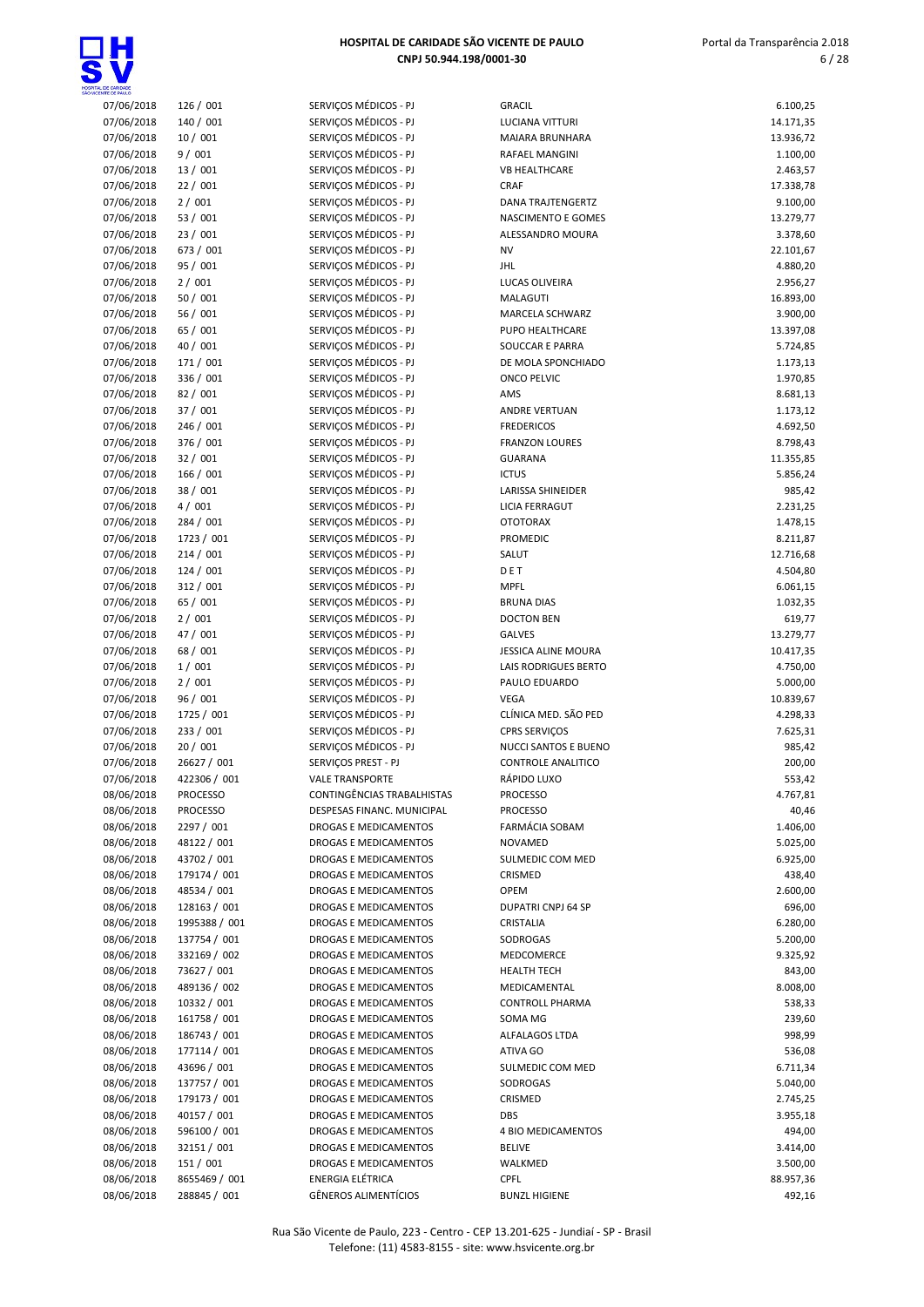

| 08/06/2018 | 8690 / 001                    | GÊN             |
|------------|-------------------------------|-----------------|
| 08/06/2018 | 2932825 / 001                 | GÊN             |
| 08/06/2018 | 29528 / 001                   | GÊN             |
| 08/06/2018 | 1283168 / 001                 | GÊN             |
| 08/06/2018 | 159350 / 001                  | IMP             |
| 08/06/2018 | 631837 / 001                  | MA <sup>®</sup> |
| 08/06/2018 | 159350 / 001                  | MA <sup>®</sup> |
| 08/06/2018 | 10107 / 001                   | MA <sup>®</sup> |
| 08/06/2018 | 95084 / 001                   | MA <sup>®</sup> |
| 08/06/2018 | 377400 / 001                  | MA <sup>®</sup> |
| 08/06/2018 | 33608 / 001                   | MA <sup>®</sup> |
| 08/06/2018 | 50863 / 001                   | MA <sup>®</sup> |
| 08/06/2018 | 142567 / 001                  | MA <sup>®</sup> |
| 08/06/2018 | 140787 / 002                  | MA <sup>®</sup> |
| 08/06/2018 | 331398 / 001                  | MA <sup>®</sup> |
| 08/06/2018 | 603103 / 001                  | MA <sup>®</sup> |
| 08/06/2018 | 161758 / 001                  | MEI             |
| 08/06/2018 | 177114 / 001                  | MEI             |
| 08/06/2018 | 179173 / 001                  | MEI             |
| 08/06/2018 | 186743 / 001                  | MEI             |
|            |                               | MÉI             |
| 08/06/2018 | MAIO/18 / 001<br>792172 / 001 |                 |
| 08/06/2018 |                               | ÓR1             |
| 08/06/2018 | 792178 / 001                  | ÓR1             |
| 08/06/2018 | 374694 / 001                  | ÓR1             |
| 08/06/2018 | 374714 / 001                  | ÓR1             |
| 08/06/2018 | 374510 / 001                  | ÓR1             |
| 08/06/2018 | 374693 / 001                  | ÓR1             |
| 08/06/2018 | 8191 / 001                    | ÓR1             |
| 08/06/2018 | 792166 / 001                  | ÓR1             |
| 08/06/2018 | 792169 / 001                  | ÓR1             |
| 08/06/2018 | 792471 / 001                  | ÓR1             |
| 08/06/2018 | 331155 / 001                  | ÓR1             |
| 08/06/2018 | 331067 / 001                  | ÓR1             |
| 08/06/2018 | 331156 / 001                  | ÓR1             |
| 08/06/2018 | 331069 / 001                  | ÓRT             |
| 08/06/2018 | 619 / 001                     | OU"             |
| 08/06/2018 | 358826 / 001                  | OU1             |
| 08/06/2018 | 358827 / 001                  | OUT             |
| 08/06/2018 | 1/001                         | <b>SER</b>      |
| 08/06/2018 | 65 / 001                      | <b>SER</b>      |
| 08/06/2018 | 25454 / 001                   | <b>SER</b>      |
| 08/06/2018 | 767532 / 001                  | VAL             |
| 11/06/2018 | 10852A / 001                  | ASS             |
| 11/06/2018 | 15190 / 001                   | <b>CON</b>      |
| 11/06/2018 | 96723 / 001                   | <b>COI</b>      |
| 11/06/2018 | <b>PROCESSO</b>               | <b>COI</b>      |
| 11/06/2018 | 84654 / 002                   | DRC             |
| 11/06/2018 | 505529 / 001                  | DRC             |
| 11/06/2018 | 338049 / 001                  | DRC             |
| 11/06/2018 | 1997074 / 001                 | DRC             |
| 11/06/2018 | 1997669 / 001                 | DRC             |
| 11/06/2018 | 185158 / 001                  | DRC             |
| 11/06/2018 | 47769 / 002                   | DRC             |
| 11/06/2018 | 3675 / 001                    | DRC             |
| 11/06/2018 | 1384833 / 001                 | DRC             |
| 11/06/2018 | 1384520 / 001                 | <b>DRC</b>      |
| 11/06/2018 | 160 / 001                     | DRC             |
| 11/06/2018 | 941206 / 001                  | DRC             |
| 11/06/2018 | 701266 / 001                  | DRC             |
| 11/06/2018 | 43736 / 001                   | DRC             |
| 11/06/2018 | 102399 / 001                  | DRC             |
| 11/06/2018 | 128830 / 001                  | DRC             |
| 11/06/2018 | 941555 / 001                  | DRC             |
| 11/06/2018 | 170990 / 001                  | FILN            |
| 11/06/2018 | 4/60 / 001                    | FIN/            |
| 11/06/2018 | 258311 / 001                  | GAS             |
| 11/06/2018 | 2019322 / 001                 | GÊN             |
| 11/06/2018 | 105536 / 001                  | GÊN             |

| INTE DE PAULO            |                              |                                                      |                              |                 |
|--------------------------|------------------------------|------------------------------------------------------|------------------------------|-----------------|
| 08/06/2018               | 8690 / 001                   | <b>GÊNEROS ALIMENTÍCIOS</b>                          | <b>IRMÃOS KANESHI</b>        | 429,70          |
| 08/06/2018               | 2932825 / 001                | <b>GÊNEROS ALIMENTÍCIOS</b>                          | <b>FRIBOI FILIAL</b>         | 1.299,60        |
| 08/06/2018               | 29528 / 001                  | <b>GÊNEROS ALIMENTÍCIOS</b>                          | <b>BANCA CODARIM</b>         | 157,90          |
| 08/06/2018               | 1283168 / 001                | <b>GÊNEROS ALIMENTÍCIOS</b>                          | <b>FRANGO ADORO FILIAL</b>   | 540,00          |
| 08/06/2018               | 159350 / 001                 | IMPRESSOS, MATL DE EXPEDIENTE                        | <b>ACF BRASIL</b>            | 60,00           |
| 08/06/2018               | 631837 / 001                 | MATERIAL DE LIMPEZA                                  | PAPEL ITUPEVA                | 31,52           |
| 08/06/2018               | 159350 / 001                 | MATERIAL DE LIMPEZA                                  | <b>ACF BRASIL</b>            | 156,00          |
| 08/06/2018               | 10107 / 001                  | MATERIAL LABORATÓRIO                                 | CINCO CIRÚRGICA              | 7.095,00        |
| 08/06/2018               | 95084 / 001                  | MATERIAL MÉDICO REEMBOLSÁVEL                         | <b>BACE</b>                  | 800,00          |
| 08/06/2018               | 377400 / 001                 | MATERIAL MÉDICO REEMBOLSÁVEL                         | SUPRIMED                     | 578,52          |
| 08/06/2018               | 33608 / 001                  | MATERIAL MÉDICO REEMBOLSÁVEL                         | EXPRESSMEDICAL               | 2.530,00        |
| 08/06/2018               | 50863 / 001                  | MATERIAL MÉDICO REEMBOLSÁVEL                         | <b>MAX MEDICAL</b>           | 1.795,00        |
| 08/06/2018               | 142567 / 001                 | MATERIAL MÉDICO REEMBOLSÁVEL                         | CIRUR. SÃO JOSÉ 04           | 9.793,80        |
| 08/06/2018               | 140787 / 002                 | MATERIAL MÉDICO REEMBOLSÁVEL                         | CIRUR. SÃO JOSÉ 04           | 9.839,82        |
| 08/06/2018               | 331398 / 001                 | MATERIAL MÉDICO REEMBOLSÁVEL                         | EMPÓRIO HOSPITALAR           | 3.768,00        |
| 08/06/2018               | 603103 / 001                 | MATL MANUT.PREDIAL, ELÉTR, HID                       | ELÉTRICA NEBLINA             | 210,00          |
| 08/06/2018               | 161758 / 001                 | MEDICAMENTOS CONTROLADOS                             | SOMA MG                      | 414,00          |
| 08/06/2018               | 177114 / 001<br>179173 / 001 | MEDICAMENTOS CONTROLADOS<br>MEDICAMENTOS CONTROLADOS | ATIVA GO<br>CRISMED          | 1.110,92        |
| 08/06/2018               | 186743 / 001                 | MEDICAMENTOS CONTROLADOS                             | <b>ALFALAGOS LTDA</b>        | 62,57<br>510,43 |
| 08/06/2018<br>08/06/2018 | MAIO/18 / 001                | MÉDICOS BOLSISTAS                                    | FOLHA MAIO/2018 - RESIDENTES | 58.615,48       |
| 08/06/2018               | 792172 / 001                 | ÓRTESE E PRÓTESE (OPME)                              | <b>BIOTRONIK</b>             | 500,00          |
| 08/06/2018               | 792178 / 001                 | ÓRTESE E PRÓTESE (OPME)                              | <b>BIOTRONIK</b>             | 500,00          |
| 08/06/2018               | 374694 / 001                 | ÓRTESE E PRÓTESE (OPME)                              | SUPRIMED                     | 959,40          |
| 08/06/2018               | 374714 / 001                 | ÓRTESE E PRÓTESE (OPME)                              | SUPRIMED                     | 2.066,00        |
| 08/06/2018               | 374510 / 001                 | ÓRTESE E PRÓTESE (OPME)                              | <b>SUPRIMED</b>              | 1.287,00        |
| 08/06/2018               | 374693 / 001                 | ÓRTESE E PRÓTESE (OPME)                              | SUPRIMED                     | 959,40          |
| 08/06/2018               | 8191 / 001                   | ÓRTESE E PRÓTESE (OPME)                              | <b>MERIL</b>                 | 500,00          |
| 08/06/2018               | 792166 / 001                 | ÓRTESE E PRÓTESE (OPME)                              | <b>BIOTRONIK</b>             | 500,00          |
| 08/06/2018               | 792169 / 001                 | ÓRTESE E PRÓTESE (OPME)                              | <b>BIOTRONIK</b>             | 500,00          |
| 08/06/2018               | 792471 / 001                 | ÓRTESE E PRÓTESE (OPME)                              | <b>BIOTRONIK</b>             | 500,00          |
| 08/06/2018               | 331155 / 001                 | ÓRTESE E PRÓTESE (OPME)                              | EMPÓRIO HOSPITALAR           | 150,00          |
| 08/06/2018               | 331067 / 001                 | ÓRTESE E PRÓTESE (OPME)                              | <b>EMPÓRIO HOSPITALAR</b>    | 1.795,00        |
| 08/06/2018               | 331156 / 001                 | ÓRTESE E PRÓTESE (OPME)                              | <b>EMPÓRIO HOSPITALAR</b>    | 102,00          |
| 08/06/2018               | 331069 / 001                 | ÓRTESE E PRÓTESE (OPME)                              | <b>EMPÓRIO HOSPITALAR</b>    | 2.754,40        |
| 08/06/2018               | 619 / 001                    | <b>OUTROS CUSTOS GERAIS</b>                          | JUNIOR MECAN DIESEL          | 980,00          |
| 08/06/2018               | 358826 / 001                 | <b>OUTROS MATERIAIS</b>                              | SERVIMED-GO                  | 696,00          |
| 08/06/2018               | 358827 / 001                 | <b>OUTROS MATERIAIS</b>                              | SERVIMED-GO                  | 638,00          |
| 08/06/2018               | 1/001                        | SERVIÇOS MÉDICOS - PJ                                | <b>MS FRANCO</b>             | 10.600,00       |
| 08/06/2018               | 65 / 001                     | SERVIÇOS PREST - PJ                                  | AGS SERVIÇOS                 | 8.246,00        |
| 08/06/2018               | 25454 / 001                  | SERVICOS PREST - PJ                                  | <b>DD INSETOS</b>            | 1.649,30        |
| 08/06/2018               | 767532 / 001                 | <b>VALE TRANSPORTE</b>                               | <b>TRANSURB</b>              | 250,30          |
| 11/06/2018               | 10852A / 001                 | ASSISTÊNCIA ODONTOLÓGICA                             | <b>UNIODONTO</b>             | 37.333,58       |
| 11/06/2018               | 15190 / 001                  | <b>COMBUSTÍVEIS E LUBRIFICANTES</b>                  | <b>BATE BOLA</b>             | 689,06          |
| 11/06/2018               | 96723 / 001                  | CONT. DE MANUNTEÇÃO                                  | <b>PIXEON</b>                | 1.395,42        |
| 11/06/2018               | <b>PROCESSO</b>              | CONTINGÊNCIAS TRABALHISTAS                           | <b>PROCESSO</b>              | 3.000,00        |
| 11/06/2018               | 84654 / 002                  | DROGAS E MEDICAMENTOS                                | <b>NOVAFARMA</b>             | 29.658,50       |
| 11/06/2018               | 505529 / 001                 | DROGAS E MEDICAMENTOS                                | MEDICAMENTAL                 | 7.900,00        |
| 11/06/2018               | 338049 / 001                 | DROGAS E MEDICAMENTOS                                | <b>MEDCOMERCE</b>            | 3.100,00        |
| 11/06/2018               | 1997074 / 001                | DROGAS E MEDICAMENTOS                                | CRISTÁLIA                    | 1.480,00        |
| 11/06/2018               | 1997669 / 001                | DROGAS E MEDICAMENTOS                                | CRISTÁLIA                    | 658,00          |
| 11/06/2018               | 185158 / 001                 | <b>DROGAS E MEDICAMENTOS</b>                         | <b>FARMARIN</b>              | 4.200,20        |
| 11/06/2018               | 47769 / 002                  | <b>DROGAS E MEDICAMENTOS</b>                         | <b>NOVAMED</b>               | 10.290,00       |
| 11/06/2018               | 3675 / 001                   | DROGAS E MEDICAMENTOS                                | FARMAVIDA                    | 233,89          |
| 11/06/2018               | 1384833 / 001                | DROGAS E MEDICAMENTOS                                | <b>EUROFARMA</b>             | 3.510,00        |
| 11/06/2018               | 1384520 / 001                | DROGAS E MEDICAMENTOS                                | <b>EUROFARMA</b>             | 1.371,53        |
| 11/06/2018               | 160 / 001                    | DROGAS E MEDICAMENTOS                                | <b>KOLLIMED</b>              | 1.172,00        |
| 11/06/2018               | 941206 / 001                 | DROGAS E MEDICAMENTOS                                | FRESENIUS-MATRIZ             | 300,00          |
| 11/06/2018               | 701266 / 001                 | DROGAS E MEDICAMENTOS                                | <b>BAXTER</b>                | 2.756,28        |
| 11/06/2018               | 43736 / 001                  | DROGAS E MEDICAMENTOS                                | SULMEDIC COM MED             | 2.756,00        |
| 11/06/2018               | 102399 / 001                 | DROGAS E MEDICAMENTOS                                | SOMA SP                      | 2.406,82        |
| 11/06/2018               | 128830 / 001                 | DROGAS E MEDICAMENTOS                                | ABL                          | 2.600,00        |
| 11/06/2018               | 941555 / 001                 | DROGAS E MEDICAMENTOS                                | FRESENIUS-MATRIZ             | 10.970,00       |
| 11/06/2018               | 170990 / 001                 | FILMES E QUÍMICOS                                    | SUPERMED FINAL 07            | 51,48           |
| 11/06/2018               | 4/60/001                     | FINANCIAMENTOS BANCÁRIOS                             | CAIXA ECONÔMICA FEDERAL      | 413.199,73      |
| 11/06/2018               | 258311 / 001                 | <b>GASES MEDICINAIS</b>                              | <b>IBG</b>                   | 498,29          |
| 11/06/2018               | 2019322 / 001                | <b>GÊNEROS ALIMENTÍCIOS</b>                          | SERRAMAR                     | 567,00          |
| 11/06/2018               | 105536 / 001                 | <b>GÊNEROS ALIMENTÍCIOS</b>                          | CAFÉ CAIÇARA                 | 700,00          |
| 11/06/2018               | 2017615 / 001                | <b>GÊNEROS ALIMENTÍCIOS</b>                          | SERRAMAR                     | 378,00          |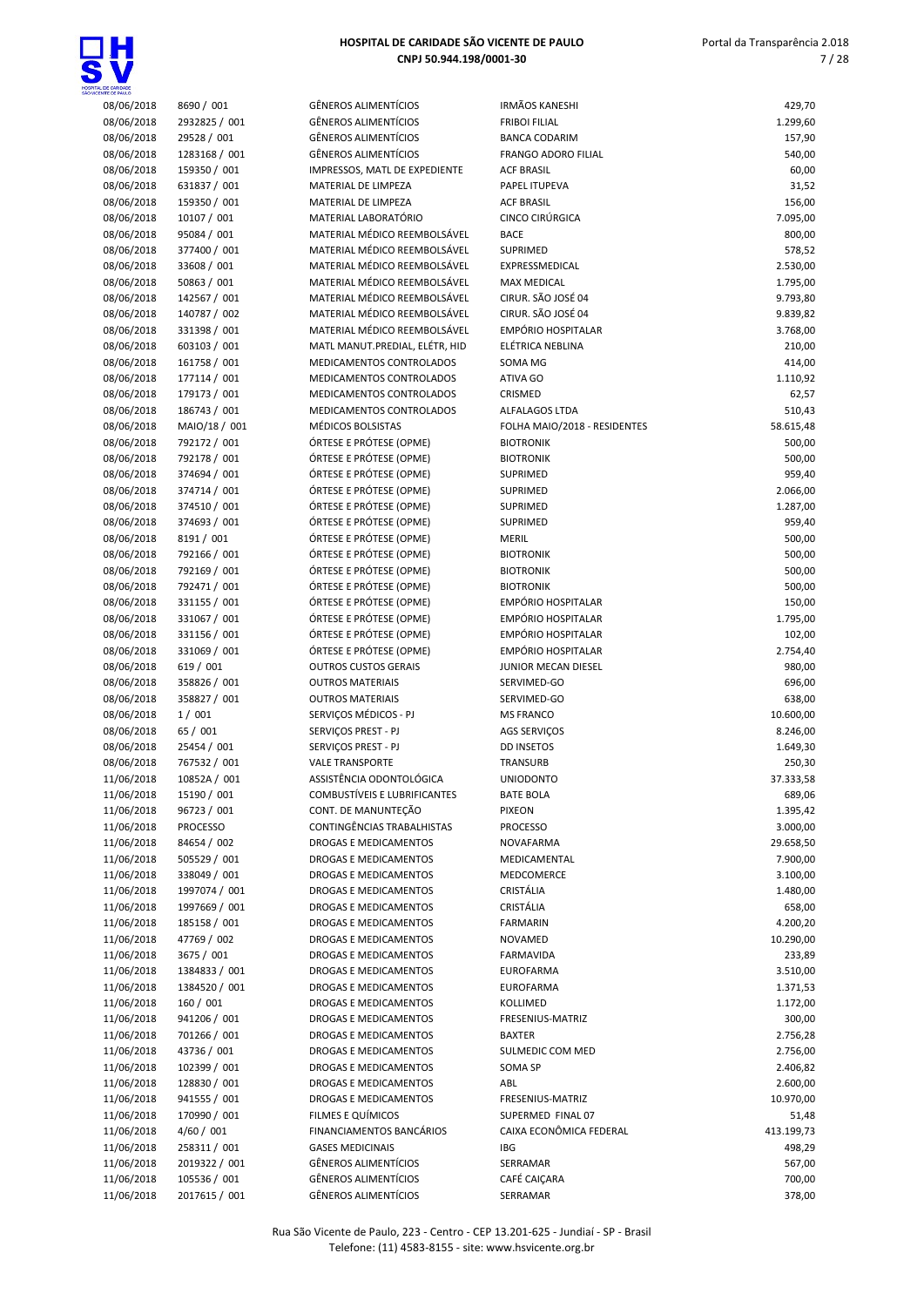

| TAL DE CARIDADE<br>CENTE DE PAULO |                            |                                                            |
|-----------------------------------|----------------------------|------------------------------------------------------------|
| 11/06/2018                        | 1556622 / 001              | <b>GÊNEROS ALIMENTÍCIOS</b>                                |
| 11/06/2018                        | 127264 / 001               | <b>GÊNEROS ALIMENTÍCIOS</b>                                |
| 11/06/2018                        | 206651 / 001               | <b>GÊNEROS ALIMENTÍCIOS</b>                                |
| 11/06/2018                        | 29545 / 001                | <b>GÊNEROS ALIMENTÍCIOS</b>                                |
| 11/06/2018                        | 8709 / 001                 | <b>GÊNEROS ALIMENTÍCIOS</b>                                |
| 11/06/2018                        | 158474 / 001               | <b>GÊNEROS ALIMENTÍCIOS</b>                                |
| 11/06/2018                        | 274047 / 001               | <b>GÊNEROS ALIMENTÍCIOS</b>                                |
| 11/06/2018                        | 8706 / 001                 | <b>GÊNEROS ALIMENTÍCIOS</b>                                |
| 11/06/2018                        | 3675 / 001                 | <b>GÊNEROS ALIMENTÍCIOS</b>                                |
| 11/06/2018                        | 1540589 / 002              | <b>GÊNEROS ALIMENTÍCIOS</b><br><b>GÊNEROS ALIMENTÍCIOS</b> |
| 11/06/2018<br>11/06/2018          | 82776 / 001<br>29557 / 001 | <b>GÊNEROS ALIMENTÍCIOS</b>                                |
| 11/06/2018                        | 2017616 / 001              | <b>GÊNEROS ALIMENTÍCIOS</b>                                |
| 11/06/2018                        | 29556 / 001                | <b>GÊNEROS ALIMENTÍCIOS</b>                                |
| 11/06/2018                        | 187956 / 001               | <b>GÊNEROS ALIMENTÍCIOS</b>                                |
| 11/06/2018                        | 315178 / 001               | IMPRESSOS, MATL DE EXPE                                    |
| 11/06/2018                        | 11380 / 001                | IMPRESSOS, MATL DE EXPE                                    |
| 11/06/2018                        | 21860201 / 001             | LIVROS, JORNAIS, REVISTAS                                  |
| 11/06/2018                        | 257 / 001                  | LOCAÇÃO (EQUIP, MÁQ. ES                                    |
| 11/06/2018                        | 256 / 001                  | LOCAÇÃO (EQUIP, MÁQ. ES                                    |
| 11/06/2018                        | 259 / 001                  | LOCAÇÃO (EQUIP, MÁQ. ES                                    |
| 11/06/2018                        | 02/12 / 001                | LOCAÇÃO DE IMÓVEIS                                         |
| 11/06/2018                        | 02/12 / 001                | LOCAÇÃO DE IMÓVEIS                                         |
| 11/06/2018                        | 30686 / 001                | MÁQUINAS E EQUIPAMENT                                      |
| 11/06/2018                        | 57572 / 003                | MÁQUINAS E EQUIPAMENT                                      |
| 11/06/2018                        | 12089 / 002                | MATERIAL DE LAVANDERIA                                     |
| 11/06/2018                        | 1210 / 001                 | MATERIAL DE LIMPEZA                                        |
| 11/06/2018                        | 632164 / 001               | MATERIAL DE LIMPEZA                                        |
| 11/06/2018                        | 920814 / 002               | MATERIAL MÉDICO REEMB                                      |
| 11/06/2018                        | 12089 / 002                | MATERIAL MÉDICO REEMB                                      |
| 11/06/2018                        | 23465 / 002                | MATERIAL MÉDICO REEMB                                      |
| 11/06/2018                        | 12693 / 003                | MATERIAL MÉDICO REEMB                                      |
| 11/06/2018                        | 3675 / 001                 | MATERIAL MÉDICO REEMB                                      |
| 11/06/2018                        | 170990 / 001               | MATERIAL MÉDICO REEMB                                      |
| 11/06/2018                        | 99601 / 002                | MATERIAL MÉDICO REEMB                                      |
| 11/06/2018                        | 37446 / 002                | MATERIAL MÉDICO REEMB                                      |
| 11/06/2018                        | 177251 / 002               | MATERIAL MÉDICO REEMB                                      |
| 11/06/2018                        | 17745 / 001                | MATERIAL MÉDICO REEMB                                      |
| 11/06/2018                        | 632164 / 001               | MATERIAL MÉDICO REEMB                                      |
| 11/06/2018                        | 940307 / 001               | MATERIAL MÉDICO REEMB                                      |
| 11/06/2018                        | 184470 / 002               | MATERIAL MÉDICO REEMB                                      |
| 11/06/2018                        | 12112 / 001                | <b>MATERIAL MÉDICO REEMB</b>                               |
| 11/06/2018                        | 9184 / 001                 | MATERIAL MÉDICO REEMB                                      |
| 11/06/2018                        | 4634 / 002                 | MATERIAL MÉDICO REEMB                                      |
| 11/06/2018                        | 158477 / 001               | MATERIAL MÉDICO REEMB                                      |
| 11/06/2018                        | 2744508 / 001              | MATERIAL MÉDICO REEMB                                      |
| 11/06/2018                        | 942052 / 001               | MATERIAL MÉDICO REEMB                                      |
| 11/06/2018                        | 66577 / 001                | MATERIAL MÉDICO REEMB                                      |
| 11/06/2018                        | 50970 / 001                | MATERIAL MÉDICO REEMB                                      |
| 11/06/2018                        | 3675 / 001                 | MEDICAMENTOS CONTROL                                       |
| 11/06/2018<br>11/06/2018          | 102399 / 001<br>8223 / 001 | MEDICAMENTOS CONTROL<br>ÓRTESE E PRÓTESE (OPME)            |
| 11/06/2018                        | 8241 / 001                 | ÓRTESE E PRÓTESE (OPME)                                    |
| 11/06/2018                        | 8253 / 001                 | ÓRTESE E PRÓTESE (OPME)                                    |
| 11/06/2018                        | 44551 / 001                | ÓRTESE E PRÓTESE (OPME)                                    |
| 11/06/2018                        | 44547 / 001                | ÓRTESE E PRÓTESE (OPME)                                    |
| 11/06/2018                        | 73582 / 001                | ÓRTESE E PRÓTESE (OPME)                                    |
| 11/06/2018                        | 8225 / 001                 | ÓRTESE E PRÓTESE (OPME)                                    |
| 11/06/2018                        | 792571 / 001               | ÓRTESE E PRÓTESE (OPME)                                    |
| 11/06/2018                        | 793152 / 001               | ÓRTESE E PRÓTESE (OPME)                                    |
| 11/06/2018                        | 8224 / 001                 | ÓRTESE E PRÓTESE (OPME)                                    |
| 11/06/2018                        | 793149 / 001               | ÓRTESE E PRÓTESE (OPME)                                    |
| 11/06/2018                        | 8252 / 001                 | ÓRTESE E PRÓTESE (OPME)                                    |
| 11/06/2018                        | 332090 / 001               | ÓRTESE E PRÓTESE (OPME)                                    |
| 11/06/2018                        | 44605 / 001                | ÓRTESE E PRÓTESE (OPME)                                    |
| 11/06/2018                        | 44607 / 001                | ÓRTESE E PRÓTESE (OPME)                                    |
| 11/06/2018                        | 1462574 / 001              | ÓRTESE E PRÓTESE (OPME)                                    |
| 11/06/2018                        | 1462616 / 001              | ÓRTESE E PRÓTESE (OPME)                                    |
| 11/06/2018                        | 44606 / 001                | ÓRTESE E PRÓTESE (OPME)                                    |

GÊNEROS ALIMENTÍCIOS GÊNEROS ALIMENTÍCIOS GÊNEROS ALIMENTÍCIOS GÊNEROS ALIMENTÍCIOS GÊNEROS ALIMENTÍCIOS GÊNEROS ALIMENTÍCIOS GÊNEROS ALIMENTÍCIOS GÊNEROS ALIMENTÍCIOS GÊNEROS ALIMENTÍCIOS GÊNEROS ALIMENTÍCIOS GÊNEROS ALIMENTÍCIOS GÊNEROS ALIMENTÍCIOS GÊNEROS ALIMENTÍCIOS GÊNEROS ALIMENTÍCIOS GÊNEROS ALIMENTÍCIOS **IMPRESSOS, MATL DE EXPEDIENTE IMPRESSOS, MATL DE EXPEDIENTE** LIVROS, JORNAIS, REVISTAS, PUB LOCAÇÃO (EQUIP, MÁQ. ESPAÇO) LOCAÇÃO (EQUIP, MÁQ. ESPAÇO) LOCAÇÃO (EQUIP, MÁQ. ESPAÇO) 1.0CAÇÃO DE IMÓVEIS LOCAÇÃO DE IMÓVEIS MÁQUINAS E EQUIPAMENTOS MÁQUINAS E EQUIPAMENTOS MATERIAL DE LAVANDERIA MATERIAL DE LIMPEZA MATERIAL DE LIMPEZA MATERIAL MÉDICO REEMBOLSÁVEL MATERIAL MÉDICO REEMBOLSÁVEL MATERIAL MÉDICO REEMBOLSÁVFI MATERIAL MÉDICO REEMBOLSÁVEL MATERIAL MÉDICO REEMBOLSÁVEL MATERIAL MÉDICO REEMBOLSÁVEL MATERIAL MÉDICO REEMBOLSÁVEL MATERIAL MÉDICO REEMBOLSÁVEL MATERIAL MÉDICO REEMBOLSÁVEL MATERIAL MÉDICO REEMBOLSÁVEL MATERIAL MÉDICO REEMBOLSÁVEL MATERIAL MÉDICO REEMBOLSÁVEL MATERIAL MÉDICO REEMBOLSÁVEL MATERIAL MÉDICO REEMBOLSÁVEL MATERIAL MÉDICO REEMBOLSÁVEL MATERIAL MÉDICO REEMBOLSÁVEL MATERIAL MÉDICO REEMBOLSÁVEL MATERIAL MÉDICO REEMBOLSÁVEL MATERIAL MÉDICO REEMBOLSÁVEL MATERIAL MÉDICO REEMBOLSÁVEL MATERIAL MÉDICO REEMBOLSÁVEL MEDICAMENTOS CONTROLADOS MEDICAMENTOS CONTROLADOS ÓRTESE E PRÓTESE (OPME) ÓRTESE E PRÓTESE (OPME) ÓRTESE E PRÓTESE (OPME) ÓRTESE E PRÓTESE (OPME) ÓRTESE E PRÓTESE (OPME) ÓRTESE E PRÓTESE (OPME) ÓRTESE E PRÓTESE (OPME) ÓRTESE E PRÓTESE (OPME) ÓRTESE E PRÓTESE (OPME) ÓRTESE E PRÓTESE (OPME) ÓRTESE E PRÓTESE (OPME) ÓRTESE E PRÓTESE (OPME) ÓRTESE E PRÓTESE (OPME) ÓRTESE E PRÓTESE (OPME) ÓRTESE E PRÓTESE (OPME) ÓRTESE E PRÓTESE (OPME)

| <b>IMPAKTO</b>                           | 513,90               |
|------------------------------------------|----------------------|
| CCR                                      | 421,20               |
| SANNA COM ALIMENTOS                      | 1.590,00             |
| <b>BANCA CODARIM</b><br>IRMÃOS KANESHI   | 142,85<br>757,36     |
| KALUNGA JUNDIAI                          | 57,50                |
| GADKIM                                   | 562,50               |
| IRMÃOS KANESHI                           | 480,53               |
| FARMAVIDA                                | 421,60               |
| <b>IMPAKTO</b>                           | 1.068,40             |
| OVOS PRETI                               | 380,00               |
| <b>BANCA CODARIM</b>                     | 426,55               |
| SERRAMAR                                 | 441,00               |
| <b>BANCA CODARIM</b><br><b>JCA FOODS</b> | 387,95<br>368,61     |
| CIL COM INFORMÁTICA                      | 369,64               |
| TURN O MATIC                             | 64,00                |
| JORNAL DE JUNDIAI                        | 370,00               |
| NCR LOCAÇÃO EQUIP.                       | 2.000,00             |
| NCR LOCAÇÃO EQUIP.                       | 2.000,00             |
| NCR LOCAÇÃO EQUIP.                       | 2.000,00             |
| ALUGUÉL                                  | 3.042,96             |
| ALUGUÉL                                  | 3.042,95             |
| DORMED<br>DIMEP FILIAL MG                | 1.595,00             |
| SAED MED                                 | 2.151,50<br>2.500,00 |
| NOVA JOMA                                | 2.449,20             |
| PAPEL ITUPEVA                            | 4.352,00             |
| FRESENIUS-MATRIZ                         | 5.501,20             |
| SAED MED                                 | 1.924,25             |
| MGMED PRODUTOS HOSPI                     | 2.719,83             |
| ALIANCA                                  | 5.264,67             |
| FARMAVIDA                                | 29,99                |
| SUPERMED FINAL 07                        | 5.827,82             |
| ZAMMI<br>FUTURA                          | 7.096,50<br>2.378,50 |
| CRISMED                                  | 3.987,50             |
| H MAX                                    | 600,00               |
| PAPEL ITUPEVA                            | 2.032,94             |
| CIRÚRGICA FERNANDES                      | 29.598,63            |
| <b>ALFALAGOS LTDA</b>                    | 4.840,46             |
| INOVA COML HOSPITALA                     | 497,00               |
| KLEMMEN                                  | 902,16               |
| HEMOPHARMA                               | 2.776,60             |
| KONIMAGEM COML LTDA<br>PROCIFAR          | 1.565,00<br>4.158,22 |
| FRESENIUS-MATRIZ                         | 3.562,50             |
| LIFEMED                                  | 1.416,00             |
| MAX MEDICAL                              | 2.494,78             |
| <b>FARMAVIDA</b>                         | 43,58                |
| SOMA SP                                  | 147,00               |
| MERIL                                    | 500,00               |
| MERIL                                    | 500,00               |
| MERIL                                    | 2.034,50             |
| ORTHO SYSTEM                             | 183,81               |
| ORTHO SYSTEM<br>LINE LIFE                | 339,90<br>97,48      |
| MERIL                                    | 2.034,50             |
| BIOTRONIK                                | 1.500,00             |
| BIOTRONIK                                | 2.034,50             |
| MERIL                                    | 4.069,00             |
| BIOTRONIK                                | 2.034,50             |
| MERIL                                    | 2.034,50             |
| EMPÓRIO HOSPITALAR                       | 1.287,00             |
| ORTHO SYSTEM                             | 235,88               |
| ORTHO SYSTEM<br><b>BOSTON SCIENTIFIC</b> | 106,11               |
| <b>BOSTON SCIENTIFIC</b>                 | 1.050,00<br>672,00   |
| ORTHO SYSTEM                             | 978,92               |
|                                          |                      |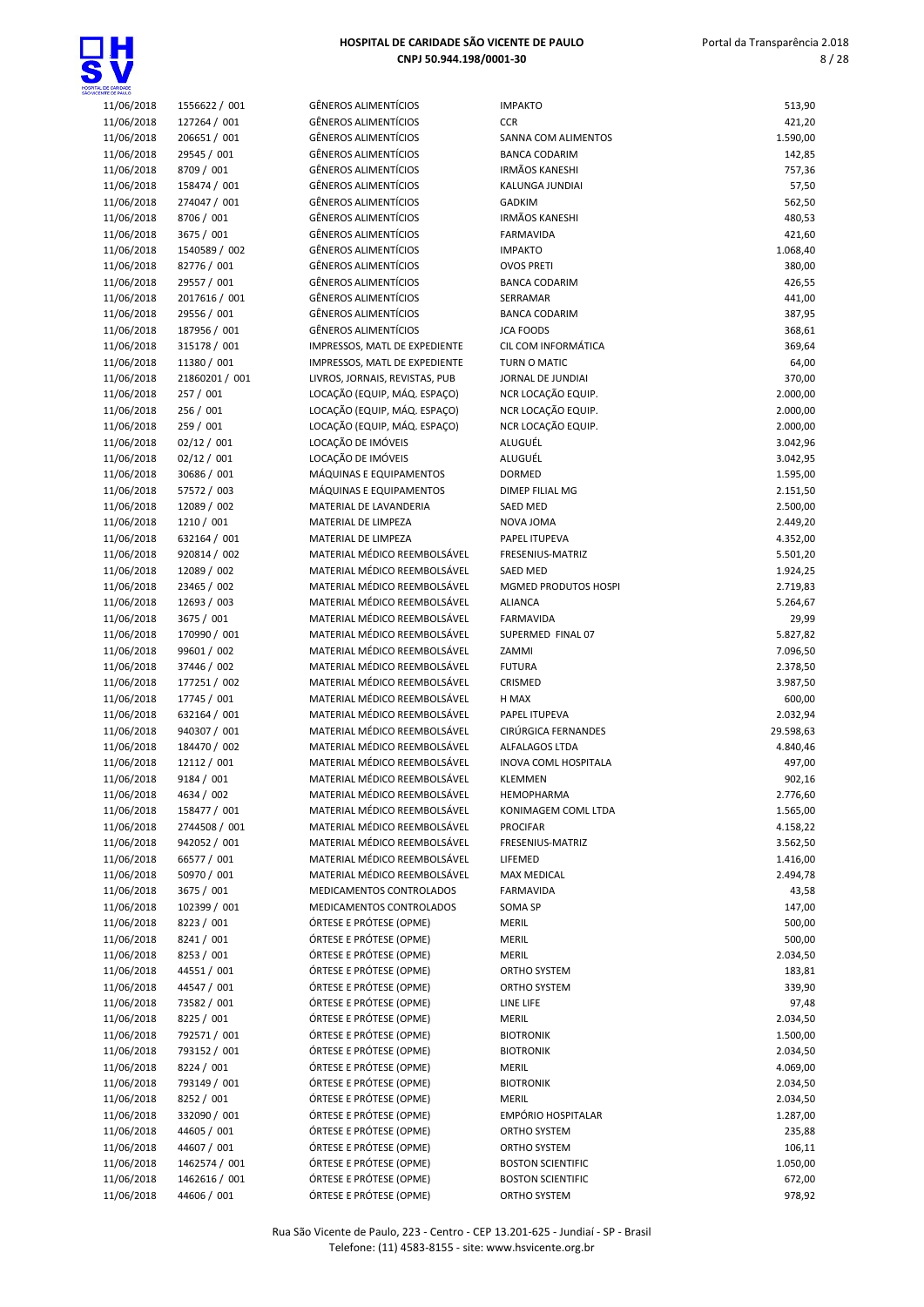

| 11/06/2018               | 173815 / 001                   | ÓRTESE E PRÓTESE (OPME)                                     | J            |
|--------------------------|--------------------------------|-------------------------------------------------------------|--------------|
| 11/06/2018               | 1462597 / 001                  | ÓRTESE E PRÓTESE (OPME)                                     | Е            |
| 11/06/2018               | 44609 / 001                    | ÓRTESE E PRÓTESE (OPME)                                     | C            |
| 11/06/2018               | 44613 / 001                    | ÓRTESE E PRÓTESE (OPME)                                     | c            |
| 11/06/2018               | 271388 / 001                   | ÓRTESE E PRÓTESE (OPME)                                     | S            |
| 11/06/2018               | 1462605 / 001                  | ÓRTESE E PRÓTESE (OPME)                                     | E            |
| 11/06/2018               | 595 / 001                      | <b>OUTROS CUSTOS GERAIS</b>                                 | C            |
| 11/06/2018               | 12693 / 003                    | <b>OUTROS MATERIAIS</b>                                     | A            |
| 11/06/2018               | 170990 / 001                   | <b>OUTROS MATERIAIS</b>                                     | S            |
| 11/06/2018               | 940307 / 001                   | <b>OUTROS MATERIAIS</b>                                     | C            |
| 11/06/2018               | 20042 / 001                    | <b>OUTROS MATERIAIS</b>                                     | ٨            |
| 11/06/2018               | 12112 / 001                    | <b>OUTROS MATERIAIS</b>                                     | Ш            |
| 11/06/2018<br>11/06/2018 | 17745 / 001<br>27409 / 003     | <b>OUTROS MATERIAIS</b><br>PEÇAS E MATS DE REPOSIÇÃO EQUIP. | H<br>R       |
| 11/06/2018               | 99601 / 002                    | PEÇAS E MATS DE REPOSIÇÃO EQUIP.                            | Z            |
| 11/06/2018               | <b>RESCISÃO</b>                | RESCISÕES PARCELADAS HOSPITAL                               | R            |
| 11/06/2018               | <b>RESCISÃO</b>                | RESCISÕES PARCELADAS HOSPITAL                               | R            |
| 11/06/2018               | <b>RESCISÃO</b>                | RESCISÕES PARCELADAS HOSPITAL                               | R            |
| 11/06/2018               | MAIO/18 / 001                  | SERVIÇOS MÉDICOS - PF                                       | R            |
| 11/06/2018               | MAIO/18 / 001                  | SERVICOS MÉDICOS - PF                                       | R            |
| 11/06/2018               | MAIO/18 / 001                  | SERVIÇOS MÉDICOS - PF                                       | R            |
| 11/06/2018               | MAIO/18 / 001                  | SERVIÇOS MÉDICOS - PF                                       | R            |
| 11/06/2018               | MAIO/18 / 001                  | SERVIÇOS MÉDICOS - PF                                       | R            |
| 11/06/2018               | MAIO/18 / 001                  | SERVIÇOS MÉDICOS - PF                                       | R            |
| 11/06/2018               | MAIO/18 / 001                  | SERVIÇOS MÉDICOS - PF                                       | R            |
| 11/06/2018               | MAIO/18 / 001                  | SERVIÇOS MÉDICOS - PF                                       | R            |
| 11/06/2018               | 135 / 001                      | SERVIÇOS PREST - PJ                                         | Λ            |
| 11/06/2018               | 499 / 001                      | SERVICOS PREST - PJ                                         | L            |
| 11/06/2018               | 63 / 001                       | SERVIÇOS PREST - PJ                                         | S            |
| 11/06/2018               | 132103 / 001                   | SERVIÇOS PREST - PJ                                         | E            |
| 11/06/2018               | CONF DIV / 006                 | TERMO CONF. DÍVIDA                                          | ١            |
| 11/06/2018               | 324 / 001                      | TRANSPORTE DE EMPREGADOS                                    | F            |
| 11/06/2018               | MAIO/18 / 001                  | VRS A REPASSAR-FOLHA                                        | Ν            |
| 11/06/2018               | MAIO/18 / 001                  | VRS A REPASSAR-FOLHA                                        | C            |
| 11/06/2018               | MAIO/18 / 001                  | VRS A REPASSAR-FOLHA<br>VRS A REPASSAR-FOLHA                | C<br>C       |
| 11/06/2018<br>12/06/2018 | MAIO/18 / 001<br>2018504 / 001 | CONT. DE MANUNTEÇÃO                                         | $\mathbf{I}$ |
| 12/06/2018               | CONV 108/2017 / 001            | CONVÊNIO SANI                                               | S            |
| 12/06/2018               | CONV 108/2017 / 001            | CONVÊNIO SANI                                               | S            |
| 12/06/2018               | CONV 108/2017 / 001            | CONVÊNIO SANI                                               | S            |
| 12/06/2018               | CONV 007/2017 / 001            | CONVÊNIO SANI                                               | S            |
| 12/06/2018               | CONV 108/2017 / 001            | CONVÊNIO SANI                                               | S            |
| 12/06/2018               | DESP. LEG. JURÍDICAS           | <b>DESPS LEGAIS E JURÍDICAS</b>                             | D            |
| 12/06/2018               | DESP. LEG. JURÍDICAS           | <b>DESPS LEGAIS E JURÍDICAS</b>                             |              |
| 12/06/2018               | DESP. LEG. JURÍDICAS           | DESPS LEGAIS E JURÍDICAS                                    | D            |
| 12/06/2018               | DESP. LEG. JURÍDICAS           | DESPS LEGAIS E JURÍDICAS                                    | С            |
| 12/06/2018               | 104123 / 001                   | <b>DROGAS E MEDICAMENTOS</b>                                | S            |
| 12/06/2018               | 1668357 / 001                  | <b>DROGAS E MEDICAMENTOS</b>                                | Ν            |
| 12/06/2018               | 1670012 / 001                  | DROGAS E MEDICAMENTOS                                       | Ν            |
| 12/06/2018               | 1667537 / 001                  | DROGAS E MEDICAMENTOS                                       | Ν            |
| 12/06/2018               | 156061 / 002                   | DROGAS E MEDICAMENTOS                                       | K            |
| 12/06/2018               | 1942425 / 001                  | DROGAS E MEDICAMENTOS                                       | C            |
| 12/06/2018               | 104179 / 001                   | DROGAS E MEDICAMENTOS                                       | S            |
| 12/06/2018<br>12/06/2018 | 1941705 / 001<br>1941676 / 001 | DROGAS E MEDICAMENTOS<br>DROGAS E MEDICAMENTOS              | C<br>C       |
| 12/06/2018               | 1941675 / 001                  | DROGAS E MEDICAMENTOS                                       | C            |
| 12/06/2018               | 104121 / 001                   | DROGAS E MEDICAMENTOS                                       | S            |
| 12/06/2018               | 104227 / 001                   | DROGAS E MEDICAMENTOS                                       | S            |
| 12/06/2018               | 1670601 / 001                  | DROGAS E MEDICAMENTOS                                       | Ν            |
| 12/06/2018               | 12 / 007                       | EQUIP. PROC. ELETRÔNICO                                     | D            |
| 12/06/2018               | <b>RESCISÃO</b>                | FGTS RESCISÓRIO                                             | G            |
| 12/06/2018               | 93366 / 002                    | <b>FIOS CIRÚRGICOS</b>                                      | Е            |
| 12/06/2018               | 107072 / 001                   | <b>GÊNEROS ALIMENTÍCIOS</b>                                 | C            |
| 12/06/2018               | 1285941 / 001                  | <b>GÊNEROS ALIMENTÍCIOS</b>                                 | F            |
| 12/06/2018               | 2625075 / 001                  | <b>GÊNEROS ALIMENTÍCIOS</b>                                 | F            |
| 12/06/2018               | 8721/001                       | GÊNEROS ALIMENTÍCIOS                                        | Ш            |
| 12/06/2018               | 632738 / 001                   | GÊNEROS ALIMENTÍCIOS                                        | P            |
| 12/06/2018               | 8724 / 001                     | GÊNEROS ALIMENTÍCIOS                                        | Ш            |
| 12/06/2018               | A014293T / 001                 | LOCACÃO (EQUIP, MÁQ, ESPACO)                                | C            |

| DE CARIDADE<br>(TE DE PAULO |                                              |                                                            |                                                            |                       |
|-----------------------------|----------------------------------------------|------------------------------------------------------------|------------------------------------------------------------|-----------------------|
| 11/06/2018                  | 173815 / 001                                 | ÓRTESE E PRÓTESE (OPME)                                    | JOHNSON E JOHNSON 68                                       | 4.479,19              |
| 11/06/2018                  | 1462597 / 001                                | ÓRTESE E PRÓTESE (OPME)                                    | <b>BOSTON SCIENTIFIC</b>                                   | 1.344,00              |
| 11/06/2018                  | 44609 / 001                                  | ÓRTESE E PRÓTESE (OPME)                                    | ORTHO SYSTEM                                               | 1.600,00              |
| 11/06/2018                  | 44613 / 001                                  | ÓRTESE E PRÓTESE (OPME)                                    | ORTHO SYSTEM                                               | 1.600,00              |
| 11/06/2018<br>11/06/2018    | 271388 / 001                                 | ÓRTESE E PRÓTESE (OPME)                                    | SILIMED MATRIZ                                             | 744,00                |
| 11/06/2018                  | 1462605 / 001<br>595 / 001                   | ÓRTESE E PRÓTESE (OPME)<br><b>OUTROS CUSTOS GERAIS</b>     | <b>BOSTON SCIENTIFIC</b><br>CKS AUD E CONSUL               | 672,00<br>50,78       |
| 11/06/2018                  | 12693 / 003                                  | <b>OUTROS MATERIAIS</b>                                    | <b>ALIANCA</b>                                             | 653,33                |
| 11/06/2018                  | 170990 / 001                                 | <b>OUTROS MATERIAIS</b>                                    | SUPERMED FINAL 07                                          | 114,76                |
| 11/06/2018                  | 940307 / 001                                 | <b>OUTROS MATERIAIS</b>                                    | CIRÚRGICA FERNANDES                                        | 1.282,92              |
| 11/06/2018                  | 20042 / 001                                  | <b>OUTROS MATERIAIS</b>                                    | <b>MEDIMPORT</b>                                           | 1.570,50              |
| 11/06/2018                  | 12112 / 001                                  | <b>OUTROS MATERIAIS</b>                                    | <b>INOVA COML HOSPITALAR</b>                               | 156,00                |
| 11/06/2018                  | 17745 / 001                                  | <b>OUTROS MATERIAIS</b>                                    | H MAX                                                      | 840,00                |
| 11/06/2018                  | 27409 / 003                                  | PEÇAS E MATS DE REPOSIÇÃO EQUIP.                           | <b>RHOSSE</b>                                              | 560,00                |
| 11/06/2018                  | 99601 / 002                                  | PEÇAS E MATS DE REPOSIÇÃO EQUIP.                           | ZAMMI                                                      | 148,50                |
| 11/06/2018                  | <b>RESCISÃO</b>                              | RESCISÕES PARCELADAS HOSPITAL                              | <b>RESCISÃO</b>                                            | 6.322,54              |
| 11/06/2018                  | RESCISÃO                                     | RESCISÕES PARCELADAS HOSPITAL                              | RESCISÃO                                                   | 2.213,93              |
| 11/06/2018                  | RESCISÃO                                     | RESCISÕES PARCELADAS HOSPITAL                              | <b>RESCISÃO</b>                                            | 4.397,66              |
| 11/06/2018                  | MAIO/18 / 001                                | SERVICOS MÉDICOS - PF                                      | <b>RPA</b>                                                 | 772,62                |
| 11/06/2018                  | MAIO/18 / 001                                | SERVICOS MÉDICOS - PF                                      | <b>RPA</b>                                                 | 784,65                |
| 11/06/2018                  | MAIO/18 / 001                                | SERVIÇOS MÉDICOS - PF                                      | <b>RPA</b>                                                 | 1.193,40              |
| 11/06/2018                  | MAIO/18 / 001                                | SERVICOS MÉDICOS - PF                                      | <b>RPA</b>                                                 | 1.569,30              |
| 11/06/2018                  | MAIO/18 / 001                                | SERVIÇOS MÉDICOS - PF                                      | <b>RPA</b>                                                 | 2.605,20              |
| 11/06/2018                  | MAIO/18 / 001                                | SERVICOS MÉDICOS - PF                                      | <b>RPA</b>                                                 | 1.176,97              |
| 11/06/2018                  | MAIO/18 / 001                                | SERVIÇOS MÉDICOS - PF                                      | <b>RPA</b>                                                 | 1.569,30              |
| 11/06/2018                  | MAIO/18 / 001                                | SERVICOS MÉDICOS - PF                                      | <b>RPA</b><br>MUNAROLO E SEDANO                            | 784,65                |
| 11/06/2018<br>11/06/2018    | 135 / 001<br>499 / 001                       | SERVIÇOS PREST - PJ<br>SERVIÇOS PREST - PJ                 | LIBA CONTABILIDADE                                         | 12.000,00<br>6.300,00 |
| 11/06/2018                  | 63 / 001                                     | SERVIÇOS PREST - PJ                                        | SAMANTHA P MACHADO D                                       | 10.000,00             |
| 11/06/2018                  | 132103 / 001                                 | SERVIÇOS PREST - PJ                                        | <b>BIONEXO</b>                                             | 5.611,69              |
| 11/06/2018                  | <b>CONF DIV / 006</b>                        | TERMO CONF. DÍVIDA                                         | VITÓRIA HOSPITALAR                                         | 8.239,73              |
| 11/06/2018                  | 324 / 001                                    | TRANSPORTE DE EMPREGADOS                                   | <b>FAMA TRANSP E TUR</b>                                   | 194.662,24            |
| 11/06/2018                  | MAIO/18 / 001                                | VRS A REPASSAR-FOLHA                                       | MENSALIDADE SIND ENFERMAGEM                                | 520,00                |
| 11/06/2018                  | MAIO/18 / 001                                | VRS A REPASSAR-FOLHA                                       | CONVÊNIO FARMAVIDA                                         | 58.158,02             |
| 11/06/2018                  | MAIO/18 / 001                                | VRS A REPASSAR-FOLHA                                       | CONTRIBUIÇÃO CONFEDERATIVA                                 | 13.154,96             |
| 11/06/2018                  | MAIO/18 / 001                                | VRS A REPASSAR-FOLHA                                       | CONVÊNIO CLUBE IPIRANGA                                    | 1.320,00              |
| 12/06/2018                  | 2018504 / 001                                | CONT. DE MANUNTEÇÃO                                        | <b>INTERACT</b>                                            | 4.753,18              |
| 12/06/2018                  | CONV 108/2017 / 001                          | CONVÊNIO SANI                                              | SECRETARIA DA SAÚDE SÃO PAULO                              | 126,31                |
| 12/06/2018                  | CONV 108/2017 / 001                          | <b>CONVÊNIO SANI</b>                                       | SECRETARIA DA SAÚDE SÃO PAULO                              | 245,11                |
| 12/06/2018                  | CONV 108/2017 / 001                          | CONVÊNIO SANI                                              | SECRETARIA DA SAÚDE SÃO PAULO                              | 921,02                |
| 12/06/2018                  | CONV 007/2017 / 001                          | CONVÊNIO SANI                                              | SECRETARIA DA SAÚDE SÃO PAULO                              | 516,91                |
| 12/06/2018                  | CONV 108/2017 / 001                          | CONVÊNIO SANI                                              | SECRETARIA DA SAÚDE SÃO PAULO                              | 175,83                |
| 12/06/2018                  | DESP. LEG. JURÍDICAS                         | <b>DESPS LEGAIS E JURÍDICAS</b>                            | DESPESAS LEGAIS E JURÍDICAS                                | 238,50                |
| 12/06/2018                  | DESP. LEG. JURÍDICAS                         | DESPS LEGAIS E JURÍDICAS                                   | DESPESAS LEGAIS E JURÍDICAS                                | 238,50                |
| 12/06/2018<br>12/06/2018    | DESP. LEG. JURÍDICAS<br>DESP. LEG. JURÍDICAS | DESPS LEGAIS E JURÍDICAS<br>DESPS LEGAIS E JURÍDICAS       | DESPESAS LEGAIS E JURÍDICAS<br>DESPESAS LEGAIS E JURÍDICAS | 238,50<br>238,50      |
| 12/06/2018                  | 104123 / 001                                 | DROGAS E MEDICAMENTOS                                      | SANOBIOL                                                   | 7.406,40              |
| 12/06/2018                  | 1668357 / 001                                | <b>DROGAS E MEDICAMENTOS</b>                               | MAFRA FILIAL GO                                            | 58.458,09             |
| 12/06/2018                  | 1670012 / 001                                | DROGAS E MEDICAMENTOS                                      | MAFRA FILIAL GO                                            | 6.429,00              |
| 12/06/2018                  | 1667537 / 001                                | DROGAS E MEDICAMENTOS                                      | <b>MAFRA MATRIZ</b>                                        | 23.700,00             |
| 12/06/2018                  | 156061 / 002                                 | DROGAS E MEDICAMENTOS                                      | KONIMAGEM COML LTDA                                        | 12.862,50             |
| 12/06/2018                  | 1942425 / 001                                | DROGAS E MEDICAMENTOS                                      | CRISTÁLIA                                                  | 2.636,00              |
| 12/06/2018                  | 104179 / 001                                 | DROGAS E MEDICAMENTOS                                      | SANOBIOL                                                   | 17.167,80             |
| 12/06/2018                  | 1941705 / 001                                | DROGAS E MEDICAMENTOS                                      | CRISTÁLIA                                                  | 2.882,50              |
| 12/06/2018                  | 1941676 / 001                                | <b>DROGAS E MEDICAMENTOS</b>                               | CRISTÁLIA                                                  | 9.153,50              |
| 12/06/2018                  | 1941675 / 001                                | DROGAS E MEDICAMENTOS                                      | CRISTÁLIA                                                  | 24.337,12             |
| 12/06/2018                  | 104121 / 001                                 | DROGAS E MEDICAMENTOS                                      | SANOBIOL                                                   | 12.008,80             |
| 12/06/2018                  | 104227 / 001                                 | DROGAS E MEDICAMENTOS                                      | SANOBIOL                                                   | 585,60                |
| 12/06/2018                  | 1670601 / 001                                | DROGAS E MEDICAMENTOS                                      | MAFRA FILIAL GO                                            | 13.590,91             |
| 12/06/2018                  | 12 / 007                                     | EQUIP. PROC. ELETRÔNICO                                    | DIGITAL WAY SERVICE                                        | 4.278,17              |
| 12/06/2018                  | <b>RESCISÃO</b>                              | <b>FGTS RESCISÓRIO</b>                                     | <b>GRRF RESCISÃO</b>                                       | 2.870,85              |
| 12/06/2018                  | 93366 / 002                                  | <b>FIOS CIRÚRGICOS</b>                                     | <b>BIOMEDICAL EQUIP</b>                                    | 987,50                |
| 12/06/2018                  | 107072 / 001                                 | <b>GÊNEROS ALIMENTÍCIOS</b>                                | <b>CATABY FINAL 57</b>                                     | 1.900,62              |
| 12/06/2018                  | 1285941 / 001                                | <b>GÊNEROS ALIMENTÍCIOS</b>                                | FRANGO ADORO FILIAL                                        | 1.796,00              |
| 12/06/2018                  | 2625075 / 001                                | <b>GÊNEROS ALIMENTÍCIOS</b>                                | <b>FESTPAN</b>                                             | 1.082,94              |
| 12/06/2018<br>12/06/2018    | 8721/001<br>632738 / 001                     | <b>GÊNEROS ALIMENTÍCIOS</b><br><b>GÊNEROS ALIMENTÍCIOS</b> | <b>IRMÃOS KANESHI</b><br>PAPEL ITUPEVA                     | 159,00<br>793,16      |
| 12/06/2018                  | 8724 / 001                                   | <b>GÊNEROS ALIMENTÍCIOS</b>                                | <b>IRMÃOS KANESHI</b>                                      | 561,19                |
| 12/06/2018                  | A014293T / 001                               | LOCAÇÃO (EQUIP, MÁQ. ESPAÇO)                               | OXYMED - FILIAL                                            | 4.150,00              |
|                             |                                              |                                                            |                                                            |                       |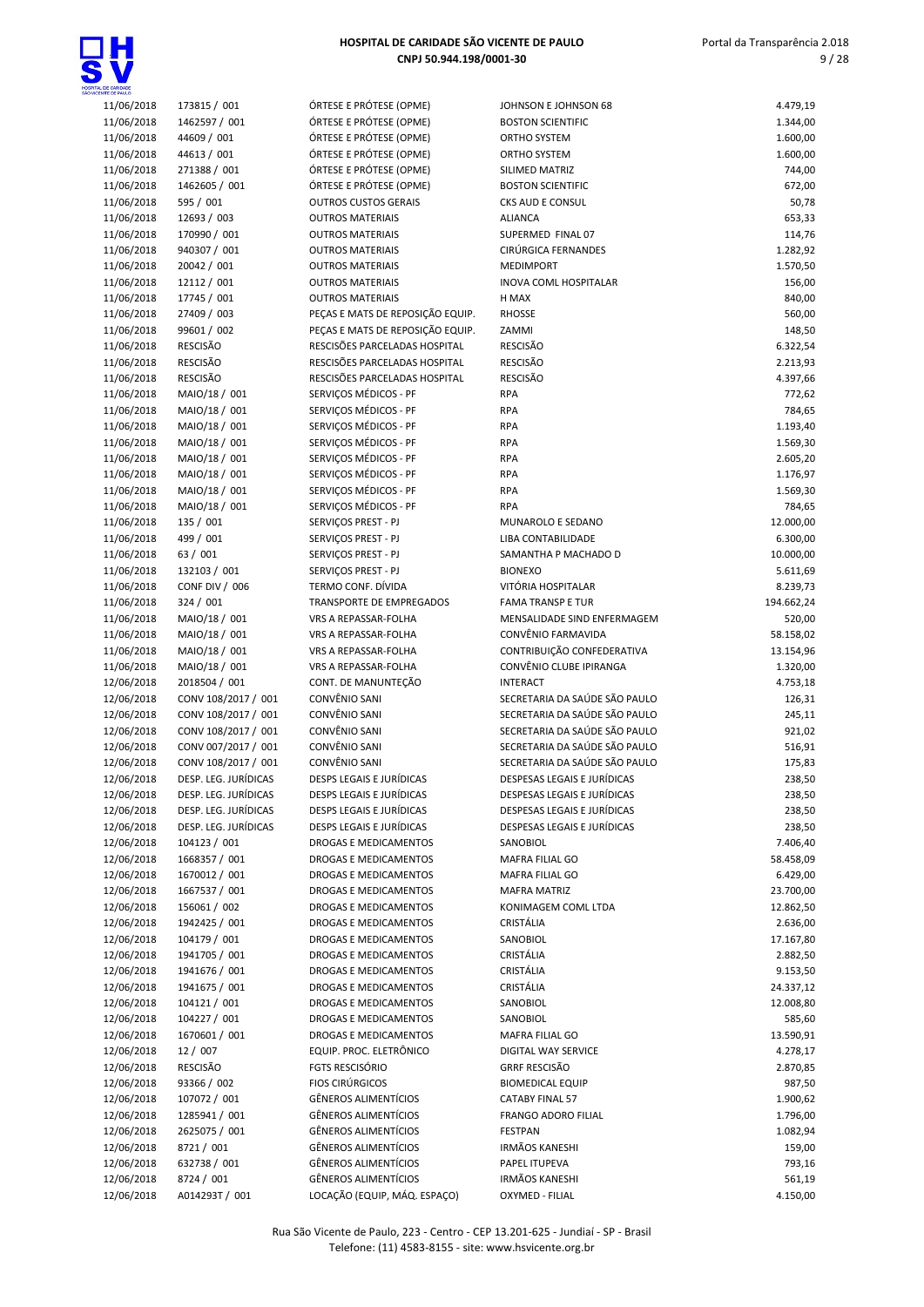

| 12/06/2018 | 83007 / 001     | MATERIAL DE LIMPEZA              | <b>ITW FLUIDS E HYGIENE</b>       | 9.458,98   |
|------------|-----------------|----------------------------------|-----------------------------------|------------|
| 12/06/2018 | 82784 / 001     | MATERIAL DE LIMPEZA              | <b>ITW FLUIDS E HYGIENE</b>       | 910,00     |
| 12/06/2018 | 83376 / 001     | MATERIAL DE LIMPEZA              | <b>ITW FLUIDS E HYGIENE</b>       | 9.965,38   |
| 12/06/2018 | 146183 / 003    | MATERIAL MÉDICO REEMBOLSÁVEL     | <b>MEDI HOUSE</b>                 | 3.856,17   |
| 12/06/2018 | 238777 / 001    | MATERIAL MÉDICO REEMBOLSÁVEL     | POLAR FIX                         | 7.332,01   |
| 12/06/2018 | 238450 / 001    | MATERIAL MÉDICO REEMBOLSÁVEL     | POLAR FIX                         | 4.272,44   |
| 12/06/2018 | 238720 / 001    | MATERIAL MÉDICO REEMBOLSÁVEL     | POLAR FIX                         | 560,00     |
| 12/06/2018 | 238604 / 001    | MATERIAL MÉDICO REEMBOLSÁVEL     | POLAR FIX                         | 123,60     |
| 12/06/2018 | 93366 / 002     | MATERIAL MÉDICO REEMBOLSÁVEL     | <b>BIOMEDICAL EQUIP</b>           | 4.485,40   |
| 12/06/2018 | 49182 / 001     | MATERIAL MÉDICO REEMBOLSÁVEL     | <b>HEALTH QUALITY</b>             | 670,00     |
| 12/06/2018 | 171149 / 001    | MATERIAL MÉDICO REEMBOLSÁVEL     | SUPERMED FINAL 07                 | 2.102,00   |
| 12/06/2018 | 171317 / 001    | MATERIAL MÉDICO REEMBOLSÁVEL     | SUPERMED FINAL 07                 | 2.387,60   |
| 12/06/2018 | 59 / 001        | <b>MATERIAL PERMANENTE</b>       | LAR DOCE LAR                      | 600,00     |
| 12/06/2018 | 12 / 007        | MATERIAL PERMANENTE              | DIGITAL WAY SERVICE               | 456,20     |
| 12/06/2018 | 876 / 001       | MATL MANUT.PREDIAL, ELÉTR, HID   | JERÔNIMO VIDROS                   | 240,00     |
| 12/06/2018 | 279249 / 001    | MATL MANUT.PREDIAL, ELÉTR, HID   | <b>DEPÓSITO TORTORELLA</b>        | 213,65     |
| 12/06/2018 | 870 / 001       | MATL MANUT.PREDIAL, ELÉTR, HID   | JERÔNIMO VIDROS                   | 158,00     |
| 12/06/2018 | 278596 / 001    | MATL MANUT.PREDIAL, ELÉTR, HID   | <b>DEPÓSITO TORTORELLA</b>        | 674,60     |
| 12/06/2018 | 114130 / 001    | MATL MANUT.PREDIAL, ELÉTR, HID   | <b>SANTIL FILIAL</b>              | 2.723,03   |
| 12/06/2018 | 531 / 001       | MATL MANUT.PREDIAL, ELÉTR, HID   | PROSPERINOX ART INOX              | 868,70     |
| 12/06/2018 | 124541 / 002    | MEDICAMENTOS CONTROLADOS         | DUPATRI CNPJ 64 SP                | 510,00     |
| 12/06/2018 | 1941675 / 001   | MEDICAMENTOS CONTROLADOS         | CRISTÁLIA                         | 31.918,16  |
| 12/06/2018 | 1941676 / 001   | MEDICAMENTOS CONTROLADOS         | CRISTÁLIA                         | 5.447,00   |
| 12/06/2018 | 1942529 / 001   | MEDICAMENTOS CONTROLADOS         | CRISTÁLIA                         | 2.335,00   |
| 12/06/2018 | 1942425 / 001   | MEDICAMENTOS CONTROLADOS         | <b>CRISTÁLIA</b>                  | 942,00     |
| 12/06/2018 | 456 / 001       | <b>OUTROS CUSTOS GERAIS</b>      | RSC IMPRESSÃO DIGITAL             | 260,00     |
| 12/06/2018 | 238777 / 001    | <b>OUTROS MATERIAIS</b>          | POLAR FIX                         | 450,00     |
| 12/06/2018 | 238773 / 001    | <b>OUTROS MATERIAIS</b>          | POLAR FIX                         | 1.550,00   |
| 12/06/2018 | 1943806 / 001   | <b>OUTROS MATERIAIS</b>          | CRISTALIA                         | 4.920,00   |
| 12/06/2018 | 824 / 001       | PEÇAS E MATS DE REPOSIÇÃO EQUIP. | AVEMEDI                           | 2.055,00   |
| 12/06/2018 | 12 / 007        | PEÇAS E MATS DE REPOSIÇÃO EQUIP. | DIGITAL WAY SERVICE               | 96,30      |
| 12/06/2018 | 114130 / 001    | PEÇAS E MATS DE REPOSIÇÃO EQUIP. | <b>SANTIL FILIAL</b>              | 16,60      |
| 12/06/2018 | RESCISÃO        | <b>RESCISÕES</b>                 | <b>RESCISÃO</b>                   | 3.922,28   |
| 12/06/2018 | 1067 / 001      | SERVIÇOS MÉDICOS - PJ            | ASAS SERVIÇOS MÉDICO              | 2.815,50   |
| 12/06/2018 | 130 / 001       | SERVS TERC. MED. REPASSE         | INST DE ONCOLOGIA                 | 196.532,18 |
| 12/06/2018 | MAIO/18 / 001   | VRS A REPASSAR-FOLHA             | CONV C.E.F. A REPASSAR EMPRÉSTIMO | 55.761,73  |
| 12/06/2018 | MAIO/18 / 001   | VRS A REPASSAR-FOLHA             | <b>CONSIGNADO SANTANDER</b>       | 201.146,10 |
| 13/06/2018 | <b>PROCESSO</b> | CONTINGÊNCIAS TRABALHISTAS       | <b>PROCESSO</b>                   | 1.134,35   |
| 13/06/2018 | <b>PROCESSO</b> | CONTINGÊNCIAS TRABALHISTAS       | <b>PROCESSO</b>                   | 48,70      |
| 13/06/2018 | <b>PROCESSO</b> | CONTINGÊNCIAS TRABALHISTAS       | <b>PROCESSO</b>                   | 1.378,11   |
| 13/06/2018 | <b>PROCESSO</b> | CONTRIBUIÇÕES HOSPITAL           | <b>GUIA DEP. PROCESSO</b>         | 18.251,83  |
| 13/06/2018 | 179485 / 001    | DROGAS E MEDICAMENTOS            | CRISMED                           | 2.028,00   |
| 13/06/2018 | 281805 / 001    | DROGAS E MEDICAMENTOS            | ELI LILLY                         | 1.283,20   |
| 13/06/2018 | 77436 / 001     | DROGAS E MEDICAMENTOS            | SOQUÍMICA LABORAT                 | 234,00     |
| 13/06/2018 | JUNHO/18 / 001  | FÉRIAS                           | FÉRIAS FOLHA JUNHO/18             | 18.410,86  |
| 13/06/2018 | <b>RESCISÃO</b> | <b>FGTS RESCISÓRIO</b>           | GRRF COMPLEMENTAR RESCISÃO        | 40,63      |
| 13/06/2018 | 807941 / 001    | FILMES E QUÍMICOS                | <b>CBS</b>                        | 111,79     |
| 13/06/2018 | 38928 / 001     | <b>GASES MEDICINAIS</b>          | <b>IBG CRYO FILIAL</b>            | 530,49     |
| 13/06/2018 | 38929 / 001     | <b>GASES MEDICINAIS</b>          | <b>IBG CRYO FILIAL</b>            | 1.802,22   |
| 13/06/2018 | 150611 / 001    | <b>GÊNEROS ALIMENTÍCIOS</b>      | COPOLFOOD COM PROD                | 272,16     |
| 13/06/2018 | 4762 / 001      | <b>GÊNEROS ALIMENTÍCIOS</b>      | PRISMA COMERCIAL                  | 51,49      |
| 13/06/2018 | 20334 / 001     | <b>GÊNEROS ALIMENTÍCIOS</b>      | HUMANA ALIM SOROCABA              | 666,00     |
| 13/06/2018 | 2400185 / 001   | <b>GÊNEROS ALIMENTÍCIOS</b>      | SALES                             | 653,50     |
| 13/06/2018 | 14711 / 001     | <b>GÊNEROS ALIMENTÍCIOS</b>      | COMERCIAL ESTRELA                 | 432,50     |
| 13/06/2018 | 79620 / 001     | <b>GÊNEROS ALIMENTÍCIOS</b>      | JOATE COM E REP                   | 741,90     |
| 13/06/2018 | 11307 / 001     | <b>GÊNEROS ALIMENTÍCIOS</b>      | AO COZINHEIRO                     | 725,00     |
| 13/06/2018 | 750366 / 001    | IMPRESSOS, MATL DE EXPEDIENTE    | DATASUPRI DISTRIBUID.             | 489,60     |
| 13/06/2018 | 544600 / 001    | IMPRESSOS, MATL DE EXPEDIENTE    | <b>ESPACIAL</b>                   | 254,72     |
| 13/06/2018 | 222905 / 001    | IMPRESSOS, MATL DE EXPEDIENTE    | PROCOMP                           | 594,61     |
| 13/06/2018 | 179951 / 001    | IMPRESSOS, MATL DE EXPEDIENTE    | AUTOPEL AUTOMACAO                 | 727,40     |
| 13/06/2018 | 179962 / 001    | IMPRESSOS, MATL DE EXPEDIENTE    | AUTOPEL AUTOMACAO                 | 5.400,00   |
| 13/06/2018 | 750376 / 001    | IMPRESSOS, MATL DE EXPEDIENTE    | DATASUPRI DISTRIBUID              | 320,49     |
| 13/06/2018 | 156 / 001       | LOCAÇÃO (EQUIP, MÁQ. ESPAÇO)     | <b>INTERMEDICAL EQUIP</b>         | 1.000,00   |
| 13/06/2018 | 807941 / 001    | MATERIAL DE LIMPEZA              | CBS                               | 305,86     |
| 13/06/2018 | 4762 / 001      | MATERIAL DE LIMPEZA              | PRISMA COMERCIAL                  | 1.823,46   |
| 13/06/2018 | 807941 / 001    | MATERIAL DE USO PAC. NÃO REEMB   | CBS                               | 2,00       |
| 13/06/2018 | 750376 / 001    | MATERIAL MÉDICO REEMBOLSÁVEL     | DATASUPRI DISTRIBUID              | 17,50      |
| 13/06/2018 | 4723 / 001      | MATERIAL MÉDICO REEMBOLSÁVEL     | HEMOPHARMA                        | 930,00     |
| 13/06/2018 | 4762 / 001      | MATERIAL MÉDICO REEMBOLSÁVEL     | PRISMA COMERCIAL                  | 1.928,50   |
|            |                 |                                  |                                   |            |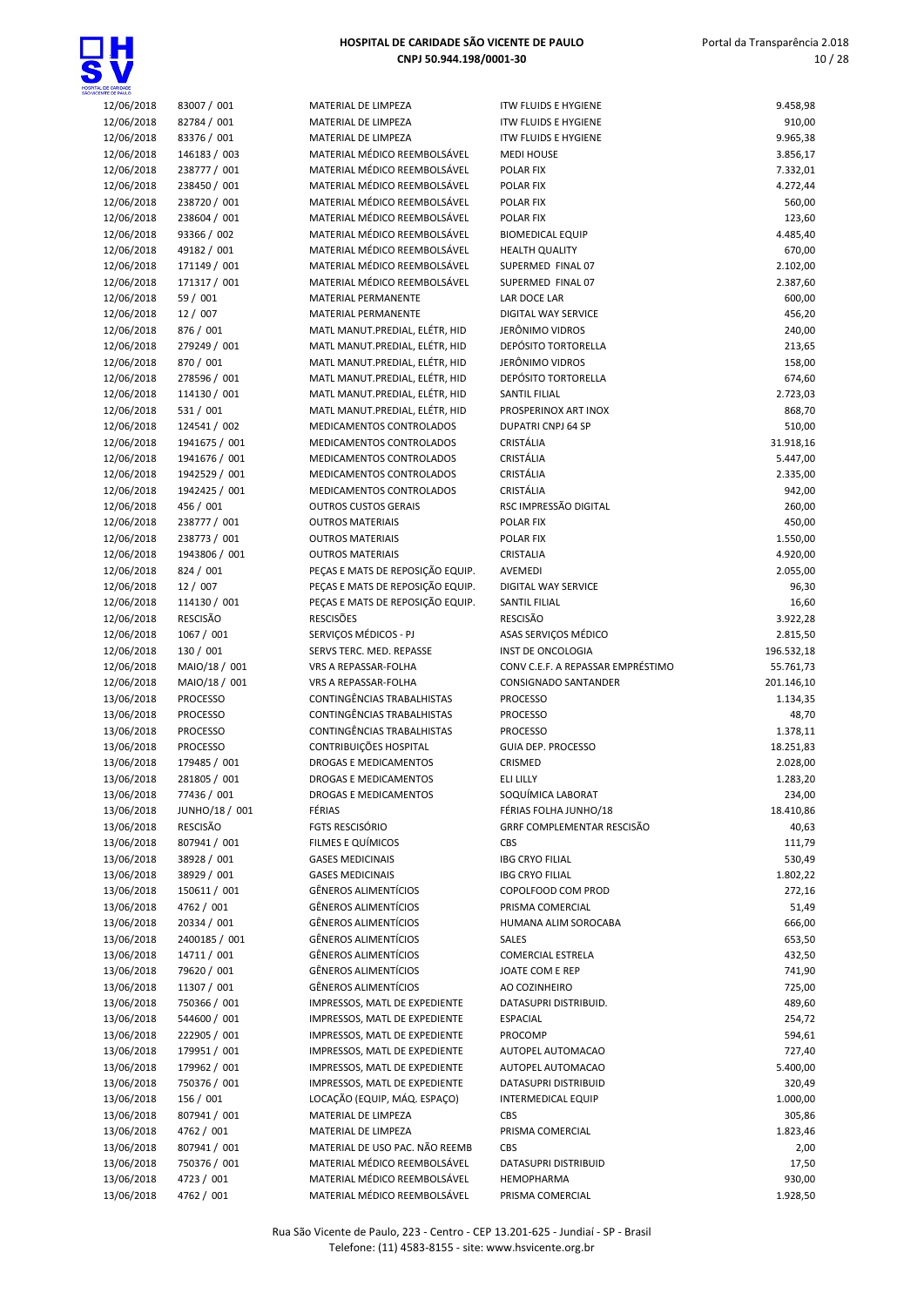

| 13/06/2018 | 807941 / 001    | MATERIAL MÉDICO REEMBOLSÁVEL    | CBS                         | 3.638,43  |
|------------|-----------------|---------------------------------|-----------------------------|-----------|
| 13/06/2018 | 3266 / 001      | MATERIAL MÉDICO REEMBOLSÁVEL    | PRIOM TECNOLOGIA            | 1.050,00  |
| 13/06/2018 | 29744 / 001     | MATERIAL MÉDICO REEMBOLSÁVEL    | TECNO4                      | 1.320,00  |
| 13/06/2018 | 12891 / 001     | MATERIAL MÉDICO REEMBOLSÁVEL    | <b>ALIANCA</b>              | 1.330,50  |
| 13/06/2018 | 544600 / 001    | MATERIAL MÉDICO REEMBOLSÁVEL    | <b>ESPACIAL</b>             | 14,98     |
| 13/06/2018 | 54830 / 001     | MATERIAL MÉDICO REEMBOLSÁVEL    | M P COM DE MATS HOSP        | 472,50    |
| 13/06/2018 | 573608 / 001    | MATERIAL MÉDICO REEMBOLSÁVEL    | MACROMED - MATRIZ           | 4.035,55  |
| 13/06/2018 | 521 / 001       | MATERIAL MÉDICO REEMBOLSÁVEL    | SEROPLAST                   | 2.181,10  |
| 13/06/2018 | 27760 / 001     | MATERIAL MÉDICO REEMBOLSÁVEL    | <b>MEDICONE</b>             | 1.037,50  |
| 13/06/2018 | 100644 / 001    | MATERIAL MÉDICO REEMBOLSÁVEL    | ZAMMI                       | 1.563,50  |
|            | 102570 / 001    | MATERIAL MÉDICO REEMBOLSÁVEL    | <b>ECOMED</b>               | 1.600,00  |
| 13/06/2018 |                 | MATERIAL MÉDICO REEMBOLSÁVEL    |                             |           |
| 13/06/2018 | 187196 / 001    |                                 | ALFALAGOS LTDA              | 1.306,48  |
| 13/06/2018 | 3877 / 001      | ÓRTESE E PRÓTESE (OPME)         | <b>SS MEDICAL</b>           | 395,20    |
| 13/06/2018 | 3476 / 001      | ÓRTESE E PRÓTESE (OPME)         | INTERMEDICAL EQUIP          | 360,00    |
| 13/06/2018 | 3478 / 001      | ÓRTESE E PRÓTESE (OPME)         | <b>INTERMEDICAL EQUIP</b>   | 180,00    |
| 13/06/2018 | 3480 / 001      | ÓRTESE E PRÓTESE (OPME)         | <b>INTERMEDICAL EQUIP</b>   | 2.770,00  |
| 13/06/2018 | 22765 / 001     | ÓRTESE E PRÓTESE (OPME)         | CHOLMED                     | 2.590,00  |
| 13/06/2018 | 3477 / 001      | ÓRTESE E PRÓTESE (OPME)         | <b>INTERMEDICAL EQUIP</b>   | 180,00    |
| 13/06/2018 | 3479 / 001      | ÓRTESE E PRÓTESE (OPME)         | <b>INTERMEDICAL EQUIP</b>   | 320,00    |
| 13/06/2018 | 18540A / 001    | <b>OUTROS CUSTOS GERAIS</b>     | NOVA JUNDIAÍ                | 441,65    |
| 13/06/2018 | 84 / 001        | <b>OUTROS CUSTOS GERAIS</b>     | PANIFICADORA VILLACA        | 480,00    |
| 13/06/2018 | 12891 / 001     | <b>OUTROS MATERIAIS</b>         | <b>ALIANCA</b>              | 1.100,00  |
| 13/06/2018 | 807941 / 001    | <b>OUTROS MATERIAIS</b>         | CBS                         | 59,46     |
|            |                 |                                 |                             |           |
| 13/06/2018 | 378128 / 001    | <b>OUTROS MATERIAIS</b>         | SUPRIMED                    | 5.425,20  |
| 13/06/2018 | 66592 / 001     | <b>OUTROS MATERIAIS</b>         | LIFEMED                     | 3.444,01  |
| 13/06/2018 | 222905 / 001    | <b>OUTROS MATERIAIS</b>         | PROCOMP                     | 25,39     |
| 13/06/2018 | <b>RESCISÃO</b> | <b>RESCISÕES</b>                | <b>RESCISÃO</b>             | 2.121,44  |
| 14/06/2018 | 3976 / 001      | CONT. DE MANUNTEÇÃO             | E.G.M. ENG                  | 4.686,44  |
| 14/06/2018 | 3977 / 001      | CONT. DE MANUNTEÇÃO             | E.G.M. ENG                  | 1.259,91  |
| 14/06/2018 | 894094 / 001    | DROGAS E MEDICAMENTOS           | DUPATRI CNPJ 26 GO          | 1.368,00  |
| 14/06/2018 | 7810 / 001      | <b>FRETES E CARRETOS</b>        | <b>J.M EXPRESS</b>          | 188,16    |
| 14/06/2018 | 45541 / 002     | <b>GASES MEDICINAIS</b>         | <b>OXILUZ</b>               | 201,55    |
| 14/06/2018 | 45541 / 001     | <b>GASES MEDICINAIS</b>         | <b>OXILUZ</b>               | 5.769,44  |
| 14/06/2018 | 45540 / 001     | <b>GASES MEDICINAIS</b>         | OXILUZ                      | 1.092,60  |
| 14/06/2018 | 8020 / 001      | GÊNEROS ALIMENTÍCIOS            | <b>BM ALIMENTOS</b>         | 352,40    |
| 14/06/2018 | 2945973 / 001   | <b>GÊNEROS ALIMENTÍCIOS</b>     | <b>FRIBOI FILIAL</b>        | 612,07    |
|            |                 |                                 |                             |           |
| 14/06/2018 | 67199 / 001     | <b>GÊNEROS ALIMENTÍCIOS</b>     | <b>DISTRIB HERNANDES</b>    | 921,36    |
| 14/06/2018 | 29600 / 001     | <b>GÊNEROS ALIMENTÍCIOS</b>     | <b>BANCA CODARIM</b>        | 273,35    |
| 14/06/2018 | 8740 / 001      | GÊNEROS ALIMENTÍCIOS            | <b>IRMÃOS KANESHI</b>       | 195,00    |
| 14/06/2018 | 8734 / 001      | GÊNEROS ALIMENTÍCIOS            | <b>IRMÃOS KANESHI</b>       | 210,90    |
| 14/06/2018 | 29601 / 001     | <b>GÊNEROS ALIMENTÍCIOS</b>     | <b>BANCA CODARIM</b>        | 198,25    |
| 14/06/2018 | 7580 / 001      | <b>GÊNEROS ALIMENTÍCIOS</b>     | <b>ELITE</b>                | 1.451,86  |
| 14/06/2018 | 22611 / 001     | IMPRESSOS, MATL DE EXPEDIENTE   | <b>BAZAR HELENA</b>         | 1.179,63  |
| 14/06/2018 | 61359 / 001     | IMPRESSOS, MATL DE EXPEDIENTE   | REAL DISTRIBUIDORA          | 764,85    |
| 14/06/2018 | <b>PROCESSO</b> | LEGAIS E JURÍDICAS              | <b>HONORÁRIOS PERICIAIS</b> | 500,00    |
| 14/06/2018 | 2963 / 001      | LOCAÇÃO (EQUIP, MÁQ. ESPAÇO)    | <b>CLEAN MEDICAL</b>        | 4.000,00  |
| 14/06/2018 | 7570 / 001      | MATERIAL DE LIMPEZA             | <b>ELITE</b>                | 1.046,30  |
| 14/06/2018 | 2295 / 001      | MATERIAL DE LIMPEZA             | <b>GREEN BAGS</b>           | 4.279,40  |
| 14/06/2018 | 383 / 001       | MATERIAL MÉDICO REEMBOLSÁVEL    | <b>UNIODONTO</b>            | 556,50    |
|            |                 | MATERIAL MÉDICO REEMBOLSÁVEL    |                             |           |
| 14/06/2018 | 2450 / 001      |                                 | <b>IMPORMED</b>             | 660,00    |
| 14/06/2018 | 206288 / 001    | MATERIAL MÉDICO REEMBOLSÁVEL    | <b>CREMER MG</b>            | 6.205,90  |
| 14/06/2018 | 953033 / 001    | MATERIAL MÉDICO REEMBOLSÁVEL    | CIRÚRGICA FERNANDES         | 1.740,00  |
| 14/06/2018 | 21971 / 001     | MATERIAL MÉDICO REEMBOLSÁVEL    | <b>CPL MEDICAL</b>          | 1.019,50  |
| 14/06/2018 | 7604 / 001      | MATERIAL MÉDICO REEMBOLSÁVEL    | <b>KEPLER SAUDE</b>         | 858,00    |
| 14/06/2018 | 943940 / 001    | MATERIAL MÉDICO REEMBOLSÁVEL    | FRESENIUS-MATRIZ            | 6.110,00  |
| 14/06/2018 | 100677 / 001    | MATERIAL MÉDICO REEMBOLSÁVEL    | ZAMMI                       | 2.700,00  |
| 14/06/2018 | 604065 / 001    | MATL MANUT.PREDIAL, ELÉTR, HID. | ELÉTRICA NEBLINA            | 632,75    |
| 14/06/2018 | 894094 / 001    | MEDICAMENTOS CONTROLADOS        | DUPATRI CNPJ 26 GO          | 8,70      |
| 14/06/2018 | 729 / 001       | MOBILIÁRIO                      | <b>JUNPMAQ</b>              | 1.100,00  |
| 14/06/2018 | 118217 / 001    | ÓRTESE E PRÓTESE (OPME)         | ERECTA                      | 1.900,00  |
| 14/06/2018 | 118339 / 001    | ÓRTESE E PRÓTESE (OPME)         | <b>ERECTA</b>               | 1.585,02  |
| 14/06/2018 | 118296 / 001    | ÓRTESE E PRÓTESE (OPME)         | ERECTA                      | 2.010,00  |
| 14/06/2018 | 118478 / 001    | ÓRTESE E PRÓTESE (OPME)         | ERECTA                      | 10.466,68 |
|            |                 | ÓRTESE E PRÓTESE (OPME)         |                             |           |
| 14/06/2018 | 118596 / 001    |                                 | <b>ERECTA</b>               | 525,02    |
| 14/06/2018 | 118218 / 001    | ÓRTESE E PRÓTESE (OPME)         | <b>ERECTA</b>               | 2.010,00  |
| 14/06/2018 | 118297 / 001    | ÓRTESE E PRÓTESE (OPME)         | ERECTA                      | 1.750,00  |
| 14/06/2018 | 118219 / 001    | ÓRTESE E PRÓTESE (OPME)         | <b>ERECTA</b>               | 1.060,00  |
| 14/06/2018 | 118479 / 001    | ÓRTESE E PRÓTESE (OPME)         | ERECTA                      | 1.060,00  |
| 14/06/2018 | 118599 / 001    | ÓRTESE E PRÓTESE (OPME)         | ERECTA                      | 7.303,98  |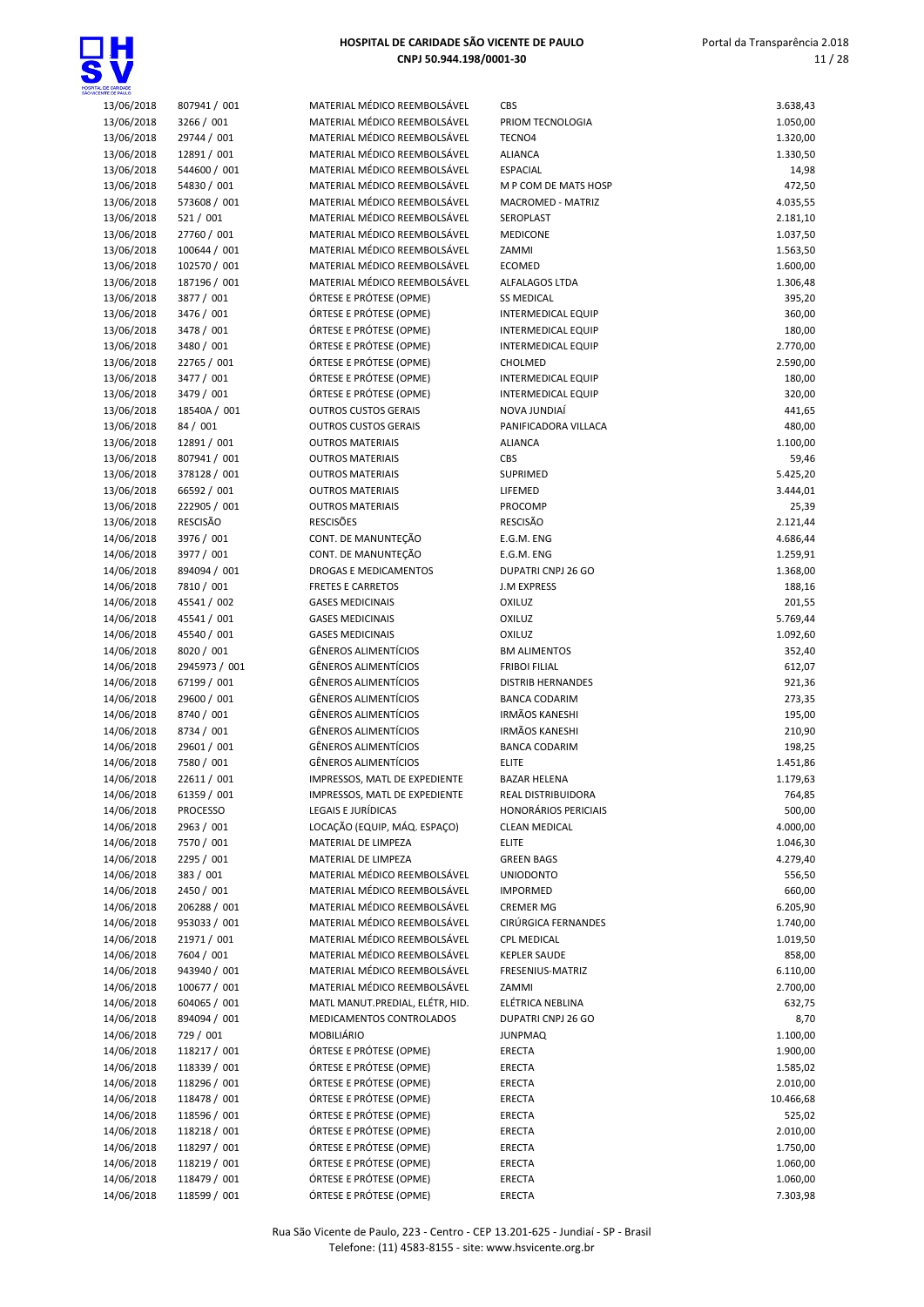

| <b>ENTE OE PAULO</b><br>14/06/2018 | 118340 / 001          | ÓRTESE E PRÓTESE (OPME)          | <b>ERECTA</b>             | 950,00    |
|------------------------------------|-----------------------|----------------------------------|---------------------------|-----------|
| 14/06/2018                         | 44652 / 001           | ÓRTESE E PRÓTESE (OPME)          | ORTHO SYSTEM              | 913,16    |
| 14/06/2018                         | 44670 / 001           | ÓRTESE E PRÓTESE (OPME)          | ORTHO SYSTEM              | 1.826,32  |
| 14/06/2018                         | 44657 / 001           | ÓRTESE E PRÓTESE (OPME)          | ORTHO SYSTEM              | 1.500,00  |
| 14/06/2018                         | 44669 / 001           | ÓRTESE E PRÓTESE (OPME)          | ORTHO SYSTEM              | 5.000,00  |
| 14/06/2018                         | 44666 / 001           | ÓRTESE E PRÓTESE (OPME)          | ORTHO SYSTEM              | 146,64    |
| 14/06/2018                         | 44647 / 001           | ÓRTESE E PRÓTESE (OPME)          | ORTHO SYSTEM              | 913,16    |
| 14/06/2018                         | 44650 / 001           | ÓRTESE E PRÓTESE (OPME)          | ORTHO SYSTEM              | 913,16    |
| 14/06/2018                         | 44668 / 001           | ÓRTESE E PRÓTESE (OPME)          | ORTHO SYSTEM              | 774,89    |
| 14/06/2018                         | 44653 / 001           | ÓRTESE E PRÓTESE (OPME)          | ORTHO SYSTEM              | 978,92    |
| 14/06/2018                         | 44651 / 001           | ÓRTESE E PRÓTESE (OPME)          | ORTHO SYSTEM              | 202,06    |
| 14/06/2018                         | 44646 / 001           | ÓRTESE E PRÓTESE (OPME)          | ORTHO SYSTEM              | 202,06    |
| 14/06/2018                         | 44662 / 001           | ÓRTESE E PRÓTESE (OPME)          | ORTHO SYSTEM              | 764,34    |
| 14/06/2018                         | 4182 / 001            | <b>OUTROS MATERIAIS</b>          | RIO VALLEY EPI            | 565,16    |
| 14/06/2018                         | 2450 / 001            | <b>OUTROS MATERIAIS</b>          | <b>IMPORMED</b>           | 9.976,00  |
| 14/06/2018                         | 67752 / 001           | <b>OUTROS MATERIAIS</b>          | <b>MULTIBOR</b>           | 271,30    |
| 14/06/2018                         | 45541 / 002           | PEÇAS E MATS DE REPOSIÇÃO EQUIP. | OXILUZ                    | 7,05      |
| 14/06/2018                         | 604065 / 001          | PEÇAS E MATS DE REPOSIÇÃO EQUIP. | ELÉTRICA NEBLINA          | 79,20     |
| 14/06/2018                         | 699 / 001             | PEÇAS E MATS DE REPOSIÇÃO EQUIP. | <b>BIO INFINITY</b>       | 280,00    |
| 14/06/2018                         | 45541 / 001           | PECAS E MATS DE REPOSIÇÃO EQUIP. | OXILUZ                    | 201,56    |
| 14/06/2018                         | <b>RESCISÃO</b>       | <b>RESCISÕES</b>                 | <b>RESCISÃO</b>           | 4.305,32  |
| 14/06/2018                         | <b>RESCISÃO</b>       | <b>RESCISÕES</b>                 | <b>RESCISÃO</b>           | 10.220,06 |
| 14/06/2018                         | 79 / 001              | SERVIÇOS MÉDICOS - PJ            | LILIANE COELHO NEVES      | 5.631,00  |
| 14/06/2018                         | 166 / 001             | SERVIÇOS MÉDICOS - PJ            | <b>LIGER RISO</b>         | 2.252,40  |
| 14/06/2018                         | 57 / 001              | SERVIÇOS MÉDICOS - PJ            | MARCELA SCHWARZ           | 6.000,00  |
| 14/06/2018                         | 102 / 001             | SERVIÇOS MÉDICOS - PJ            | MP JUNDIAI SERVICOS       | 4.504,80  |
| 14/06/2018                         | 84 / 001              | SERVIÇOS MÉDICOS - PJ            | POLETO E PETEK            | 12.000,00 |
| 14/06/2018                         | 24/001                | SERVICOS MÉDICOS - PJ            | <b>DEBORA LOPES</b>       | 7.200,00  |
| 14/06/2018                         | 380 / 001             | SERVIÇOS MÉDICOS - PJ            | CLÍNICA MEDICA LEÃO       | 6.757,20  |
| 14/06/2018                         | 142 / 001             | SERVIÇOS MÉDICOS - PJ            | <b>LUIS ANEZ</b>          | 4.504,80  |
| 14/06/2018                         | 30 / 001              | SERVIÇOS MÉDICOS - PJ            | <b>CERES SARMENTO</b>     | 5.631,00  |
| 14/06/2018                         | 19 / 001              | SERVIÇOS MÉDICOS - PJ            | <b>ERES</b>               | 18.582,30 |
| 14/06/2018                         | 48 / 001              | SERVIÇOS MÉDICOS - PJ            | <b>GARCIA E ROSSONI</b>   | 1.689,30  |
| 14/06/2018                         | 146 / 001             | SERVIÇOS MÉDICOS - PJ            | <b>MED SALVA</b>          | 7.320,30  |
| 14/06/2018                         | 172 / 001             | SERVIÇOS MÉDICOS - PJ            | <b>HEBECLIN</b>           | 2.252,40  |
| 14/06/2018                         | 340 / 001             | SERVIÇOS MÉDICOS - PJ            | <b>ONCO PELVIC</b>        | 7.320,30  |
| 14/06/2018                         | 85 / 001              | SERVIÇOS MÉDICOS - PJ            | H E F SERVIÇOS            | 5.067,90  |
| 14/06/2018                         | 115 / 001             | SERVIÇOS MÉDICOS - PJ            | <b>OLIVEIRA E FREITAS</b> | 21.585,50 |
| 14/06/2018                         | 45993 / 001           | SERVICOS MÉDICOS - PJ            | PRO-X PADRAO DE RAD.      | 540,00    |
| 15/06/2018                         | 4194 / 001            | CONT. DE MANUNTEÇÃO              | MV SISTEMAS               | 21.341,42 |
| 15/06/2018                         | 2626 / 001            | CONT. DE MANUNTEÇÃO              | <b>WCIRINO</b>            | 2.022,40  |
| 15/06/2018                         | PR 1012567/2017 / 004 | CONTINGÊNCIAS CÍVEIS             | CEALAG                    | 3.980,93  |
| 15/06/2018                         | <b>PROCESSO</b>       | CONTINGÊNCIAS TRABALHISTAS       | <b>PROCESSO</b>           | 1.291,39  |
| 15/06/2018                         | <b>PROCESSO</b>       | CONTINGENCIAS TRABALHISTAS       | PROCESSO                  | 7.822,61  |
| 15/06/2018                         | 365375 / 001          | <b>DROGAS E MEDICAMENTOS</b>     | SERVIMED-GO               | 432,00    |
| 15/06/2018                         | 365374 / 001          | DROGAS E MEDICAMENTOS            | SERVIMED-GO               | 432,00    |
| 15/06/2018                         | 365378 / 001          | DROGAS E MEDICAMENTOS            | SERVIMED-GO               | 432,00    |
| 15/06/2018                         | 365376 / 001          | DROGAS E MEDICAMENTOS            | SERVIMED-GO               | 432,00    |
| 15/06/2018                         | 21090 / 001           | <b>DROGAS E MEDICAMENTOS</b>     | SAMTEC                    | 4.835,20  |
| 15/06/2018                         | 365377 / 001          | DROGAS E MEDICAMENTOS            | SERVIMED-GO               | 432,00    |
| 15/06/2018                         | 128721 / 001          | <b>DROGAS E MEDICAMENTOS</b>     | DUPATRI CNPJ 64 SP        | 5.287,50  |
| 15/06/2018                         | 172919 / 001          | FILMES E QUÍMICOS                | SUPERMED FINAL 07         | 2.050,02  |
| 15/06/2018                         | 258794 / 001          | <b>GASES MEDICINAIS</b>          | IBG                       | 1.569,60  |
| 15/06/2018                         | 39025 / 001           | <b>GASES MEDICINAIS</b>          | <b>IBG CRYO FILIAL</b>    | 2.523,10  |
| 15/06/2018                         | 274676 / 001          | <b>GÊNEROS ALIMENTÍCIOS</b>      | <b>GADKIM</b>             | 674,50    |
| 15/06/2018                         | 944806 / 001          | GÊNEROS ALIMENTÍCIOS             | FRESENIUS-MATRIZ          | 570,00    |
| 15/06/2018                         | 6995 / 001            | <b>GÊNEROS ALIMENTÍCIOS</b>      | QUALYLAB                  | 2.780,00  |
| 15/06/2018                         | 1289351 / 001         | <b>GÊNEROS ALIMENTÍCIOS</b>      | FRANGO ADORO FILIAL       | 220,00    |
| 15/06/2018                         | 944794 / 001          | <b>GÊNEROS ALIMENTÍCIOS</b>      | FRESENIUS-MATRIZ          | 3.175,40  |
| 15/06/2018                         | 545153 / 001          | IMPRESSOS, MATL DE EXPEDIENTE    | <b>ESPACIAL</b>           | 224,00    |
| 15/06/2018                         | 7593 / 001            | MATERIAL DE LIMPEZA              | ELITE                     | 902,00    |
| 15/06/2018                         | 1542960 / 002         | MATERIAL DE LIMPEZA              | <b>IMPAKTO</b>            | 276,00    |
| 15/06/2018                         | 7590 / 001            | MATERIAL DE LIMPEZA              | ELITE                     | 1.749,99  |
| 15/06/2018                         | 56820 / 002           | MATERIAL MÉDICO REEMBOLSÁVEL     | <b>CISCRE</b>             | 4.934,25  |
| 15/06/2018                         | 239132 / 001          | MATERIAL MÉDICO REEMBOLSÁVEL     | POLAR FIX                 | 12.727,21 |
| 15/06/2018                         | 70607 / 001           | MATERIAL MÉDICO REEMBOLSÁVEL     | CIRÚRGICA BRASIL          | 721,80    |
| 15/06/2018                         | 2791 / 001            | MATERIAL MÉDICO REEMBOLSÁVEL     | <b>COLINA TEXTIL</b>      | 3.459,33  |
| 15/06/2018                         | 172919 / 001          | MATERIAL MÉDICO REEMBOLSÁVEL     | SUPERMED FINAL 07         | 5.320,60  |
| 15/06/2018                         | 143165 / 001          | MATERIAL MÉDICO REEMBOLSÁVEL     | CIRUR. SÃO JOSÉ 04        | 2.363,90  |
|                                    |                       |                                  |                           |           |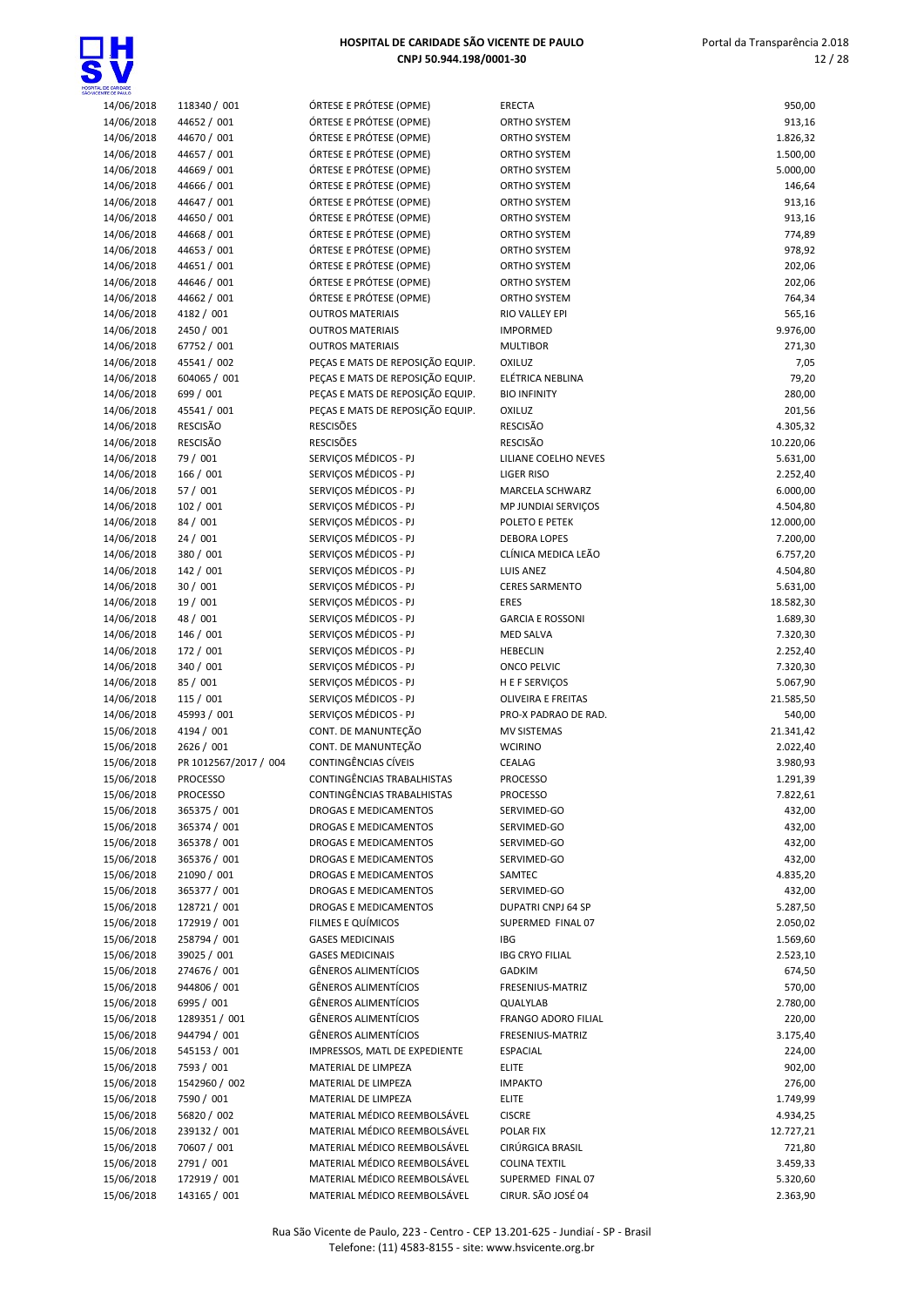

| INTE DE PAULO            |                             |                                            |                                  |                 |
|--------------------------|-----------------------------|--------------------------------------------|----------------------------------|-----------------|
| 15/06/2018               | 378269 / 001                | MATERIAL MÉDICO REEMBOLSÁVEL               | <b>BIOMEDICAL</b>                | 2.300,00        |
| 15/06/2018               | 143053 / 001                | MATERIAL MÉDICO REEMBOLSÁVEL               | CIRUR. SÃO JOSÉ 04               | 156,38          |
| 15/06/2018               | 142956 / 001                | MATERIAL MÉDICO REEMBOLSÁVEL               | CIRUR. SÃO JOSÉ 04               | 1.871,10        |
| 15/06/2018               | 702592 / 001                | MATERIAL MÉDICO REEMBOLSÁVEL               | <b>BAXTER</b>                    | 4.608,00        |
| 15/06/2018               | 57991 / 001                 | MATERIAL MÉDICO REEMBOLSÁVEL               | <b>CISCRE</b>                    | 4.934,25        |
| 15/06/2018               | 62793 / 001                 | MATL MANUT.PREDIAL, ELÉTR, HID             | <b>DEPÓSITO TIRADENTES</b>       | 220,00          |
| 15/06/2018               | 23503 / 001                 | MATL MANUT.PREDIAL, ELÉTR, HID             | <b>ELBRAN MAT ELÉTRICOS</b>      | 431,25          |
| 15/06/2018               | 4977 / 001                  | MOBILIÁRIO                                 | <b>CAROLA MOVEIS</b>             | 310,00          |
| 15/06/2018               | 4978 / 001                  | <b>MOBILIÁRIO</b>                          | CAROLA MOVEIS                    | 1.240,00        |
| 15/06/2018               | 8310 / 001                  | ÓRTESE E PRÓTESE (OPME)                    | <b>MERIL</b>                     | 2.534,50        |
| 15/06/2018               | 8311 / 001                  | ÓRTESE E PRÓTESE (OPME)                    | <b>MERIL</b>                     | 6.603,50        |
| 15/06/2018               | 8302 / 001                  | ÓRTESE E PRÓTESE (OPME)                    | <b>MERIL</b>                     | 2.034,50        |
| 15/06/2018               | 333421 / 001                | ÓRTESE E PRÓTESE (OPME)                    | <b>EMPÓRIO HOSPITALAR</b>        | 1.795,00        |
| 15/06/2018               | 333347 / 001                | ÓRTESE E PRÓTESE (OPME)                    | EMPÓRIO HOSPITALAR               | 1.541,00        |
| 15/06/2018               | 333423 / 001                | ÓRTESE E PRÓTESE (OPME)                    | <b>EMPÓRIO HOSPITALAR</b>        | 1.287,00        |
| 15/06/2018               | 333366 / 001                | ÓRTESE E PRÓTESE (OPME)                    | <b>EMPÓRIO HOSPITALAR</b>        | 959,40          |
| 15/06/2018               | 333350 / 001                | ÓRTESE E PRÓTESE (OPME)                    | <b>EMPÓRIO HOSPITALAR</b>        | 1.287,00        |
| 15/06/2018               | 47746 / 001                 | ÓRTESE E PRÓTESE (OPME)                    | <b>DENUO MEDIC</b>               | 1.763,62        |
| 15/06/2018               | 163 / 001                   | <b>OUTROS CUSTOS GERAIS</b>                | SELEGRA                          | 330,00          |
| 15/06/2018               | 5716 / 001                  | <b>OUTROS MATERIAIS</b>                    | <b>ITA SAFETY EQUIP</b>          | 708,15          |
| 15/06/2018               | 5666 / 001                  | <b>OUTROS MATERIAIS</b>                    | <b>BIO BRASIL BIOTECNOL</b>      | 1.534,40        |
| 15/06/2018               | 239132 / 001                | <b>OUTROS MATERIAIS</b>                    | POLAR FIX                        | 2.087,99        |
| 15/06/2018               | 12694 / 001                 | PEÇAS E MATS DE REPOSIÇÃO EQUIP.           | <b>SAED MED</b>                  | 226,02          |
| 15/06/2018               | <b>RESCISÃO</b>             | <b>RESCISÕES</b>                           | <b>RESCISÃO</b>                  | 6.121,99        |
| 15/06/2018               | 2377 / 001                  | SERVIÇOS MÉDICOS - PJ                      | ANGIOSCAN FILIAL                 | 120,00          |
| 15/06/2018               | 9518 / 001                  | SERVIÇOS PREST - PJ                        | <b>APONTO SISTEMAS</b>           | 1.040,00        |
| 15/06/2018               | 5478 / 001                  | SERVIÇOS PREST - PJ                        | LAVANDERIA S. JORGE              | 40,00           |
| 15/06/2018<br>15/06/2018 | 1147991 / 001<br>5495 / 001 | SERVIÇOS PREST - PJ<br>SERVIÇOS PREST - PJ | SOFTMATIC<br>LAVANDERIA S. JORGE | 130,49<br>72,00 |
| 15/06/2018               | 5545 / 001                  | SERVIÇOS PREST - PJ                        | LAVANDERIA S. JORGE              | 40,00           |
| 18/06/2018               | <b>PROCESSO</b>             | CONTINGÊNCIAS TRABALHISTAS                 | <b>PROCESSO</b>                  | 3.122,50        |
| 18/06/2018               | <b>PROCESSO</b>             | CONTINGÊNCIAS TRABALHISTAS                 | <b>PROCESSO</b>                  | 1.172,35        |
| 18/06/2018               | 48722 / 001                 | <b>DROGAS E MEDICAMENTOS</b>               | <b>OPEM</b>                      | 3.900,00        |
| 18/06/2018               | 1693012 / 001               | DROGAS E MEDICAMENTOS                      | MAFRA FILIAL GO                  | 4.200,00        |
| 18/06/2018               | 1016600 / 001               | DROGAS E MEDICAMENTOS                      | <b>COMERCIAL RIOCLARENS</b>      | 18.600,00       |
| 18/06/2018               | 509548 / 001                | DROGAS E MEDICAMENTOS                      | MEDICAMENTAL                     | 2.325,00        |
| 18/06/2018               | 367591 / 001                | DROGAS E MEDICAMENTOS                      | SERVIMED-GO                      | 907,20          |
| 18/06/2018               | 561 / 001                   | DROGAS E MEDICAMENTOS                      | <b>WFS RIO</b>                   | 3.300,00        |
| 18/06/2018               | 77499 / 001                 | DROGAS E MEDICAMENTOS                      | SOQUÍMICA LABORAT                | 2.580,00        |
| 18/06/2018               | 157773 / 001                | <b>DROGAS E MEDICAMENTOS</b>               | KONIMAGEM COML LTDA              | 2.650,00        |
| 18/06/2018               | 8744527 / 001               | <b>ENERGIA ELÉTRICA</b>                    | CPFL                             | 407,28          |
| 18/06/2018               | 8734870 / 001               | <b>ENERGIA ELÉTRICA</b>                    | CPFL                             | 322,05          |
| 18/06/2018               | 7217454 / 001               | <b>ENERGIA ELÉTRICA</b>                    | <b>CPFL</b>                      | 604,33          |
| 18/06/2018               | 8737473 / 001               | <b>ENERGIA ELÉTRICA</b>                    | <b>CPFL</b>                      | 760,13          |
| 18/06/2018               | 8696397 / 001               | <b>ENERGIA ELÉTRICA</b>                    | <b>CPFL</b>                      | 225,11          |
| 18/06/2018               | 8744448 / 001               | <b>ENERGIA ELÉTRICA</b>                    | <b>CPFL</b>                      | 228,91          |
| 18/06/2018               | 8762204 / 001               | ENERGIA ELÉTRICA                           | <b>CPFL</b>                      | 282,52          |
| 18/06/2018               | 8710992 / 001               | <b>ENERGIA ELÉTRICA</b>                    | <b>CPFL</b>                      | 8.242,26        |
| 18/06/2018               | 185919 / 001                | <b>FIOS CIRÚRGICOS</b>                     | JOHNSON E JOHNSON 05             | 942,84          |
| 18/06/2018               | 94898 / 001                 | <b>FIOS CIRÚRGICOS</b>                     | <b>BIOMEDICAL EQUIP</b>          | 790,00          |
| 18/06/2018               | 8748 / 001                  | <b>GÊNEROS ALIMENTÍCIOS</b>                | <b>IRMÃOS KANESHI</b>            | 1.982,73        |
| 18/06/2018               | 1544928 / 002               | <b>GÊNEROS ALIMENTÍCIOS</b>                | <b>IMPAKTO</b>                   | 338,25          |
| 18/06/2018               | 2953141 / 001               | <b>GÊNEROS ALIMENTÍCIOS</b>                | <b>FRIBOI FILIAL</b>             | 2.288,06        |
| 18/06/2018               | 150980 / 001                | <b>GÊNEROS ALIMENTÍCIOS</b>                | COPOLFOOD COM PROD               | 1.552,38        |
| 18/06/2018               | 189186 / 001                | <b>GÊNEROS ALIMENTÍCIOS</b>                | <b>JCA FOODS</b>                 | 147,60          |
| 18/06/2018               | 82895 / 001                 | <b>GÊNEROS ALIMENTÍCIOS</b>                | <b>OVOS PRETI</b>                | 450,00          |
| 18/06/2018               | 29640 / 001                 | <b>GÊNEROS ALIMENTÍCIOS</b>                | <b>BANCA CODARIM</b>             | 289,00          |
| 18/06/2018               | 17860 / 001                 | <b>GÊNEROS ALIMENTÍCIOS</b>                | VIEIRA E COUTO PESCA             | 492,00          |
| 18/06/2018               | 202 / 001                   | IMPRESSOS, MATL DE EXPEDIENTE              | <b>UNIGATES</b>                  | 340,00          |
| 18/06/2018               | 2407229 / 001               | IMPRESSOS, MATL DE EXPEDIENTE              | SALES                            | 2.000,00        |
| 18/06/2018               | 4288 / 003                  | MÁQUINAS E EQUIPAMENTOS                    | WEM JUMAS EQUIPAMEN              | 1.300,00        |
| 18/06/2018               | 12538 / 001                 | MATERIAL DE LIMPEZA                        | <b>PLASTILI</b>                  | 1.434,00        |
| 18/06/2018               | 1238 / 001                  | MATERIAL DE LIMPEZA                        | NOVA JOMA                        | 2.169,60        |
| 18/06/2018               | 7991 / 003                  | MATERIAL LABORATÓRIO                       | CINCO CIRÚRGICA                  | 3.480,00        |
| 18/06/2018               | 93662 / 002                 | MATERIAL MÉDICO REEMBOLSÁVEL               | <b>BIOMEDICAL EQUIP</b>          | 845,00          |
| 18/06/2018               | 49710 / 001                 | MATERIAL MÉDICO REEMBOLSÁVEL               | <b>DE PAULI</b>                  | 1.526,45        |
| 18/06/2018               | 510465 / 001                | MATERIAL MÉDICO REEMBOLSÁVEL               | NACIONAL MEDICAMENTO             | 1.398,70        |
| 18/06/2018               | 945563 / 001                | MATERIAL MÉDICO REEMBOLSÁVEL               | FRESENIUS-MATRIZ                 | 1.460,00        |
| 18/06/2018               | 157773 / 001                | MATERIAL MÉDICO REEMBOLSÁVEL               | KONIMAGEM COML LTDA              | 270,00          |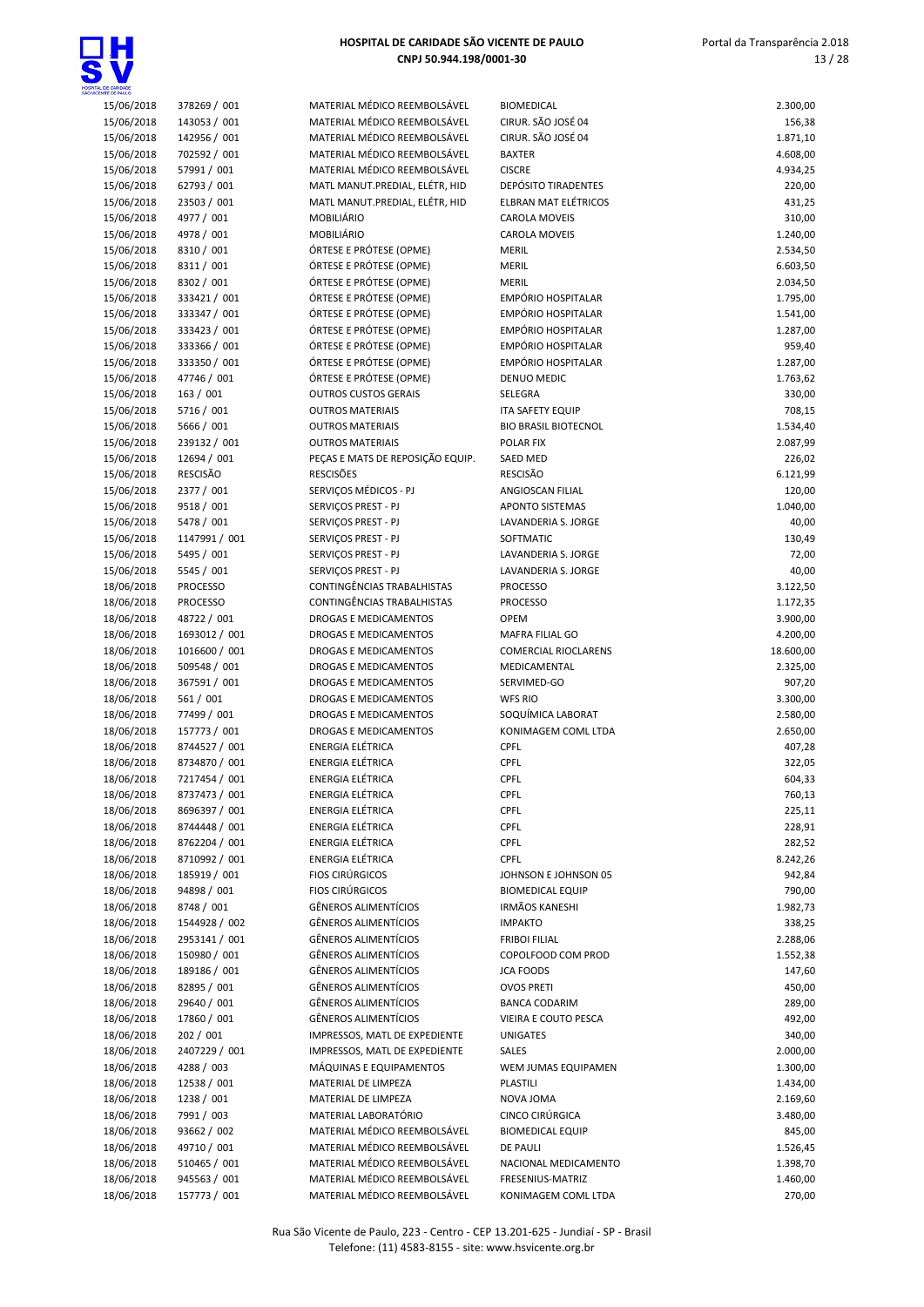

| <b>CENTE DE PAULO</b> |                 |                                  |                            |           |
|-----------------------|-----------------|----------------------------------|----------------------------|-----------|
| 18/06/2018            | 146224 / 001    | MATERIAL MÉDICO REEMBOLSÁVEL     | <b>HDL HOSPITALAR</b>      | 1.400,40  |
| 18/06/2018            | 2744899 / 001   | MATERIAL MÉDICO REEMBOLSÁVEL     | <b>PROCIFAR</b>            | 924,05    |
| 18/06/2018            | 56112 / 001     | MATERIAL MÉDICO REEMBOLSÁVEL     | <b>MEDICOR</b>             | 1.539,09  |
|                       |                 |                                  |                            |           |
| 18/06/2018            | 94898 / 001     | MATERIAL MÉDICO REEMBOLSÁVEL     | <b>BIOMEDICAL EQUIP</b>    | 5.359,40  |
| 18/06/2018            | 811457 / 001    | MATERIAL MÉDICO REEMBOLSÁVEL     | CBS                        | 828,68    |
| 18/06/2018            | 1234 / 001      | MATERIAL MÉDICO REEMBOLSÁVEL     | STAR MEDICAL DO BRAS       | 1.400,00  |
|                       |                 | MATERIAL MÉDICO REEMBOLSÁVEL     | <b>BRAILE</b>              |           |
| 18/06/2018            | 703865 / 001    |                                  |                            | 609,00    |
| 18/06/2018            | 12619 / 001     | MATERIAL PERMANENTE              | <b>CLACE</b>               | 1.320,00  |
| 18/06/2018            | 15191 / 001     | MATL MANUT.PREDIAL, ELÉTR, HID.  | GATTERA                    | 462,38    |
|                       |                 |                                  |                            |           |
| 18/06/2018            | 116100 / 001    | MATL MANUT.PREDIAL, ELÉTR, HID.  | <b>SACI TINTAS</b>         | 169,50    |
| 18/06/2018            | 116162 / 001    | MATL MANUT.PREDIAL, ELÉTR, HID.  | <b>SACI TINTAS</b>         | 300,00    |
| 18/06/2018            | 116872 / 001    | MATL MANUT.PREDIAL, ELÉTR, HID.  | <b>SACI TINTAS</b>         | 2.552,20  |
|                       |                 |                                  | <b>SACI TINTAS</b>         |           |
| 18/06/2018            | 116927 / 001    | MATL MANUT.PREDIAL, ELÉTR, HID.  |                            | 153,00    |
| 18/06/2018            | 3529 / 001      | MATL MANUT.PREDIAL, ELÉTR, HID.  | <b>ARCH FLOOR</b>          | 1.236,02  |
| 18/06/2018            | 8359 / 001      | ÓRTESE E PRÓTESE (OPME)          | <b>MERIL</b>               | 500,00    |
|                       | 8334 / 001      | ÓRTESE E PRÓTESE (OPME)          | <b>MERIL</b>               | 2.534,50  |
| 18/06/2018            |                 |                                  |                            |           |
| 18/06/2018            | 793792 / 001    | ÓRTESE E PRÓTESE (OPME)          | <b>BIOTRONIK</b>           | 500,00    |
| 18/06/2018            | 793791 / 001    | ÓRTESE E PRÓTESE (OPME)          | <b>BIOTRONIK</b>           | 500,00    |
| 18/06/2018            | 149232 / 001    | ÓRTESE E PRÓTESE (OPME)          | VITÓRIA HOSPITALAR         | 97,73     |
|                       |                 |                                  |                            |           |
| 18/06/2018            | 793793 / 001    | ÓRTESE E PRÓTESE (OPME)          | <b>BIOTRONIK</b>           | 500,00    |
| 18/06/2018            | 793795 / 001    | ÓRTESE E PRÓTESE (OPME)          | <b>BIOTRONIK</b>           | 1.000,00  |
| 18/06/2018            | 44720 / 001     | ÓRTESE E PRÓTESE (OPME)          | ORTHO SYSTEM               | 73,48     |
|                       |                 |                                  |                            |           |
| 18/06/2018            | 44719 / 001     | ÓRTESE E PRÓTESE (OPME)          | ORTHO SYSTEM               | 1.300,00  |
| 18/06/2018            | 44688 / 001     | ÓRTESE E PRÓTESE (OPME)          | ORTHO SYSTEM               | 180,58    |
| 18/06/2018            | 44712 / 001     | ÓRTESE E PRÓTESE (OPME)          | ORTHO SYSTEM               | 1.600,00  |
|                       |                 |                                  |                            |           |
| 18/06/2018            | 47834 / 001     | ÓRTESE E PRÓTESE (OPME)          | <b>DENUO MEDIC</b>         | 681,81    |
| 18/06/2018            | 73171 / 001     | ÓRTESE E PRÓTESE (OPME)          | LINE LIFE                  | 292,93    |
| 18/06/2018            | 44749 / 001     | ÓRTESE E PRÓTESE (OPME)          | ORTHO SYSTEM               | 2.320,00  |
|                       |                 |                                  |                            |           |
| 18/06/2018            | 44716 / 001     | ÓRTESE E PRÓTESE (OPME)          | ORTHO SYSTEM               | 978,92    |
| 18/06/2018            | 376585 / 001    | ÓRTESE E PRÓTESE (OPME)          | SUPRIMED                   | 1.033,00  |
| 18/06/2018            | 44715 / 001     | ÓRTESE E PRÓTESE (OPME)          | ORTHO SYSTEM               | 764,34    |
|                       |                 |                                  | EMPÓRIO HOSPITALAR         |           |
| 18/06/2018            | 333580 / 001    | ÓRTESE E PRÓTESE (OPME)          |                            | 1.287,00  |
| 18/06/2018            | 44722 / 001     | ÓRTESE E PRÓTESE (OPME)          | ORTHO SYSTEM               | 913,16    |
| 18/06/2018            | 44721 / 001     | ÓRTESE E PRÓTESE (OPME)          | ORTHO SYSTEM               | 1.500,00  |
|                       | 44713 / 001     | ÓRTESE E PRÓTESE (OPME)          |                            |           |
| 18/06/2018            |                 |                                  | ORTHO SYSTEM               | 299,90    |
| 18/06/2018            | 3917 / 001      | ÓRTESE E PRÓTESE (OPME)          | <b>SS MEDICAL</b>          | 395,20    |
| 18/06/2018            | 88 / 001        | <b>OUTROS CUSTOS GERAIS</b>      | ART E METAL                | 240,00    |
| 18/06/2018            | 3202 / 001      | <b>OUTROS CUSTOS GERAIS</b>      | APONTO SISTEMA DIMEP       | 400,00    |
|                       |                 |                                  |                            |           |
| 18/06/2018            | 330286706 / 001 | <b>OUTROS CUSTOS GERAIS</b>      | PEDAGIO SEM PARAR          | 247,32    |
| 18/06/2018            | 2469 / 001      | <b>OUTROS MATERIAIS</b>          | <b>IMPORMED</b>            | 736,00    |
| 18/06/2018            | 1907 / 001      | PEÇAS E MATS DE REPOSIÇÃO EQUIP. | <b>INFRAMED</b>            | 713,00    |
|                       |                 |                                  |                            |           |
| 18/06/2018            | 3679 / 002      | PEÇAS E MATS DE REPOSIÇÃO EQUIP. | <b>INTER LIFE MATRIZ</b>   | 1.078,00  |
| 18/06/2018            | 283 / 001       | PECAS E MATS DE REPOSIÇÃO EQUIP. | MEDYCOM                    | 964,70    |
| 18/06/2018            | 11538 / 002     | PEÇAS E MATS DE REPOSIÇÃO EQUIP. | OLIVERTEC                  | 1.397,00  |
|                       |                 |                                  |                            |           |
| 18/06/2018            | 23660 / 001     | PECAS E MATS DE REPOSIÇÃO EQUIP. | <b>TECNOCLIN</b>           | 340,72    |
| 18/06/2018            | MAIO/18 / 003   | <b>RESCISÕES</b>                 | DISSIDIO RESCISÕES         | 1.683,53  |
| 18/06/2018            | 66 / 001        | SERVIÇOS PREST - PJ              | <b>AGS SERVIÇOS</b>        | 7.985,60  |
|                       | 138 / 001       | SERVIÇOS PREST - PJ              | AMÉRICA ESQUADRIAS         | 1.590,00  |
| 18/06/2018            |                 |                                  |                            |           |
| 18/06/2018            | 1882 / 001      | SERVIÇOS PREST - PJ              | AGFA                       | 6.492,14  |
| 18/06/2018            | 136 / 001       | SERVIÇOS PREST - PJ              | AMERICA ESQUADRIAS         | 1.450,00  |
| 18/06/2018            | 439556 / 001    | <b>TELEFONE</b>                  | <b>VIVO</b>                | 134,81    |
|                       |                 |                                  |                            |           |
| 18/06/2018            | 381399 / 001    | <b>TELEFONE</b>                  | <b>VIVO</b>                | 14,99     |
| 18/06/2018            | 381397 / 001    | <b>TELEFONE</b>                  | <b>VIVO</b>                | 15,00     |
| 18/06/2018            | 439555 / 001    | <b>TELEFONE</b>                  | <b>VIVO</b>                | 177,73    |
|                       |                 |                                  |                            |           |
| 18/06/2018            | 381398 / 001    | <b>TELEFONE</b>                  | <b>VIVO</b>                | 743,48    |
| 18/06/2018            | 439557 / 001    | <b>TELEFONE</b>                  | <b>VIVO</b>                | 3.950,36  |
| 18/06/2018            | CONF DIV / 001  | TERMO CONF. DÍVIDA               | CPFL                       | 26.063,97 |
| 19/06/2018            | 810031 / 001    | <b>GÊNEROS ALIMENTÍCIOS</b>      | <b>CDI</b>                 | 835,40    |
|                       |                 |                                  |                            |           |
| 19/06/2018            | 1291069 / 001   | <b>GÊNEROS ALIMENTÍCIOS</b>      | <b>FRANGO ADORO FILIAL</b> | 1.698,00  |
| 19/06/2018            | 927477 / 002    | <b>GÊNEROS ALIMENTÍCIOS</b>      | FRESENIUS-MATRIZ           | 1.600,00  |
| 19/06/2018            | 1002861 / 001   | <b>GÊNEROS ALIMENTÍCIOS</b>      | <b>MARIUSSO</b>            | 465,36    |
|                       |                 |                                  |                            |           |
| 19/06/2018            | 2629089 / 001   | <b>GÊNEROS ALIMENTÍCIOS</b>      | <b>FESTPAN</b>             | 693,00    |
| 19/06/2018            | 3014 / 001      | LOCAÇÃO (EQUIP, MÁQ. ESPAÇO)     | <b>CLEAN MEDICAL</b>       | 1.800,00  |
| 19/06/2018            | 157 / 001       | LOCAÇÃO (EQUIP, MÁQ. ESPAÇO)     | <b>INTERMEDICAL EQUIP</b>  | 1.000,00  |
|                       |                 |                                  |                            |           |
| 19/06/2018            | 944149 / 001    | MATERIAL MÉDICO REEMBOLSÁVEL     | CIRÚRGICA FERNANDES        | 1.592,64  |
| 19/06/2018            | 944020 / 001    | MATERIAL MÉDICO REEMBOLSÁVEL     | CIRÚRGICA FERNANDES        | 1.327,20  |
| 19/06/2018            | 1606 / 001      | MATERIAL MÉDICO REEMBOLSÁVEL     | VISIONBAND                 | 1.200,00  |
|                       | 20281 / 001     | MATERIAL MÉDICO REEMBOLSÁVEL     | GRANDESC                   |           |
| 19/06/2018            |                 |                                  |                            | 115,50    |
| 19/06/2018            | 146918 / 002    | MATERIAL MÉDICO REEMBOLSÁVEL     | <b>MEDI HOUSE</b>          | 2.533,28  |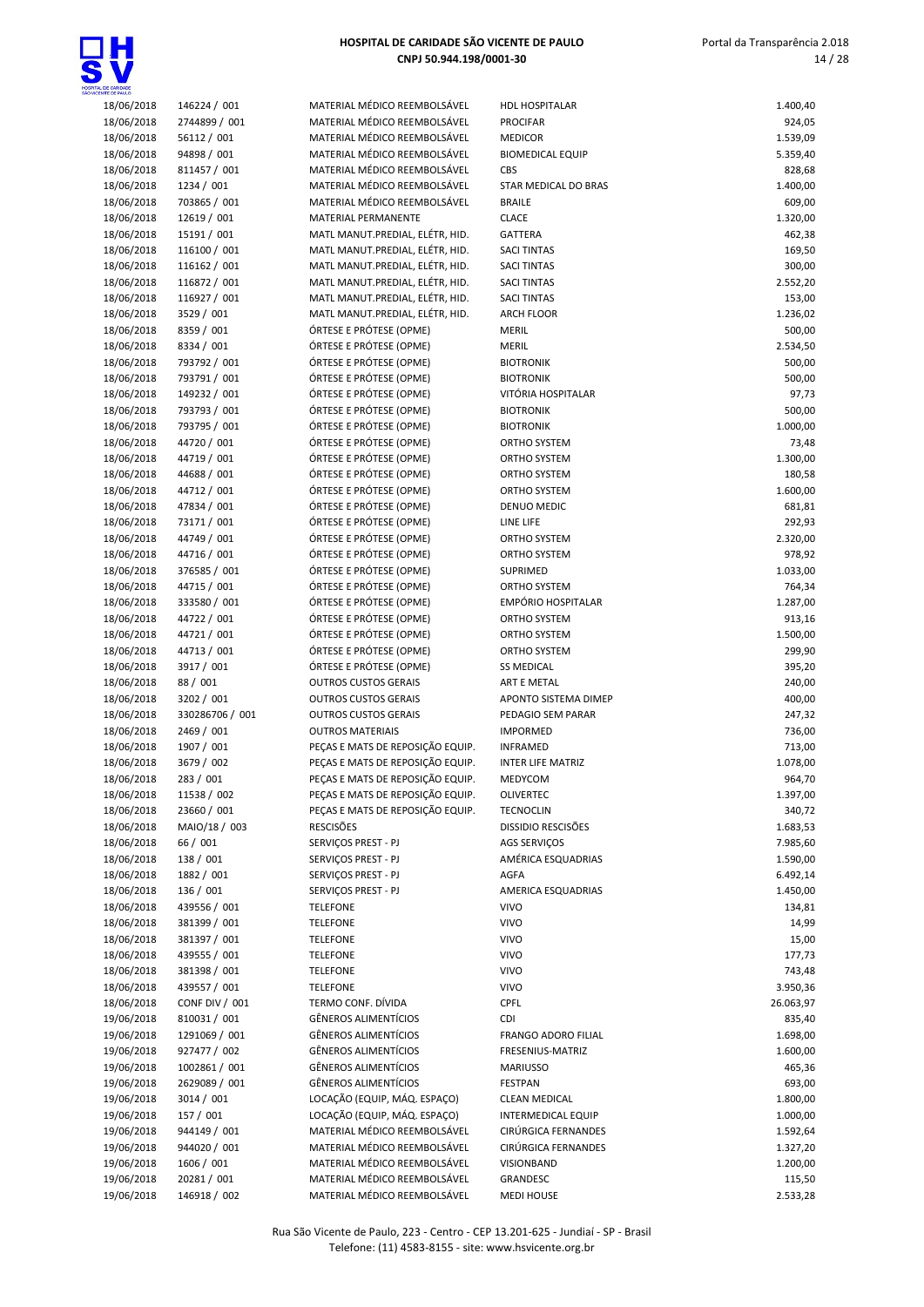

| ENTE OE PAULO |                      |                                       |                             |            |
|---------------|----------------------|---------------------------------------|-----------------------------|------------|
| 19/06/2018    | 147887 / 001         | MATERIAL MÉDICO REEMBOLSÁVEL          | <b>MEDI HOUSE</b>           | 1.724,08   |
| 19/06/2018    | 147659 / 001         | MATERIAL MÉDICO REEMBOLSÁVEL          | <b>MEDI HOUSE</b>           | 6.030,64   |
| 19/06/2018    | 147085 / 001         | MATERIAL MÉDICO REEMBOLSÁVEL          | <b>MEDI HOUSE</b>           | 1.399,44   |
| 19/06/2018    | 146918 / 003         | MATERIAL MÉDICO REEMBOLSÁVEL          | <b>MEDI HOUSE</b>           | 2.533,28   |
| 19/06/2018    | 3883 / 001           | MATL MANUT.PREDIAL, ELÉTR, HID        | MERCANTIL UNIÃO             | 199,00     |
| 19/06/2018    | 3488 / 001           | ÓRTESE E PRÓTESE (OPME)               | <b>INTERMEDICAL EQUIP</b>   | 680,00     |
| 19/06/2018    | 3487 / 001           | ÓRTESE E PRÓTESE (OPME)               | <b>INTERMEDICAL EQUIP</b>   | 180,00     |
| 19/06/2018    | 3489 / 001           | ÓRTESE E PRÓTESE (OPME)               | INTERMEDICAL EQUIP          | 2.770,00   |
| 19/06/2018    | 618 / 001            | <b>OUTROS CUSTOS GERAIS</b>           | JUNIOR MECAN DIESEL         | 1.950,00   |
| 19/06/2018    | 609 / 001            | <b>OUTROS CUSTOS GERAIS</b>           | <b>CLIMACAR</b>             | 1.560,00   |
| 19/06/2018    | 608 / 001            | <b>OUTROS CUSTOS GERAIS</b>           | CLIMACAR                    | 1.560,00   |
| 19/06/2018    | 2240 / 001           | PEÇAS E MATS DE REPOSIÇÃO EQUIP.      | <b>WILLTEK</b>              | 1.245,00   |
| 19/06/2018    | 944149 / 001         | PEÇAS E MATS DE REPOSIÇÃO EQUIP.      | CIRÚRGICA FERNANDES         | 122,88     |
| 19/06/2018    | 2238 / 001           | PEÇAS E MATS DE REPOSIÇÃO EQUIP.      | <b>WILLTEK</b>              | 1.290,41   |
| 19/06/2018    | MAIO/18 / 001        | SALÁRIOS E ORDENADOS                  | FOLHA MAIO/2018 - HOSPITAL  | 8.866,10   |
| 19/06/2018    | 1955 / 002           | SERVIÇOS PREST - PJ                   | <b>MBS</b>                  | 2.126,66   |
| 19/06/2018    | 1027 / 001           | SERVIÇOS PREST - PJ                   | <b>OMETTO EQUIP RADIOPR</b> | 920,00     |
| 19/06/2018    | 20180614001225 / 001 | VALE REFEIÇÃO E ALIMENTAÇÃO           | VR                          | 315.339,99 |
| 19/06/2018    | <b>FUNCIONARIO</b>   | VRS A REPASSAR-FOLHA                  | EMPRÉSTIMO                  | 1.148,15   |
| 20/06/2018    | <b>PROCESSO</b>      | <b>CONTINGÊNCIAS CÍVEIS</b>           | <b>PROCESSO</b>             | 8.586,00   |
| 20/06/2018    | 695048 / 001         | <b>CURSOS, TREINAMENTOS E CONGRES</b> | <b>IOB</b>                  | 94,76      |
| 20/06/2018    | 695045 / 001         | <b>CURSOS, TREINAMENTOS E CONGRES</b> | <b>IOB</b>                  | 405,24     |
| 20/06/2018    | <b>RESCISÃO</b>      | FGTS RESCISÓRIO                       | <b>GRRF RESCISÃO</b>        | 2.913,17   |
| 20/06/2018    | 18155 / 001          | <b>FIOS CIRÚRGICOS</b>                | LIBEMA                      | 320,00     |
| 20/06/2018    | 45700 / 002          | <b>GASES MEDICINAIS</b>               | <b>OXILUZ</b>               | 33,62      |
| 20/06/2018    | 45701 / 001          | <b>GASES MEDICINAIS</b>               | OXILUZ                      | 720,00     |
| 20/06/2018    | 45700 / 001          | <b>GASES MEDICINAIS</b>               | OXILUZ                      | 6.387,37   |
| 20/06/2018    | 15940 / 001          | <b>GÊNEROS ALIMENTÍCIOS</b>           | DENARDI BAZAR POPULA        | 192,00     |
| 20/06/2018    | 635945 / 001         | <b>GÊNEROS ALIMENTÍCIOS</b>           | PAPEL ITUPEVA               | 100,50     |
| 20/06/2018    | 8764 / 001           | <b>GÊNEROS ALIMENTÍCIOS</b>           | <b>IRMÃOS KANESHI</b>       | 298,15     |
| 20/06/2018    | 79770 / 001          | <b>GÊNEROS ALIMENTÍCIOS</b>           | JOATE COM E REP             | 1.873,95   |
| 20/06/2018    | 29675 / 001          | <b>GÊNEROS ALIMENTÍCIOS</b>           | <b>BANCA CODARIM</b>        | 355,25     |
| 20/06/2018    | 928209 / 002         | <b>GÊNEROS ALIMENTÍCIOS</b>           | FRESENIUS-MATRIZ            | 6.932,00   |
| 20/06/2018    | 29687 / 001          | <b>GÊNEROS ALIMENTÍCIOS</b>           | <b>BANCA CODARIM</b>        | 60,30      |
| 20/06/2018    | 425971 / 001         | <b>GÊNEROS ALIMENTÍCIOS</b>           | XANDO LATICÍNIOS            | 598,00     |
| 20/06/2018    | 7653 / 001           | <b>GÊNEROS ALIMENTÍCIOS</b>           | <b>ELITE</b>                | 627,10     |
| 20/06/2018    | $D-52/001$           | <b>IMPOSTO FEDERAL</b>                | IRRF - P. JURÍDICA          | 18,00      |
| 20/06/2018    | $D-171/001$          | <b>IMPOSTO FEDERAL</b>                | IRRF - P. JURÍDICA          | 18,75      |
| 20/06/2018    | $D-248/001$          | <b>IMPOSTO FEDERAL</b>                | IRRF - P. JURÍDICA          | 18,75      |
| 20/06/2018    | $D-21/001$           | <b>IMPOSTO FEDERAL</b>                | IRRF - P. JURÍDICA          | 27,75      |
| 20/06/2018    | $D-47/001$           | <b>IMPOSTO FEDERAL</b>                | IRRF - P. JURÍDICA          | 63,00      |
| 20/06/2018    | $D-40/001$           | <b>IMPOSTO FEDERAL</b>                | IRRF - P. JURÍDICA          | 91,50      |
| 20/06/2018    | $D-548/001$          | <b>IMPOSTO FEDERAL</b>                | IRRF - P. JURÍDICA          | 93,75      |
| 20/06/2018    | $D-233 / 001$        | <b>IMPOSTO FEDERAL</b>                | IRRF - P. JURÍDICA          | 121,88     |
| 20/06/2018    | $D-96/001$           | <b>IMPOSTO FEDERAL</b>                | IRRF - P. JURÍDICA          | 173,25     |
| 20/06/2018    | $D-161/001$          | <b>IMPOSTO FEDERAL</b>                | IRRF - P. JURÍDICA          | 182,25     |
| 20/06/2018    | $D-16/001$           | <b>IMPOSTO FEDERAL</b>                | IRRF - P. JURÍDICA          | 261,00     |
| 20/06/2018    | $D-50/001$           | <b>IMPOSTO FEDERAL</b>                | IRRF - P. JURÍDICA          | 270,00     |
| 20/06/2018    | $D-247/001$          | <b>IMPOSTO FEDERAL</b>                | IRRF - P. JURÍDICA          | 417,82     |
| 20/06/2018    | $D-169/001$          | <b>IMPOSTO FEDERAL</b>                | IRRF - P. JURÍDICA          | 675,00     |
| 20/06/2018    | D-1127188 / 001      | <b>IMPOSTO FEDERAL</b>                | PIS/COFINS/CSLL             | 10,23      |
| 20/06/2018    | $D-36/001$           | <b>IMPOSTO FEDERAL</b>                | PIS/COFINS/CSLL             | 24,41      |
| 20/06/2018    | D-39167 / 001        | <b>IMPOSTO FEDERAL</b>                | PIS/COFINS/CSLL             | 78,52      |
| 20/06/2018    | $D-57/001$           | <b>IMPOSTO FEDERAL</b>                | PIS/COFINS/CSLL             | 83,70      |
| 20/06/2018    | $D-117/001$          | <b>IMPOSTO FEDERAL</b>                | PIS/COFINS/CSLL             | 111,60     |
| 20/06/2018    | D-332 / 001          | <b>IMPOSTO FEDERAL</b>                | PIS/COFINS/CSLL             | 146,48     |
| 20/06/2018    | $D-54/001$           | <b>IMPOSTO FEDERAL</b>                | PIS/COFINS/CSLL             | 155,78     |
| 20/06/2018    | $D-141/001$          | <b>IMPOSTO FEDERAL</b>                | PIS/COFINS/CSLL             | 195,30     |
| 20/06/2018    | $D-21/001$           | <b>IMPOSTO FEDERAL</b>                | PIS/COFINS/CSLL             | 195,30     |
| 20/06/2018    | $D-77/001$           | <b>IMPOSTO FEDERAL</b>                | PIS/COFINS/CSLL             | 223,20     |
| 20/06/2018    | $D-1608 / 001$       | <b>IMPOSTO FEDERAL</b>                | PIS/COFINS/CSLL             | 309,69     |
| 20/06/2018    | $D-87/001$           | <b>IMPOSTO FEDERAL</b>                | PIS/COFINS/CSLL             | 358,05     |
| 20/06/2018    | $D-94/001$           | <b>IMPOSTO FEDERAL</b>                | PIS/COFINS/CSLL             | 537,08     |
| 20/06/2018    | $D-1/001$            | <b>IMPOSTO FEDERAL</b>                | PIS/COFINS/CSLL             | 549,86     |
| 20/06/2018    | $D-295/001$          | <b>IMPOSTO FEDERAL</b>                | INSS - P. JURÍDICA          | 6.428,78   |
| 20/06/2018    | $D-61/001$           | <b>IMPOSTO FEDERAL</b>                | INSS - P. JURÍDICA          | 940,50     |
| 20/06/2018    | D-770 / 001          | <b>IMPOSTO FEDERAL</b>                | INSS - P. JURÍDICA          | 4.483,96   |
| 20/06/2018    | D-01/12 RENOV / 001  | <b>IMPOSTO FEDERAL</b>                | <b>IRRF ALUGUEL</b>         | 956,77     |
| 20/06/2018    | $D-38/001$           | <b>IMPOSTO FEDERAL</b>                | IRRF - P. JURÍDICA          | 15,75      |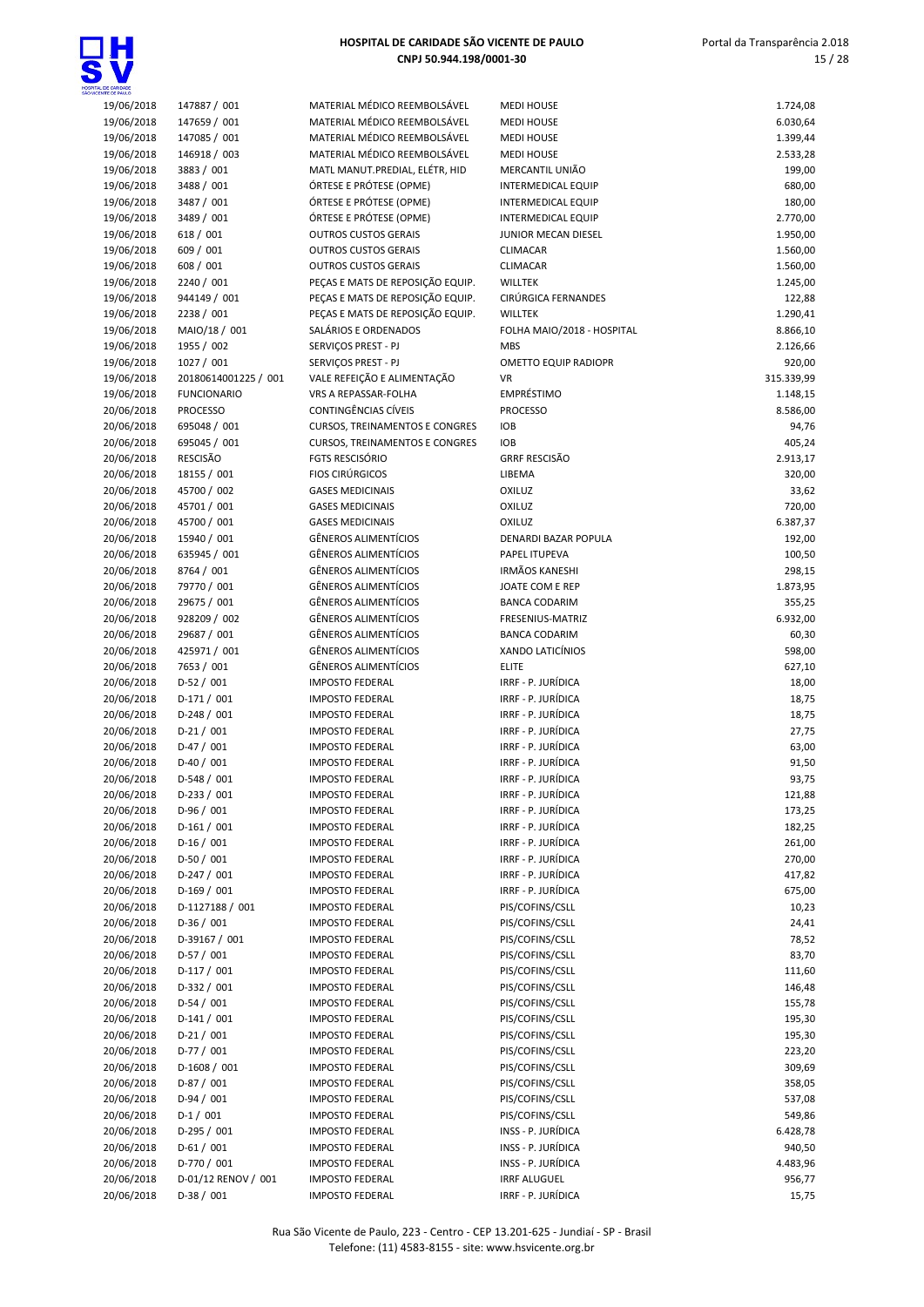

16 / 28



| HOSPITAL DE CARIDADE<br>SÃO VICENTE DE PAULO |                            |                                                  |                                          |                  |
|----------------------------------------------|----------------------------|--------------------------------------------------|------------------------------------------|------------------|
| 20/06/2018                                   | $D-324/001$                | <b>IMPOSTO FEDERAL</b>                           | IRRF - P. JURÍDICA                       | 28,13            |
| 20/06/2018                                   | D-8271 / 001               | <b>IMPOSTO FEDERAL</b>                           | IRRF - P. JURÍDICA                       | 43,85            |
| 20/06/2018                                   | $D-123/001$                | <b>IMPOSTO FEDERAL</b>                           | IRRF - P. JURÍDICA                       | 46,88            |
| 20/06/2018                                   | $D-2/001$                  | <b>IMPOSTO FEDERAL</b>                           | IRRF - P. JURÍDICA                       | 47,25            |
| 20/06/2018                                   | $D-107/001$                | <b>IMPOSTO FEDERAL</b>                           | IRRF - P. JURÍDICA                       | 66,00            |
| 20/06/2018                                   | $D-101/001$                | <b>IMPOSTO FEDERAL</b>                           | IRRF - P. JURÍDICA                       | 81,00            |
| 20/06/2018                                   | $D-129/001$                | <b>IMPOSTO FEDERAL</b>                           | IRRF - P. JURÍDICA                       | 108,00           |
| 20/06/2018                                   | $D-6/001$                  | <b>IMPOSTO FEDERAL</b>                           | IRRF - P. JURÍDICA                       | 112,50           |
| 20/06/2018                                   | $D-78/001$                 | <b>IMPOSTO FEDERAL</b>                           | IRRF - P. JURÍDICA                       | 126,60           |
| 20/06/2018                                   | $D-1723 / 001$             | <b>IMPOSTO FEDERAL</b><br><b>IMPOSTO FEDERAL</b> | IRRF - P. JURÍDICA<br>IRRF - P. JURÍDICA | 131,25           |
| 20/06/2018<br>20/06/2018                     | $D-91/001$<br>$D-54/001$   | <b>IMPOSTO FEDERAL</b>                           | IRRF - P. JURÍDICA                       | 135,00<br>159,38 |
| 20/06/2018                                   | $D-140/001$                | <b>IMPOSTO FEDERAL</b>                           | IRRF - P. JURÍDICA                       | 226,50           |
| 20/06/2018                                   | $D-46/001$                 | <b>IMPOSTO FEDERAL</b>                           | PIS/COFINS/CSLL                          | 55,80            |
| 20/06/2018                                   | $D-41/001$                 | <b>IMPOSTO FEDERAL</b>                           | PIS/COFINS/CSLL                          | 58,13            |
| 20/06/2018                                   | $D-56/001$                 | <b>IMPOSTO FEDERAL</b>                           | PIS/COFINS/CSLL                          | 111,60           |
| 20/06/2018                                   | $D-8271/001$               | <b>IMPOSTO FEDERAL</b>                           | PIS/COFINS/CSLL                          | 135,95           |
| 20/06/2018                                   | $D-916/001$                | <b>IMPOSTO FEDERAL</b>                           | PIS/COFINS/CSLL                          | 139,50           |
| 20/06/2018                                   | $D-79/001$                 | <b>IMPOSTO FEDERAL</b>                           | PIS/COFINS/CSLL                          | 176,70           |
| 20/06/2018                                   | $D-36/001$                 | <b>IMPOSTO FEDERAL</b>                           | PIS/COFINS/CSLL                          | 213,90           |
| 20/06/2018                                   | $D-36/001$                 | <b>IMPOSTO FEDERAL</b>                           | PIS/COFINS/CSLL                          | 244,13           |
| 20/06/2018                                   | $D-101/001$                | <b>IMPOSTO FEDERAL</b>                           | PIS/COFINS/CSLL                          | 251,10           |
| 20/06/2018                                   | $D-73/001$                 | <b>IMPOSTO FEDERAL</b>                           | PIS/COFINS/CSLL                          | 306,90           |
| 20/06/2018                                   | $D-134/001$                | <b>IMPOSTO FEDERAL</b>                           | PIS/COFINS/CSLL                          | 692,85           |
| 20/06/2018                                   | $D-245/001$                | <b>IMPOSTO FEDERAL</b>                           | PIS/COFINS/CSLL                          | 1.652,61         |
| 20/06/2018                                   | $D-771/001$                | <b>IMPOSTO FEDERAL</b>                           | PIS/COFINS/CSLL                          | 2.131,36         |
| 20/06/2018                                   | $D-5167/001$               | <b>IMPOSTO FEDERAL</b>                           | INSS - P. JURÍDICA                       | 2.200,00         |
| 20/06/2018                                   | D-01/12 RENOV / 001        | <b>IMPOSTO FEDERAL</b>                           | <b>IRRF ALUGUÉL</b>                      | 145,20           |
| 20/06/2018                                   | $D-436 / 001$              | <b>IMPOSTO FEDERAL</b>                           | IRRF - P. JURÍDICA                       | 27,00            |
| 20/06/2018                                   | $D-860/001$                | <b>IMPOSTO FEDERAL</b>                           | IRRF - P. JURÍDICA                       | 184,17           |
| 20/06/2018                                   | $D-214/001$                | <b>IMPOSTO FEDERAL</b>                           | IRRF - P. JURÍDICA                       | 203,25           |
| 20/06/2018                                   | $D-62 / 001$               | <b>IMPOSTO FEDERAL</b>                           | IRRF - P. JURÍDICA                       | 220,50           |
| 20/06/2018                                   | $D-120/001$                | <b>IMPOSTO FEDERAL</b>                           | IRRF - P. JURÍDICA                       | 299,25           |
| 20/06/2018                                   | $D-5167/001$               | <b>IMPOSTO FEDERAL</b>                           | IRRF - P. JURÍDICA                       | 300,00           |
| 20/06/2018                                   | $D-695/001$                | <b>IMPOSTO FEDERAL</b>                           | IRRF - P. JURÍDICA                       | 353,02           |
| 20/06/2018                                   | D-96076 / 001              | <b>IMPOSTO FEDERAL</b>                           | PIS/COFINS/CSLL                          | 20,52            |
| 20/06/2018                                   | $D-96/001$                 | <b>IMPOSTO FEDERAL</b>                           | PIS/COFINS/CSLL                          | 34,88            |
| 20/06/2018                                   | $D-122 / 001$              | <b>IMPOSTO FEDERAL</b>                           | PIS/COFINS/CSLL                          | 58,13            |
| 20/06/2018                                   | D-7496 / 001               | <b>IMPOSTO FEDERAL</b>                           | PIS/COFINS/CSLL                          | 78,49            |
| 20/06/2018                                   | $D-436 / 001$              | <b>IMPOSTO FEDERAL</b>                           | PIS/COFINS/CSLL                          | 83,70            |
| 20/06/2018                                   | $D-105/001$                | <b>IMPOSTO FEDERAL</b>                           | PIS/COFINS/CSLL                          | 127,88           |
| 20/06/2018                                   | D-7599 / 001               | <b>IMPOSTO FEDERAL</b>                           | PIS/COFINS/CSLL                          | 151,71           |
| 20/06/2018                                   | $D-57/001$                 | <b>IMPOSTO FEDERAL</b>                           | PIS/COFINS/CSLL                          | 237,15           |
| 20/06/2018                                   | $D-334 / 001$              | <b>IMPOSTO FEDERAL</b>                           | PIS/COFINS/CSLL<br>PIS/COFINS/CSLL       | 279,00           |
| 20/06/2018<br>20/06/2018                     | $D-73/001$<br>$D-63 / 001$ | <b>IMPOSTO FEDERAL</b><br><b>IMPOSTO FEDERAL</b> |                                          | 305,04<br>367,82 |
| 20/06/2018                                   | $D-27/001$                 | <b>IMPOSTO FEDERAL</b>                           | PIS/COFINS/CSLL<br>PIS/COFINS/CSLL       | 488,25           |
| 20/06/2018                                   | $D-31/001$                 | <b>IMPOSTO FEDERAL</b>                           | PIS/COFINS/CSLL                          | 588,23           |
| 20/06/2018                                   | $D-19/001$                 | <b>IMPOSTO FEDERAL</b>                           | PIS/COFINS/CSLL                          | 632,40           |
| 20/06/2018                                   | $D-128/001$                | <b>IMPOSTO FEDERAL</b>                           | PIS/COFINS/CSLL                          | 9.418,98         |
| 20/06/2018                                   | $D-771/001$                | <b>IMPOSTO FEDERAL</b>                           | INSS - P. JURÍDICA                       | 2.520,96         |
| 20/06/2018                                   | $D-63/001$                 | <b>IMPOSTO FEDERAL</b>                           | INSS - P. JURÍDICA                       | 940,50           |
| 20/06/2018                                   | $D-65/001$                 | <b>IMPOSTO FEDERAL</b>                           | IRRF - P. JURÍDICA                       | 16,50            |
| 20/06/2018                                   | $D-32 / 001$               | <b>IMPOSTO FEDERAL</b>                           | IRRF - P. JURÍDICA                       | 18,75            |
| 20/06/2018                                   | $D-37/001$                 | <b>IMPOSTO FEDERAL</b>                           | IRRF - P. JURÍDICA                       | 18,75            |
| 20/06/2018                                   | $D-284 / 001$              | <b>IMPOSTO FEDERAL</b>                           | IRRF - P. JURÍDICA                       | 23,62            |
| 20/06/2018                                   | $D-168/001$                | <b>IMPOSTO FEDERAL</b>                           | IRRF - P. JURÍDICA                       | 36,00            |
| 20/06/2018                                   | $D-1/001$                  | <b>IMPOSTO FEDERAL</b>                           | IRRF - P. JURÍDICA                       | 47,25            |
| 20/06/2018                                   | $D-58/001$                 | <b>IMPOSTO FEDERAL</b>                           | IRRF - P. JURÍDICA                       | 54,75            |
| 20/06/2018                                   | $D-42/001$                 | <b>IMPOSTO FEDERAL</b>                           | IRRF - P. JURÍDICA                       | 72,00            |
| 20/06/2018                                   | $D-124/001$                | <b>IMPOSTO FEDERAL</b>                           | IRRF - P. JURÍDICA                       | 72,00            |
| 20/06/2018                                   | $D-77/001$                 | <b>IMPOSTO FEDERAL</b>                           | IRRF - P. JURÍDICA                       | 72,00            |
| 20/06/2018                                   | $D-126/001$                | <b>IMPOSTO FEDERAL</b>                           | IRRF - P. JURÍDICA                       | 97,50            |
| 20/06/2018                                   | $D-38/001$                 | <b>IMPOSTO FEDERAL</b>                           | IRRF - P. JURÍDICA                       | 102,00           |
| 20/06/2018                                   | $D-87/001$                 | <b>IMPOSTO FEDERAL</b>                           | IRRF - P. JURÍDICA                       | 108,00           |
| 20/06/2018                                   | D-3453 / 001               | <b>IMPOSTO FEDERAL</b>                           | IRRF - P. JURÍDICA                       | 116,25           |
| 20/06/2018                                   | $D-113/001$                | <b>IMPOSTO FEDERAL</b>                           | IRRF - P. JURÍDICA                       | 273,00           |
| 20/06/2018                                   | $D-22 / 001$               | <b>IMPOSTO FEDERAL</b>                           | IRRF - P. JURÍDICA                       | 277,13           |
| 20/06/2018                                   | D-1430 / 001               | <b>IMPOSTO FEDERAL</b>                           | IRRF - P. JURÍDICA                       | 340,97           |

| F - P. JURÍDICA                       | 28,13                |
|---------------------------------------|----------------------|
| F - P. JURÍDICA                       | 43,85                |
| F - P. JURÍDICA<br>F - P. JURÍDICA    | 46,88<br>47,25       |
| F - P. JURÍDICA                       | 66,00                |
| F - P. JURÍDICA                       | 81,00                |
| F - P. JURÍDICA                       | 108,00               |
| F - P. JURÍDICA                       | 112,50               |
| F - P. JURÍDICA                       | 126,60               |
| F - P. JURÍDICA<br>F - P. JURÍDICA    | 131,25               |
| F - P. JURÍDICA                       | 135,00<br>159,38     |
| F - P. JURÍDICA                       | 226,50               |
| COFINS/CSLL                           | 55,80                |
| COFINS/CSLL                           | 58,13                |
| COFINS/CSLL                           | 111,60               |
| COFINS/CSLL                           | 135,95               |
| COFINS/CSLL<br>COFINS/CSLL            | 139,50<br>176,70     |
| COFINS/CSLL                           | 213,90               |
| <b>COFINS/CSLL</b>                    | 244,13               |
| <b>COFINS/CSLL</b>                    | 251,10               |
| COFINS/CSLL                           | 306,90               |
| <b>COFINS/CSLL</b>                    | 692,85               |
| <b>COFINS/CSLL</b>                    | 1.652,61             |
| COFINS/CSLL<br>S - P. JURÍDICA        | 2.131,36<br>2.200,00 |
| F ALUGUÉL                             | 145,20               |
| F - P. JURÍDICA                       | 27,00                |
| F - P. JURÍDICA                       | 184,17               |
| F - P. JURÍDICA                       | 203,25               |
| F - P. JURÍDICA                       | 220,50               |
| F - P. JURÍDICA                       | 299,25               |
| F - P. JURÍDICA<br>F - P. JURÍDICA    | 300,00<br>353,02     |
| COFINS/CSLL                           | 20,52                |
| COFINS/CSLL                           | 34,88                |
| <b>COFINS/CSLL</b>                    | 58,13                |
| <b>COFINS/CSLL</b>                    | 78,49                |
| COFINS/CSLL                           | 83,70                |
| COFINS/CSLL                           | 127,88<br>151,71     |
| COFINS/CSLL<br>'COFINS/CSLL           | 237,15               |
| COFINS/CSLL                           | 279,00               |
| COFINS/CSLL                           | 305,04               |
| <b>COFINS/CSLL</b>                    | 367,82               |
| COFINS/CSLL                           | 488,25               |
| COFINS/CSLL                           | 588,23               |
| <b>COFINS/CSLL</b>                    | 632,40               |
| <b>COFINS/CSLL</b><br>S - P. JURÍDICA | 9.418,98<br>2.520,96 |
| S - P. JURÍDICA                       | 940,50               |
| F - P. JURÍDICA                       | 16,50                |
| F - P. JURÍDICA                       | 18,75                |
| F - P. JURÍDICA                       | 18,75                |
| F - P. JURÍDICA                       | 23,62                |
| F - P. JURÍDICA                       | 36,00                |
| F - P. JURÍDICA<br>F - P. JURÍDICA    | 47,25<br>54,75       |
| F - P. JURÍDICA                       | 72,00                |
| F - P. JURÍDICA                       | 72,00                |
| F - P. JURÍDICA                       | 72,00                |
| F - P. JURÍDICA                       | 97,50                |
| F - P. JURÍDICA                       | 102,00               |
| F - P. JURÍDICA                       | 108,00               |
| F - P. JURÍDICA<br>F - P. JURÍDICA    | 116,25<br>273,00     |
| F - P. JURÍDICA                       | 277.13               |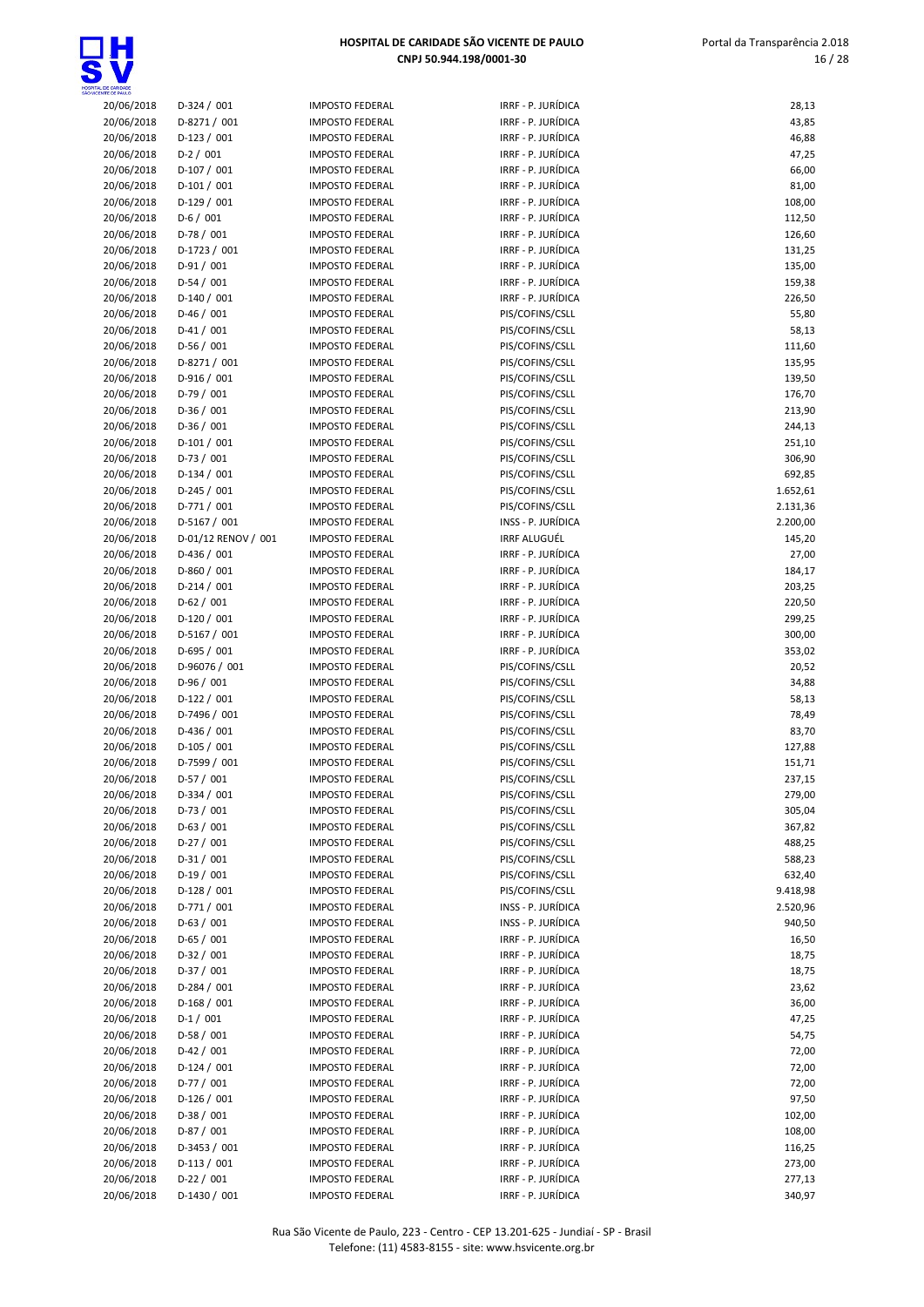

| ENTE DE PAULO |                   |                        |
|---------------|-------------------|------------------------|
| 20/06/2018    | D-110 / 001       | IMPOSTO FEDERAL        |
| 20/06/2018    | D-1477 / 001      | <b>IMPOSTO FEDERAL</b> |
| 20/06/2018    | D-129 / 001       | <b>IMPOSTO FEDERAL</b> |
| 20/06/2018    | D-4305 / 001      | <b>IMPOSTO FEDERAL</b> |
| 20/06/2018    | D-82 / 001        | <b>IMPOSTO FEDERAL</b> |
| 20/06/2018    | D-14026 / 001     | <b>IMPOSTO FEDERAL</b> |
|               |                   |                        |
| 20/06/2018    | D-174 / 001       | <b>IMPOSTO FEDERAL</b> |
| 20/06/2018    | D-165 / 001       | <b>IMPOSTO FEDERAL</b> |
| 20/06/2018    | $D-61/001$        | <b>IMPOSTO FEDERAL</b> |
| 20/06/2018    | D-37 / 001        | <b>IMPOSTO FEDERAL</b> |
| 20/06/2018    | $D-28/001$        | <b>IMPOSTO FEDERAL</b> |
| 20/06/2018    | D-254 / 001       | <b>IMPOSTO FEDERAL</b> |
| 20/06/2018    | D-74 / 001        | <b>IMPOSTO FEDERAL</b> |
| 20/06/2018    | D-1793 / 001      | <b>IMPOSTO FEDERAL</b> |
| 20/06/2018    | D-3453 / 001      | <b>IMPOSTO FEDERAL</b> |
|               |                   |                        |
| 20/06/2018    | $D-151/001$       | <b>IMPOSTO FEDERAL</b> |
| 20/06/2018    | D-860 / 001       | <b>IMPOSTO FEDERAL</b> |
| 20/06/2018    | D-64 / 001        | <b>IMPOSTO FEDERAL</b> |
| 20/06/2018    | $D-16/001$        | <b>IMPOSTO FEDERAL</b> |
| 20/06/2018    | D-48 / 001        | <b>IMPOSTO FEDERAL</b> |
| 20/06/2018    | $D-4151/001$      | <b>IMPOSTO FEDERAL</b> |
| 20/06/2018    | D-667 / 001       | <b>IMPOSTO FEDERAL</b> |
| 20/06/2018    | D-442 / 001       | <b>IMPOSTO FEDERAL</b> |
|               |                   |                        |
| 20/06/2018    | D-8557 / 001      | <b>IMPOSTO FEDERAL</b> |
| 20/06/2018    | D-12455 / 001     | <b>IMPOSTO FEDERAL</b> |
| 20/06/2018    | D-860 / 001       | <b>IMPOSTO FEDERAL</b> |
| 20/06/2018    | D-04/12 / 001     | <b>IMPOSTO FEDERAL</b> |
| 20/06/2018    | $D-26/001$        | <b>IMPOSTO FEDERAL</b> |
| 20/06/2018    | D-46 / 001        | <b>IMPOSTO FEDERAL</b> |
| 20/06/2018    | D-55 / 001        | <b>IMPOSTO FEDERAL</b> |
| 20/06/2018    | D-56 / 001        | <b>IMPOSTO FEDERAL</b> |
| 20/06/2018    | D-6839 / 001      | <b>IMPOSTO FEDERAL</b> |
|               |                   |                        |
| 20/06/2018    | D-1725 / 001      | <b>IMPOSTO FEDERAL</b> |
| 20/06/2018    | D-246 / 001       | <b>IMPOSTO FEDERAL</b> |
| 20/06/2018    | D-312 / 001       | <b>IMPOSTO FEDERAL</b> |
| 20/06/2018    | D-376 / 001       | <b>IMPOSTO FEDERAL</b> |
| 20/06/2018    | D-151 / 001       | <b>IMPOSTO FEDERAL</b> |
| 20/06/2018    | D-88 / 001        | <b>IMPOSTO FEDERAL</b> |
| 20/06/2018    | $D-10/001$        | <b>IMPOSTO FEDERAL</b> |
| 20/06/2018    | D-5168 / 001      | <b>IMPOSTO FEDERAL</b> |
|               |                   |                        |
| 20/06/2018    | D-770 / 001       | <b>IMPOSTO FEDERAL</b> |
| 20/06/2018    | $D-128/001$       | <b>IMPOSTO FEDERAL</b> |
| 20/06/2018    | D-44845 / 001     | <b>IMPOSTO FEDERAL</b> |
| 20/06/2018    | D-26204 / 001     | <b>IMPOSTO FEDERAL</b> |
| 20/06/2018    | D-57 / 001        | <b>IMPOSTO FEDERAL</b> |
| 20/06/2018    | D-100 / 001       | <b>IMPOSTO FEDERAL</b> |
| 20/06/2018    | D-46 / 001        | <b>IMPOSTO FEDERAL</b> |
| 20/06/2018    | D-156 / 001       | <b>IMPOSTO FEDERAL</b> |
| 20/06/2018    | D-38 / 001        | <b>IMPOSTO FEDERAL</b> |
|               |                   |                        |
| 20/06/2018    | D-5 / 001         | <b>IMPOSTO FEDERAL</b> |
| 20/06/2018    | D-5167 / 001      | <b>IMPOSTO FEDERAL</b> |
| 20/06/2018    | D-7435 / 001      | <b>IMPOSTO FEDERAL</b> |
| 20/06/2018    | D-695 / 001       | <b>IMPOSTO FEDERAL</b> |
| 20/06/2018    | D-5168 / 001      | <b>IMPOSTO FEDERAL</b> |
| 20/06/2018    | D-04/36 / 001     | <b>IMPOSTO FEDERAL</b> |
| 20/06/2018    | D-96723 / 001     | <b>IMPOSTO FEDERAL</b> |
| 20/06/2018    | D-201814314 / 001 | <b>IMPOSTO FEDERAL</b> |
|               |                   |                        |
| 20/06/2018    | D-39 / 001        | <b>IMPOSTO FEDERAL</b> |
| 20/06/2018    | $D-13/001$        | <b>IMPOSTO FEDERAL</b> |
| 20/06/2018    | D-26452 / 001     | <b>IMPOSTO FEDERAL</b> |
| 20/06/2018    | D-73 / 001        | <b>IMPOSTO FEDERAL</b> |
| 20/06/2018    | D-95 / 001        | <b>IMPOSTO FEDERAL</b> |
| 20/06/2018    | D-152 / 001       | <b>IMPOSTO FEDERAL</b> |
| 20/06/2018    | D-334 / 001       | <b>IMPOSTO FEDERAL</b> |
| 20/06/2018    | D-372 / 001       | <b>IMPOSTO FEDERAL</b> |
|               | $D-65/001$        | <b>IMPOSTO FEDERAL</b> |
| 20/06/2018    |                   |                        |
| 20/06/2018    | D-68 / 001        | <b>IMPOSTO FEDERAL</b> |
| 20/06/2018    | D-53 / 001        | <b>IMPOSTO FEDERAL</b> |

| LOC CARIDADO             |                                |                                                  |                                          |                   |
|--------------------------|--------------------------------|--------------------------------------------------|------------------------------------------|-------------------|
| 20/06/2018               | $D-110/001$                    | <b>IMPOSTO FEDERAL</b>                           | IRRF - P. JURÍDICA                       | 348,37            |
| 20/06/2018               | D-1477 / 001                   | <b>IMPOSTO FEDERAL</b>                           | IRRF - P. JURÍDICA                       | 357,40            |
| 20/06/2018               | $D-129/001$                    | <b>IMPOSTO FEDERAL</b>                           | IRRF - P. JURÍDICA                       | 3.038,38          |
| 20/06/2018<br>20/06/2018 | D-4305 / 001<br>$D-82/001$     | <b>IMPOSTO FEDERAL</b><br><b>IMPOSTO FEDERAL</b> | PIS/COFINS/CSLL<br>IRRF - P. JURÍDICA    | 24,13<br>138,75   |
| 20/06/2018               | D-14026 / 001                  | <b>IMPOSTO FEDERAL</b>                           | PIS/COFINS/CSLL                          | 47,43             |
| 20/06/2018               | $D-174/001$                    | <b>IMPOSTO FEDERAL</b>                           | PIS/COFINS/CSLL                          | 48,83             |
| 20/06/2018               | $D-165/001$                    | <b>IMPOSTO FEDERAL</b>                           | PIS/COFINS/CSLL                          | 58,13             |
| 20/06/2018               | $D-61/001$                     | <b>IMPOSTO FEDERAL</b>                           | PIS/COFINS/CSLL                          | 127,88            |
| 20/06/2018               | $D-37/001$                     | <b>IMPOSTO FEDERAL</b>                           | PIS/COFINS/CSLL                          | 146,48            |
| 20/06/2018               | $D-28/001$                     | <b>IMPOSTO FEDERAL</b>                           | PIS/COFINS/CSLL                          | 223,20            |
| 20/06/2018               | $D-254/001$                    | <b>IMPOSTO FEDERAL</b>                           | PIS/COFINS/CSLL                          | 232,50            |
| 20/06/2018               | $D-74/001$                     | <b>IMPOSTO FEDERAL</b>                           | PIS/COFINS/CSLL                          | 256,91            |
| 20/06/2018               | D-1793 / 001                   | <b>IMPOSTO FEDERAL</b>                           | PIS/COFINS/CSLL                          | 319,91            |
| 20/06/2018               | D-3453 / 001                   | <b>IMPOSTO FEDERAL</b>                           | PIS/COFINS/CSLL                          | 360,38            |
| 20/06/2018               | $D-151/001$                    | <b>IMPOSTO FEDERAL</b>                           | PIS/COFINS/CSLL                          | 511,50            |
| 20/06/2018               | $D-860/001$                    | <b>IMPOSTO FEDERAL</b>                           | PIS/COFINS/CSLL                          | 570,92            |
| 20/06/2018               | $D-64/001$                     | <b>IMPOSTO FEDERAL</b>                           | PIS/COFINS/CSLL                          | 585,90            |
| 20/06/2018               | $D-16/001$                     | <b>IMPOSTO FEDERAL</b>                           | PIS/COFINS/CSLL                          | 809,10            |
| 20/06/2018               | $D-48/001$                     | <b>IMPOSTO FEDERAL</b>                           | PIS/COFINS/CSLL                          | 837,00            |
| 20/06/2018               | $D-4151/001$                   | <b>IMPOSTO FEDERAL</b>                           | PIS/COFINS/CSLL                          | 1.057,41          |
| 20/06/2018               | $D-667/001$                    | <b>IMPOSTO FEDERAL</b>                           | PIS/COFINS/CSLL                          | 1.129,95          |
| 20/06/2018               | $D-442 / 001$                  | <b>IMPOSTO FEDERAL</b>                           | PIS/COFINS/CSLL                          | 1.329,90          |
| 20/06/2018               | D-8557 / 001                   | <b>IMPOSTO FEDERAL</b>                           | PIS/COFINS/CSLL<br>INSS - P. JURÍDICA    | 4.985,03          |
| 20/06/2018<br>20/06/2018 | D-12455 / 001<br>$D-860/001$   | <b>IMPOSTO FEDERAL</b><br><b>IMPOSTO FEDERAL</b> | INSS - P. JURÍDICA                       | 67,46<br>1.350,57 |
| 20/06/2018               | $D-04/12/001$                  | <b>IMPOSTO FEDERAL</b>                           | <b>IRRF ALUGUÉL</b>                      | 750,39            |
| 20/06/2018               | $D-26/001$                     | <b>IMPOSTO FEDERAL</b>                           | IRRF - P. JURÍDICA                       | 15,75             |
| 20/06/2018               | $D-46/001$                     | <b>IMPOSTO FEDERAL</b>                           | IRRF - P. JURÍDICA                       | 18,00             |
| 20/06/2018               | $D-55/001$                     | <b>IMPOSTO FEDERAL</b>                           | IRRF - P. JURÍDICA                       | 22,50             |
| 20/06/2018               | $D-56/001$                     | <b>IMPOSTO FEDERAL</b>                           | IRRF - P. JURÍDICA                       | 36,00             |
| 20/06/2018               | D-6839 / 001                   | <b>IMPOSTO FEDERAL</b>                           | IRRF - P. JURÍDICA                       | 42,32             |
| 20/06/2018               | D-1725 / 001                   | <b>IMPOSTO FEDERAL</b>                           | IRRF - P. JURÍDICA                       | 68,70             |
| 20/06/2018               | $D-246/001$                    | <b>IMPOSTO FEDERAL</b>                           | IRRF - P. JURÍDICA                       | 75,00             |
| 20/06/2018               | $D-312/001$                    | <b>IMPOSTO FEDERAL</b>                           | IRRF - P. JURÍDICA                       | 96,87             |
| 20/06/2018               | $D-376/001$                    | <b>IMPOSTO FEDERAL</b>                           | IRRF - P. JURÍDICA                       | 140,63            |
| 20/06/2018               | $D-151/001$                    | <b>IMPOSTO FEDERAL</b>                           | IRRF - P. JURÍDICA                       | 149,63            |
| 20/06/2018               | D-88 / 001                     | <b>IMPOSTO FEDERAL</b>                           | IRRF - P. JURÍDICA                       | 198,51            |
| 20/06/2018               | $D-10/001$                     | <b>IMPOSTO FEDERAL</b>                           | IRRF - P. JURÍDICA                       | 222,75            |
| 20/06/2018               | $D-5168/001$                   | <b>IMPOSTO FEDERAL</b>                           | IRRF - P. JURÍDICA                       | 405,00            |
| 20/06/2018               | D-770 / 001                    | <b>IMPOSTO FEDERAL</b>                           | IRRF - P. JURÍDICA                       | 1.222,90          |
| 20/06/2018               | $D-128/001$                    | <b>IMPOSTO FEDERAL</b>                           | IRRF - P. JURÍDICA                       | 3.038,38          |
| 20/06/2018<br>20/06/2018 | D-44845 / 001<br>D-26204 / 001 | <b>IMPOSTO FEDERAL</b><br><b>IMPOSTO FEDERAL</b> | PIS/COFINS/CSLL<br>PIS/COFINS/CSLL       | 37,20<br>43,71    |
| 20/06/2018               | D-57 / 001                     | <b>IMPOSTO FEDERAL</b>                           | PIS/COFINS/CSLL                          | 54,64             |
| 20/06/2018               | $D-100/001$                    | <b>IMPOSTO FEDERAL</b>                           | PIS/COFINS/CSLL                          | 111,60            |
| 20/06/2018               | $D-46/001$                     | <b>IMPOSTO FEDERAL</b>                           | PIS/COFINS/CSLL                          | 146,48            |
| 20/06/2018               | $D-156/001$                    | <b>IMPOSTO FEDERAL</b>                           | PIS/COFINS/CSLL                          | 160,43            |
| 20/06/2018               | $D-38/001$                     | <b>IMPOSTO FEDERAL</b>                           | PIS/COFINS/CSLL                          | 279,00            |
| 20/06/2018               | $D-5/001$                      | <b>IMPOSTO FEDERAL</b>                           | PIS/COFINS/CSLL                          | 348,75            |
| 20/06/2018               | D-5167 / 001                   | <b>IMPOSTO FEDERAL</b>                           | PIS/COFINS/CSLL                          | 930,00            |
| 20/06/2018               | D-7435 / 001                   | <b>IMPOSTO FEDERAL</b>                           | PIS/COFINS/CSLL                          | 1.074,44          |
| 20/06/2018               | $D-695/001$                    | <b>IMPOSTO FEDERAL</b>                           | PIS/COFINS/CSLL                          | 1.094,38          |
| 20/06/2018               | $D-5168 / 001$                 | <b>IMPOSTO FEDERAL</b>                           | PIS/COFINS/CSLL                          | 1.255,50          |
| 20/06/2018               | $D-04/36/001$                  | <b>IMPOSTO FEDERAL</b>                           | IRRF ALUGUÉL                             | 10,95             |
| 20/06/2018               | D-96723 / 001                  | <b>IMPOSTO FEDERAL</b>                           | IRRF - P. JURÍDICA                       | 22,30             |
| 20/06/2018               | D-201814314 / 001              | <b>IMPOSTO FEDERAL</b>                           | IRRF - P. JURÍDICA                       | 23,70             |
| 20/06/2018               | $D-39/001$                     | <b>IMPOSTO FEDERAL</b>                           | IRRF - P. JURÍDICA                       | 28,13             |
| 20/06/2018               | $D-13/001$                     | <b>IMPOSTO FEDERAL</b>                           | IRRF - P. JURÍDICA                       | 39,38             |
| 20/06/2018               | D-26452 / 001                  | <b>IMPOSTO FEDERAL</b>                           | IRRF - P. JURÍDICA                       | 46,69             |
| 20/06/2018               | $D-73/001$                     | <b>IMPOSTO FEDERAL</b>                           | IRRF - P. JURÍDICA                       | 54,00             |
| 20/06/2018               | $D-95/001$                     | <b>IMPOSTO FEDERAL</b>                           | IRRF - P. JURÍDICA<br>IRRF - P. JURÍDICA | 78,00             |
| 20/06/2018               | $D-152/001$<br>$D-334/001$     | <b>IMPOSTO FEDERAL</b><br><b>IMPOSTO FEDERAL</b> | IRRF - P. JURÍDICA                       | 86,25             |
| 20/06/2018<br>20/06/2018 | $D-372/001$                    | <b>IMPOSTO FEDERAL</b>                           | IRRF - P. JURÍDICA                       | 90,00<br>108,00   |
| 20/06/2018               | $D-65/001$                     | <b>IMPOSTO FEDERAL</b>                           | IRRF - P. JURÍDICA                       | 115,50            |
| 20/06/2018               | $D-68/001$                     | <b>IMPOSTO FEDERAL</b>                           | IRRF - P. JURÍDICA                       | 166,50            |
| 20/06/2018               | $D-53 / 001$                   | <b>IMPOSTO FEDERAL</b>                           | IRRF - P. JURÍDICA                       | 212,25            |
| 20/06/2018               | $D-47/001$                     | <b>IMPOSTO FEDERAL</b>                           | IRRF - P. JURÍDICA                       | 212,25            |
|                          |                                |                                                  |                                          |                   |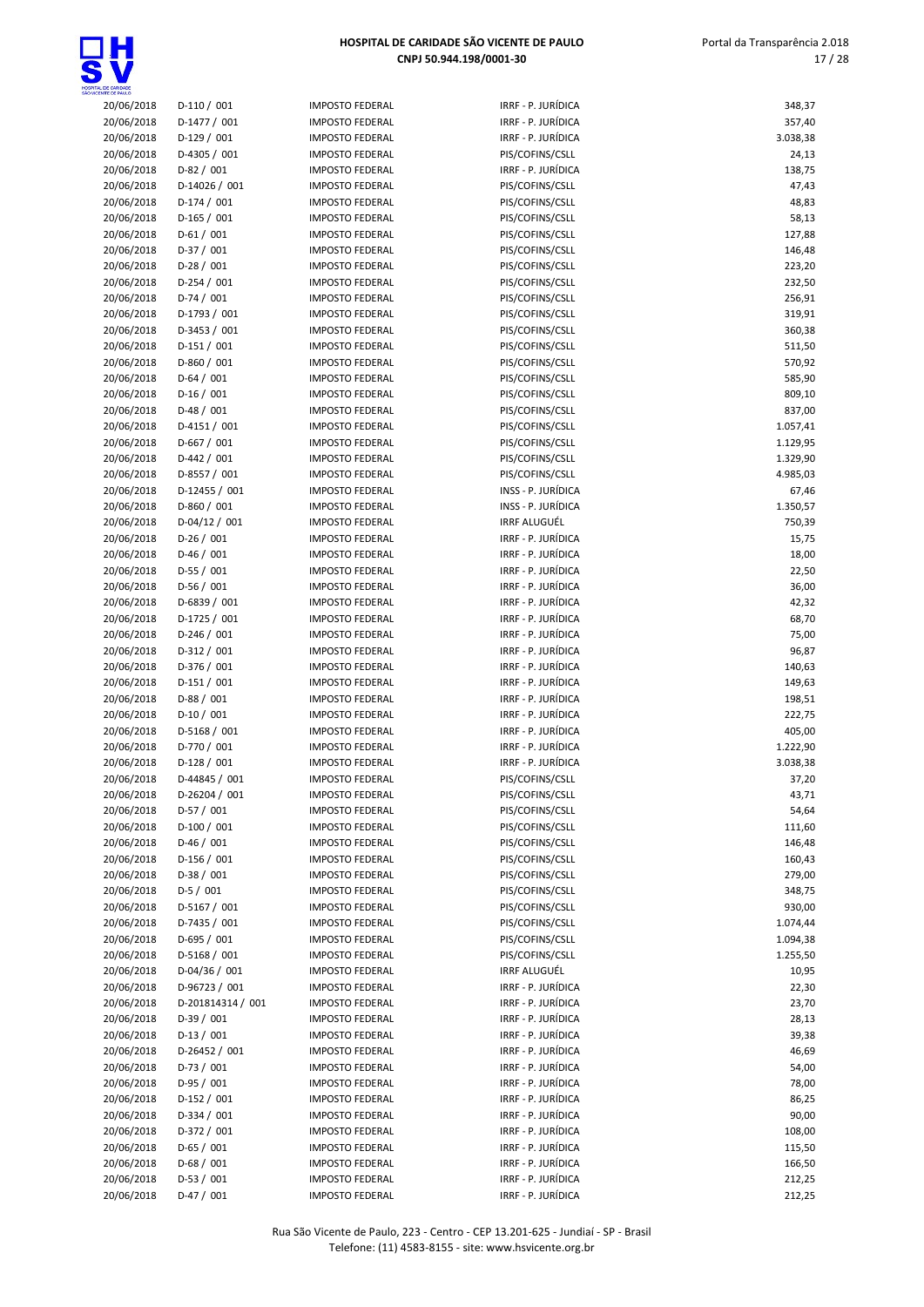

| .de Carldade<br>NTE de Paulo |                            |
|------------------------------|----------------------------|
| 20/06/2018                   | D-771/001                  |
| 20/06/2018                   | D-119012 / 001             |
| 20/06/2018                   | D-94677 / 001              |
| 20/06/2018                   | $D-15/001$                 |
| 20/06/2018                   | D-2055 / 001               |
| 20/06/2018                   | D-168 / 001                |
| 20/06/2018                   | $D-73 / 001$               |
| 20/06/2018                   | D-87 / 001                 |
| 20/06/2018                   | D-443 / 001                |
| 20/06/2018                   | D-290/001                  |
| 20/06/2018                   | D-87 / 001                 |
| 20/06/2018                   | D-142 / 001                |
| 20/06/2018                   | D-91 / 001                 |
| 20/06/2018                   | D-59 / 001                 |
| 20/06/2018                   | $D-44 / 001$               |
| 20/06/2018                   | D-216 / 001                |
| 20/06/2018                   | D-67 / 001                 |
| 20/06/2018                   | $D-51/001$                 |
| 20/06/2018                   | D-50 / 001                 |
| 20/06/2018                   | $D-9/001$                  |
| 20/06/2018                   | D-113 / 001                |
| 20/06/2018                   | D-1430 / 001               |
| 20/06/2018                   | D-169 / 001                |
| 20/06/2018                   | D-770 / 001                |
| 20/06/2018                   | $D-20/001$                 |
| 20/06/2018                   | D-336 / 001                |
| 20/06/2018                   | D-1067 / 001               |
| 20/06/2018                   | D-2062 / 001               |
| 20/06/2018                   | D-65 / 001                 |
| 20/06/2018                   | D-211/001<br>D-36264 / 001 |
| 20/06/2018<br>20/06/2018     | D-8557 / 001               |
| 20/06/2018                   | D-2545077 / 001            |
| 20/06/2018                   | D-1586 / 001               |
| 20/06/2018                   | D-4461 / 001               |
| 20/06/2018                   | D-26191 / 001              |
| 20/06/2018                   | D-35 / 001                 |
| 20/06/2018                   | D-310 / 001                |
| 20/06/2018                   | D-492 / 001                |
| 20/06/2018                   | D-37 / 001                 |
| 20/06/2018                   | D-209 / 001                |
| 20/06/2018                   | D-129 / 001                |
| 20/06/2018                   | D-470/001                  |
| 20/06/2018                   | D-1690 / 001               |
| 20/06/2018                   | D-57 / 001                 |
| 20/06/2018                   | D-119 / 001                |
| 20/06/2018                   | D-1477 / 001               |
| 20/06/2018                   | $D-104/001$                |
| 20/06/2018                   | D-36264 / 001              |
| 20/06/2018                   | $D-129/001$                |
| 20/06/2018                   | D-65 / 001<br>D-57 / 001   |
| 20/06/2018<br>20/06/2018     | D-59 / 001                 |
| 20/06/2018                   | $D-23/001$                 |
| 20/06/2018                   | D-259 / 001                |
| 20/06/2018                   | D-141 / 001                |
| 20/06/2018                   | $D-28/001$                 |
| 20/06/2018                   | D-3265 / 001               |
| 20/06/2018                   | $D-166/001$                |
| 20/06/2018                   | D-88 / 001                 |
| 20/06/2018                   | D-29 / 001                 |
| 20/06/2018                   | D-32 / 001                 |
| 20/06/2018                   | D-211/001                  |
| 20/06/2018                   | D-481 / 001                |
| 20/06/2018                   | $D-443 / 001$              |
| 20/06/2018                   | D-4194 / 001               |
| 20/06/2018                   | D-673 / 001                |
| 20/06/2018                   | $D-114/001$                |

| 20/06/2018               | $D-771/001$                  | <b>IMPOSTO FEDERAL</b>                           | IRRF - P. JURÍDICA                       | 687,53               |
|--------------------------|------------------------------|--------------------------------------------------|------------------------------------------|----------------------|
| 20/06/2018               | D-119012 / 001               | <b>IMPOSTO FEDERAL</b>                           | PIS/COFINS/CSLL                          | 40,18                |
| 20/06/2018               | D-94677 / 001                | <b>IMPOSTO FEDERAL</b>                           | PIS/COFINS/CSLL                          | 48,59                |
| 20/06/2018               | $D-15/001$                   | <b>IMPOSTO FEDERAL</b>                           | PIS/COFINS/CSLL                          | 81,38                |
| 20/06/2018               | D-2055 / 001                 | <b>IMPOSTO FEDERAL</b>                           | PIS/COFINS/CSLL                          | 83,70                |
| 20/06/2018               | D-168 / 001                  | <b>IMPOSTO FEDERAL</b>                           | PIS/COFINS/CSLL                          | 111,60               |
| 20/06/2018<br>20/06/2018 | $D-73/001$<br>$D-87/001$     | <b>IMPOSTO FEDERAL</b><br><b>IMPOSTO FEDERAL</b> | PIS/COFINS/CSLL<br>PIS/COFINS/CSLL       | 167,40<br>181,35     |
| 20/06/2018               | $D-443 / 001$                | <b>IMPOSTO FEDERAL</b>                           | PIS/COFINS/CSLL                          | 223,20               |
| 20/06/2018               | D-290 / 001                  | <b>IMPOSTO FEDERAL</b>                           | PIS/COFINS/CSLL                          | 271,25               |
| 20/06/2018               | $D-87/001$                   | <b>IMPOSTO FEDERAL</b>                           | PIS/COFINS/CSLL                          | 334,80               |
| 20/06/2018               | $D-142/001$                  | <b>IMPOSTO FEDERAL</b>                           | PIS/COFINS/CSLL                          | 390,60               |
| 20/06/2018               | $D-91/001$                   | <b>IMPOSTO FEDERAL</b>                           | PIS/COFINS/CSLL                          | 418,50               |
| 20/06/2018               | $D-59/001$                   | <b>IMPOSTO FEDERAL</b>                           | PIS/COFINS/CSLL                          | 561,49               |
| 20/06/2018               | $D-44 / 001$                 | <b>IMPOSTO FEDERAL</b>                           | PIS/COFINS/CSLL                          | 569,63               |
| 20/06/2018               | $D-216/001$                  | <b>IMPOSTO FEDERAL</b>                           | PIS/COFINS/CSLL                          | 599,85               |
| 20/06/2018               | $D-67/001$                   | <b>IMPOSTO FEDERAL</b>                           | PIS/COFINS/CSLL                          | 613,80               |
| 20/06/2018               | $D-51/001$                   | <b>IMPOSTO FEDERAL</b>                           | PIS/COFINS/CSLL                          | 744,00               |
| 20/06/2018               | $D-50/001$                   | <b>IMPOSTO FEDERAL</b>                           | PIS/COFINS/CSLL                          | 774,92               |
| 20/06/2018               | $D-9/001$                    | <b>IMPOSTO FEDERAL</b>                           | PIS/COFINS/CSLL                          | 792,83               |
| 20/06/2018               | $D-113/001$                  | <b>IMPOSTO FEDERAL</b>                           | PIS/COFINS/CSLL                          | 846,30               |
| 20/06/2018<br>20/06/2018 | D-1430 / 001<br>D-169 / 001  | <b>IMPOSTO FEDERAL</b><br><b>IMPOSTO FEDERAL</b> | PIS/COFINS/CSLL<br>PIS/COFINS/CSLL       | 1.056,99<br>2.092,50 |
| 20/06/2018               | D-770 / 001                  | <b>IMPOSTO FEDERAL</b>                           | PIS/COFINS/CSLL                          | 3.790,99             |
| 20/06/2018               | $D-20/001$                   | <b>IMPOSTO FEDERAL</b>                           | IRRF - P. JURÍDICA                       | 15,75                |
| 20/06/2018               | D-336 / 001                  | <b>IMPOSTO FEDERAL</b>                           | IRRF - P. JURÍDICA                       | 31,50                |
| 20/06/2018               | D-1067 / 001                 | <b>IMPOSTO FEDERAL</b>                           | IRRF - P. JURÍDICA                       | 45,00                |
| 20/06/2018               | $D-2062 / 001$               | <b>IMPOSTO FEDERAL</b>                           | IRRF - P. JURÍDICA                       | 54,00                |
| 20/06/2018               | $D-65/001$                   | <b>IMPOSTO FEDERAL</b>                           | IRRF - P. JURÍDICA                       | 214,13               |
| 20/06/2018               | $D-211/001$                  | <b>IMPOSTO FEDERAL</b>                           | IRRF - P. JURÍDICA                       | 281,25               |
| 20/06/2018               | D-36264 / 001                | <b>IMPOSTO FEDERAL</b>                           | IRRF - P. JURÍDICA                       | 1.559,40             |
| 20/06/2018               | D-8557 / 001                 | <b>IMPOSTO FEDERAL</b>                           | IRRF - P. JURÍDICA                       | 1.608,08             |
| 20/06/2018               | D-2545077 / 001              | <b>IMPOSTO FEDERAL</b>                           | PIS/COFINS/CSLL                          | 15,53                |
| 20/06/2018               | D-1586 / 001                 | <b>IMPOSTO FEDERAL</b>                           | PIS/COFINS/CSLL                          | 18,14                |
| 20/06/2018               | $D-4461 / 001$               | <b>IMPOSTO FEDERAL</b>                           | PIS/COFINS/CSLL                          | 24,13                |
| 20/06/2018               | D-26191 / 001                | <b>IMPOSTO FEDERAL</b>                           | PIS/COFINS/CSLL                          | 25,11                |
| 20/06/2018               | $D-35/001$                   | <b>IMPOSTO FEDERAL</b>                           | PIS/COFINS/CSLL                          | 58,13                |
| 20/06/2018<br>20/06/2018 | $D-310/001$<br>D-492 / 001   | <b>IMPOSTO FEDERAL</b><br><b>IMPOSTO FEDERAL</b> | PIS/COFINS/CSLL<br>PIS/COFINS/CSLL       | 87,19<br>203,44      |
| 20/06/2018               | $D-37/001$                   | <b>IMPOSTO FEDERAL</b>                           | PIS/COFINS/CSLL                          | 232,50               |
| 20/06/2018               | $D-209/001$                  | <b>IMPOSTO FEDERAL</b>                           | PIS/COFINS/CSLL                          | 241,80               |
| 20/06/2018               | $D-129/001$                  | <b>IMPOSTO FEDERAL</b>                           | PIS/COFINS/CSLL                          | 334,80               |
| 20/06/2018               | D-470 / 001                  | <b>IMPOSTO FEDERAL</b>                           | PIS/COFINS/CSLL                          | 523,12               |
| 20/06/2018               | D-1690 / 001                 | <b>IMPOSTO FEDERAL</b>                           | PIS/COFINS/CSLL                          | 607,99               |
| 20/06/2018               | $D-57/001$                   | <b>IMPOSTO FEDERAL</b>                           | PIS/COFINS/CSLL                          | 830,03               |
| 20/06/2018               | $D-119/001$                  | <b>IMPOSTO FEDERAL</b>                           | PIS/COFINS/CSLL                          | 1.000,91             |
| 20/06/2018               | $D-1477/001$                 | <b>IMPOSTO FEDERAL</b>                           | PIS/COFINS/CSLL                          | 1.107,90             |
| 20/06/2018               | $D-104 / 001$                | <b>IMPOSTO FEDERAL</b>                           | PIS/COFINS/CSLL                          | 1.167,15             |
| 20/06/2018               | D-36264 / 001                | <b>IMPOSTO FEDERAL</b>                           | PIS/COFINS/CSLL                          | 4.834,14             |
| 20/06/2018               | $D-129/001$                  | <b>IMPOSTO FEDERAL</b>                           | PIS/COFINS/CSLL                          | 9.418,98             |
| 20/06/2018               | $D-65/001$                   | <b>IMPOSTO FEDERAL</b>                           | INSS - P. JURÍDICA                       | 1.045,00             |
| 20/06/2018               | $D-57/001$                   | <b>IMPOSTO FEDERAL</b>                           | IRRF - P. JURÍDICA                       | 27,00                |
| 20/06/2018<br>20/06/2018 | $D-59/001$<br>$D-23/001$     | <b>IMPOSTO FEDERAL</b><br><b>IMPOSTO FEDERAL</b> | IRRF - P. JURÍDICA<br>IRRF - P. JURÍDICA | 36,00<br>54,00       |
| 20/06/2018               | $D-259/001$                  | <b>IMPOSTO FEDERAL</b>                           | IRRF - P. JURÍDICA                       | 56,25                |
| 20/06/2018               | $D-141/001$                  | <b>IMPOSTO FEDERAL</b>                           | IRRF - P. JURÍDICA                       | 63,00                |
| 20/06/2018               | $D-28/001$                   | <b>IMPOSTO FEDERAL</b>                           | IRRF - P. JURÍDICA                       | 72,00                |
| 20/06/2018               | D-3265 / 001                 | <b>IMPOSTO FEDERAL</b>                           | IRRF - P. JURÍDICA                       | 89,55                |
| 20/06/2018               | $D-166/001$                  | <b>IMPOSTO FEDERAL</b>                           | IRRF - P. JURÍDICA                       | 93,60                |
| 20/06/2018               | $D-88/001$                   | <b>IMPOSTO FEDERAL</b>                           | IRRF - P. JURÍDICA                       | 123,75               |
| 20/06/2018               | $D-29/001$                   | <b>IMPOSTO FEDERAL</b>                           | IRRF - P. JURÍDICA                       | 126,00               |
| 20/06/2018               | $D-32 / 001$                 | <b>IMPOSTO FEDERAL</b>                           | IRRF - P. JURÍDICA                       | 181,50               |
| 20/06/2018               | $D-211/001$                  | <b>IMPOSTO FEDERAL</b>                           | IRRF - P. JURÍDICA                       | 198,00               |
| 20/06/2018               | $D-481/001$                  | <b>IMPOSTO FEDERAL</b>                           | IRRF - P. JURÍDICA                       | 216,74               |
| 20/06/2018               | $D-443 / 001$                | <b>IMPOSTO FEDERAL</b>                           | IRRF - P. JURÍDICA                       | 339,00               |
| 20/06/2018               | D-4194 / 001                 | <b>IMPOSTO FEDERAL</b>                           | IRRF - P. JURÍDICA                       | 341,10               |
| 20/06/2018<br>20/06/2018 | $D-673 / 001$<br>$D-114/001$ | <b>IMPOSTO FEDERAL</b><br><b>IMPOSTO FEDERAL</b> | IRRF - P. JURÍDICA<br>PIS/COFINS/CSLL    | 353,25<br>25,58      |
| 20/06/2018               | D-184267 / 001               | <b>IMPOSTO FEDERAL</b>                           | PIS/COFINS/CSLL                          | 26,54                |
|                          |                              |                                                  |                                          |                      |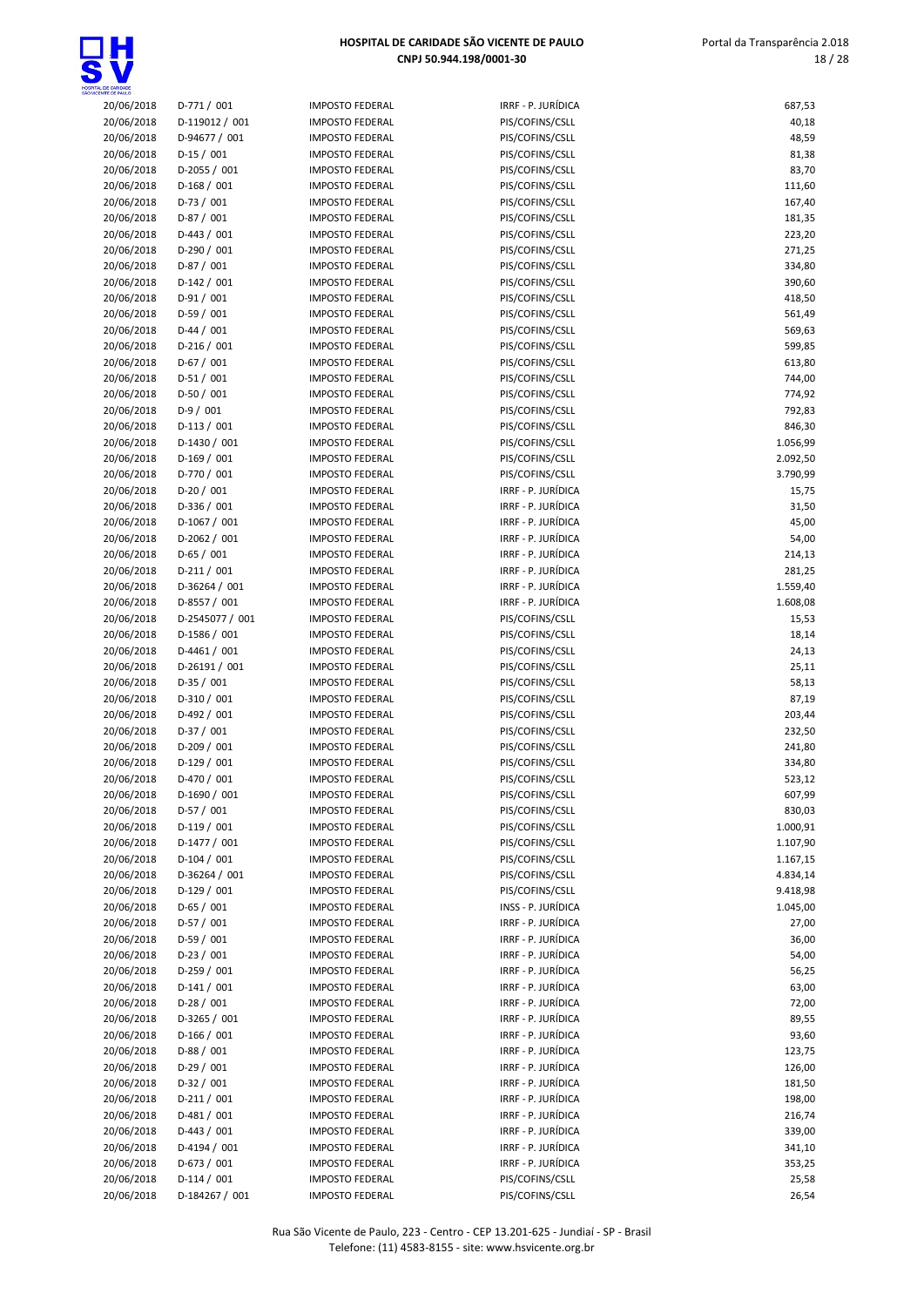

 Portal da Transparência 2.018 19 / 28

| 20/06/2018                 | D-898 / 001                         | <b>IMPOSTO FED</b>                         |
|----------------------------|-------------------------------------|--------------------------------------------|
| 20/06/2018                 | D-94070 / 001                       | <b>IMPOSTO FEI</b>                         |
| 20/06/2018                 | $D-757/001$                         | <b>IMPOSTO FED</b>                         |
| 20/06/2018                 | D-6785 / 001                        | <b>IMPOSTO FEI</b>                         |
| 20/06/2018                 | D-26030 / 001                       | <b>IMPOSTO FED</b>                         |
| 20/06/2018                 | D-159 / 001                         | <b>IMPOSTO FED</b>                         |
| 20/06/2018                 | D-2062 / 001                        | <b>IMPOSTO FEI</b>                         |
| 20/06/2018                 | $D-244 / 001$                       | <b>IMPOSTO FED</b>                         |
| 20/06/2018                 | D-3265 / 001                        | <b>IMPOSTO FED</b>                         |
| 20/06/2018                 | D-372 / 001                         | <b>IMPOSTO FED</b>                         |
| 20/06/2018                 | D-336 / 001                         | <b>IMPOSTO FED</b>                         |
| 20/06/2018                 | $D-141/001$                         | <b>IMPOSTO FED</b>                         |
| 20/06/2018                 | D-206 / 001                         | <b>IMPOSTO FED</b>                         |
| 20/06/2018                 | D-206 / 001                         | <b>IMPOSTO FED</b>                         |
| 20/06/2018                 | D-04/36 / 001                       | <b>IMPOSTO FED</b>                         |
| 20/06/2018                 | D-12/12 / 001                       | <b>IMPOSTO FED</b>                         |
| 20/06/2018                 | D-01/12 RENOV / 001                 | <b>IMPOSTO FED</b>                         |
| 20/06/2018                 | MAIO/18 / 001                       | INSS-CONTR                                 |
| 20/06/2018                 | MAIO/18 / 001                       | INSS-CONTR                                 |
| 20/06/2018                 | MAIO/18 / 001                       | INSS-CONTR                                 |
| 20/06/2018                 | MAIO/18 / 001                       | INSS-CONTR                                 |
| 20/06/2018                 | IRRF RESCISÃO                       | <b>IRRF A REPAS</b>                        |
| 20/06/2018                 | <b>RESCISÃO</b>                     | <b>IRRF A REPAS</b>                        |
| 20/06/2018                 | <b>RESCISÃO</b>                     | <b>IRRF A REPAS</b>                        |
| 20/06/2018                 | JUNHO/18 / 001                      | <b>IRRF A REPAS</b>                        |
| 20/06/2018                 | <b>RESCISÃO</b><br><b>RESCISÃO</b>  | <b>IRRF A REPAS</b>                        |
| 20/06/2018                 |                                     | <b>IRRF A REPAS</b>                        |
| 20/06/2018                 | ABRIL/18 / 001                      | <b>IRRF A REPAS</b><br><b>IRRF A REPAS</b> |
| 20/06/2018<br>20/06/2018   | MAIO/18 / 001                       | <b>IRRF A REPAS</b>                        |
| 20/06/2018                 | MAIO/18 / 001<br>RESCISÃO           | <b>IRRF A REPAS</b>                        |
| 20/06/2018                 | MAIO/18 / 001                       | <b>IRRF A REPAS</b>                        |
| 20/06/2018                 | JUNHO/18 / 001                      | <b>IRRF A REPAS</b>                        |
| 20/06/2018                 | ABRIL/18 / 001                      | <b>IRRF A REPAS</b>                        |
| 20/06/2018                 | <b>RESCISÃO</b>                     | <b>IRRF A REPAS</b>                        |
| 20/06/2018                 | RESCISÃO                            | <b>IRRF A REPAS</b>                        |
| 20/06/2018                 | MAIO/18 / 001                       | <b>IRRF A REPAS</b>                        |
| 20/06/2018                 | <b>RESCISÃO</b>                     | <b>IRRF A REPAS</b>                        |
| 20/06/2018                 | <b>RESCISÃO</b>                     | <b>IRRF A REPAS</b>                        |
| 20/06/2018                 | RESCISÃO                            | <b>IRRF A REPAS</b>                        |
| 20/06/2018                 | <b>RESCISÃO</b>                     | <b>IRRF A REPAS</b>                        |
| 20/06/2018                 | <b>RESCISÃO</b>                     | <b>IRRF A REPAS</b>                        |
| 20/06/2018                 | 93/2018 / 001                       | LOCAÇÃO DE                                 |
| 20/06/2018                 | 05/12/001                           | LOCAÇÃO DE                                 |
| 20/06/2018                 | 12693 / 001                         | <b>MATERIAL DE</b>                         |
| 20/06/2018                 | 12693 / 001                         | <b>MATERIAL M</b>                          |
| 20/06/2018                 | 18155 / 001                         | <b>MATERIAL M</b>                          |
| 20/06/2018                 | 11645 / 001                         | <b>MATERIAL M</b>                          |
| 20/06/2018                 | 8127 / 001                          | <b>MATERIAL PE</b>                         |
| 20/06/2018                 | 3887 / 001                          | <b>MATERIAL PE</b>                         |
| 20/06/2018                 | 3887 / 001                          | MATL MANU                                  |
| 20/06/2018                 | 485940 / 001                        | MATL MANU                                  |
| 20/06/2018                 | 604950 / 001                        | MATL MANU                                  |
| 20/06/2018                 | 8128 / 001                          | MATL MANU                                  |
| 20/06/2018                 | 136194 / 001                        | MENSALIDAD                                 |
| 20/06/2018                 | 48042 / 001                         | <b>ÓRTESE E PRO</b>                        |
| 20/06/2018                 | 45700 / 002                         | PEÇAS E MAT                                |
| 20/06/2018                 | 485940 / 001                        | PEÇAS E MAT                                |
| 20/06/2018                 | 2520 / 001                          | PEÇAS E MAT                                |
| 20/06/2018                 | 725 / 001                           | PEÇAS E MAT                                |
| 20/06/2018                 | 8128 / 001                          | PEÇAS E MAT                                |
| 20/06/2018                 | 45700 / 001                         | PEÇAS E MAT                                |
| 20/06/2018                 | RESCISÃO                            | <b>RESCISÕES</b>                           |
| 20/06/2018                 | 4802 / 001                          | SERVIÇOS PRI                               |
| 20/06/2018                 | 476 / 001                           | SERVIÇOS PRI                               |
| 20/06/2018                 | 06/2018 / 001                       | <b>TELEFONE</b>                            |
| 20/06/2018<br>$20/06/2010$ | MAIO/18 / 001<br><b>MAIO/10/001</b> | <b>VRS A REPASS</b><br><b>VDC A DEDACK</b> |
|                            |                                     |                                            |

| IMPOSTO FEDERAL                     | PIS/COFINS/CSLL           |
|-------------------------------------|---------------------------|
| IMPOSTO FEDERAL                     | PIS/COFINS/CSLL           |
| <b>IMPOSTO FEDERAL</b>              | PIS/COFINS/CSLL           |
| <b>IMPOSTO FEDERAL</b>              | PIS/COFINS/CSLL           |
| IMPOSTO FEDERAL                     | PIS/COFINS/CSLL           |
| <b>IMPOSTO FEDERAL</b>              | PIS/COFINS/CSLL           |
| <b>IMPOSTO FEDERAL</b>              | PIS/COFINS/CSLL           |
| <b>IMPOSTO FEDERAL</b>              | PIS/COFINS/CSLL           |
| <b>IMPOSTO FEDERAL</b>              | PIS/COFINS/CSLL           |
| <b>IMPOSTO FEDERAL</b>              | PIS/COFINS/CSLL           |
| <b>IMPOSTO FEDERAL</b>              | PIS/COFINS/CSLL           |
| IMPOSTO FEDERAL                     | PIS/COFINS/CSLL           |
| <b>IMPOSTO FEDERAL</b>              | PIS/COFINS/CSLL           |
| <b>IMPOSTO FEDERAL</b>              | PIS/COFINS/CSLL           |
| <b>IMPOSTO FEDERAL</b>              | <b>IRRF ALUGUÉL</b>       |
| <b>IMPOSTO FEDERAL</b>              | <b>IRRF ALUGUÉL</b>       |
| <b>IMPOSTO FEDERAL</b>              | <b>IRRF ALUGUÉL</b>       |
|                                     |                           |
| <b>INSS-CONTR REPASSAR</b>          | <b>INSS COMPLEMEN</b>     |
| <b>INSS-CONTR REPASSAR</b>          | INSS FOLHA MAIO           |
| <b>INSS-CONTR REPASSAR</b>          | INSS FOLHA MAIO           |
| <b>INSS-CONTR REPASSAR</b>          | INSS FOLHA MAIO           |
| <b>IRRF A REPASSAR</b>              | <b>IRRF RESCISÃO</b>      |
| <b>IRRF A REPASSAR</b>              | <b>IRRF RESCISÃO</b>      |
| <b>IRRF A REPASSAR</b>              | <b>IRRF RESCISÃO</b>      |
| <b>IRRF A REPASSAR</b>              | <b>IRRF FERIAS JUNHO</b>  |
| <b>IRRF A REPASSAR</b>              | <b>IRRF RESCISÃO</b>      |
| <b>IRRF A REPASSAR</b>              | <b>IRRF RESCISÃO</b>      |
| <b>IRRF A REPASSAR</b>              | IRRF RPA ABRIL/20         |
| <b>IRRF A REPASSAR</b>              | <b>IRRF DISSÍDIO RESO</b> |
| <b>IRRF A REPASSAR</b>              | IRRF FÉRIAS MAIO          |
| <b>IRRF A REPASSAR</b>              | <b>IRRF RESCISÃO</b>      |
| <b>IRRF A REPASSAR</b>              | <b>IRRF FÉRIAS FOLHA</b>  |
| <b>IRRF A REPASSAR</b>              | <b>IRRF FÉRIAS FOLHA</b>  |
| <b>IRRF A REPASSAR</b>              | <b>IRRF FOLHA ABRIL</b>   |
| <b>IRRF A REPASSAR</b>              | <b>IRRF RESCISÃO</b>      |
| <b>IRRF A REPASSAR</b>              | <b>IRRF RESCISÃO</b>      |
| <b>IRRF A REPASSAR</b>              | <b>IRRF FÉRIAS FOLHA</b>  |
| <b>IRRF A REPASSAR</b>              | <b>IRRF RESCISÃO</b>      |
| <b>IRRF A REPASSAR</b>              | IRRE RESCISÃO             |
| <b>IRRF A REPASSAR</b>              | <b>IRRF RESCISÃO</b>      |
| <b>IRRF A REPASSAR</b>              | <b>IRRF RESCISÃO</b>      |
| <b>IRRF A REPASSAR</b>              | <b>IRRF RESCISÃO</b>      |
| LOCAÇÃO DE EQUIPAMENTOS             | <b>CICLO MED</b>          |
| LOCAÇÃO DE IMÓVEIS                  | ALUGUÉL                   |
| MATERIAL DE LAVANDERIA              | <b>SAED MED</b>           |
| MATERIAL MÉDICO REEMBOLSÁVEL        | <b>SAED MED</b>           |
| MATERIAL MÉDICO REEMBOLSÁVEL        | LIBEMA                    |
| MATERIAL MÉDICO REEMBOLSÁVEL        | SAMITECH                  |
| MATERIAL PERMANENTE                 | SANTA FÉ COMERO           |
| <b>MATERIAL PERMANENTE</b>          |                           |
|                                     | MERCANTIL UNIÃO           |
| MATL MANUT.PREDIAL, ELÉTR, HID      | MERCANTIL UNIÃO           |
| MATL MANUT.PREDIAL, ELÉTR, HID      | <b>FRIGELAR OSASCO</b>    |
| MATL MANUT.PREDIAL, ELÉTR, HID      | ELÉTRICA NEBLINA          |
| MATL MANUT.PREDIAL, ELÉTR, HID      | SANTA FÉ COMERO           |
| MENSALIDADE ASSOCIATIVA             | <b>FEHOSP</b>             |
| ÓRTESE E PRÓTESE (OPME)             | <b>DENUO MEDIC</b>        |
| PEÇAS E MATS DE REPOSIÇÃO EQUIP.    | <b>OXILUZ</b>             |
| PEÇAS E MATS DE REPOSIÇÃO EQUIP.    | <b>FRIGELAR OSASCO</b>    |
| PEÇAS E MATS DE REPOSIÇÃO EQUIP.    | CIRÚR. JUNDIAIEN:         |
| PEÇAS E MATS DE REPOSIÇÃO EQUIP.    | <b>BIO INFINITY</b>       |
| PEÇAS E MATS DE REPOSIÇÃO EQUIP.    | SANTA FÉ COMERO           |
| PEÇAS E MATS DE REPOSIÇÃO EQUIP.    | <b>OXILUZ</b>             |
| <b>RESCISÕES</b>                    | <b>RESCISÃO</b>           |
| SERVIÇOS PREST - PJ                 | REI DO ENTULHO            |
| SERVIÇOS PREST - PJ                 | <b>CABRAL CALHAS</b>      |
| <b>TELEFONE</b>                     | <b>CLARO</b>              |
| VRS A REPASSAR-FOLHA                | <b>MENSALIDADE SIN</b>    |
| VRS A REPASSAR-FOLHA                | <b>CONVENIO TRATAI</b>    |
| <b>COMBUSTÍVEIS E LUBRIFICANTES</b> | ULTRAGÁZ                  |
|                                     |                           |

| INTE DE PAULO |                      |                                  |                                   |            |
|---------------|----------------------|----------------------------------|-----------------------------------|------------|
| 20/06/2018    | $D-898/001$          | <b>IMPOSTO FEDERAL</b>           | PIS/COFINS/CSLL                   | 27,90      |
| 20/06/2018    | D-94070 / 001        | <b>IMPOSTO FEDERAL</b>           | PIS/COFINS/CSLL                   | 34,88      |
| 20/06/2018    | D-757 / 001          | <b>IMPOSTO FEDERAL</b>           | PIS/COFINS/CSLL                   | 58,12      |
| 20/06/2018    | D-6785 / 001         | <b>IMPOSTO FEDERAL</b>           | PIS/COFINS/CSLL                   | 131,19     |
| 20/06/2018    | D-26030 / 001        | <b>IMPOSTO FEDERAL</b>           | PIS/COFINS/CSLL                   | 144,75     |
| 20/06/2018    | $D-159/001$          | <b>IMPOSTO FEDERAL</b>           | PIS/COFINS/CSLL                   | 145,08     |
| 20/06/2018    | $D-2062 / 001$       | <b>IMPOSTO FEDERAL</b>           | PIS/COFINS/CSLL                   | 167,40     |
| 20/06/2018    | $D-244 / 001$        | <b>IMPOSTO FEDERAL</b>           | PIS/COFINS/CSLL                   | 232,50     |
| 20/06/2018    | D-3265 / 001         | <b>IMPOSTO FEDERAL</b>           | PIS/COFINS/CSLL                   | 277,61     |
| 20/06/2018    | D-372 / 001          | <b>IMPOSTO FEDERAL</b>           | PIS/COFINS/CSLL                   | 334,80     |
| 20/06/2018    | D-336 / 001          | <b>IMPOSTO FEDERAL</b>           | PIS/COFINS/CSLL                   | 435,94     |
| 20/06/2018    | $D-141/001$          | <b>IMPOSTO FEDERAL</b>           | PIS/COFINS/CSLL                   | 598,69     |
| 20/06/2018    | $D-206/001$          | <b>IMPOSTO FEDERAL</b>           | PIS/COFINS/CSLL                   | 781,20     |
| 20/06/2018    | $D-206/001$          | <b>IMPOSTO FEDERAL</b>           | PIS/COFINS/CSLL                   | 813,75     |
| 20/06/2018    | $D-04/36/001$        | <b>IMPOSTO FEDERAL</b>           | <b>IRRF ALUGUÉL</b>               | 10,95      |
| 20/06/2018    | $D-12/12/001$        | <b>IMPOSTO FEDERAL</b>           | <b>IRRF ALUGUÉL</b>               | 1.374,19   |
| 20/06/2018    | D-01/12 RENOV / 001  | <b>IMPOSTO FEDERAL</b>           | <b>IRRF ALUGUÉL</b>               | 145,20     |
| 20/06/2018    | MAIO/18 / 001        | <b>INSS-CONTR REPASSAR</b>       | INSS COMPLEMENTAR FOLHA MAIO/2018 | 245,63     |
| 20/06/2018    | MAIO/18 / 001        | <b>INSS-CONTR REPASSAR</b>       | INSS FOLHA MAIO/2018 - RESIDENTES | 14.653,98  |
| 20/06/2018    | MAIO/18 / 001        | <b>INSS-CONTR REPASSAR</b>       | INSS FOLHA MAIO/2018              | 470.678,34 |
| 20/06/2018    | MAIO/18 / 001        | <b>INSS-CONTR REPASSAR</b>       | INSS FOLHA MAIO/2018 - RPA        | 2.697,04   |
| 20/06/2018    | <b>IRRF RESCISÃO</b> | <b>IRRF A REPASSAR</b>           | <b>IRRF RESCISÃO</b>              | 33,88      |
| 20/06/2018    | <b>RESCISÃO</b>      | <b>IRRF A REPASSAR</b>           | <b>IRRF RESCISÃO</b>              | 170,90     |
| 20/06/2018    | <b>RESCISÃO</b>      | <b>IRRF A REPASSAR</b>           | <b>IRRF RESCISÃO</b>              | 279,38     |
| 20/06/2018    | JUNHO/18 / 001       | <b>IRRF A REPASSAR</b>           | IRRF FERIAS JUNHO/2018            | 6.228,03   |
| 20/06/2018    | <b>RESCISÃO</b>      | <b>IRRF A REPASSAR</b>           | <b>IRRF RESCISÃO</b>              | 26,92      |
| 20/06/2018    | <b>RESCISÃO</b>      | <b>IRRF A REPASSAR</b>           | <b>IRRF RESCISÃO</b>              | 1.115,95   |
| 20/06/2018    | ABRIL/18 / 001       | <b>IRRF A REPASSAR</b>           | IRRF RPA ABRIL/2018               | 1.095,23   |
| 20/06/2018    | MAIO/18 / 001        | <b>IRRF A REPASSAR</b>           | IRRF DISSÍDIO RESCISÕES           | 23,25      |
| 20/06/2018    | MAIO/18 / 001        | <b>IRRF A REPASSAR</b>           | IRRF FÉRIAS MAIO/2018             | 924,27     |
| 20/06/2018    | <b>RESCISÃO</b>      | <b>IRRF A REPASSAR</b>           | <b>IRRF RESCISÃO</b>              | 163,79     |
| 20/06/2018    | MAIO/18 / 001        | <b>IRRF A REPASSAR</b>           | IRRF FÉRIAS FOLHA MAIO/2018       | 14.245,36  |
| 20/06/2018    | JUNHO/18 / 001       | <b>IRRF A REPASSAR</b>           | IRRF FÉRIAS FOLHA JUNHO/18        | 40.174,49  |
| 20/06/2018    | ABRIL/18 / 001       | <b>IRRF A REPASSAR</b>           | IRRF FOLHA ABRIL/2018             | 563.479,85 |
| 20/06/2018    | <b>RESCISÃO</b>      | <b>IRRF A REPASSAR</b>           | <b>IRRF RESCISÃO</b>              | 41,65      |
| 20/06/2018    | <b>RESCISÃO</b>      | <b>IRRF A REPASSAR</b>           | <b>IRRF RESCISÃO</b>              | 60,26      |
| 20/06/2018    | MAIO/18 / 001        | <b>IRRF A REPASSAR</b>           | IRRF FÉRIAS FOLHA MAIO/2018       | 12.784,83  |
| 20/06/2018    | <b>RESCISÃO</b>      | <b>IRRF A REPASSAR</b>           | <b>IRRF RESCISÃO</b>              | 86,69      |
| 20/06/2018    | <b>RESCISÃO</b>      | <b>IRRF A REPASSAR</b>           | <b>IRRF RESCISÃO</b>              | 4.209,65   |
| 20/06/2018    | <b>RESCISÃO</b>      | <b>IRRF A REPASSAR</b>           | <b>IRRF RESCISÃO</b>              | 209,70     |
| 20/06/2018    | <b>RESCISÃO</b>      | <b>IRRF A REPASSAR</b>           | <b>IRRF RESCISÃO</b>              | 366,60     |
| 20/06/2018    | <b>RESCISÃO</b>      | <b>IRRF A REPASSAR</b>           | <b>IRRF RESCISÃO</b>              | 44,87      |
| 20/06/2018    | 93/2018 / 001        | LOCAÇÃO DE EQUIPAMENTOS          | <b>CICLO MED</b>                  | 3.631,00   |
| 20/06/2018    | 05/12 / 001          | LOCAÇÃO DE IMÓVEIS               | ALUGUÉL                           | 5.449,61   |
| 20/06/2018    | 12693 / 001          | MATERIAL DE LAVANDERIA           | SAED MED                          | 5.000,00   |
| 20/06/2018    | 12693 / 001          | MATERIAL MÉDICO REEMBOLSÁVEL     | SAED MED                          | 4.682,50   |
| 20/06/2018    | 18155 / 001          | MATERIAL MÉDICO REEMBOLSÁVEL     | LIBEMA                            | 800,00     |
| 20/06/2018    | 11645 / 001          | MATERIAL MÉDICO REEMBOLSÁVEL     | SAMITECH                          | 1.145,25   |
| 20/06/2018    | 8127 / 001           | MATERIAL PERMANENTE              | SANTA FÉ COMERCIAL                | 247,80     |
| 20/06/2018    | 3887 / 001           | MATERIAL PERMANENTE              | MERCANTIL UNIÃO                   | 59,29      |
| 20/06/2018    | 3887 / 001           | MATL MANUT.PREDIAL, ELÉTR, HID   | MERCANTIL UNIÃO                   | 2.064,21   |
| 20/06/2018    | 485940 / 001         | MATL MANUT.PREDIAL, ELÉTR, HID   | <b>FRIGELAR OSASCO</b>            | 90,15      |
| 20/06/2018    | 604950 / 001         | MATL MANUT.PREDIAL, ELÉTR, HID   | ELÉTRICA NEBLINA                  | 352,80     |
| 20/06/2018    | 8128 / 001           | MATL MANUT.PREDIAL, ELÉTR, HID   | SANTA FÉ COMERCIAL                | 62,80      |
| 20/06/2018    | 136194 / 001         | MENSALIDADE ASSOCIATIVA          | <b>FEHOSP</b>                     | 1.336,18   |
| 20/06/2018    | 48042 / 001          | ÓRTESE E PRÓTESE (OPME)          | <b>DENUO MEDIC</b>                | 1.363,62   |
| 20/06/2018    | 45700 / 002          | PEÇAS E MATS DE REPOSIÇÃO EQUIP. | <b>OXILUZ</b>                     | 0,18       |
| 20/06/2018    | 485940 / 001         | PEÇAS E MATS DE REPOSIÇÃO EQUIP. | <b>FRIGELAR OSASCO</b>            | 764,85     |
| 20/06/2018    | 2520 / 001           | PEÇAS E MATS DE REPOSIÇÃO EQUIP. | CIRÚR. JUNDIAIENSE                | 1.710,00   |
| 20/06/2018    | 725 / 001            | PEÇAS E MATS DE REPOSIÇÃO EQUIP. | <b>BIO INFINITY</b>               | 3.081,00   |
| 20/06/2018    | 8128 / 001           | PEÇAS E MATS DE REPOSIÇÃO EQUIP. | SANTA FÉ COMERCIAL                | 41,90      |
| 20/06/2018    | 45700 / 001          | PEÇAS E MATS DE REPOSIÇÃO EQUIP. | OXILUZ                            | 33,63      |
| 20/06/2018    | <b>RESCISÃO</b>      | <b>RESCISÕES</b>                 | <b>RESCISÃO</b>                   | 7.607,21   |
| 20/06/2018    | 4802 / 001           | SERVIÇOS PREST - PJ              | REI DO ENTULHO                    | 214,74     |
| 20/06/2018    | 476 / 001            | SERVIÇOS PREST - PJ              | CABRAL CALHAS                     | 1.045,22   |
| 20/06/2018    | 06/2018 / 001        | <b>TELEFONE</b>                  | <b>CLARO</b>                      | 7.781,03   |
| 20/06/2018    | MAIO/18 / 001        | VRS A REPASSAR-FOLHA             | MENSALIDADE SIND.SAÚDE            | 13.087,20  |
| 20/06/2018    | MAIO/18 / 001        | VRS A REPASSAR-FOLHA             | CONVENIO TRATAMENTO ODONTOLÓGICO  | 505,00     |
| 21/06/2018    | 96684 / 001          | COMBUSTÍVEIS E LUBRIFICANTES     | ULTRAGÁZ                          | 3.778,48   |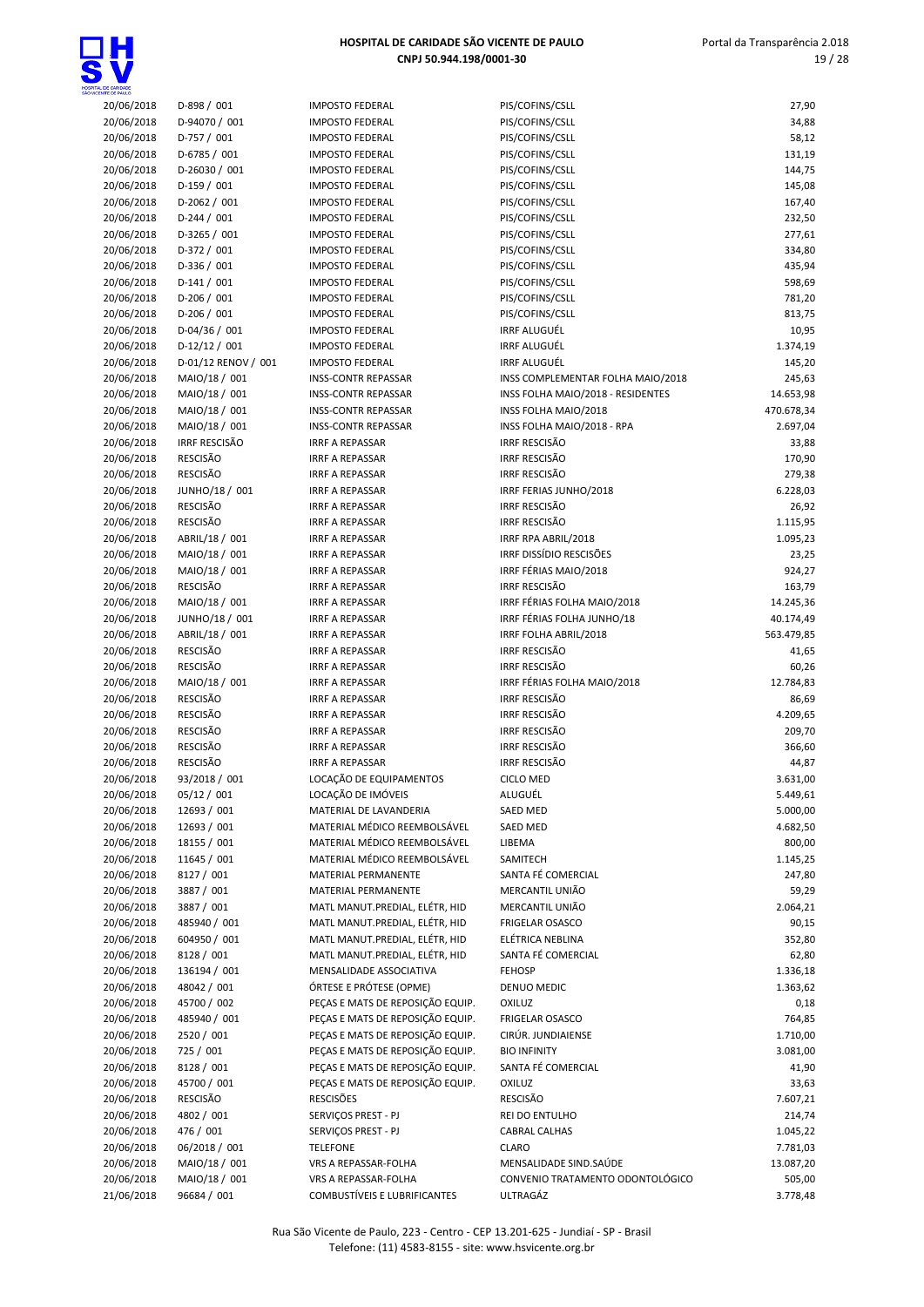

| CENTE DE PAULO<br>21/06/2018 | 87050 / 001     | DROGAS E MEDICAMENTOS            | NOVAFARMA                     | 16.875,00 |
|------------------------------|-----------------|----------------------------------|-------------------------------|-----------|
| 21/06/2018                   | 570 / 001       | DROGAS E MEDICAMENTOS            | <b>WFS RIO</b>                | 9.720,00  |
| 21/06/2018                   | 928087 / 001    | DROGAS E MEDICAMENTOS            | <b>HOSP PHARMA</b>            | 65,80     |
| 21/06/2018                   | 933978 / 001    | DROGAS E MEDICAMENTOS            | <b>HOSP PHARMA</b>            | 32,90     |
| 21/06/2018                   | 32652 / 001     | DROGAS E MEDICAMENTOS            | <b>BELIVE</b>                 | 3.321,00  |
| 21/06/2018                   | 934530 / 001    | DROGAS E MEDICAMENTOS            | <b>HOSP PHARMA</b>            | 65,80     |
| 21/06/2018                   | 931504 / 001    | DROGAS E MEDICAMENTOS            | <b>HOSP PHARMA</b>            | 39,48     |
| 21/06/2018                   | 934994 / 001    | DROGAS E MEDICAMENTOS            | <b>HOSP PHARMA</b>            | 65,80     |
| 21/06/2018                   | 931969 / 001    | DROGAS E MEDICAMENTOS            | <b>HOSP PHARMA</b>            | 65,80     |
| 21/06/2018                   | 933977 / 001    | DROGAS E MEDICAMENTOS            | <b>HOSP PHARMA</b>            | 98,70     |
| 21/06/2018                   | 929433 / 001    | <b>DROGAS E MEDICAMENTOS</b>     | <b>HOSP PHARMA</b>            | 65,80     |
| 21/06/2018                   | 929432 / 001    | <b>DROGAS E MEDICAMENTOS</b>     | <b>HOSP PHARMA</b>            | 65,80     |
| 21/06/2018                   | 259238 / 001    | <b>GASES MEDICINAIS</b>          | IBG                           | 124,57    |
| 21/06/2018                   | 189728 / 001    | <b>GÊNEROS ALIMENTÍCIOS</b>      | <b>JCA FOODS</b>              | 945,00    |
| 21/06/2018                   | 29698 / 001     | <b>GÊNEROS ALIMENTÍCIOS</b>      | <b>BANCA CODARIM</b>          | 462,60    |
|                              | 948162 / 001    | <b>GÊNEROS ALIMENTÍCIOS</b>      | FRESENIUS-MATRIZ              | 797,35    |
| 21/06/2018                   | 8783 / 001      | <b>GÊNEROS ALIMENTÍCIOS</b>      | <b>IRMÃOS KANESHI</b>         |           |
| 21/06/2018                   |                 | <b>GÊNEROS ALIMENTÍCIOS</b>      |                               | 309,80    |
| 21/06/2018                   | 67423 / 001     |                                  | <b>DISTRIB HERNANDES</b>      | 938,30    |
| 21/06/2018                   | 180971 / 001    | IMPRESSOS, MATL DE EXPEDIENTE    | AUTOPEL AUTOMAÇÃO             | 4.050,00  |
| 21/06/2018                   | 159 / 001       | LOCAÇÃO (EQUIP, MÁQ. ESPAÇO)     | <b>INTERMEDICAL EQUIP</b>     | 1.000,00  |
| 21/06/2018                   | 77309 / 001     | MATERIAL DE LIMPEZA              | <b>TERRÃO</b>                 | 2.052,00  |
| 21/06/2018                   | 45898 / 001     | MATERIAL PERMANENTE              | KARCHER CENTER ALTEX          | 141,55    |
| 21/06/2018                   | 67920 / 001     | MATERIAL PERMANENTE              | <b>MULTIBOR</b>               | 47,99     |
| 21/06/2018                   | 27081 / 001     | MATERIAL PERMANENTE              | <b>CRYSTAL INFORMATICA</b>    | 130,80    |
| 21/06/2018                   | 2825 / 001      | MATL MANUT.PREDIAL, ELÉTR, HID.  | MADEIREIRA YPE BRASI          | 873,00    |
| 21/06/2018                   | 67920 / 001     | MATL MANUT.PREDIAL, ELÉTR, HID.  | <b>MULTIBOR</b>               | 271,51    |
| 21/06/2018                   | 45898 / 001     | MATL MANUT.PREDIAL, ELÉTR, HID.  | KARCHER CENTER ALTEX          | 197,60    |
| 21/06/2018                   | 8133 / 001      | MATL MANUT.PREDIAL, ELÉTR, HID.  | SANTA FÉ COMERCIAL            | 81,94     |
| 21/06/2018                   | 3494 / 001      | ÓRTESE E PRÓTESE (OPME)          | <b>INTERMEDICAL EQUIP</b>     | 2.870,00  |
| 21/06/2018                   | 3495 / 001      | ÓRTESE E PRÓTESE (OPME)          | <b>INTERMEDICAL EQUIP</b>     | 2.380,00  |
| 21/06/2018                   | 44770 / 001     | ÓRTESE E PRÓTESE (OPME)          | ORTHO SYSTEM                  | 1.300,00  |
| 21/06/2018                   | 44768 / 001     | ÓRTESE E PRÓTESE (OPME)          | ORTHO SYSTEM                  | 299,90    |
| 21/06/2018                   | 44769 / 001     | ÓRTESE E PRÓTESE (OPME)          | ORTHO SYSTEM                  | 90,29     |
| 21/06/2018                   | 137272 / 001    | <b>OUTROS MATERIAIS</b>          | <b>VOLK</b>                   | 10.274,25 |
| 21/06/2018                   | 175169 / 001    | <b>OUTROS MATERIAIS</b>          | SUPERMED FINAL 07             | 2.386,80  |
| 21/06/2018                   | 45898 / 001     | PEÇAS E MATS DE REPOSIÇÃO EQUIP. | KARCHER CENTER ALTEX          | 263,15    |
| 21/06/2018                   | 8133 / 001      | PEÇAS E MATS DE REPOSIÇÃO EQUIP. | SANTA FÉ COMERCIAL            | 188,10    |
| 21/06/2018                   | 44848 / 001     | PEÇAS E MATS DE REPOSIÇÃO EQUIP. | INTERMED                      | 519,29    |
| 21/06/2018                   | NF 247686 / 001 | PRO SANTA CASA                   | SECRETARIA DA SAÚDE SÃO PAULO | 344,32    |
| 21/06/2018                   | NF 54114 / 001  | PRO SANTA CASA                   | SECRETARIA DA SAÚDE SÃO PAULO | 106,25    |
| 21/06/2018                   | NF 2489 / 001   | PRO SANTA CASA                   | SECRETARIA DA SAÚDE SÃO PAULO | 60,78     |
| 21/06/2018                   | NF 262447 / 001 | PRO SANTA CASA                   | SECRETARIA DA SAÚDE SÃO PAULO | 308,17    |
| 21/06/2018                   | NF 247047 / 001 | PRO SANTA CASA                   | SECRETARIA DA SAÚDE SÃO PAULO | 236,82    |
| 21/06/2018                   | NF 2457 / 001   | PRO SANTA CASA                   | SECRETARIA DA SAÚDE SÃO PAULO | 174,00    |
| 21/06/2018                   | <b>RESCISÃO</b> | <b>RESCISÕES</b>                 | <b>RESCISÃO</b>               | 3.827,18  |
| 21/06/2018                   | RESCISÃO        | <b>RESCISÕES</b>                 | RESCISÃO                      | 4.187,62  |
| 21/06/2018                   | 20109 / 001     | SERVIÇOS PREST - PJ              | <b>DRAGER</b>                 | 1.150,00  |
| 21/06/2018                   | 27081 / 001     | UTENSÍLIOS/PEÇAS DE INFORMÁTICA  | <b>CRYSTAL INFORMÁTICA</b>    | 1.885,64  |
| 21/06/2018                   | 770868 / 001    | <b>VALE TRANSPORTE</b>           | TRANSURB                      | 144,70    |
| 21/06/2018                   | 424738 / 001    | <b>VALE TRANSPORTE</b>           | RÁPIDO LUXO                   | 73,50     |
| 22/06/2018                   | 948449 / 001    | DROGAS E MEDICAMENTOS            | FRESENIUS-MATRIZ              | 7.514,00  |
| 22/06/2018                   | 158236 / 001    | DROGAS E MEDICAMENTOS            | KONIMAGEM COML LTDA           | 18.437,50 |
| 22/06/2018                   | 8952352 / 001   | <b>ENERGIA ELÉTRICA</b>          | CPFL                          | 326,22    |
| 22/06/2018                   | 8952353 / 001   | <b>ENERGIA ELÉTRICA</b>          | <b>CPFL</b>                   | 135,04    |
| 22/06/2018                   | 158237 / 001    | FILMES E QUÍMICOS                | KONIMAGEM COML LTDA           | 1.058,00  |
| 22/06/2018                   | 45780 / 002     | <b>GASES MEDICINAIS</b>          | <b>OXILUZ</b>                 | 120,06    |
| 22/06/2018                   | 45780 / 001     | <b>GASES MEDICINAIS</b>          | <b>OXILUZ</b>                 | 6.750,93  |
| 22/06/2018                   | 45781 / 001     | <b>GASES MEDICINAIS</b>          | <b>OXILUZ</b>                 | 934,00    |
| 22/06/2018                   | 426331 / 001    | <b>GÊNEROS ALIMENTÍCIOS</b>      | XANDO LATICÍNIOS              | 575,00    |
| 22/06/2018                   | 8795 / 001      | <b>GÊNEROS ALIMENTÍCIOS</b>      | <b>IRMÃOS KANESHI</b>         | 233,45    |
| 22/06/2018                   | 2964080 / 001   | <b>GÊNEROS ALIMENTÍCIOS</b>      | <b>FRIBOI FILIAL</b>          | 1.561,54  |
| 22/06/2018                   | 1294196 / 001   | <b>GÊNEROS ALIMENTÍCIOS</b>      | <b>FRANGO ADORO FILIAL</b>    | 1.080,00  |
| 22/06/2018                   | 29711 / 001     | <b>GÊNEROS ALIMENTÍCIOS</b>      | <b>BANCA CODARIM</b>          | 296,15    |
| 22/06/2018                   | 29724 / 001     | <b>GÊNEROS ALIMENTÍCIOS</b>      | <b>BANCA CODARIM</b>          | 334,50    |
| 22/06/2018                   | 160 / 001       | LOCAÇÃO (EQUIP, MÁQ. ESPAÇO)     | INTERMEDICAL EQUIP            | 1.000,00  |
| 22/06/2018                   | 2869 / 001      | LOCAÇÃO (EQUIP, MÁQ. ESPAÇO)     | <b>CLEAN MEDICAL</b>          | 1.100,00  |
| 22/06/2018                   | 139931 / 001    | MÁQUINAS E EQUIPAMENTOS          | SPRINGER CARRIER              | 1.133,03  |
| 22/06/2018                   | 87906 / 001     | MÁQUINAS E EQUIPAMENTOS          | CASA DOS BEBEDOUROS           | 722,00    |
| 22/06/2018                   | 549739 / 001    | MATERIAL MÉDICO REEMBOLSÁVEL     | <b>MAFRA MATRIZ</b>           | 88,19     |
|                              |                 |                                  |                               |           |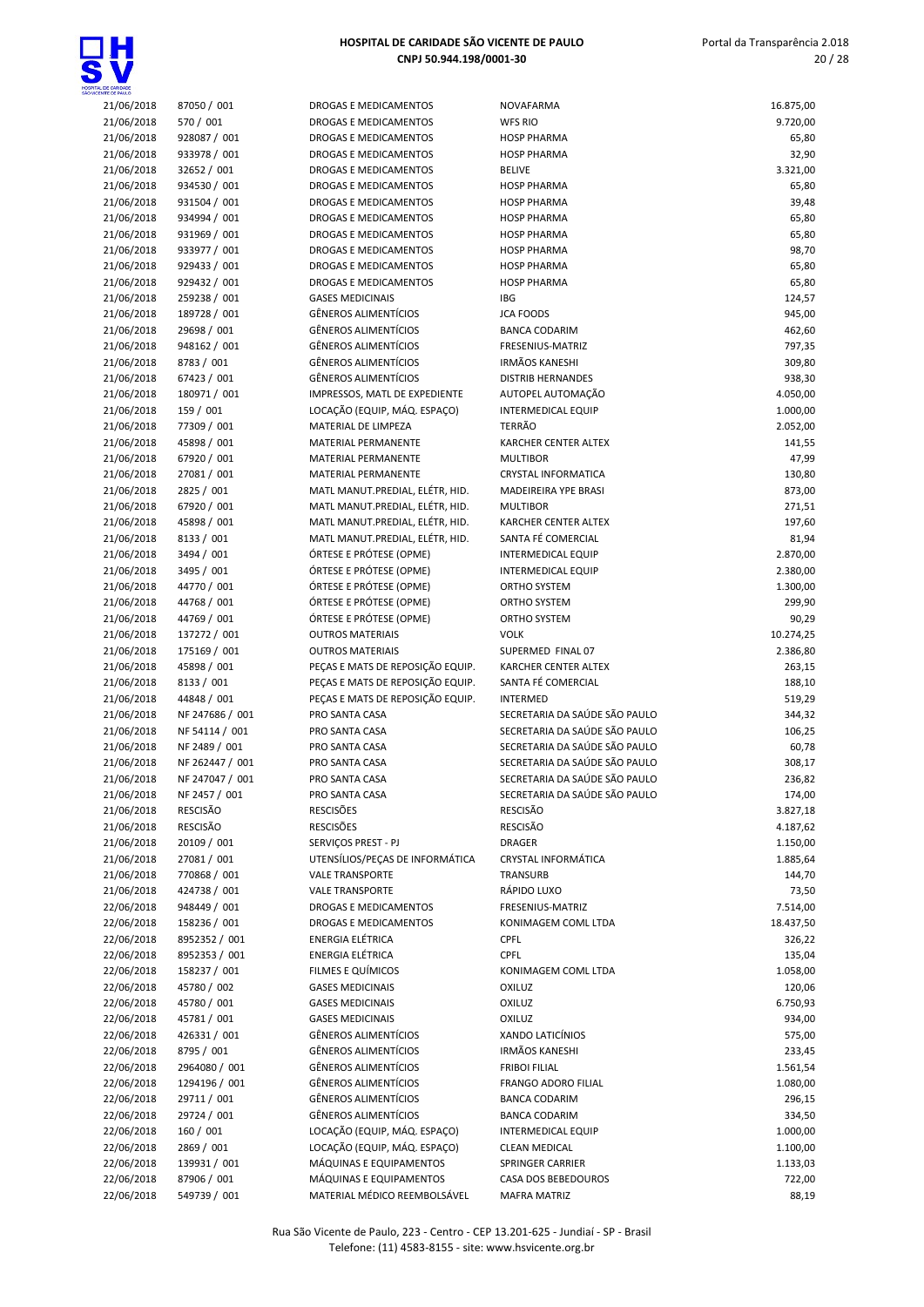

| <b>CENTE DE PAULO</b> |                 |                                  |                            |           |
|-----------------------|-----------------|----------------------------------|----------------------------|-----------|
| 22/06/2018            | 12957 / 001     | MATERIAL MÉDICO REEMBOLSÁVEL     | <b>ALIANCA</b>             | 1.435,00  |
| 22/06/2018            | 146737 / 001    | MATERIAL MÉDICO REEMBOLSÁVEL     | <b>HDL HOSPITALAR</b>      | 3.150,00  |
| 22/06/2018            | 280324 / 001    | MATERIAL PERMANENTE              | DEPÓSITO TORTORELLA        | 28,30     |
| 22/06/2018            | 941 / 002       | MATERIAL PERMANENTE              | <b>BETHA BRONZE</b>        | 1.185,00  |
| 22/06/2018            | 280326 / 001    | MATL MANUT.PREDIAL, ELÉTR, HID.  | <b>DEPÓSITO TORTORELLA</b> | 336,60    |
| 22/06/2018            | 279905 / 001    | MATL MANUT.PREDIAL, ELÉTR, HID.  | DEPÓSITO TORTORELLA        | 337,95    |
|                       |                 |                                  |                            |           |
| 22/06/2018            | 29829 / 001     | MATL MANUT.PREDIAL, ELÉTR, HID.  | <b>3V TINTAS</b>           | 264,50    |
| 22/06/2018            | 280637 / 001    | MATL MANUT.PREDIAL, ELÉTR, HID.  | DEPÓSITO TORTORELLA        | 65,00     |
| 22/06/2018            | 794550 / 001    | ÓRTESE E PRÓTESE (OPME)          | <b>BIOTRONIK</b>           | 7.426,43  |
| 22/06/2018            | 794604 / 001    | ÓRTESE E PRÓTESE (OPME)          | <b>BIOTRONIK</b>           | 500,00    |
| 22/06/2018            | 794606 / 001    | ÓRTESE E PRÓTESE (OPME)          | <b>BIOTRONIK</b>           | 500,00    |
| 22/06/2018            | 8456 / 001      | ÓRTESE E PRÓTESE (OPME)          | <b>MERIL</b>               | 2.534,50  |
| 22/06/2018            | 794615 / 001    | ÓRTESE E PRÓTESE (OPME)          | <b>BIOTRONIK</b>           | 500,00    |
|                       |                 |                                  |                            |           |
| 22/06/2018            | 123009 / 001    | ÓRTESE E PRÓTESE (OPME)          | VENTURA BIOMEDICA          | 525,02    |
| 22/06/2018            | 377303 / 001    | ÓRTESE E PRÓTESE (OPME)          | SUPRIMED                   | 1.033,00  |
| 22/06/2018            | 3496 / 001      | ÓRTESE E PRÓTESE (OPME)          | <b>INTERMEDICAL EQUIP</b>  | 2.870,00  |
| 22/06/2018            | 377302 / 001    | ÓRTESE E PRÓTESE (OPME)          | SUPRIMED                   | 1.287,00  |
| 22/06/2018            | 377304 / 001    | ÓRTESE E PRÓTESE (OPME)          | SUPRIMED                   | 1.287,00  |
| 22/06/2018            | 377280 / 001    | ÓRTESE E PRÓTESE (OPME)          | <b>SUPRIMED</b>            | 1.287,00  |
|                       |                 | <b>OUTROS MATERIAIS</b>          |                            |           |
| 22/06/2018            | 576564 / 001    |                                  | MACROMED - MATRIZ          | 4.280,00  |
| 22/06/2018            | 549739 / 001    | <b>OUTROS MATERIAIS</b>          | <b>MAFRA MATRIZ</b>        | 2.340,01  |
| 22/06/2018            | 279905 / 001    | PEÇAS E MATS DE REPOSIÇÃO EQUIP. | <b>DEPÓSITO TORTORELLA</b> | 22,50     |
| 22/06/2018            | 45780 / 002     | PEÇAS E MATS DE REPOSIÇÃO EQUIP. | OXILUZ                     | 2,14      |
| 22/06/2018            | 45780 / 001     | PEÇAS E MATS DE REPOSIÇÃO EQUIP. | OXILUZ                     | 120,07    |
| 22/06/2018            | RESCISÃO        | <b>RESCISÕES</b>                 | <b>RESCISÃO</b>            | 6.202,00  |
|                       | 31/001          | SERVICOS MÉDICOS - PJ            | ARIANNIS OCANA DOMIN       |           |
| 22/06/2018            |                 |                                  |                            | 3.150,00  |
| 22/06/2018            | 6/001           | SERVIÇOS MÉDICOS - PJ            | <b>CUNHA E TIAGO</b>       | 2.400,00  |
| 22/06/2018            | 97 / 001        | SERVICOS MÉDICOS - PJ            | STROHER SERVICOS MED       | 7.320,30  |
| 22/06/2018            | 32 / 001        | SERVIÇOS MÉDICOS - PJ            | ARIANNIS OCANA DOMIN       | 7.875,00  |
| 22/06/2018            | 450 / 001       | SERVIÇOS MÉDICOS - PJ            | <b>MATTOS E GOMES</b>      | 1.015,50  |
| 22/06/2018            | 58 / 001        | SERVIÇOS MÉDICOS - PJ            | <b>TAVARES TEIXEIRA</b>    | 2.252,40  |
| 22/06/2018            | 89 / 001        | SERVIÇOS MÉDICOS - PJ            | SOUSA MARQUES              | 5.631,00  |
|                       |                 |                                  |                            |           |
| 22/06/2018            | 199 / 001       | SERVIÇOS PREST - PJ              | <b>ALPHA TEC</b>           | 670,00    |
| 22/06/2018            | 26832 / 001     | SERVIÇOS PREST - PJ              | CONTROLE ANALÍTICO         | 2.921,40  |
| 22/06/2018            | 2945 / 001      | <b>VEÍCULOS</b>                  | CAEME LUBRIFICANTE         | 55,50     |
| 25/06/2018            | 06/2018 / 001   | CONT. DE MANUNTEÇÃO              | <b>LOCAWEB</b>             | 552,11    |
| 25/06/2018            | 120606 / 001    | CONT. DE MANUNTEÇÃO              | <b>ELEVADORES OTIS</b>     | 823,72    |
| 25/06/2018            | <b>PROCESSO</b> | CONTINGÊNCIAS TRABALHISTAS       | <b>PROCESSO</b>            | 1.887,60  |
|                       |                 |                                  |                            |           |
| 25/06/2018            | <b>PROCESSO</b> | CONTINGÊNCIAS TRABALHISTAS       | <b>PROCESSO</b>            | 3.225,00  |
| 25/06/2018            | 1959882 / 001   | DROGAS E MEDICAMENTOS            | CRISTALIA                  | 1.620,00  |
| 25/06/2018            | 10332 / 002     | DROGAS E MEDICAMENTOS            | <b>CONTROLL PHARMA</b>     | 538,33    |
| 25/06/2018            | 705375 / 001    | DROGAS E MEDICAMENTOS            | <b>BRAILE</b>              | 1.516,80  |
| 25/06/2018            | 1384520 / 002   | <b>DROGAS E MEDICAMENTOS</b>     | <b>EUROFARMA</b>           | 1.371,53  |
| 25/06/2018            | 226 / 001       | DROGAS E MEDICAMENTOS            | MANIFARMA                  | 840,00    |
| 25/06/2018            |                 | FILMES E QUÍMICOS                | SUPERMED FINAL 07          |           |
|                       | 170990 / 002    |                                  |                            | 51,47     |
| 25/06/2018            | 176022 / 001    | FILMES E QUÍMICOS                | SUPERMED FINAL 07          | 2.050,02  |
| 25/06/2018            | 192417 / 001    | <b>FIOS CIRÚRGICOS</b>           | JOHNSON E JOHNSON 05       | 26.690,68 |
| 25/06/2018            | 39172 / 001     | <b>GASES MEDICINAIS</b>          | <b>IBG CRYO FILIAL</b>     | 4.505,54  |
| 25/06/2018            | 275390 / 001    | <b>GÊNEROS ALIMENTÍCIOS</b>      | <b>GADKIM</b>              | 562,50    |
| 25/06/2018            | 426690 / 001    | <b>GÊNEROS ALIMENTÍCIOS</b>      | XANDO LATICÍNIOS           | 414,00    |
| 25/06/2018            | 1564513 / 001   | <b>GÊNEROS ALIMENTÍCIOS</b>      | <b>IMPAKTO</b>             | 322,50    |
|                       |                 |                                  |                            |           |
| 25/06/2018            | 29730 / 001     | <b>GÊNEROS ALIMENTÍCIOS</b>      | <b>BANCA CODARIM</b>       | 359,50    |
| 25/06/2018            | 2027355 / 001   | <b>GÊNEROS ALIMENTÍCIOS</b>      | SERRAMAR                   | 399,00    |
| 25/06/2018            | 29729 / 001     | <b>GÊNEROS ALIMENTÍCIOS</b>      | <b>BANCA CODARIM</b>       | 690,20    |
| 25/06/2018            | 637254 / 001    | <b>GÊNEROS ALIMENTÍCIOS</b>      | PAPEL ITUPEVA              | 330,00    |
| 25/06/2018            | 550299 / 001    | GÊNEROS ALIMENTÍCIOS             | <b>MAFRA MATRIZ</b>        | 382,20    |
| 25/06/2018            | 8807 / 001      | <b>GÊNEROS ALIMENTÍCIOS</b>      | <b>IRMÃOS KANESHI</b>      | 226,80    |
|                       | 910119 / 003    | <b>GÊNEROS ALIMENTÍCIOS</b>      | FRESENIUS-MATRIZ           |           |
| 25/06/2018            |                 |                                  |                            | 1.469,32  |
| 25/06/2018            | 8809 / 001      | <b>GÊNEROS ALIMENTÍCIOS</b>      | <b>IRMÃOS KANESHI</b>      | 525,65    |
| 25/06/2018            | D-12455 / 001   | <b>IMPOSTO MUNICIPAL</b>         | ISS - TERCEIROS 3%         | 38,33     |
| 25/06/2018            | $D-61/001$      | <b>IMPOSTO MUNICIPAL</b>         | ISS - TERCEIROS 3%         | 171,85    |
| 25/06/2018            | $D-476/001$     | <b>IMPOSTO MUNICIPAL</b>         | ISS - TERCEIROS 3%         | 34,78     |
| 25/06/2018            | D-4704 / 001    | <b>IMPOSTO MUNICIPAL</b>         | ISS - TERCEIROS 3%         | 5,26      |
| 25/06/2018            | $D-63 / 001$    | <b>IMPOSTO MUNICIPAL</b>         | ISS - TERCEIROS 3%         | 188,10    |
|                       |                 |                                  |                            |           |
| 25/06/2018            | $D-65/001$      | <b>IMPOSTO MUNICIPAL</b>         | ISS - TERCEIROS 3%         | 209,00    |
| 25/06/2018            | MAIO/18 / 001   | <b>IMPOSTO MUNICIPAL</b>         | ISS RPA FOLHA MAIO/2018    | 269,71    |
| 25/06/2018            | 5604 / 001      | IMPRESSOS, MATL DE EXPEDIENTE    | ADEQUADRO                  | 220,50    |
| 25/06/2018            | 637253 / 001    | IMPRESSOS, MATL DE EXPEDIENTE    | PAPEL ITUPEVA              | 44,50     |
| 25/06/2018            | 140981 / 011    | MÁQUINAS E EQUIPAMENTOS          | KONIMAGEM COML LTDA        | 7.791,67  |
|                       |                 |                                  |                            |           |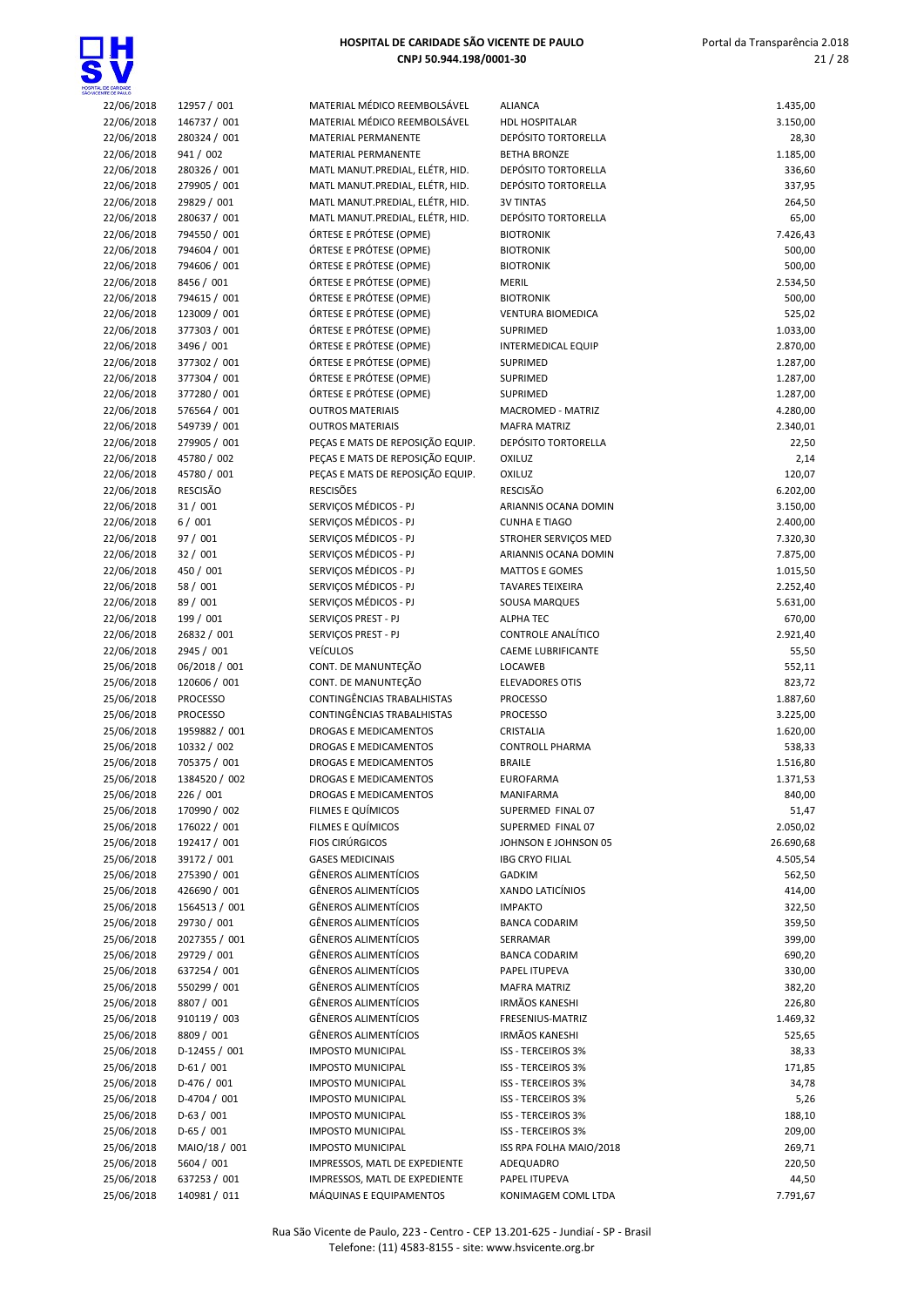

 Portal da Transparência 2.018 22 / 28

| 25/06/2018 | 637253 / 001                | MATERIAL DE LIMPEZA                                | <b>PAPEL ITUPEVA</b>             | 4.362,42           |
|------------|-----------------------------|----------------------------------------------------|----------------------------------|--------------------|
| 25/06/2018 | 4800 / 001                  | MATERIAL DE LIMPEZA                                | PRISMA COMERCIAL                 | 1.823,45           |
| 25/06/2018 | 2342 / 001                  | MATERIAL DE LIMPEZA                                | <b>GREEN BAGS</b>                | 3.403,20           |
| 25/06/2018 | 7679 / 001                  | MATERIAL DE LIMPEZA                                | <b>ELITE</b>                     | 6.905,63           |
| 25/06/2018 | 170990 / 002                | MATERIAL MÉDICO REEMBOLSÁVEL                       | SUPERMED FINAL 07                | 5.827,81           |
| 25/06/2018 | 4800 / 001                  | MATERIAL MÉDICO REEMBOLSÁVEL                       | PRISMA COMERCIAL                 | 1.928,50           |
| 25/06/2018 | 176021 / 001                | MATERIAL MÉDICO REEMBOLSÁVEL                       | SUPERMED FINAL 07                | 4.745,40           |
| 25/06/2018 | 192376 / 001                | MATERIAL MÉDICO REEMBOLSÁVEL                       | JOHNSON E JOHNSON 05             | 9.104,16           |
| 25/06/2018 | 1019800 / 001               | MATERIAL MÉDICO REEMBOLSÁVEL                       | <b>COMERCIAL RIOCLARENS</b>      | 2.240,00           |
| 25/06/2018 | 176003 / 001                | MATERIAL MÉDICO REEMBOLSÁVEL                       | SUPERMED FINAL 07                | 1.891,80           |
| 25/06/2018 | 192414 / 001                | MATERIAL MÉDICO REEMBOLSÁVEL                       | JOHNSON E JOHNSON 05             | 20.738,53          |
| 25/06/2018 | 8505 / 001                  | ÓRTESE E PRÓTESE (OPME)                            | <b>MERIL</b>                     | 2.034,50           |
| 25/06/2018 | 59245 / 001                 | ÓRTESE E PRÓTESE (OPME)                            | HEBEL COMÉRCIO                   | 998,00             |
| 25/06/2018 | 8502 / 001                  | ÓRTESE E PRÓTESE (OPME)                            | <b>MERIL</b>                     | 2.534,50           |
| 25/06/2018 | 8506 / 001                  | ÓRTESE E PRÓTESE (OPME)                            | MERIL                            | 1.000,00           |
| 25/06/2018 | 8504 / 001                  | ÓRTESE E PRÓTESE (OPME)                            | <b>MERIL</b>                     | 500,00             |
| 25/06/2018 | 44833 / 001                 | ÓRTESE E PRÓTESE (OPME)                            | ORTHO SYSTEM                     | 764,34             |
| 25/06/2018 | 44807 / 001                 | ÓRTESE E PRÓTESE (OPME)                            | ORTHO SYSTEM                     | 913,16             |
| 25/06/2018 | 48339 / 001                 | ÓRTESE E PRÓTESE (OPME)                            | DENUO MEDIC                      | 1.000,00           |
| 25/06/2018 | 335866 / 001                | ÓRTESE E PRÓTESE (OPME)                            | EMPÓRIO HOSPITALAR               | 1.033,00           |
| 25/06/2018 | 336320 / 001                | ÓRTESE E PRÓTESE (OPME)                            | EMPÓRIO HOSPITALAR               | 1.992,40           |
| 25/06/2018 | 44822 / 001                 | ÓRTESE E PRÓTESE (OPME)                            | ORTHO SYSTEM                     | 5.000,00           |
| 25/06/2018 | 335838 / 001                | ÓRTESE E PRÓTESE (OPME)                            | EMPÓRIO HOSPITALAR               | 2.320,00           |
| 25/06/2018 | 44802 / 001                 | ÓRTESE E PRÓTESE (OPME)                            | ORTHO SYSTEM                     | 913,16             |
| 25/06/2018 | 796018 / 001                | ÓRTESE E PRÓTESE (OPME)                            | <b>BIOTRONIK</b>                 | 7.426,43           |
| 25/06/2018 | 44845 / 001                 | ÓRTESE E PRÓTESE (OPME)                            | ORTHO SYSTEM                     | 913,16             |
| 25/06/2018 | 14732 / 001                 | ÓRTESE E PRÓTESE (OPME)                            | SMITH E NEPHEW FILIA             | 875,00             |
| 25/06/2018 | 44847 / 001                 | ÓRTESE E PRÓTESE (OPME)                            | ORTHO SYSTEM                     | 148,40             |
| 25/06/2018 | 44800 / 001                 | ÓRTESE E PRÓTESE (OPME)                            | ORTHO SYSTEM                     | 1.483,81           |
| 25/06/2018 | 44801 / 001                 | ÓRTESE E PRÓTESE (OPME)                            | ORTHO SYSTEM                     | 15,34              |
| 25/06/2018 | 44806 / 001                 | ÓRTESE E PRÓTESE (OPME)                            | ORTHO SYSTEM                     | 27,71              |
| 25/06/2018 | 335841 / 001                | ÓRTESE E PRÓTESE (OPME)                            | EMPÓRIO HOSPITALAR               | 1.287,00           |
| 25/06/2018 | 335842 / 001                | ÓRTESE E PRÓTESE (OPME)                            | EMPÓRIO HOSPITALAR               | 1.287,00           |
| 25/06/2018 | 796060 / 001                | ÓRTESE E PRÓTESE (OPME)                            | <b>BIOTRONIK</b>                 | 7.426,43           |
|            | 796028 / 001                | ÓRTESE E PRÓTESE (OPME)                            | <b>BIOTRONIK</b>                 |                    |
| 25/06/2018 | 44804 / 001                 |                                                    |                                  | 7.426,43           |
| 25/06/2018 |                             | ÓRTESE E PRÓTESE (OPME)                            | ORTHO SYSTEM                     | 1.096,39           |
| 25/06/2018 | 796041 / 001<br>44803 / 001 | ÓRTESE E PRÓTESE (OPME)<br>ÓRTESE E PRÓTESE (OPME) | <b>BIOTRONIK</b><br>ORTHO SYSTEM | 7.426,43<br>635,92 |
| 25/06/2018 |                             | ÓRTESE E PRÓTESE (OPME)                            | EMPÓRIO HOSPITALAR               |                    |
| 25/06/2018 | 335845 / 001                |                                                    |                                  | 959,40             |
| 25/06/2018 | 335840 / 001                | ÓRTESE E PRÓTESE (OPME)                            | EMPÓRIO HOSPITALAR               | 1.541,00           |
| 25/06/2018 | 335855 / 001                | ÓRTESE E PRÓTESE (OPME)                            | EMPÓRIO HOSPITALAR               | 1.033,00           |
| 25/06/2018 | 44805 / 001                 | ÓRTESE E PRÓTESE (OPME)                            | ORTHO SYSTEM                     | 913,16             |
| 25/06/2018 | 192415 / 001                | <b>OUTROS MATERIAIS</b>                            | JOHNSON E JOHNSON 05             | 3.657,36           |
| 25/06/2018 | 2503 / 001                  | <b>OUTROS MATERIAIS</b>                            | <b>IMPORMED</b>                  | 8.470,00           |
| 25/06/2018 | 170990 / 002                | <b>OUTROS MATERIAIS</b>                            | SUPERMED FINAL 07                | 114,76             |
| 25/06/2018 | 6143 / 001                  | PEÇAS E MATS DE REPOSIÇÃO EQUIP.                   | ESTERILAV                        | 873,40             |
| 25/06/2018 | 43991 / 001                 | PECAS E MATS DE REPOSIÇÃO EQUIP.                   | DRAGER                           | 1.043,22           |
| 25/06/2018 | 43980 / 001                 | PECAS E MATS DE REPOSIÇÃO EQUIP.                   | <b>DRAGER</b>                    | 558,67             |
| 25/06/2018 | RESCISÃO                    | <b>RESCISÕES</b>                                   | <b>RESCISÃO</b>                  | 6.297,50           |
| 25/06/2018 | 100389544 / 002             | <b>SEGUROS</b>                                     | <b>ITAÚ SEGUROS</b>              | 3.349,60           |
| 25/06/2018 | 2433 / 001                  | SERVIÇOS PREST - PJ                                | FLEXIMED COM E SERV              | 1.430,25           |
| 25/06/2018 | 1633 / 001                  | SERVIÇOS PREST - PJ                                | C.HOFFMAN                        | 419,00             |
| 25/06/2018 | 7331 / 001                  | <b>TELEFONE</b>                                    | <b>VIVO</b>                      | 2.667,32           |
| 26/06/2018 | <b>PROCESSO</b>             | CONTINGÊNCIAS TRABALHISTAS                         | <b>PROCESSO</b>                  | 2.000,00           |
| 26/06/2018 | <b>PROCESSO</b>             | CONTINGÊNCIAS TRABALHISTAS                         | <b>PROCESSO</b>                  | 8.149,69           |
| 26/06/2018 | <b>PROCESSO</b>             | CONTINGÊNCIAS TRABALHISTAS                         | <b>PROCESSO</b>                  | 1.615,77           |
| 26/06/2018 | <b>JUNHO / 001</b>          | DESPESAS FINANC FEDERAL                            | <b>ENCARGOS GRRF PARCELADAS</b>  | 29.000,18          |
| 26/06/2018 | 1136 06/2018 / 001          | DÍVIDA - REFIS                                     | REFIS-3                          | 9.932,81           |
| 26/06/2018 | 4720 06/2018 / 001          | DÍVIDA - REFIS                                     | REFIS-3                          | 216.909,33         |
| 26/06/2018 | 1204 06/2018 / 001          | DÍVIDA - REFIS                                     | REFIS-3                          | 29.475,16          |
| 26/06/2018 | 5519 / 001                  | DROGAS E MEDICAMENTOS                              | PHARMEDICE                       | 980,00             |
| 26/06/2018 | <b>JUNHO / 001</b>          | FGTS RESCISÕES PARCELADAS                          | <b>GRRF PARCELADAS</b>           | 160.157,66         |
| 26/06/2018 | 259577 / 001                | <b>GASES MEDICINAIS</b>                            | IBG                              | 83,05              |
| 26/06/2018 | 259578 / 001                | <b>GASES MEDICINAIS</b>                            | IBG                              | 373,71             |
| 26/06/2018 | 2967179 / 001               | <b>GÊNEROS ALIMENTÍCIOS</b>                        | <b>FRIBOI FILIAL</b>             | 4.581,84           |
| 26/06/2018 | 83055 / 001                 | <b>GÊNEROS ALIMENTÍCIOS</b>                        | <b>OVOS PRETI</b>                | 225,00             |
| 26/06/2018 | 14789 / 001                 | <b>GÊNEROS ALIMENTÍCIOS</b>                        | <b>COMERCIAL ESTRELA</b>         | 850,00             |
| 26/06/2018 | 1295724 / 001               | GÊNEROS ALIMENTÍCIOS                               | FRANGO ADORO FILIAL              | 1.802,00           |
| 26/06/2018 | 8826 / 001                  | GÊNEROS ALIMENTÍCIOS                               | <b>IRMÃOS KANESHI</b>            | 576,15             |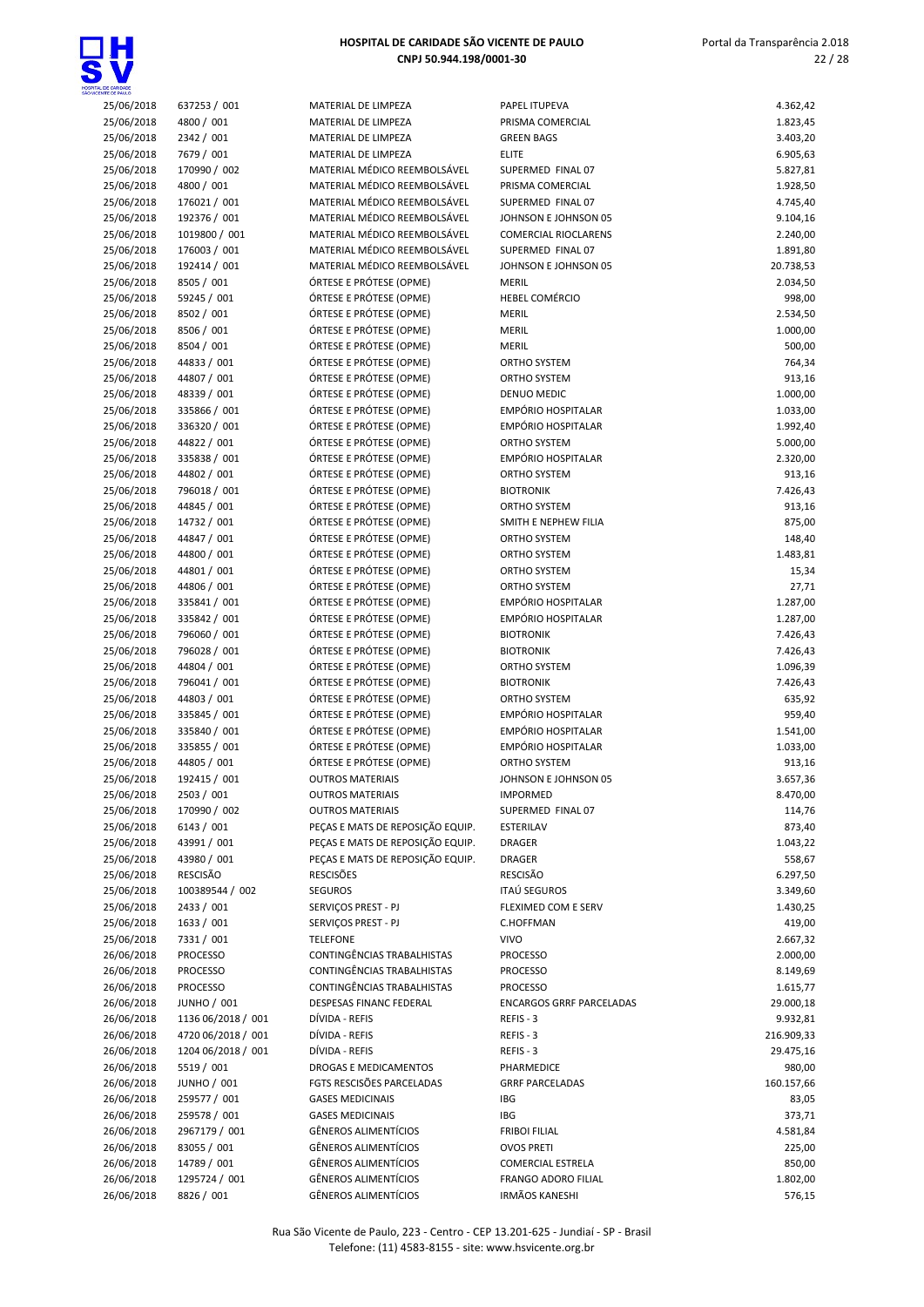

| 26/06/2018 | 29769 / 001      | <b>GÊNEROS ALIMENTÍCIOS</b>      | <b>BANCA CODARIM</b>     | 337,00    |
|------------|------------------|----------------------------------|--------------------------|-----------|
| 26/06/2018 | 2633012 / 001    | <b>GÊNEROS ALIMENTÍCIOS</b>      | <b>FESTPAN</b>           | 693,00    |
| 26/06/2018 | 427013 / 001     | <b>GÊNEROS ALIMENTÍCIOS</b>      | <b>XANDO LATICÍNIOS</b>  | 667,00    |
| 26/06/2018 | 2419184 / 001    | <b>GÊNEROS ALIMENTÍCIOS</b>      | SALES                    | 700,50    |
| 26/06/2018 | 1565292 / 001    | <b>GÊNEROS ALIMENTÍCIOS</b>      | <b>IMPAKTO</b>           | 265,50    |
| 26/06/2018 | 79936 / 001      | <b>GÊNEROS ALIMENTÍCIOS</b>      | JOATE COM E REP          | 306,60    |
|            |                  | <b>GÊNEROS ALIMENTÍCIOS</b>      | <b>BOA SUPER FILIAL</b>  |           |
| 26/06/2018 | 46547 / 001      |                                  |                          | 991,32    |
| 26/06/2018 | 8833 / 001       | GÊNEROS ALIMENTÍCIOS             | <b>IRMÃOS KANESHI</b>    | 619,60    |
| 26/06/2018 | 14824 / 001      | <b>GÊNEROS ALIMENTÍCIOS</b>      | <b>COMERCIAL ESTRELA</b> | 850,00    |
| 26/06/2018 | 802 / 001        | IMPRESSOS, MATL DE EXPEDIENTE    | <b>GRÁFICA MEGA FLEX</b> | 2.305,00  |
| 26/06/2018 | 181340 / 001     | IMPRESSOS, MATL DE EXPEDIENTE    | AUTOPEL AUTOMAÇÃO        | 5.400,00  |
| 26/06/2018 | 2419462 / 001    | IMPRESSOS, MATL DE EXPEDIENTE    | SALES                    | 2.000,00  |
| 26/06/2018 | <b>PROCESSO</b>  | <b>LEGAIS E JURÍDICAS</b>        | <b>HONORÁRIO</b>         | 1.062,00  |
| 26/06/2018 | 9155 / 001       | MÁQUINAS E EQUIPAMENTOS          | <b>APONTO SISTEMAS</b>   | 5.000,00  |
| 26/06/2018 | 77385 / 001      | MATERIAL DE LIMPEZA              | <b>TERRÃO</b>            | 3.040,00  |
| 26/06/2018 | 813563 / 001     | MATERIAL MÉDICO REEMBOLSÁVEL     | <b>CBS</b>               | 46,10     |
| 26/06/2018 | 171317 / 002     | MATERIAL MÉDICO REEMBOLSÁVEL     | SUPERMED FINAL 07        | 2.387,60  |
| 26/06/2018 | 13991 / 001      | MATL MANUT.PREDIAL, ELÉTR, HID   | <b>FIRE LESS</b>         | 604,44    |
| 26/06/2018 | 321047 / 001     | MATL MANUT.PREDIAL, ELÉTR, HID   | <b>RONDI</b>             | 397,35    |
| 26/06/2018 | 3994 / 001       | ÓRTESE E PRÓTESE (OPME)          | <b>SS MEDICAL</b>        | 395,20    |
| 26/06/2018 | 796581 / 001     | ÓRTESE E PRÓTESE (OPME)          | <b>BIOTRONIK</b>         | 5.424,93  |
| 26/06/2018 | 796363 / 001     | ÓRTESE E PRÓTESE (OPME)          | <b>BIOTRONIK</b>         | 5.225,25  |
| 26/06/2018 | 796792 / 001     | ÓRTESE E PRÓTESE (OPME)          | <b>BIOTRONIK</b>         | 500,00    |
| 26/06/2018 | 796726 / 001     | ÓRTESE E PRÓTESE (OPME)          | <b>BIOTRONIK</b>         | 5.424,93  |
|            |                  |                                  |                          |           |
| 26/06/2018 | 796571 / 001     | ÓRTESE E PRÓTESE (OPME)          | <b>BIOTRONIK</b>         | 500,00    |
| 26/06/2018 | 321056 / 001     | PEÇAS E MATS DE REPOSIÇÃO EQUIP. | <b>RONDI</b>             | 579,57    |
| 26/06/2018 | 3431 / 001       | PEÇAS E MATS DE REPOSIÇÃO EQUIP. | ADIMED                   | 395,00    |
| 26/06/2018 | 186347 / 001     | SERVIÇOS PREST - PJ              | <b>SIMPRO</b>            | 544,02    |
| 26/06/2018 | 9626 / 001       | SERVIÇOS PREST - PJ              | APONTO SISTEMAS          | 800,00    |
| 26/06/2018 | 22/003           | SERVIÇOS PREST - PJ              | <b>IMBRAS MONTAGEM</b>   | 5.170,00  |
| 26/06/2018 | 27627 / 001      | UTENSÍLIOS/PEÇAS DE INFORMÁTICA  | KLINT FIOS CAMPINAS      | 420,00    |
| 27/06/2018 | <b>PROCESSO</b>  | CONTINGÊNCIAS TRABALHISTAS       | <b>PROCESSO</b>          | 1.000,00  |
| 27/06/2018 | <b>PROCESSO</b>  | CONTINGÊNCIAS TRABALHISTAS       | <b>PROCESSO</b>          | 6.700,00  |
| 27/06/2018 | <b>PROCESSO</b>  | CONTINGÊNCIAS TRABALHISTAS       | <b>PROCESSO</b>          | 2.750,00  |
| 27/06/2018 | <b>PROCESSO</b>  | CONTINGÊNCIAS TRABALHISTAS       | <b>PROCESSO</b>          | 1.800,00  |
| 27/06/2018 | <b>PROCESSO</b>  | CONTINGÊNCIAS TRABALHISTAS       | <b>PROCESSO</b>          | 15.801,26 |
| 27/06/2018 | <b>PROCESSO</b>  | CONTINGÊNCIAS TRABALHISTAS       | <b>PROCESSO</b>          | 1.085,89  |
| 27/06/2018 | <b>PROCESSO</b>  | CONTINGÊNCIAS TRABALHISTAS       | <b>PROCESSO</b>          | 1.053,34  |
| 27/06/2018 | <b>PROCESSO</b>  | CONTINGÊNCIAS TRABALHISTAS       | <b>PROCESSO</b>          | 3.927,45  |
| 27/06/2018 | <b>PROCESSO</b>  | CONTINGÊNCIAS TRABALHISTAS       | <b>PROCESSO</b>          | 1.000,00  |
| 27/06/2018 | <b>PROCESSO</b>  | CONTINGÊNCIAS TRABALHISTAS       | <b>PROCESSO</b>          | 1.200,00  |
|            | 1384760 / 001    | DESPESAS FINANC FEDERAL          | <b>EUROFARMA</b>         | 107,06    |
| 27/06/2018 |                  |                                  |                          |           |
| 27/06/2018 | <b>PROCESSO</b>  | DESPESAS FINANC MUNICIPAL        | <b>PROCESSO</b>          | 10,53     |
| 27/06/2018 | 1384760 / 001    | DROGAS E MEDICAMENTOS            | EUROFARMA                | 30.600,00 |
| 27/06/2018 | 147659 / 002     | MATERIAL MÉDICO REEMBOLSÁVEL     | <b>MEDI HOUSE</b>        | 6.030,64  |
| 27/06/2018 | 243801 / 001     | MATERIAL MÉDICO REEMBOLSÁVEL     | POLAR FIX                | 1.019,70  |
| 27/06/2018 | 148287 / 001     | MATERIAL MÉDICO REEMBOLSÁVEL     | <b>MEDI HOUSE</b>        | 1.393,56  |
| 27/06/2018 | 241930 / 001     | MATERIAL MÉDICO REEMBOLSÁVEL     | POLAR FIX                | 3.146,65  |
| 27/06/2018 | 240440 / 001     | MATERIAL MÉDICO REEMBOLSÁVEL     | POLAR FIX                | 12.669,60 |
| 27/06/2018 | 148349 / 001     | MATERIAL MÉDICO REEMBOLSÁVEL     | <b>MEDI HOUSE</b>        | 6.038,40  |
| 27/06/2018 | 242018 / 001     | MATERIAL MÉDICO REEMBOLSÁVEL     | POLAR FIX                | 1.186,56  |
| 27/06/2018 | 73596 / 001      | ÓRTESE E PRÓTESE (OPME)          | LINE LIFE                | 97,48     |
| 27/06/2018 | 796821 / 001     | ÓRTESE E PRÓTESE (OPME)          | <b>BIOTRONIK</b>         | 7.426,43  |
| 27/06/2018 | 22987 / 001      | ÓRTESE E PRÓTESE (OPME)          | CHOLMED                  | 3.610,00  |
| 27/06/2018 | 240566 / 001     | <b>OUTROS MATERIAIS</b>          | POLAR FIX                | 1.461,60  |
| 27/06/2018 | 12981 / 001      | <b>OUTROS MATERIAIS</b>          | <b>ALIANCA</b>           | 11.550,00 |
| 27/06/2018 | CONF DIV / 001   | PARCELAMENTO FORNECEDORES        | <b>FARMAVIDA</b>         | 8.913,91  |
| 27/06/2018 | <b>RESCISÃO</b>  | RESCISÕES PARCELADAS HOSPITAL    | RESCISÃO                 | 10,00     |
|            | JUNHO/2018 / 001 | RESCISÕES PARCELADAS HOSPITAL    | RESCISÕES PARCELADAS     |           |
| 27/06/2018 | <b>RESCISÃO</b>  | RESCISÕES PARCELADAS HOSPITAL    | RESCISÃO                 | 4.160,84  |
| 27/06/2018 |                  |                                  |                          | 6.974,74  |
| 27/06/2018 | <b>RESCISÃO</b>  | RESCISÕES PARCELADAS HOSPITAL    | <b>RESCISÃO</b>          | 10,00     |
| 27/06/2018 | RESCISÃO         | RESCISÕES PARCELADAS HOSPITAL    | RESCISÃO                 | 1.457,33  |
| 27/06/2018 | <b>RESCISÃO</b>  | RESCISÕES PARCELADAS HOSPITAL    | RESCISÃO                 | 2.345,76  |
| 27/06/2018 | JUNHO/18 / 001   | RESCISÕES PARCELADAS HOSPITAL    | RESCISÕES PARCELADAS     | 54.601,12 |
| 28/06/2018 | 7730 / 001       | CONT. DE MANUNTEÇÃO              | SIEMENS HEALTHCARE       | 22.888,62 |
| 28/06/2018 | 7946 / 001       | CONT. DE MANUNTEÇÃO              | SIEMENS HEALTHCARE       | 3.307,97  |
| 28/06/2018 | <b>PROCESSO</b>  | CONTINGÊNCIAS TRABALHISTAS       | <b>PROCESSO</b>          | 9.600,00  |
| 28/06/2018 | <b>PROCESSO</b>  | CONTINGÊNCIAS TRABALHISTAS       | PROCESSO                 | 1.284,05  |
| 28/06/2018 | <b>PROCESSO</b>  | CONTINGÊNCIAS TRABALHISTAS       | <b>PROCESSO</b>          | 7.000,00  |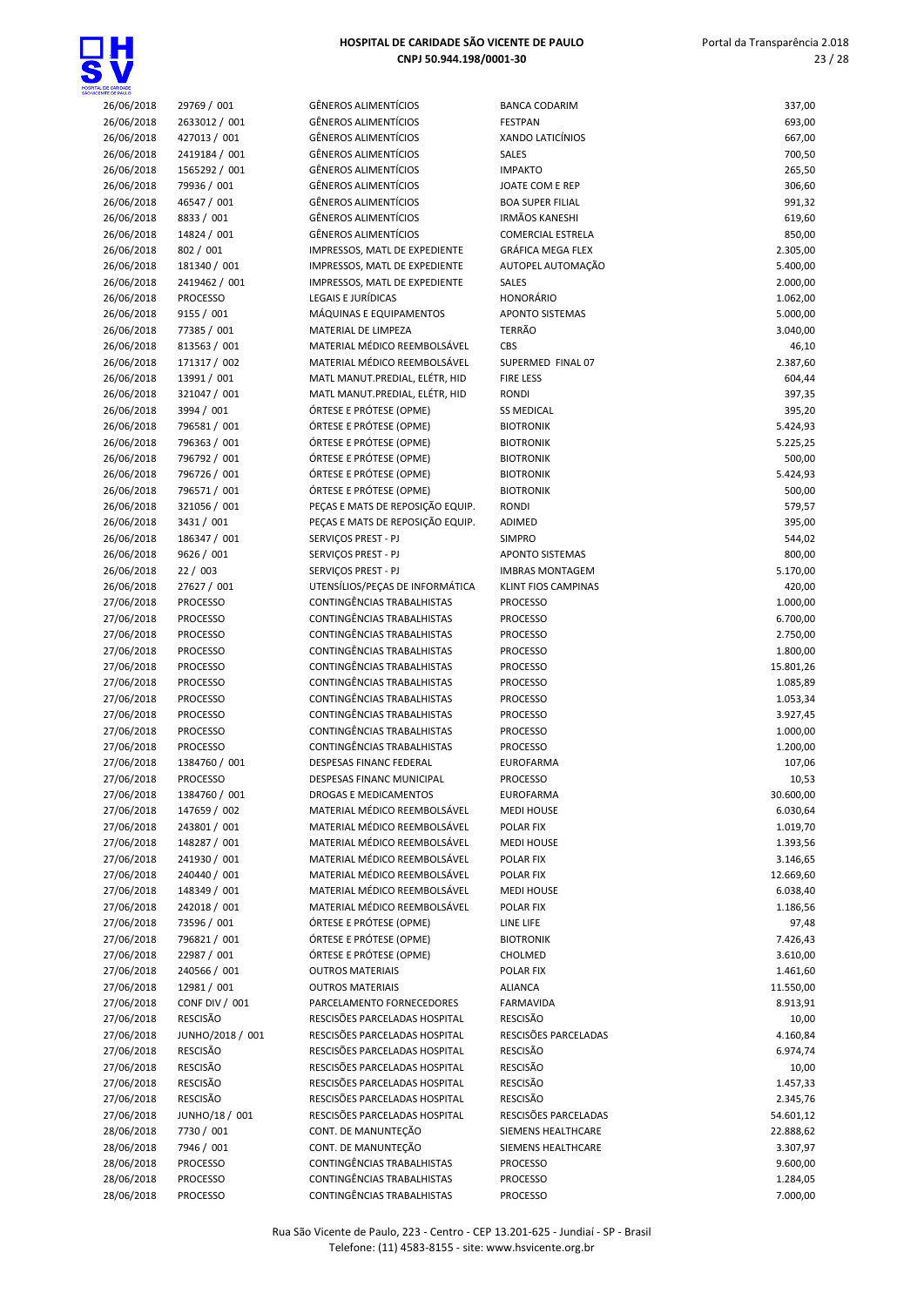

| <b><i>STELLE PAULU</i></b> |                               |                                                    |                                                         |                      |
|----------------------------|-------------------------------|----------------------------------------------------|---------------------------------------------------------|----------------------|
| 28/06/2018                 | <b>PROCESSO</b>               | CONTINGÊNCIAS TRABALHISTAS                         | <b>PROCESSO</b>                                         | 1.184,77             |
| 28/06/2018                 | <b>PROCESSO</b>               | CONTINGÊNCIAS TRABALHISTAS                         | <b>PROCESSO</b>                                         | 1.000,00             |
| 28/06/2018                 | <b>PROCESSO</b>               | CONTINGÊNCIAS TRABALHISTAS                         | <b>PROCESSO</b>                                         | 6.231,88             |
| 28/06/2018                 | 704754 / 001                  | DESPESAS FINANC MUNICIPAL                          | PROT CAP SÃO PAULO                                      | 0,72                 |
| 28/06/2018                 | 7617 / 001                    | DROGAS E MEDICAMENTOS                              | <b>FARMÁCIA SOBAM</b>                                   | 108,28               |
| 28/06/2018                 | 104277 / 001                  | DROGAS E MEDICAMENTOS                              | SANOBIOL                                                | 19.335,00            |
| 28/06/2018                 | 104440 / 001                  | <b>DROGAS E MEDICAMENTOS</b>                       | SANOBIOL                                                | 15.839,20            |
| 28/06/2018                 | 32949 / 001                   | DROGAS E MEDICAMENTOS                              | <b>BELIVE</b>                                           | 3.321,00             |
| 28/06/2018                 | 2014039 / 001                 | DROGAS E MEDICAMENTOS                              | CRISTALIA                                               | 658,00               |
| 28/06/2018                 | 178496 / 001                  | DROGAS E MEDICAMENTOS                              | ATIVA GO                                                | 3.990,00             |
| 28/06/2018                 | 807941 / 002                  | FILMES E QUÍMICOS                                  | CBS                                                     | 112,79               |
| 28/06/2018                 | 259756 / 001                  | <b>GASES MEDICINAIS</b>                            | IBG                                                     | 747,43               |
| 28/06/2018                 | 259757 / 001                  | <b>GASES MEDICINAIS</b>                            | IBG                                                     | 373,72               |
| 28/06/2018                 | 47278 / 001                   | GÊNEROS ALIMENTÍCIOS                               | <b>GTS DISTRIBUIDORA</b>                                | 534,84               |
| 28/06/2018                 | 3681 / 001                    | <b>GÊNEROS ALIMENTÍCIOS</b>                        | PANIFICADORA IBIPORA                                    | 9.043,70             |
| 28/06/2018                 | 7793 / 001                    | <b>GÊNEROS ALIMENTÍCIOS</b>                        | <b>MARTCIRUR</b>                                        | 577,50               |
| 28/06/2018                 | 29782 / 001                   | <b>GÊNEROS ALIMENTÍCIOS</b>                        | <b>BANCA CODARIM</b>                                    | 58,00                |
| 28/06/2018<br>28/06/2018   | 8845 / 001<br><b>PROCESSO</b> | <b>GÊNEROS ALIMENTÍCIOS</b><br>LEGAIS E JURÍDICAS  | <b>IRMÃOS KANESHI</b><br><b>HONORÁIOS ASSITENCIAIAS</b> | 431,75<br>962,43     |
|                            | 1566361 / 001                 | MATERIAL DE LIMPEZA                                | <b>IMPAKTO</b>                                          |                      |
| 28/06/2018<br>28/06/2018   | 807941 / 002                  | MATERIAL DE LIMPEZA                                | CBS                                                     | 206,10<br>308,59     |
| 28/06/2018                 | 807941 / 002                  | MATERIAL DE USO PAC. NÃO REEMB                     | CBS                                                     | 2,02                 |
| 28/06/2018                 | 57174 / 002                   | MATERIAL MÉDICO REEMBOLSÁVEL                       | <b>CISCRE</b>                                           | 3.289,50             |
| 28/06/2018                 | 521 / 002                     | MATERIAL MÉDICO REEMBOLSÁVEL                       | SEROPLAST                                               | 2.181,10             |
| 28/06/2018                 | 807941 / 002                  | MATERIAL MÉDICO REEMBOLSÁVEL                       | CBS                                                     | 3.670,99             |
| 28/06/2018                 | 97950 / 001                   | ÓRTESE E PRÓTESE (OPME)                            | PLANTÃO MÉDICO                                          | 195,45               |
| 28/06/2018                 | 118930 / 001                  | ÓRTESE E PRÓTESE (OPME)                            | <b>ERECTA</b>                                           | 5.208,62             |
| 28/06/2018                 | 119297 / 001                  | ÓRTESE E PRÓTESE (OPME)                            | <b>ERECTA</b>                                           | 2.010,00             |
| 28/06/2018                 | 119292 / 001                  | ÓRTESE E PRÓTESE (OPME)                            | <b>ERECTA</b>                                           | 525,02               |
| 28/06/2018                 | 350928 / 001                  | ÓRTESE E PRÓTESE (OPME)                            | ST JUDE MEDICAL                                         | 1.529,48             |
| 28/06/2018                 | 353210 / 001                  | ÓRTESE E PRÓTESE (OPME)                            | ST JUDE MEDICAL                                         | 5.424,93             |
| 28/06/2018                 | 149892 / 001                  | ÓRTESE E PRÓTESE (OPME)                            | VITÓRIA HOSPITALAR                                      | 97,73                |
| 28/06/2018                 | 146774 / 002                  | ÓRTESE E PRÓTESE (OPME)                            | VITÓRIA HOSPITALAR                                      | 1.114,97             |
| 28/06/2018                 | 75173 / 001                   | ÓRTESE E PRÓTESE (OPME)                            | LIMEIRA                                                 | 2.335,34             |
| 28/06/2018                 | 75172 / 001                   | ÓRTESE E PRÓTESE (OPME)                            | LIMEIRA                                                 | 1.334,60             |
| 28/06/2018                 | 75298 / 001                   | ÓRTESE E PRÓTESE (OPME)                            | LIMEIRA                                                 | 1.793,34             |
| 28/06/2018                 | 19780 / 001                   | ÓRTESE E PRÓTESE (OPME)                            | <b>CARDIO E ENDO</b>                                    | 2.034,50             |
| 28/06/2018                 | 19851 / 001                   | ÓRTESE E PRÓTESE (OPME)                            | <b>CARDIO E ENDO</b>                                    | 2.034,50             |
| 28/06/2018                 | 19499 / 001                   | ÓRTESE E PRÓTESE (OPME)                            | <b>CARDIO E ENDO</b>                                    | 2.034,50             |
| 28/06/2018                 | 20385 / 001                   | ÓRTESE E PRÓTESE (OPME)                            | <b>CARDIO E ENDO</b>                                    | 2.034,50             |
| 28/06/2018                 | 42718 / 001                   | ÓRTESE E PRÓTESE (OPME)                            | <b>MEDICAL CAMP</b>                                     | 3.086,19             |
| 28/06/2018                 | 42723 / 001                   | ÓRTESE E PRÓTESE (OPME)                            | <b>MEDICAL CAMP</b>                                     | 625,00               |
| 28/06/2018                 | 96720 / 001                   | ÓRTESE E PRÓTESE (OPME)                            | PLANTÃO MÉDICO                                          | 97,48                |
| 28/06/2018                 | 96569 / 001                   | ÓRTESE E PRÓTESE (OPME)                            | PLANTÃO MÉDICO                                          | 195,45               |
| 28/06/2018                 | 97005 / 001                   | ÓRTESE E PRÓTESE (OPME)                            | PLANTÃO MÉDICO                                          | 195,45               |
| 28/06/2018                 | 97002 / 001                   | ÓRTESE E PRÓTESE (OPME)                            | PLANTÃO MÉDICO                                          | 195,45               |
| 28/06/2018                 | 352690 / 001                  | ÓRTESE E PRÓTESE (OPME)                            | ST JUDE MEDICAL                                         | 1.529,48             |
| 28/06/2018                 | 352453 / 001                  | ÓRTESE E PRÓTESE (OPME)                            | ST JUDE MEDICAL                                         | 5.225,25             |
| 28/06/2018                 | 354321 / 001                  | ÓRTESE E PRÓTESE (OPME)                            | ST JUDE MEDICAL                                         | 3.058,96             |
| 28/06/2018                 | 350684 / 001                  | ÓRTESE E PRÓTESE (OPME)                            | ST JUDE MEDICAL                                         | 7.172,65             |
| 28/06/2018                 | 145885 / 002                  | ÓRTESE E PRÓTESE (OPME)                            | VITÓRIA HOSPITALAR                                      | 97,72                |
| 28/06/2018                 | 148202 / 001                  | ÓRTESE E PRÓTESE (OPME)                            | VITÓRIA HOSPITALAR                                      | 1.017,25             |
| 28/06/2018                 | 10189 / 001                   | ÓRTESE E PRÓTESE (OPME)                            | <b>EVMED</b>                                            | 180,00               |
| 28/06/2018                 | 75200 / 001                   | ÓRTESE E PRÓTESE (OPME)                            | LIMEIRA                                                 | 1.306,15             |
| 28/06/2018                 | 19542 / 001                   | ÓRTESE E PRÓTESE (OPME)                            | <b>CARDIO E ENDO</b>                                    | 2.034,50             |
| 28/06/2018                 | 19541 / 001                   | ÓRTESE E PRÓTESE (OPME)                            | <b>CARDIO E ENDO</b>                                    | 2.034,50             |
| 28/06/2018                 | 19579 / 001                   | ÓRTESE E PRÓTESE (OPME)                            | <b>CARDIO E ENDO</b>                                    | 2.034,50             |
| 28/06/2018                 | 19781 / 001                   | ÓRTESE E PRÓTESE (OPME)                            | <b>CARDIO E ENDO</b>                                    | 195,45               |
| 28/06/2018                 | 97951 / 001                   | ÓRTESE E PRÓTESE (OPME)                            | PLANTÃO MÉDICO                                          | 195,45               |
| 28/06/2018                 | 96799 / 001                   | ÓRTESE E PRÓTESE (OPME)                            | PLANTÃO MÉDICO                                          | 195,45               |
| 28/06/2018                 | 96269 / 001                   | ÓRTESE E PRÓTESE (OPME)                            | PLANTÃO MÉDICO                                          | 195,45               |
| 28/06/2018                 | 96268 / 001                   | ÓRTESE E PRÓTESE (OPME)                            | PLANTÃO MÉDICO                                          | 195,45               |
| 28/06/2018                 | 119127 / 001<br>119128 / 001  | ÓRTESE E PRÓTESE (OPME)<br>ÓRTESE E PRÓTESE (OPME) | <b>ERECTA</b><br>ERECTA                                 | 1.900,00             |
| 28/06/2018<br>28/06/2018   |                               | ÓRTESE E PRÓTESE (OPME)                            |                                                         | 845,80               |
|                            | 118722 / 001                  | ÓRTESE E PRÓTESE (OPME)                            | <b>ERECTA</b>                                           | 1.585,02             |
| 28/06/2018                 | 351935 / 001                  |                                                    | ST JUDE MEDICAL                                         | 1.529,48             |
| 28/06/2018<br>28/06/2018   | 118931 / 001<br>353730 / 001  | ÓRTESE E PRÓTESE (OPME)<br>ÓRTESE E PRÓTESE (OPME) | ERECTA<br><b>ST JUDE MEDICAL</b>                        | 1.300,00<br>1.529.48 |
|                            |                               |                                                    |                                                         |                      |

| L DE CARLDADE<br>ENTE DE PAULO |                            |                                                              |                                            |                        |
|--------------------------------|----------------------------|--------------------------------------------------------------|--------------------------------------------|------------------------|
| 28/06/2018                     | <b>PROCESSO</b>            | CONTINGÊNCIAS TRABALHISTAS                                   | <b>PROCESSO</b>                            | 1.184,77               |
| 28/06/2018                     | <b>PROCESSO</b>            | CONTINGÊNCIAS TRABALHISTAS                                   | <b>PROCESSO</b>                            | 1.000,00               |
| 28/06/2018                     | <b>PROCESSO</b>            | CONTINGÊNCIAS TRABALHISTAS                                   | <b>PROCESSO</b>                            | 6.231,88               |
| 28/06/2018                     | 704754 / 001               | DESPESAS FINANC MUNICIPAL                                    | PROT CAP SÃO PAULO                         | 0,72                   |
| 28/06/2018                     | 7617 / 001<br>104277 / 001 | DROGAS E MEDICAMENTOS                                        | <b>FARMÁCIA SOBAM</b>                      | 108,28                 |
| 28/06/2018<br>28/06/2018       | 104440 / 001               | DROGAS E MEDICAMENTOS<br>DROGAS E MEDICAMENTOS               | SANOBIOL<br>SANOBIOL                       | 19.335,00<br>15.839,20 |
| 28/06/2018                     | 32949 / 001                | DROGAS E MEDICAMENTOS                                        | <b>BELIVE</b>                              | 3.321,00               |
| 28/06/2018                     | 2014039 / 001              | DROGAS E MEDICAMENTOS                                        | CRISTALIA                                  | 658,00                 |
| 28/06/2018                     | 178496 / 001               | <b>DROGAS E MEDICAMENTOS</b>                                 | ATIVA GO                                   | 3.990,00               |
| 28/06/2018                     | 807941 / 002               | FILMES E QUÍMICOS                                            | CBS                                        | 112,79                 |
| 28/06/2018                     | 259756 / 001               | <b>GASES MEDICINAIS</b>                                      | IBG                                        | 747,43                 |
| 28/06/2018                     | 259757 / 001               | <b>GASES MEDICINAIS</b>                                      | IBG                                        | 373,72                 |
| 28/06/2018                     | 47278 / 001                | <b>GÊNEROS ALIMENTÍCIOS</b>                                  | <b>GTS DISTRIBUIDORA</b>                   | 534,84                 |
| 28/06/2018                     | 3681 / 001                 | <b>GÊNEROS ALIMENTÍCIOS</b>                                  | PANIFICADORA IBIPORA                       | 9.043,70               |
| 28/06/2018                     | 7793 / 001                 | <b>GÊNEROS ALIMENTÍCIOS</b>                                  | <b>MARTCIRUR</b>                           | 577,50                 |
| 28/06/2018                     | 29782 / 001                | <b>GÊNEROS ALIMENTÍCIOS</b>                                  | <b>BANCA CODARIM</b>                       | 58,00                  |
| 28/06/2018                     | 8845 / 001                 | <b>GÊNEROS ALIMENTÍCIOS</b>                                  | <b>IRMÃOS KANESHI</b>                      | 431,75                 |
| 28/06/2018                     | <b>PROCESSO</b>            | LEGAIS E JURÍDICAS                                           | <b>HONORÁIOS ASSITENCIAIAS</b>             | 962,43                 |
| 28/06/2018                     | 1566361 / 001              | MATERIAL DE LIMPEZA                                          | <b>IMPAKTO</b>                             | 206,10                 |
| 28/06/2018                     | 807941 / 002               | MATERIAL DE LIMPEZA                                          | CBS                                        | 308,59                 |
| 28/06/2018                     | 807941 / 002               | MATERIAL DE USO PAC. NÃO REEMB                               | CBS                                        | 2,02                   |
| 28/06/2018                     | 57174 / 002                | MATERIAL MÉDICO REEMBOLSÁVEL                                 | <b>CISCRE</b>                              | 3.289,50               |
| 28/06/2018                     | 521 / 002<br>807941 / 002  | MATERIAL MÉDICO REEMBOLSÁVEL<br>MATERIAL MÉDICO REEMBOLSÁVEL | SEROPLAST<br><b>CBS</b>                    | 2.181,10               |
| 28/06/2018<br>28/06/2018       | 97950 / 001                | ÓRTESE E PRÓTESE (OPME)                                      | PLANTÃO MÉDICO                             | 3.670,99<br>195,45     |
| 28/06/2018                     | 118930 / 001               | ÓRTESE E PRÓTESE (OPME)                                      | <b>ERECTA</b>                              | 5.208,62               |
| 28/06/2018                     | 119297 / 001               | ÓRTESE E PRÓTESE (OPME)                                      | <b>ERECTA</b>                              | 2.010,00               |
| 28/06/2018                     | 119292 / 001               | ÓRTESE E PRÓTESE (OPME)                                      | ERECTA                                     | 525,02                 |
| 28/06/2018                     | 350928 / 001               | ÓRTESE E PRÓTESE (OPME)                                      | ST JUDE MEDICAL                            | 1.529,48               |
| 28/06/2018                     | 353210 / 001               | ÓRTESE E PRÓTESE (OPME)                                      | ST JUDE MEDICAL                            | 5.424,93               |
| 28/06/2018                     | 149892 / 001               | ÓRTESE E PRÓTESE (OPME)                                      | VITÓRIA HOSPITALAR                         | 97,73                  |
| 28/06/2018                     | 146774 / 002               | ÓRTESE E PRÓTESE (OPME)                                      | VITÓRIA HOSPITALAR                         | 1.114,97               |
| 28/06/2018                     | 75173 / 001                | ÓRTESE E PRÓTESE (OPME)                                      | LIMEIRA                                    | 2.335,34               |
| 28/06/2018                     | 75172 / 001                | ÓRTESE E PRÓTESE (OPME)                                      | LIMEIRA                                    | 1.334,60               |
| 28/06/2018                     | 75298 / 001                | ÓRTESE E PRÓTESE (OPME)                                      | LIMEIRA                                    | 1.793,34               |
| 28/06/2018                     | 19780 / 001                | ÓRTESE E PRÓTESE (OPME)                                      | <b>CARDIO E ENDO</b>                       | 2.034,50               |
| 28/06/2018                     | 19851 / 001                | ÓRTESE E PRÓTESE (OPME)                                      | <b>CARDIO E ENDO</b>                       | 2.034,50               |
| 28/06/2018                     | 19499 / 001                | ÓRTESE E PRÓTESE (OPME)                                      | <b>CARDIO E ENDO</b>                       | 2.034,50               |
| 28/06/2018                     | 20385 / 001                | ÓRTESE E PRÓTESE (OPME)                                      | <b>CARDIO E ENDO</b>                       | 2.034,50               |
| 28/06/2018<br>28/06/2018       | 42718 / 001<br>42723 / 001 | ÓRTESE E PRÓTESE (OPME)<br>ÓRTESE E PRÓTESE (OPME)           | <b>MEDICAL CAMP</b><br><b>MEDICAL CAMP</b> | 3.086,19<br>625,00     |
| 28/06/2018                     | 96720 / 001                | ÓRTESE E PRÓTESE (OPME)                                      | PLANTÃO MÉDICO                             | 97,48                  |
| 28/06/2018                     | 96569 / 001                | ÓRTESE E PRÓTESE (OPME)                                      | PLANTÃO MÉDICO                             | 195,45                 |
| 28/06/2018                     | 97005 / 001                | ÓRTESE E PRÓTESE (OPME)                                      | PLANTÃO MÉDICO                             | 195,45                 |
| 28/06/2018                     | 97002 / 001                | ÓRTESE E PRÓTESE (OPME)                                      | PLANTÃO MÉDICO                             | 195,45                 |
| 28/06/2018                     | 352690 / 001               | ÓRTESE E PRÓTESE (OPME)                                      | ST JUDE MEDICAL                            | 1.529,48               |
| 28/06/2018                     | 352453 / 001               | ÓRTESE E PRÓTESE (OPME)                                      | ST JUDE MEDICAL                            | 5.225,25               |
| 28/06/2018                     | 354321 / 001               | ÓRTESE E PRÓTESE (OPME)                                      | ST JUDE MEDICAL                            | 3.058,96               |
| 28/06/2018                     | 350684 / 001               | ÓRTESE E PRÓTESE (OPME)                                      | ST JUDE MEDICAL                            | 7.172,65               |
| 28/06/2018                     | 145885 / 002               | ÓRTESE E PRÓTESE (OPME)                                      | VITÓRIA HOSPITALAR                         | 97,72                  |
| 28/06/2018                     | 148202 / 001               | ÓRTESE E PRÓTESE (OPME)                                      | VITÓRIA HOSPITALAR                         | 1.017,25               |
| 28/06/2018                     | 10189 / 001                | ÓRTESE E PRÓTESE (OPME)                                      | <b>EVMED</b>                               | 180,00                 |
| 28/06/2018                     | 75200 / 001                | ÓRTESE E PRÓTESE (OPME)                                      | LIMEIRA                                    | 1.306,15               |
| 28/06/2018                     | 19542 / 001                | ÓRTESE E PRÓTESE (OPME)                                      | <b>CARDIO E ENDO</b>                       | 2.034,50               |
| 28/06/2018                     | 19541 / 001                | ÓRTESE E PRÓTESE (OPME)                                      | <b>CARDIO E ENDO</b>                       | 2.034,50               |
| 28/06/2018                     | 19579 / 001                | ÓRTESE E PRÓTESE (OPME)                                      | <b>CARDIO E ENDO</b>                       | 2.034,50               |
| 28/06/2018                     | 19781 / 001                | ÓRTESE E PRÓTESE (OPME)                                      | <b>CARDIO E ENDO</b><br>PLANTÃO MÉDICO     | 195,45                 |
| 28/06/2018<br>28/06/2018       | 97951 / 001<br>96799 / 001 | ÓRTESE E PRÓTESE (OPME)<br>ÓRTESE E PRÓTESE (OPME)           | PLANTÃO MÉDICO                             | 195,45                 |
| 28/06/2018                     | 96269 / 001                | ÓRTESE E PRÓTESE (OPME)                                      | PLANTÃO MÉDICO                             | 195,45<br>195,45       |
| 28/06/2018                     | 96268 / 001                | ÓRTESE E PRÓTESE (OPME)                                      | PLANTÃO MÉDICO                             | 195,45                 |
| 28/06/2018                     | 119127 / 001               | ÓRTESE E PRÓTESE (OPME)                                      | ERECTA                                     | 1.900,00               |
| 28/06/2018                     | 119128 / 001               | ÓRTESE E PRÓTESE (OPME)                                      | ERECTA                                     | 845,80                 |
| 28/06/2018                     | 118722 / 001               | ÓRTESE E PRÓTESE (OPME)                                      | ERECTA                                     | 1.585,02               |
| 28/06/2018                     | 351935 / 001               | ÓRTESE E PRÓTESE (OPME)                                      | ST JUDE MEDICAL                            | 1.529,48               |
| 28/06/2018                     | 118931 / 001               | ÓRTESE E PRÓTESE (OPME)                                      | ERECTA                                     | 1.300,00               |
| 28/06/2018                     | 353730 / 001               | ÓRTESE E PRÓTESE (OPME)                                      | ST JUDE MEDICAL                            | 1.529,48               |
| 28/06/2018                     | 146070 / 002               | ÓRTESE E PRÓTESE (OPME)                                      | VITÓRIA HOSPITALAR                         | 1.114,97               |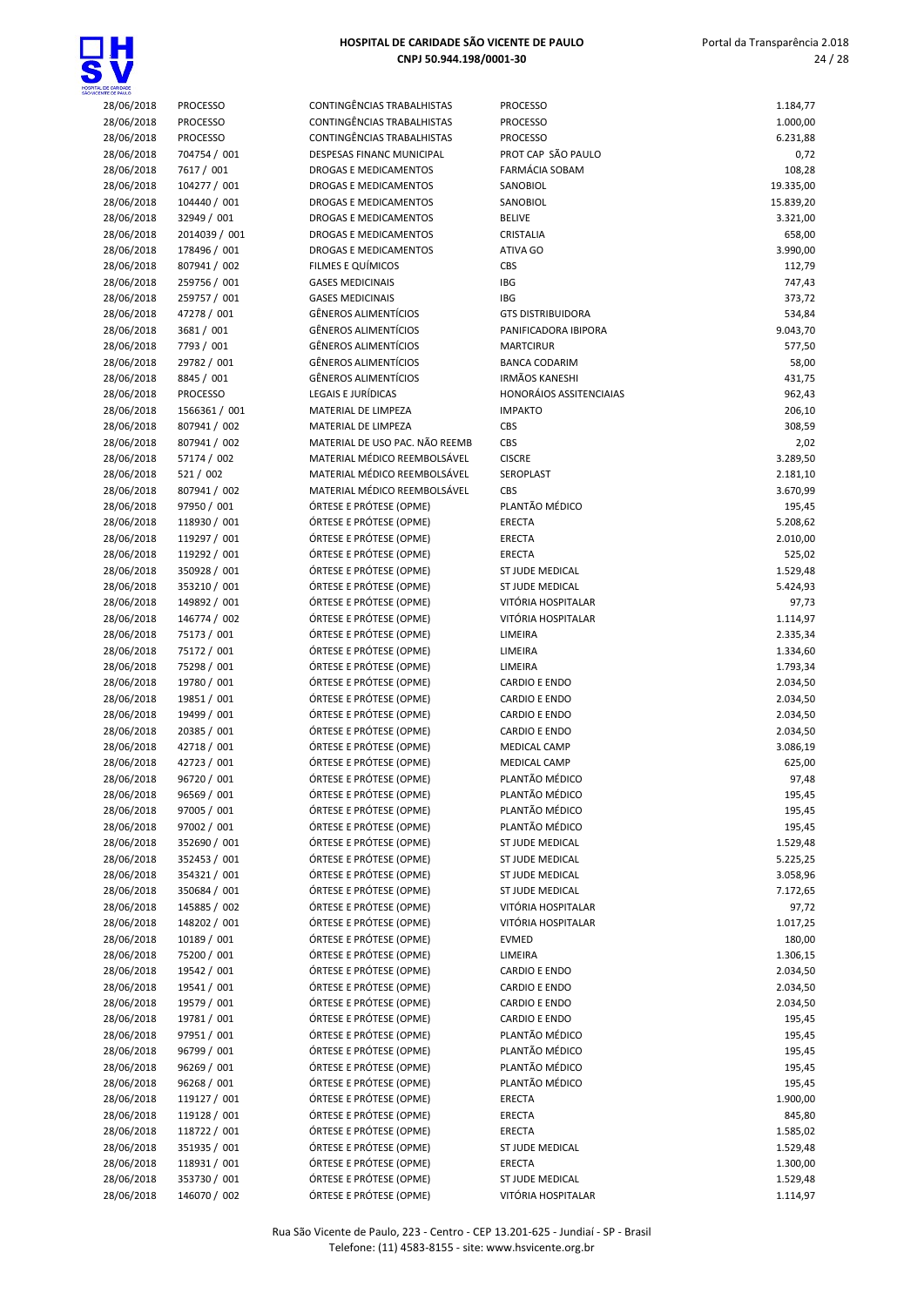

| 28/06/2018 | 149506 / 001 | ÓRTESE E PRÓTESE (OPME) | VITÓRIA HOSPITALAR       | 97,73    |
|------------|--------------|-------------------------|--------------------------|----------|
| 28/06/2018 | 147330 / 002 | ÓRTESE E PRÓTESE (OPME) | VITÓRIA HOSPITALAR       | 97,72    |
| 28/06/2018 | 149507 / 001 | ÓRTESE E PRÓTESE (OPME) | VITÓRIA HOSPITALAR       | 1.017,25 |
| 28/06/2018 | 10246 / 001  | ÓRTESE E PRÓTESE (OPME) | <b>EVMED</b>             | 180,00   |
| 28/06/2018 | 75296 / 001  | ÓRTESE E PRÓTESE (OPME) | LIMEIRA                  | 1.306,15 |
| 28/06/2018 | 42798 / 001  | ÓRTESE E PRÓTESE (OPME) | <b>MEDICAL CAMP</b>      | 3.086,19 |
| 28/06/2018 | 19240 / 001  | ÓRTESE E PRÓTESE (OPME) | <b>CARDIO E ENDO</b>     | 4.069,00 |
| 28/06/2018 | 19241 / 001  | ÓRTESE E PRÓTESE (OPME) | <b>CARDIO E ENDO</b>     | 6.103,50 |
| 28/06/2018 | 19242 / 001  | ÓRTESE E PRÓTESE (OPME) | <b>CARDIO E ENDO</b>     | 2.034,50 |
| 28/06/2018 | 42754 / 001  | ÓRTESE E PRÓTESE (OPME) | <b>MEDICAL CAMP</b>      | 280,00   |
| 28/06/2018 | 43123 / 001  | ÓRTESE E PRÓTESE (OPME) | <b>MEDICAL CAMP</b>      | 3.366,19 |
| 28/06/2018 | 96267 / 001  | ÓRTESE E PRÓTESE (OPME) | PLANTÃO MÉDICO           | 195,45   |
| 28/06/2018 | 43185 / 001  | ÓRTESE E PRÓTESE (OPME) | MEDICAL CAMP             | 3.366,19 |
| 28/06/2018 | 118719 / 001 | ÓRTESE E PRÓTESE (OPME) | <b>ERECTA</b>            | 525,02   |
| 28/06/2018 | 96798 / 001  | ÓRTESE E PRÓTESE (OPME) | PLANTÃO MÉDICO           | 195,45   |
| 28/06/2018 | 97003 / 001  | ÓRTESE E PRÓTESE (OPME) | PLANTÃO MÉDICO           | 390,90   |
| 28/06/2018 | 97004 / 001  | ÓRTESE E PRÓTESE (OPME) | PLANTÃO MÉDICO           | 390,90   |
| 28/06/2018 | 352452 / 001 | ÓRTESE E PRÓTESE (OPME) | ST JUDE MEDICAL          | 5.424,93 |
| 28/06/2018 | 145650 / 002 | ÓRTESE E PRÓTESE (OPME) | VITÓRIA HOSPITALAR       | 1.017,25 |
| 28/06/2018 | 148503 / 001 | ÓRTESE E PRÓTESE (OPME) | VITÓRIA HOSPITALAR       | 97,73    |
| 28/06/2018 | 119289 / 001 | ÓRTESE E PRÓTESE (OPME) | <b>ERECTA</b>            | 4.045,43 |
| 28/06/2018 | 1725 / 001   | ÓRTESE E PRÓTESE (OPME) | <b>EUROPRO COMERCIAL</b> | 9.622,65 |
| 28/06/2018 | 1778 / 001   | ÓRTESE E PRÓTESE (OPME) | <b>EUROPRO COMERCIAL</b> | 9.846,94 |
| 28/06/2018 | 10147 / 001  | ÓRTESE E PRÓTESE (OPME) | <b>EVMED</b>             | 180,00   |
| 28/06/2018 | 10148 / 001  | ÓRTESE E PRÓTESE (OPME) | <b>EVMED</b>             | 360,00   |
| 28/06/2018 | 75257 / 001  | ÓRTESE E PRÓTESE (OPME) | LIMEIRA                  | 1.334,60 |
| 28/06/2018 | 75209 / 001  | ÓRTESE E PRÓTESE (OPME) | LIMEIRA                  | 1.334,60 |
| 28/06/2018 | 75297 / 001  | ÓRTESE E PRÓTESE (OPME) | LIMEIRA                  | 1.277,70 |
| 28/06/2018 | 75341 / 001  | ÓRTESE E PRÓTESE (OPME) | LIMEIRA                  | 395,20   |
| 28/06/2018 | 75286 / 001  | ÓRTESE E PRÓTESE (OPME) | LIMEIRA                  | 347,60   |
| 28/06/2018 | 53520 / 001  | ÓRTESE E PRÓTESE (OPME) | MM MEDICAL               | 595,00   |
| 28/06/2018 | 791846 / 001 | ÓRTESE E PRÓTESE (OPME) | <b>BIOTRONIK</b>         | 5.225,25 |
| 28/06/2018 | 42717 / 001  | ÓRTESE E PRÓTESE (OPME) | <b>MEDICAL CAMP</b>      | 3.086,19 |
| 28/06/2018 | 43050 / 001  | ÓRTESE E PRÓTESE (OPME) | <b>MEDICAL CAMP</b>      | 3.086,19 |
| 28/06/2018 | 43264 / 001  | ÓRTESE E PRÓTESE (OPME) | <b>MEDICAL CAMP</b>      | 2.938,29 |
| 28/06/2018 | 118723 / 001 | ÓRTESE E PRÓTESE (OPME) | <b>ERECTA</b>            | 2.010,00 |
| 28/06/2018 | 352440 / 001 | ÓRTESE E PRÓTESE (OPME) | ST JUDE MEDICAL          | 4.324,34 |
| 28/06/2018 | 119291 / 001 | ÓRTESE E PRÓTESE (OPME) | <b>ERECTA</b>            | 2.985,43 |
| 28/06/2018 | 146524 / 002 | ÓRTESE E PRÓTESE (OPME) | VITÓRIA HOSPITALAR       | 97,72    |
| 28/06/2018 | 147199 / 002 | ÓRTESE E PRÓTESE (OPME) | VITÓRIA HOSPITALAR       | 97,72    |
| 28/06/2018 | 19239 / 001  | ÓRTESE E PRÓTESE (OPME) | <b>CARDIO E ENDO</b>     | 2.034,50 |
| 28/06/2018 | 97111 / 001  | ÓRTESE E PRÓTESE (OPME) | PLANTÃO MÉDICO           | 195,45   |
| 28/06/2018 | 96478 / 001  | ÓRTESE E PRÓTESE (OPME) | PLANTÃO MÉDICO           | 195,45   |
| 28/06/2018 | 119129 / 001 | ÓRTESE E PRÓTESE (OPME) | ERECTA                   | 4.845,43 |
| 28/06/2018 | 352454 / 001 | ÓRTESE E PRÓTESE (OPME) | ST JUDE MEDICAL          | 5.225,25 |
| 28/06/2018 | 119299 / 001 | ÓRTESE E PRÓTESE (OPME) | ERECTA                   | 6.303,98 |
| 28/06/2018 | 119294 / 001 | ÓRTESE E PRÓTESE (OPME) | ERECTA                   | 1.585,02 |
| 28/06/2018 | 352438 / 001 | ÓRTESE E PRÓTESE (OPME) | ST JUDE MEDICAL          | 7.172,65 |
| 28/06/2018 | 147483 / 002 | ÓRTESE E PRÓTESE (OPME) | VITÓRIA HOSPITALAR       | 97,72    |
| 28/06/2018 | 147482 / 002 | ÓRTESE E PRÓTESE (OPME) | VITÓRIA HOSPITALAR       | 97,72    |
| 28/06/2018 | 149835 / 001 | ÓRTESE E PRÓTESE (OPME) | VITÓRIA HOSPITALAR       | 97,73    |
| 28/06/2018 | 147329 / 002 | ÓRTESE E PRÓTESE (OPME) | VITÓRIA HOSPITALAR       | 97,72    |
| 28/06/2018 | 147331 / 002 | ÓRTESE E PRÓTESE (OPME) | VITÓRIA HOSPITALAR       | 1.212,70 |
| 28/06/2018 | 75187 / 001  | ÓRTESE E PRÓTESE (OPME) | LIMEIRA                  | 1.675,34 |
| 28/06/2018 | 75210 / 001  | ÓRTESE E PRÓTESE (OPME) | LIMEIRA                  | 4.480,00 |
| 28/06/2018 | 75287 / 001  | ÓRTESE E PRÓTESE (OPME) | LIMEIRA                  | 201,38   |
| 28/06/2018 | 42964 / 001  | ÓRTESE E PRÓTESE (OPME) | <b>MEDICAL CAMP</b>      | 3.086,19 |
| 28/06/2018 | 42963 / 001  | ÓRTESE E PRÓTESE (OPME) | MEDICAL CAMP             | 3.086,19 |
| 28/06/2018 | 54294 / 001  | ÓRTESE E PRÓTESE (OPME) | MM MEDICAL               | 595,00   |
| 28/06/2018 | 19243 / 001  | ÓRTESE E PRÓTESE (OPME) | CARDIO E ENDO            | 2.034,50 |
| 28/06/2018 | 20201 / 001  | ÓRTESE E PRÓTESE (OPME) | CARDIO E ENDO            | 500,00   |
| 28/06/2018 | 42858 / 001  | ÓRTESE E PRÓTESE (OPME) | MEDICAL CAMP             | 4.630,90 |
| 28/06/2018 | 96568 / 001  | ÓRTESE E PRÓTESE (OPME) | PLANTÃO MÉDICO           | 390,90   |
| 28/06/2018 | 352439 / 001 | ÓRTESE E PRÓTESE (OPME) | ST JUDE MEDICAL          | 7.299,54 |
| 28/06/2018 | 119301 / 001 | ÓRTESE E PRÓTESE (OPME) | <b>ERECTA</b>            | 3.645,88 |
| 28/06/2018 | 352441 / 001 | ÓRTESE E PRÓTESE (OPME) | ST JUDE MEDICAL          | 4.324,34 |
| 28/06/2018 | 145652 / 002 | ÓRTESE E PRÓTESE (OPME) | VITÓRIA HOSPITALAR       | 97,72    |
| 28/06/2018 | 149834 / 001 | ÓRTESE E PRÓTESE (OPME) | VITÓRIA HOSPITALAR       | 2.382,23 |
| 28/06/2018 | 149508 / 001 | ÓRTESE E PRÓTESE (OPME) | VITÓRIA HOSPITALAR       | 2.034,50 |
|            |              |                         |                          |          |

| VITÓRIA HOSPITALAR              | 97,73                |
|---------------------------------|----------------------|
| VITÓRIA HOSPITALAR              | 97,72                |
| VITÓRIA HOSPITALAR              | 1.017,25             |
| EVMED                           | 180,00               |
| LIMEIRA<br><b>MEDICAL CAMP</b>  | 1.306,15<br>3.086,19 |
| <b>CARDIO E ENDO</b>            | 4.069,00             |
| <b>CARDIO E ENDO</b>            | 6.103,50             |
| <b>CARDIO E ENDO</b>            | 2.034,50             |
| <b>MEDICAL CAMP</b>             | 280,00               |
| <b>MEDICAL CAMP</b>             | 3.366,19             |
| PLANTÃO MÉDICO                  | 195,45               |
| <b>MEDICAL CAMP</b>             | 3.366,19             |
| <b>ERECTA</b><br>PLANTÃO MÉDICO | 525,02               |
| PLANTÃO MÉDICO                  | 195,45<br>390,90     |
| PLANTÃO MÉDICO                  | 390,90               |
| ST JUDE MEDICAL                 | 5.424,93             |
| VITÓRIA HOSPITALAR              | 1.017,25             |
| VITÓRIA HOSPITALAR              | 97,73                |
| <b>ERECTA</b>                   | 4.045,43             |
| <b>EUROPRO COMERCIAL</b>        | 9.622,65             |
| <b>EUROPRO COMERCIAL</b>        | 9.846,94             |
| EVMED                           | 180,00               |
| EVMED<br>LIMEIRA                | 360,00<br>1.334,60   |
| LIMEIRA                         | 1.334,60             |
| LIMEIRA                         | 1.277,70             |
| LIMEIRA                         | 395,20               |
| LIMEIRA                         | 347,60               |
| MM MEDICAL                      | 595,00               |
| <b>BIOTRONIK</b>                | 5.225,25             |
| <b>MEDICAL CAMP</b>             | 3.086,19             |
| <b>MEDICAL CAMP</b>             | 3.086,19             |
| <b>MEDICAL CAMP</b><br>ERECTA   | 2.938,29<br>2.010,00 |
| ST JUDE MEDICAL                 | 4.324,34             |
| <b>ERECTA</b>                   | 2.985,43             |
| VITÓRIA HOSPITALAR              | 97,72                |
| VITÓRIA HOSPITALAR              | 97,72                |
| <b>CARDIO E ENDO</b>            | 2.034,50             |
| PLANTÃO MÉDICO                  | 195,45               |
| PLANTÃO MÉDICO                  | 195,45               |
| ERECTA<br>ST JUDE MEDICAL       | 4.845,43             |
| ERECTA                          | 5.225,25<br>6.303,98 |
| <b>ERECTA</b>                   | 1.585,02             |
| ST JUDE MEDICAL                 | 7.172,65             |
| VITÓRIA HOSPITALAR              | 97,72                |
| VITÓRIA HOSPITALAR              | 97,72                |
| VITÓRIA HOSPITALAR              | 97,73                |
| VITÓRIA HOSPITALAR              | 97,72                |
| VITÓRIA HOSPITALAR              | 1.212,70             |
| LIMEIRA<br>LIMEIRA              | 1.675,34<br>4.480,00 |
| LIMEIRA                         | 201,38               |
| <b>MEDICAL CAMP</b>             | 3.086,19             |
| <b>MEDICAL CAMP</b>             | 3.086,19             |
| MM MEDICAL                      | 595,00               |
| <b>CARDIO E ENDO</b>            | 2.034,50             |
| CARDIO E ENDO                   | 500,00               |
| <b>MEDICAL CAMP</b>             | 4.630,90             |
| PLANTÃO MÉDICO                  | 390,90               |
| ST JUDE MEDICAL                 | 7.299,54             |
| ERECTA<br>ST JUDE MEDICAL       | 3.645,88<br>4.324,34 |
| VITÓRIA HOSPITALAR              | 97,72                |
| VITÓRIA HOSPITALAR              | 2.382,23             |
| VITÓRIA HOSPITALAR              | 2.034,50             |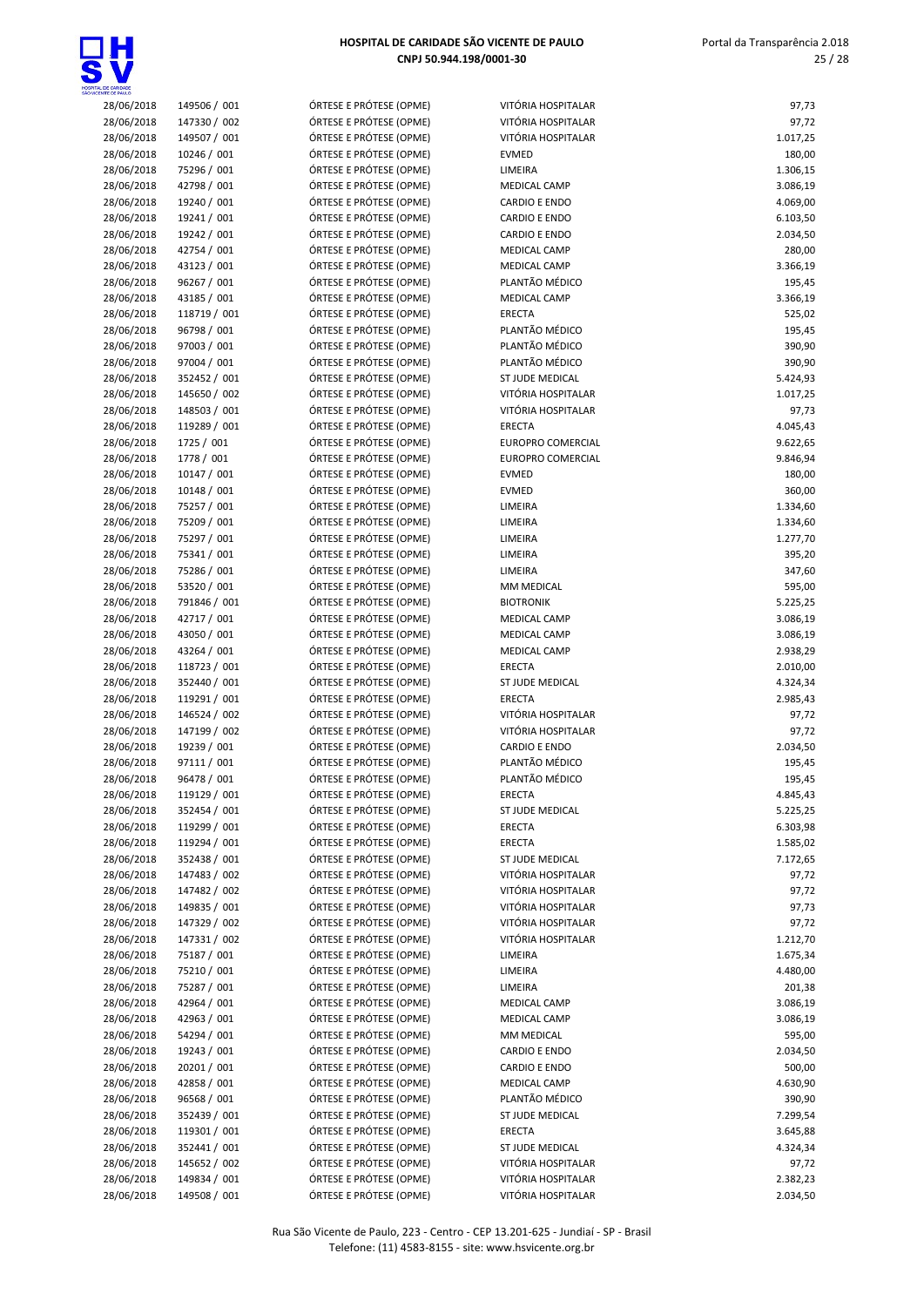

| ENTE DE PAULO |                       |                                  |                                           |            |
|---------------|-----------------------|----------------------------------|-------------------------------------------|------------|
| 28/06/2018    | 145651 / 002          | ÓRTESE E PRÓTESE (OPME)          | VITÓRIA HOSPITALAR                        | 97,72      |
| 28/06/2018    | 146491 / 002          | ÓRTESE E PRÓTESE (OPME)          | VITÓRIA HOSPITALAR                        | 1.017,25   |
| 28/06/2018    | 148835 / 001          | ÓRTESE E PRÓTESE (OPME)          | VITÓRIA HOSPITALAR                        | 97,73      |
| 28/06/2018    | 10149 / 001           | ÓRTESE E PRÓTESE (OPME)          | <b>EVMED</b>                              | 180,00     |
| 28/06/2018    | 10188 / 001           | ÓRTESE E PRÓTESE (OPME)          | <b>EVMED</b>                              | 180,00     |
| 28/06/2018    | 75211 / 001           | ÓRTESE E PRÓTESE (OPME)          | LIMEIRA                                   | 3.230,00   |
| 28/06/2018    | 54292 / 001           | ÓRTESE E PRÓTESE (OPME)          | MM MEDICAL                                | 595,00     |
| 28/06/2018    | 20218 / 001           | ÓRTESE E PRÓTESE (OPME)          | <b>CARDIO E ENDO</b>                      | 2.034,50   |
| 28/06/2018    | 42799 / 001           | ÓRTESE E PRÓTESE (OPME)          | <b>MEDICAL CAMP</b>                       | 3.366,19   |
|               |                       |                                  |                                           |            |
| 28/06/2018    | 43122 / 001           | ÓRTESE E PRÓTESE (OPME)          | <b>MEDICAL CAMP</b>                       | 3.086,19   |
| 28/06/2018    | 96800 / 001           | ÓRTESE E PRÓTESE (OPME)          | PLANTÃO MÉDICO                            | 195,45     |
| 28/06/2018    | 43049 / 001           | ÓRTESE E PRÓTESE (OPME)          | <b>MEDICAL CAMP</b>                       | 3.086,19   |
| 28/06/2018    | 118932 / 001          | ÓRTESE E PRÓTESE (OPME)          | ERECTA                                    | 1.585,02   |
| 28/06/2018    | 118720 / 001          | ÓRTESE E PRÓTESE (OPME)          | <b>ERECTA</b>                             | 845,80     |
| 28/06/2018    | 97110 / 001           | ÓRTESE E PRÓTESE (OPME)          | PLANTÃO MÉDICO                            | 195,45     |
| 28/06/2018    | 118929 / 001          | ÓRTESE E PRÓTESE (OPME)          | <b>ERECTA</b>                             | 6.445,43   |
| 28/06/2018    | 145884 / 002          | ÓRTESE E PRÓTESE (OPME)          | VITÓRIA HOSPITALAR                        | 1.017,25   |
| 28/06/2018    | 146490 / 002          | ÓRTESE E PRÓTESE (OPME)          | VITÓRIA HOSPITALAR                        | 1.212,70   |
| 28/06/2018    | 145653 / 002          | ÓRTESE E PRÓTESE (OPME)          | VITÓRIA HOSPITALAR                        | 1.017,25   |
|               |                       |                                  |                                           |            |
| 28/06/2018    | 119300 / 001          | ÓRTESE E PRÓTESE (OPME)          | <b>ERECTA</b>                             | 950,00     |
| 28/06/2018    | 119296 / 001          | ÓRTESE E PRÓTESE (OPME)          | <b>ERECTA</b>                             | 1.585,02   |
| 28/06/2018    | 75188 / 001           | ÓRTESE E PRÓTESE (OPME)          | LIMEIRA                                   | 1.334,60   |
| 28/06/2018    | 75258 / 001           | ÓRTESE E PRÓTESE (OPME)          | LIMEIRA                                   | 1.306,15   |
| 28/06/2018    | 54880 / 001           | ÓRTESE E PRÓTESE (OPME)          | MM MEDICAL                                | 3.580,00   |
| 28/06/2018    | 54306 / 001           | ÓRTESE E PRÓTESE (OPME)          | MM MEDICAL                                | 595,00     |
| 28/06/2018    | 219680 / 001          | ÓRTESE E PRÓTESE (OPME)          | <b>CARDIO MEDICAL</b>                     | 1.140,00   |
| 28/06/2018    | 97349 / 001           | ÓRTESE E PRÓTESE (OPME)          | PLANTÃO MÉDICO                            | 195,45     |
| 28/06/2018    | 97006 / 001           | ÓRTESE E PRÓTESE (OPME)          | PLANTÃO MÉDICO                            | 195,45     |
|               | 96797 / 001           | ÓRTESE E PRÓTESE (OPME)          | PLANTÃO MÉDICO                            |            |
| 28/06/2018    |                       |                                  |                                           | 195,45     |
| 28/06/2018    | 44864 / 001           | ÓRTESE E PRÓTESE (OPME)          | ORTHO SYSTEM                              | 764,34     |
| 28/06/2018    | 44435 / 001           | ÓRTESE E PRÓTESE (OPME)          | ORTHO SYSTEM                              | 1.600,00   |
| 28/06/2018    | 44433 / 001           | ÓRTESE E PRÓTESE (OPME)          | <b>ORTHO SYSTEM</b>                       | 1.500,00   |
| 28/06/2018    | 44431 / 001           | ÓRTESE E PRÓTESE (OPME)          | ORTHO SYSTEM                              | 5.000,00   |
| 28/06/2018    | 527 / 001             | <b>OUTROS MATERIAIS</b>          | <b>METROPISCINAS</b>                      | 35,00      |
| 28/06/2018    | 1020256 / 001         | <b>OUTROS MATERIAIS</b>          | <b>COMERCIAL RIOCLARENS</b>               | 1.080,00   |
| 28/06/2018    | 704754 / 001          | <b>OUTROS MATERIAIS</b>          | PROT CAP SAO PAULO                        | 365,65     |
| 28/06/2018    | 150 / 001             | <b>OUTROS MATERIAIS</b>          | MEGA SIGN COM VISUAL                      | 710,00     |
| 28/06/2018    | 807941 / 002          | <b>OUTROS MATERIAIS</b>          | CBS                                       | 59,99      |
|               |                       |                                  |                                           |            |
| 28/06/2018    | <b>CONF DIV / 011</b> | PARCELAMENTO FORNECEDORES        | ATMOSFERA                                 | 17.110,00  |
| 28/06/2018    | 120153 / 001          | PECAS E MATS DE REPOSIÇÃO EQUIP. | <b>ERECTA</b>                             | 4.890,00   |
| 28/06/2018    | 941 / 001             | SERVIÇOS MÉDICOS - PJ            | JLV SERVIÇOS MÉDICOS                      | 3.167,45   |
| 28/06/2018    | 2365 / 001            | SERVICOS MÉDICOS - PJ            | ANGIOSCAN FILIAL                          | 120,00     |
| 28/06/2018    | 1631 / 001            | SERVICOS MÉDICOS - PJ            | <b>TANNOUS</b>                            | 371,86     |
| 28/06/2018    | 22181 / 001           | SERVIÇOS PREST - PJ              | ATMOSFERA                                 | 14.233,81  |
| 28/06/2018    | 879 / 001             | SERVICOS PREST - PJ              | <b>COKINOS</b>                            | 2.135,00   |
| 28/06/2018    | 31981 / 001           | SERVIÇOS PREST - PJ              | ATMOSFERA                                 | 5.432,70   |
| 28/06/2018    | 7732 / 001            | SERVIÇOS PREST - PJ              | SIEMENS HEALTHCARE                        | 1.647,42   |
|               | 31980 / 001           | SERVICOS PREST - PJ              |                                           |            |
| 28/06/2018    |                       |                                  | ATMOSFERA                                 | 863,80     |
| 28/06/2018    | 892 / 001             | SERVIÇOS PREST - PJ              | ELETRÔNICA VITRON                         | 780,00     |
| 28/06/2018    | 22182 / 001           | SERVIÇOS PREST - PJ              | ATMOSFERA                                 | 186.478,65 |
| 28/06/2018    | 121360 / 001          | SERVIÇOS PREST - PJ              | <b>ELEVADORES OTIS</b>                    | 1.723,96   |
| 28/06/2018    | 171 / 001             | SERVIÇOS PREST - PJ              | CKS AUD E CONSUL                          | 3.558,33   |
| 28/06/2018    | 131 / 001             | SERVS TERC. MED. REPASSE         | INST DE ONCOLOGIA                         | 196.532,18 |
| 28/06/2018    | CONF. DÍV / 004       | TERMO CONF. DÍVIDA               | <b>BIOTRONIK</b>                          | 5.498,00   |
| 28/06/2018    | CONF. DÍV / 010       | TERMO CONF. DÍVIDA               | ST JUDE MEDICAL                           | 20.440,43  |
| 28/06/2018    | CONF. DÍVIDA / 001    | TERMO CONF. DÍVIDA               | <b>ISI</b>                                | 10.264,36  |
| 29/06/2018    | 45297 / 001           | CONT. DE MANUNTEÇÃO              | <b>ELEVADORES ATLAS</b>                   | 762,80     |
|               |                       |                                  |                                           |            |
| 29/06/2018    | <b>JULHO / 001</b>    | DESPESAS FINANC FEDERAL          | <b>ENCARGOS GRRF PARCELADAS PROCESSOS</b> | 9.775,45   |
| 29/06/2018    | <b>PROCESSO</b>       | DESPS LEGAIS E JURÍDICAS         | <b>GRU PROCESSO</b>                       | 1.100,00   |
| 29/06/2018    | 1021121 / 001         | DROGAS E MEDICAMENTOS            | COMERCIAL RIOCLARENSE                     | 5.284,50   |
| 29/06/2018    | 1021180 / 001         | DROGAS E MEDICAMENTOS            | COMERCIAL RIOCLARENSE                     | 1.863,12   |
| 29/06/2018    | 16548713 / 001        | DROGAS E MEDICAMENTOS            | <b>GENESIO A MENDES</b>                   | 7.002,00   |
| 29/06/2018    | JULHO/18 / 001        | FÉRIAS                           | FÉRIAS FOLHA JULHO/18                     | 2.914,98   |
| 29/06/2018    | JULHO/18 / 001        | FÉRIAS                           | FÉRIAS FOLHA JULHO/18                     | 420.881,22 |
| 29/06/2018    | JULHO/18 / 001        | FÉRIAS                           | FÉRIAS FOLHA JULHO/18                     | 30.923,36  |
| 29/06/2018    | JULHO/18 / 001        | FÉRIAS                           | FÉRIAS FOLHA JULHO/18                     | 153.208,51 |
| 29/06/2018    | JULHO / 001           | FGTS RESCISÕES PARCELADAS        | <b>GRRF PARCELADAS PROCESSOS</b>          |            |
|               |                       |                                  |                                           | 51.611,94  |
| 29/06/2018    | 45911 / 001           | <b>GASES MEDICINAIS</b>          | <b>OXILUZ</b>                             | 6.533,00   |
| 29/06/2018    | 45912 / 001           | <b>GASES MEDICINAIS</b>          | <b>OXILUZ</b>                             | 1.219,00   |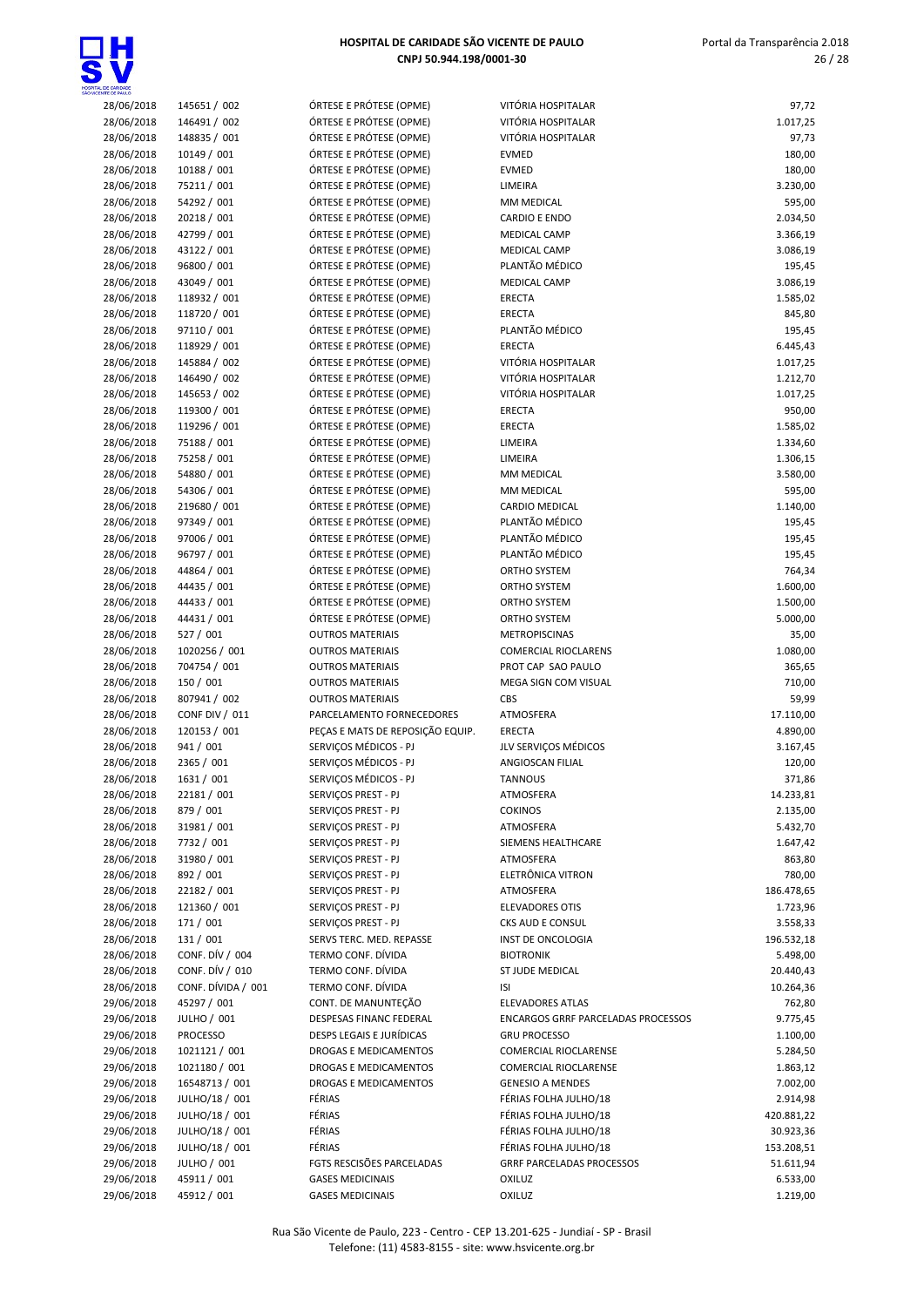

| NTE OE PAULO             |                             |                                                            |
|--------------------------|-----------------------------|------------------------------------------------------------|
| 29/06/2018               | 39356 / 001                 | <b>GASES MEDICINAIS</b>                                    |
| 29/06/2018               | 39355 / 001                 | <b>GASES MEDICINAIS</b>                                    |
| 29/06/2018               | 8869 / 001                  | <b>GÊNEROS ALIMENTÍCIOS</b>                                |
| 29/06/2018               | 1298432 / 001               | <b>GÊNEROS ALIMENTÍCIOS</b>                                |
| 29/06/2018               | 8846 / 001                  | <b>GÊNEROS ALIMENTÍCIOS</b>                                |
| 29/06/2018               | 83161 / 001                 | <b>GÊNEROS ALIMENTÍCIOS</b>                                |
| 29/06/2018               | 29797 / 001                 | <b>GÊNEROS ALIMENTÍCIOS</b>                                |
| 29/06/2018               | 109955 / 001                | <b>GÊNEROS ALIMENTÍCIOS</b>                                |
| 29/06/2018               | 14844 / 001                 | <b>GÊNEROS ALIMENTÍCIOS</b><br><b>GÊNEROS ALIMENTÍCIOS</b> |
| 29/06/2018               | 19798 / 001                 | <b>GÊNEROS ALIMENTÍCIOS</b>                                |
| 29/06/2018<br>29/06/2018 | 29806 / 001<br>120372 / 001 | LOCAÇÃO (EQUIP, MÁQ. ES                                    |
| 29/06/2018               | 6642 / 001                  | LOCAÇÃO (EQUIP, MÁQ. ES                                    |
| 29/06/2018               | 19619 / 001                 | LOCAÇÃO (EQUIP, MÁQ. ES                                    |
| 29/06/2018               | 31439 / 001                 | LOCAÇÃO (EQUIP, MÁQ. ES                                    |
| 29/06/2018               | 15351 / 001                 | MATERIAL DE LIMPEZA                                        |
| 29/06/2018               | 21971 / 002                 | MATERIAL MÉDICO REEMB                                      |
| 29/06/2018               | 101194 / 001                | MATERIAL MÉDICO REEMB                                      |
| 29/06/2018               | 381313 / 001                | MATERIAL MÉDICO REEMB                                      |
| 29/06/2018               | 55466 / 001                 | <b>MATERIAL PERMANENTE</b>                                 |
| 29/06/2018               | 55465 / 001                 | MATERIAL PERMANENTE                                        |
| 29/06/2018               | 1476060 / 001               | ÓRTESE E PRÓTESE (OPME)                                    |
| 29/06/2018               | 56768 / 001                 | ÓRTESE E PRÓTESE (OPME)                                    |
| 29/06/2018               | 56766 / 001                 | ÓRTESE E PRÓTESE (OPME)                                    |
| 29/06/2018               | 56736 / 001                 | ÓRTESE E PRÓTESE (OPME)                                    |
| 29/06/2018               | 55747 / 001                 | ÓRTESE E PRÓTESE (OPME)                                    |
| 29/06/2018               | 1477536 / 001               | ÓRTESE E PRÓTESE (OPME)                                    |
| 29/06/2018               | 56867 / 001                 | ÓRTESE E PRÓTESE (OPME)                                    |
| 29/06/2018               | 56819 / 001                 | ÓRTESE E PRÓTESE (OPME)                                    |
| 29/06/2018               | 56501 / 001                 | ÓRTESE E PRÓTESE (OPME)                                    |
| 29/06/2018               | 56254 / 001                 | ÓRTESE E PRÓTESE (OPME)                                    |
| 29/06/2018               | 56252 / 001                 | ÓRTESE E PRÓTESE (OPME)                                    |
| 29/06/2018               | 56243 / 001                 | ÓRTESE E PRÓTESE (OPME)                                    |
| 29/06/2018               | 56107 / 001                 | ÓRTESE E PRÓTESE (OPME)                                    |
| 29/06/2018               | 56104 / 001                 | ÓRTESE E PRÓTESE (OPME)                                    |
| 29/06/2018               | 25790 / 001                 | ÓRTESE E PRÓTESE (OPME)                                    |
| 29/06/2018               | 57082 / 001                 | ÓRTESE E PRÓTESE (OPME)                                    |
| 29/06/2018               | 57019 / 001                 | ÓRTESE E PRÓTESE (OPME)                                    |
| 29/06/2018               | 56860 / 001                 | ÓRTESE E PRÓTESE (OPME)                                    |
| 29/06/2018               | 56500 / 001                 | ÓRTESE E PRÓTESE (OPME)                                    |
| 29/06/2018               | 56462 / 001                 | ÓRTESE E PRÓTESE (OPME)                                    |
| 29/06/2018               | 56352 / 001                 | ÓRTESE E PRÓTESE (OPME)                                    |
| 29/06/2018               | 56261/001                   | ÓRTESE E PRÓTESE (OPME)                                    |
| 29/06/2018               | 56244 / 001<br>56012 / 001  | ÓRTESE E PRÓTESE (OPME)<br>ÓRTESE E PRÓTESE (OPME)         |
| 29/06/2018<br>29/06/2018 | 55857 / 001                 | ÓRTESE E PRÓTESE (OPME)                                    |
| 29/06/2018               | 1476089 / 001               | ÓRTESE E PRÓTESE (OPME)                                    |
| 29/06/2018               | 1476076 / 001               | ÓRTESE E PRÓTESE (OPME)                                    |
| 29/06/2018               | 44887 / 001                 | ÓRTESE E PRÓTESE (OPME)                                    |
| 29/06/2018               | 44885 / 001                 | ÓRTESE E PRÓTESE (OPME)                                    |
| 29/06/2018               | 57115 / 001                 | ÓRTESE E PRÓTESE (OPME)                                    |
| 29/06/2018               | 57114 / 001                 | ÓRTESE E PRÓTESE (OPME)                                    |
| 29/06/2018               | 57110 / 001                 | ÓRTESE E PRÓTESE (OPME)                                    |
| 29/06/2018               | 56950 / 001                 | ÓRTESE E PRÓTESE (OPME)                                    |
| 29/06/2018               | 56765 / 001                 | ÓRTESE E PRÓTESE (OPME)                                    |
| 29/06/2018               | 56464 / 001                 | ÓRTESE E PRÓTESE (OPME)                                    |
| 29/06/2018               | 56189 / 001                 | ÓRTESE E PRÓTESE (OPME)                                    |
| 29/06/2018               | 56007 / 001                 | ÓRTESE E PRÓTESE (OPME)                                    |
| 29/06/2018               | 56824 / 001                 | ÓRTESE E PRÓTESE (OPME)                                    |
| 29/06/2018               | 56469 / 001                 | ÓRTESE E PRÓTESE (OPME)                                    |
| 29/06/2018               | 56264 / 001                 | ÓRTESE E PRÓTESE (OPME)                                    |
| 29/06/2018               | 55692 / 001                 | ÓRTESE E PRÓTESE (OPME)                                    |
| 29/06/2018               | 337490 / 001                | ÓRTESE E PRÓTESE (OPME)                                    |
| 29/06/2018               | 44886 / 001                 | ÓRTESE E PRÓTESE (OPME)                                    |
| 29/06/2018               | 57023 / 001                 | ÓRTESE E PRÓTESE (OPME)                                    |
| 29/06/2018               | 56246 / 001                 | ÓRTESE E PRÓTESE (OPME)                                    |
| 29/06/2018               | 55962 / 001                 | ÓRTESE E PRÓTESE (OPME)                                    |

| DE CARIDADE<br>(TE CE PAULO |                              |                                                            |                                                  |                    |
|-----------------------------|------------------------------|------------------------------------------------------------|--------------------------------------------------|--------------------|
| 29/06/2018                  | 39356 / 001                  | <b>GASES MEDICINAIS</b>                                    | <b>IBG CRYO FILIAL</b>                           | 683,10             |
| 29/06/2018                  | 39355 / 001                  | <b>GASES MEDICINAIS</b>                                    | <b>IBG CRYO FILIAL</b>                           | 3.604,43           |
| 29/06/2018                  | 8869 / 001                   | <b>GÊNEROS ALIMENTÍCIOS</b>                                | <b>IRMÃOS KANESHI</b>                            | 631,45             |
| 29/06/2018                  | 1298432 / 001                | <b>GÊNEROS ALIMENTÍCIOS</b>                                | <b>FRANGO ADORO FILIAL</b>                       | 584,00             |
| 29/06/2018<br>29/06/2018    | 8846 / 001<br>83161 / 001    | <b>GÊNEROS ALIMENTÍCIOS</b><br><b>GÊNEROS ALIMENTÍCIOS</b> | <b>IRMÃOS KANESHI</b><br><b>OVOS PRETI</b>       | 450,40<br>150,00   |
| 29/06/2018                  | 29797 / 001                  | <b>GÊNEROS ALIMENTÍCIOS</b>                                | <b>BANCA CODARIM</b>                             | 78,00              |
| 29/06/2018                  | 109955 / 001                 | <b>GÊNEROS ALIMENTÍCIOS</b>                                | <b>CATABY FINAL 57</b>                           | 331,38             |
| 29/06/2018                  | 14844 / 001                  | <b>GÊNEROS ALIMENTÍCIOS</b>                                | <b>COMERCIAL ESTRELA</b>                         | 432,50             |
| 29/06/2018                  | 19798 / 001                  | <b>GÊNEROS ALIMENTÍCIOS</b>                                | <b>LONDRES DISTR</b>                             | 615,00             |
| 29/06/2018                  | 29806 / 001                  | <b>GÊNEROS ALIMENTÍCIOS</b>                                | <b>BANCA CODARIM</b>                             | 104,90             |
| 29/06/2018                  | 120372 / 001                 | LOCAÇÃO (EQUIP, MÁQ. ESPAÇO)                               | IBG                                              | 975,81             |
| 29/06/2018                  | 6642 / 001                   | LOCAÇÃO (EQUIP, MÁQ. ESPAÇO)                               | <b>IRON MOUNTAIN</b>                             | 27.165,81          |
| 29/06/2018                  | 19619 / 001                  | LOCAÇÃO (EQUIP, MÁQ. ESPAÇO)                               | DIGITAL JUNDIAÍ                                  | 27.189,16          |
| 29/06/2018                  | 31439 / 001                  | LOCAÇÃO (EQUIP, MÁQ. ESPAÇO)                               | <b>IBG CRYO FILIAL</b>                           | 3.114,30           |
| 29/06/2018                  | 15351 / 001                  | MATERIAL DE LIMPEZA                                        | <b>BATE BOLA</b>                                 | 222,40             |
| 29/06/2018                  | 21971 / 002                  | MATERIAL MÉDICO REEMBOLSÁVEL                               | <b>CPL MEDICAL</b>                               | 1.019,50           |
| 29/06/2018                  | 101194 / 001                 | MATERIAL MÉDICO REEMBOLSÁVEL                               | ZAMMI                                            | 3.375,00           |
| 29/06/2018                  | 381313 / 001                 | MATERIAL MÉDICO REEMBOLSÁVEL                               | <b>SUPRIMED</b>                                  | 750,00             |
| 29/06/2018<br>29/06/2018    | 55466 / 001                  | <b>MATERIAL PERMANENTE</b><br><b>MATERIAL PERMANENTE</b>   | FUNDAÇÃO ADIB JATENE                             | 486,00             |
| 29/06/2018                  | 55465 / 001<br>1476060 / 001 | ÓRTESE E PRÓTESE (OPME)                                    | FUNDAÇÃO ADIB JATENE<br><b>BOSTON SCIENTIFIC</b> | 1.944,00<br>672,00 |
| 29/06/2018                  | 56768 / 001                  | ÓRTESE E PRÓTESE (OPME)                                    | PRIME                                            | 352,22             |
| 29/06/2018                  | 56766 / 001                  | ÓRTESE E PRÓTESE (OPME)                                    | PRIME                                            | 5.383,24           |
| 29/06/2018                  | 56736 / 001                  | ÓRTESE E PRÓTESE (OPME)                                    | PRIME                                            | 30,68              |
| 29/06/2018                  | 55747 / 001                  | ÓRTESE E PRÓTESE (OPME)                                    | PRIME                                            | 764,34             |
| 29/06/2018                  | 1477536 / 001                | ÓRTESE E PRÓTESE (OPME)                                    | <b>BOSTON SCIENTIFIC</b>                         | 672,00             |
| 29/06/2018                  | 56867 / 001                  | ÓRTESE E PRÓTESE (OPME)                                    | PRIME                                            | 764,34             |
| 29/06/2018                  | 56819 / 001                  | ÓRTESE E PRÓTESE (OPME)                                    | PRIME                                            | 2.065,34           |
| 29/06/2018                  | 56501 / 001                  | ÓRTESE E PRÓTESE (OPME)                                    | PRIME                                            | 913,16             |
| 29/06/2018                  | 56254 / 001                  | ÓRTESE E PRÓTESE (OPME)                                    | PRIME                                            | 764,34             |
| 29/06/2018                  | 56252 / 001                  | ÓRTESE E PRÓTESE (OPME)                                    | PRIME                                            | 5.383,24           |
| 29/06/2018                  | 56243 / 001                  | ÓRTESE E PRÓTESE (OPME)                                    | PRIME                                            | 61,36              |
| 29/06/2018                  | 56107 / 001                  | ÓRTESE E PRÓTESE (OPME)                                    | PRIME                                            | 1.096,39           |
| 29/06/2018                  | 56104 / 001                  | ÓRTESE E PRÓTESE (OPME)                                    | PRIME                                            | 913,16             |
| 29/06/2018                  | 25790 / 001                  | ÓRTESE E PRÓTESE (OPME)                                    | <b>IOMED ORTOPEDIA ESPE</b>                      | 11.860,00          |
| 29/06/2018                  | 57082 / 001                  | ÓRTESE E PRÓTESE (OPME)                                    | PRIME                                            | 1.500,00           |
| 29/06/2018<br>29/06/2018    | 57019 / 001<br>56860 / 001   | ÓRTESE E PRÓTESE (OPME)<br>ÓRTESE E PRÓTESE (OPME)         | PRIME<br>PRIME                                   | 671,35<br>27,71    |
| 29/06/2018                  | 56500 / 001                  | ÓRTESE E PRÓTESE (OPME)                                    | PRIME                                            | 561,66             |
| 29/06/2018                  | 56462 / 001                  | ÓRTESE E PRÓTESE (OPME)                                    | PRIME                                            | 648,11             |
| 29/06/2018                  | 56352 / 001                  | ÓRTESE E PRÓTESE (OPME)                                    | PRIME                                            | 1.120,00           |
| 29/06/2018                  | 56261 / 001                  | ÓRTESE E PRÓTESE (OPME)                                    | PRIME                                            | 2.226,11           |
| 29/06/2018                  | 56244 / 001                  | ÓRTESE E PRÓTESE (OPME)                                    | PRIME                                            | 913,16             |
| 29/06/2018                  | 56012 / 001                  | ÓRTESE E PRÓTESE (OPME)                                    | PRIME                                            | 2.010,00           |
| 29/06/2018                  | 55857 / 001                  | ÓRTESE E PRÓTESE (OPME)                                    | PRIME                                            | 4.073,13           |
| 29/06/2018                  | 1476089 / 001                | ÓRTESE E PRÓTESE (OPME)                                    | <b>BOSTON SCIENTIFIC</b>                         | 672,00             |
| 29/06/2018                  | 1476076 / 001                | ÓRTESE E PRÓTESE (OPME)                                    | <b>BOSTON SCIENTIFIC</b>                         | 672,00             |
| 29/06/2018                  | 44887 / 001                  | ÓRTESE E PRÓTESE (OPME)                                    | ORTHO SYSTEM                                     | 913,16             |
| 29/06/2018                  | 44885 / 001                  | ÓRTESE E PRÓTESE (OPME)                                    | ORTHO SYSTEM                                     | 764,34             |
| 29/06/2018                  | 57115 / 001                  | ÓRTESE E PRÓTESE (OPME)                                    | PRIME                                            | 5.383,24           |
| 29/06/2018                  | 57114 / 001                  | ÓRTESE E PRÓTESE (OPME)                                    | PRIME                                            | 231,53             |
| 29/06/2018<br>29/06/2018    | 57110 / 001<br>56950 / 001   | ÓRTESE E PRÓTESE (OPME)<br>ÓRTESE E PRÓTESE (OPME)         | PRIME                                            | 5.383,24           |
| 29/06/2018                  | 56765 / 001                  | ÓRTESE E PRÓTESE (OPME)                                    | PRIME<br>PRIME                                   | 55,42<br>1.500,00  |
| 29/06/2018                  | 56464 / 001                  | ÓRTESE E PRÓTESE (OPME)                                    | PRIME                                            | 648,11             |
| 29/06/2018                  | 56189 / 001                  | ÓRTESE E PRÓTESE (OPME)                                    | PRIME                                            | 176,11             |
| 29/06/2018                  | 56007 / 001                  | ÓRTESE E PRÓTESE (OPME)                                    | PRIME                                            | 1.096,39           |
| 29/06/2018                  | 56824 / 001                  | ÓRTESE E PRÓTESE (OPME)                                    | PRIME                                            | 913,16             |
| 29/06/2018                  | 56469 / 001                  | ÓRTESE E PRÓTESE (OPME)                                    | PRIME                                            | 203,82             |
| 29/06/2018                  | 56264 / 001                  | ÓRTESE E PRÓTESE (OPME)                                    | PRIME                                            | 148,40             |
| 29/06/2018                  | 55692 / 001                  | ÓRTESE E PRÓTESE (OPME)                                    | PRIME                                            | 1.500,00           |
| 29/06/2018                  | 337490 / 001                 | ÓRTESE E PRÓTESE (OPME)                                    | <b>EMPÓRIO HOSPITALAR</b>                        | 1.287,00           |
| 29/06/2018                  | 44886 / 001                  | ÓRTESE E PRÓTESE (OPME)                                    | ORTHO SYSTEM                                     | 764,34             |
| 29/06/2018                  | 57023 / 001                  | ÓRTESE E PRÓTESE (OPME)                                    | PRIME                                            | 1.120,00           |
| 29/06/2018                  | 56246 / 001                  | ÓRTESE E PRÓTESE (OPME)                                    | PRIME                                            | 764,34             |
| 29/06/2018                  | 55962 / 001                  | ÓRTESE E PRÓTESE (OPME)                                    | PRIME                                            | 671,35             |
| 29/06/2018                  | 55691 / 001                  | ÓRTESE E PRÓTESE (OPME)                                    | PRIME                                            | 1.826,32           |
| 29/06/2018                  | 25821 / 001                  | ÓRTESE E PRÓTESE (OPME)                                    | IOMED ORTOPEDIA ESPE                             | 4.000,00           |